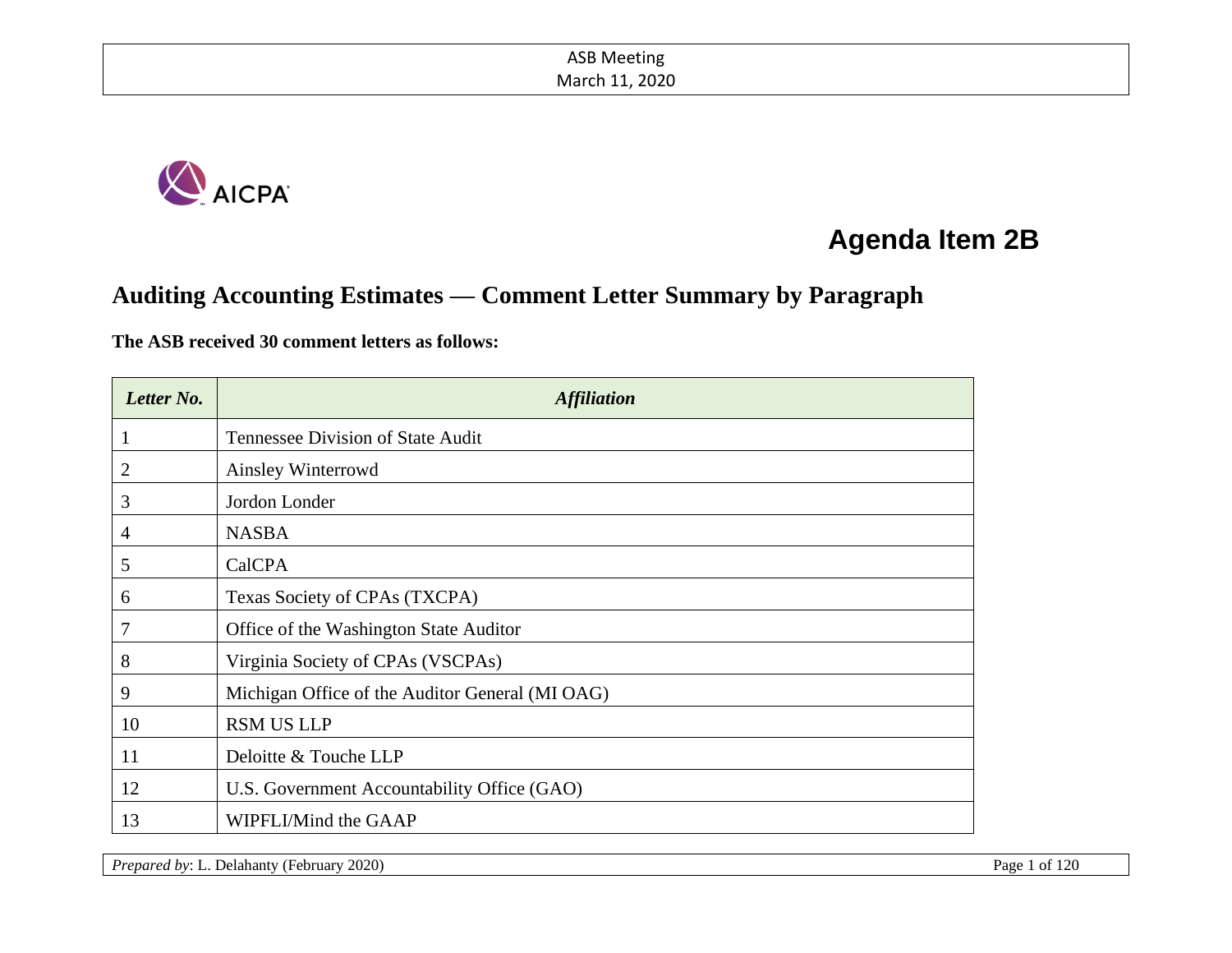| Letter No. | <b>Affiliation</b>                         |
|------------|--------------------------------------------|
| 14         | <b>NYSSCPA</b>                             |
| 15         | Illinois CPA Society (ICPAS)               |
| 16         | Commonwealth of Virginia                   |
| 17         | National State Auditors Association (NSAA) |
| 18         | <b>GT</b>                                  |
| 19         | EY                                         |
| 20         | Eide Bailly                                |
| 21         | Florida Institute of CPAs (FiCPA)          |
| 22         | <b>TIC</b>                                 |
| 23         | The Connecticut Society of CPAs (CT CPAs)  |
| 24         | CohnReznick                                |
| 25         | CliftonLarsonAllen LLP (CLA)               |
| 26         | <b>BDO</b>                                 |
| 27         | Hunter College Graduate Program            |
| 28         | <b>KPMG</b>                                |
| 29         | American Bankers Association (ABA)         |
| 30         | <b>PWC</b>                                 |

**Key: Shaded comments are those comments that are also included in agenda item 2C**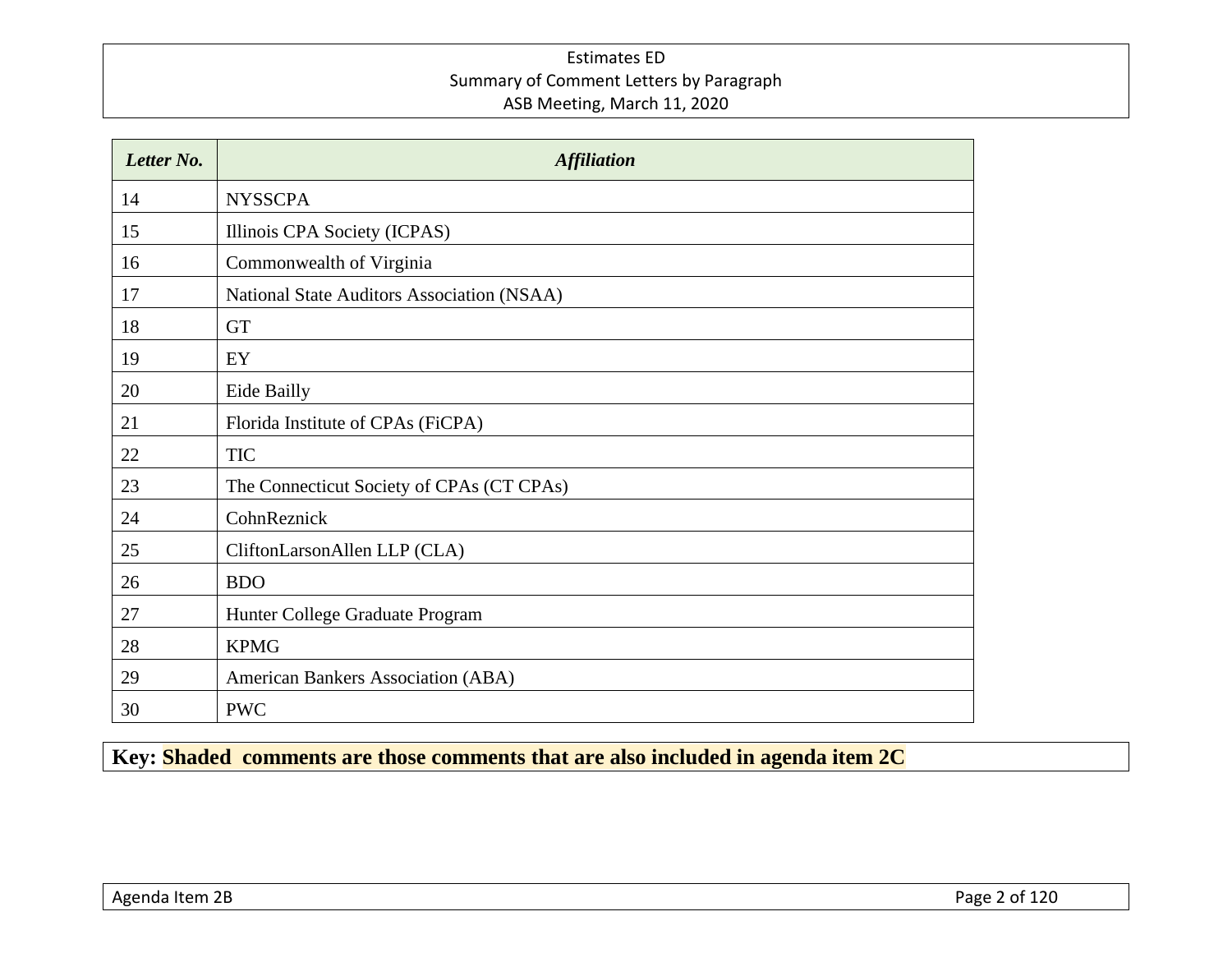| # | Paragraph<br>Reference | <b>Commenter</b>        | <b>Comment</b>                                                                                                                                                                                                                                                                                                                                                                                                                                                                                   | <b>Task force response</b>                                        |
|---|------------------------|-------------------------|--------------------------------------------------------------------------------------------------------------------------------------------------------------------------------------------------------------------------------------------------------------------------------------------------------------------------------------------------------------------------------------------------------------------------------------------------------------------------------------------------|-------------------------------------------------------------------|
| 1 | $Nodes \[01\]$ fn<br>1 | 07-WA state<br>auditors | Footnote 1 is unique to this standard and implies that the<br>standard is expected to be used by uninformed readers out of<br>context of the rest of standards. If the AICPA is concerned<br>about this possibility, we suggest a uniform preamble, note or<br>disclaimer to be added to all published AU-C sections, rather<br>than a footnote in only one of the standards.                                                                                                                    | This is AICPA style and is in<br>all new SASs. No change<br>made  |
| 2 | $Nodes \[01\]fn$<br>1  | 17 - NSAA               | Paragraph 1 (footnote 1)<br>This footnote is unique to this standard and implies that the<br>standard is expected to be used by uninformed readers out of<br>context of the rest of standards. If the ASB is concerned<br>about this possibility, we suggest a uniform preamble, note or<br>disclaimer to be added to all published AU-C sections, rather<br>than a footnote in only one of the standards.                                                                                       | This is AICPA style and is in<br>all new SASs. No change<br>made. |
| 3 | $Nodes \setminus 03$   | 07-WA state             | As discussed in paragraph 3, the degree to which an<br>accounting estimate is subject to estimation uncertainty may<br>be very low for certain accounting estimates. Paragraph 3<br>goes on to state that the nature, timing, and extent of the risk<br>assessment and further audit procedures required by this SAS<br>will vary in relation to the estimation uncertainty and<br>assessment of related risks to material misstatement.<br>However, this does not appear to be reflected in the |                                                                   |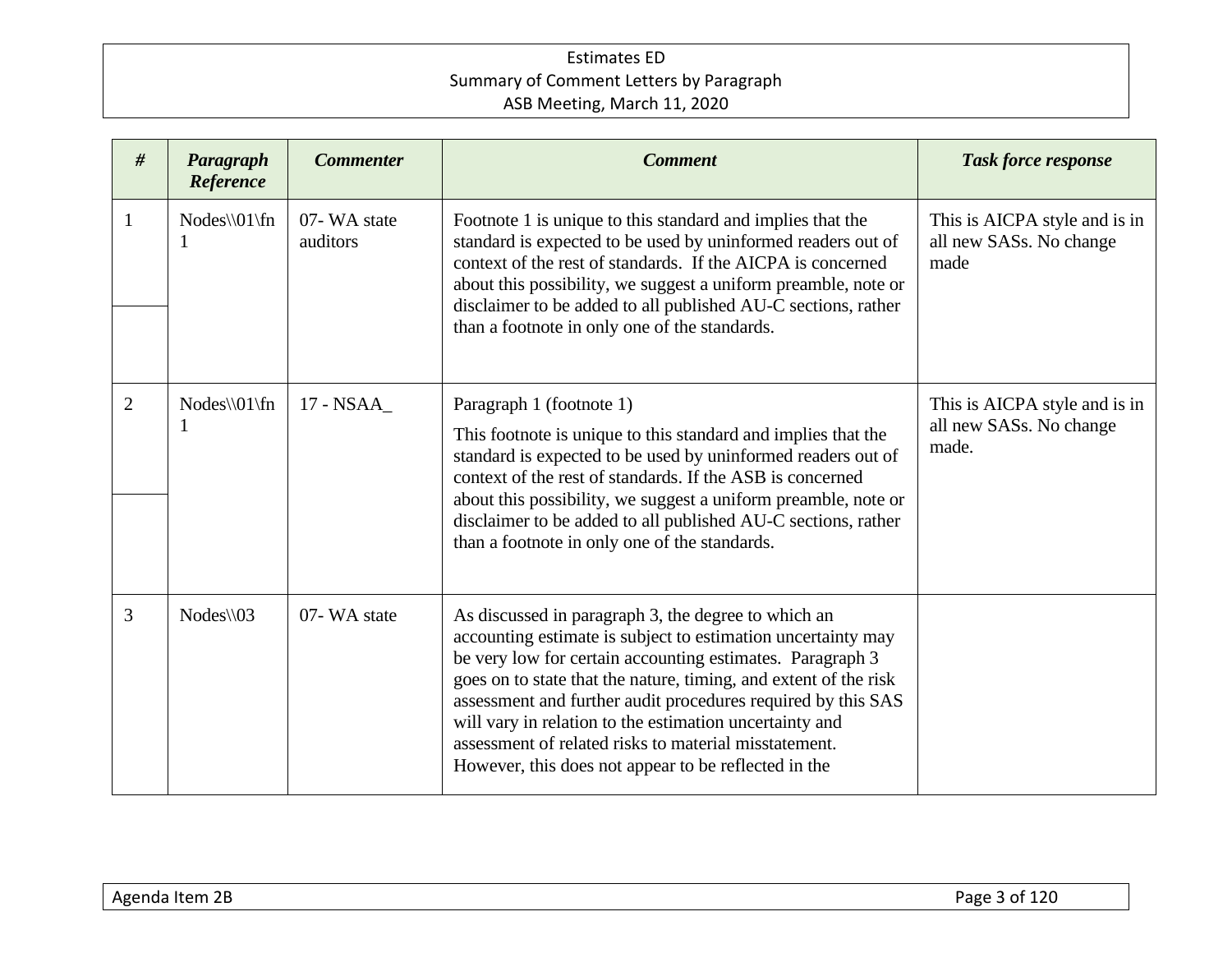| # | Paragraph<br>Reference | <b>Commenter</b> | <b>Comment</b>                                                                                                                                                                                                                                                                                                                                                                                                                                                                                                                                                                                                                                                   | <b>Task force response</b>     |
|---|------------------------|------------------|------------------------------------------------------------------------------------------------------------------------------------------------------------------------------------------------------------------------------------------------------------------------------------------------------------------------------------------------------------------------------------------------------------------------------------------------------------------------------------------------------------------------------------------------------------------------------------------------------------------------------------------------------------------|--------------------------------|
|   |                        |                  | requirements of the standard, which appears to reflect the<br>presumption of high uncertainty. In order to allow for<br>variability, we would suggest:                                                                                                                                                                                                                                                                                                                                                                                                                                                                                                           | See response to comment<br>#53 |
|   |                        |                  | Adding the words "as needed to respond to estimation<br>a.<br>uncertainty and the assessed risks of material<br>misstatement" to precede the list of required procedures<br>in paragraphs 21-25. While all 16 of the procedures<br>described in these paragraphs may be relevant to an<br>accounting estimate with high estimation uncertainty,<br>subjectivity and complexity at a large organization, not<br>all of the procedures may be relevant or necessary for<br>every type of accounting estimate or situation (e.g. a<br>straightforward estimate of the useful life of assets or an<br>allowance for doubtful accounts at a smaller<br>organization). |                                |
|   |                        |                  | b. Limiting the understanding of internal control over<br>estimates required by paragraph 12.e-j to only those<br>estimates that are deemed significant to the financial<br>statements (consistent with AU-C 315 paragraphs 13 and<br>$21$ ).                                                                                                                                                                                                                                                                                                                                                                                                                    | See response in comment<br>#25 |
|   |                        |                  | We agree that risk assessment procedures required by<br>paragraph 12.a-d would be necessary to assess the<br>relevance or significance of estimates. However,<br>procedures to understand the controls would only be<br>needed to the extent that estimates give rise to risks of<br>material misstatement, consistent with AU-C 315<br>paragraph 27.a.                                                                                                                                                                                                                                                                                                          |                                |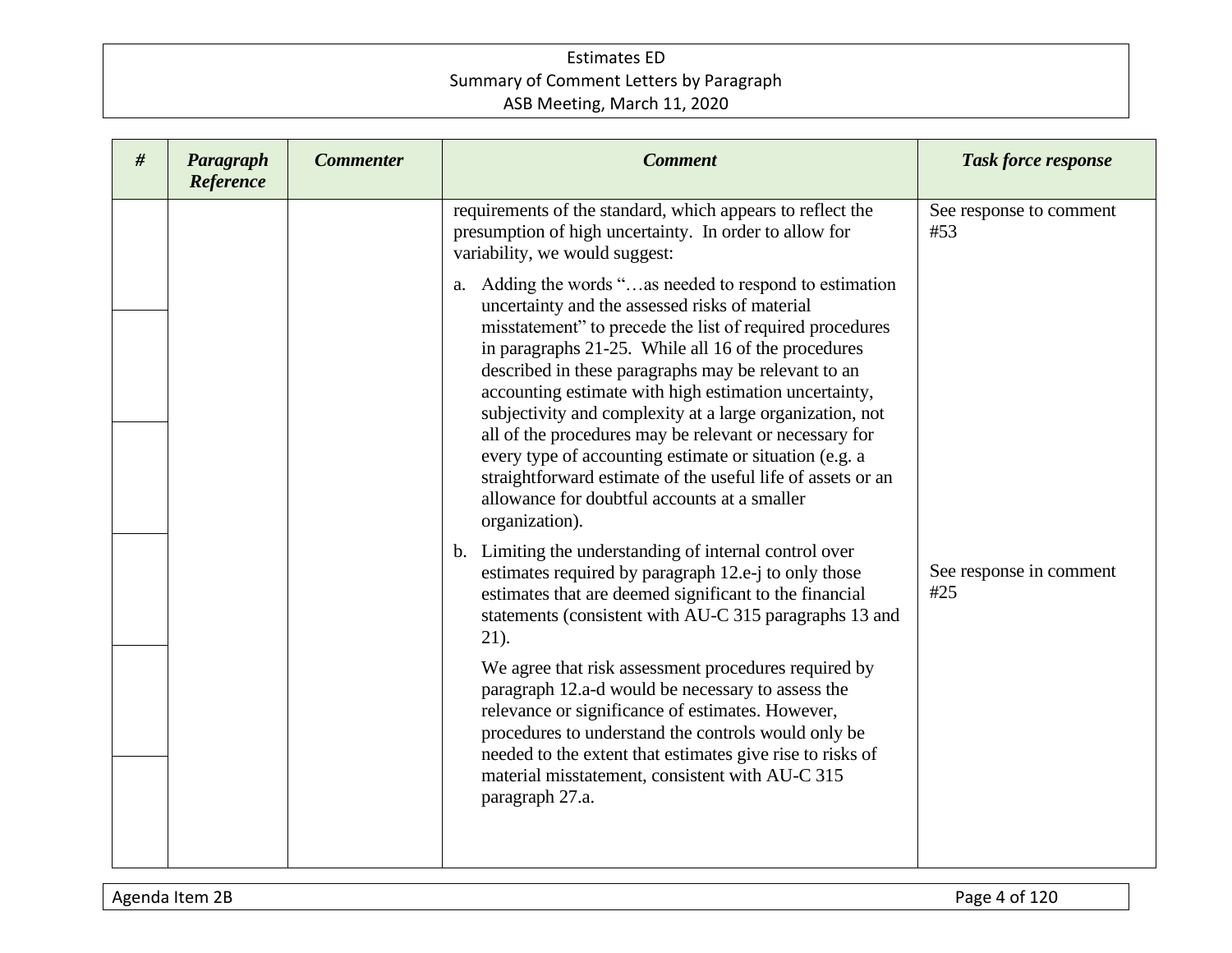| #              | Paragraph<br>Reference | <b>Commenter</b> | <b>Comment</b>                                                                                                                                                                                                                                                                                                                                                                                                                                                                                                                                                                                                                                                                                                                                                                                                                                    | <b>Task force response</b>                                                                                                                                                          |  |
|----------------|------------------------|------------------|---------------------------------------------------------------------------------------------------------------------------------------------------------------------------------------------------------------------------------------------------------------------------------------------------------------------------------------------------------------------------------------------------------------------------------------------------------------------------------------------------------------------------------------------------------------------------------------------------------------------------------------------------------------------------------------------------------------------------------------------------------------------------------------------------------------------------------------------------|-------------------------------------------------------------------------------------------------------------------------------------------------------------------------------------|--|
|                |                        |                  | Similarly limiting the requirement of paragraph 13 for a<br>c.<br>retrospective review to only those estimates that are<br>deemed significant to the financial statements.<br>Alternatively, this requirement for a retrospective review<br>may be more appropriately identified as a response to<br>assessed risks of material misstatement when performed<br>by the auditor, or as an aspect of the entity's internal<br>controls to consider if performed as a risk assessment<br>procedure. Currently, there appears to be an<br>inconsistency between requirements of AU-C 240, which<br>require a retrospective review as a substantive procedure<br>only for "significant accounting estimates," and the<br>proposed requirements, which require a retrospective<br>review as a risk assessment procedure for all accounting<br>estimates. | See response to comment<br>#44                                                                                                                                                      |  |
| $\overline{4}$ | $Nodes \setminus 03$   | 14 - NYSSCPA     | Generally, we noted synchronization between the proposed<br>SAS and the other AU-C sections, except as set forth in (a)-<br>(g) below where we offer suggestions to strengthen<br>consistency.<br>(a) The proposed SAS states in part in paragraph 3:<br>"For certain accounting estimates, estimation<br>uncertainty may be very low, based on their nature, and<br>the complexity and subjectivity involved in making them<br>may also be very low. For such accounting estimates, the<br>risk assessment procedures and further audit procedures<br>required by this proposed SAS would not be expected to<br>be extensive."                                                                                                                                                                                                                   | [Same as comment #8B-22]<br>in agenda item 2C]<br>The comment does not<br>propose any changes to be<br>made to the proposed SAS<br>and the TF believes no<br>changes are necessary. |  |
|                | Agenda Item 2B         |                  |                                                                                                                                                                                                                                                                                                                                                                                                                                                                                                                                                                                                                                                                                                                                                                                                                                                   | Page 5 of 120                                                                                                                                                                       |  |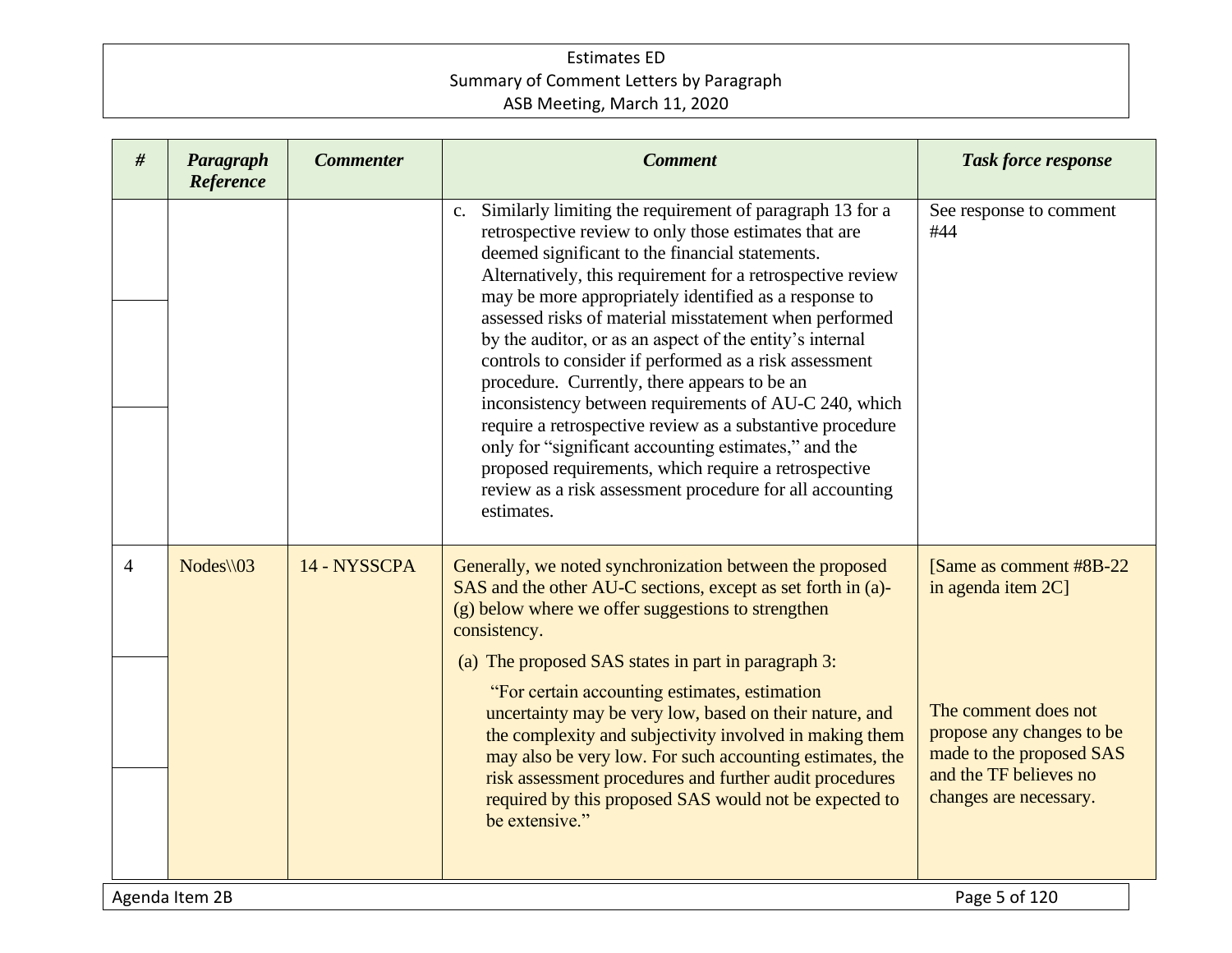| # | Paragraph<br>Reference | <b>Commenter</b> | <b>Comment</b>                                                                                                                                                                                                                                                                                                                                                                                                                                                                                   | <b>Task force response</b>                                                                                                                                                                                                            |
|---|------------------------|------------------|--------------------------------------------------------------------------------------------------------------------------------------------------------------------------------------------------------------------------------------------------------------------------------------------------------------------------------------------------------------------------------------------------------------------------------------------------------------------------------------------------|---------------------------------------------------------------------------------------------------------------------------------------------------------------------------------------------------------------------------------------|
|   |                        |                  | The proposed SAS suggests that the complexity and<br>subjectivity of an estimate should be assessed separately<br>to have a high or low level of " <i>uncertainty</i> ." We believe<br>that the degree of uncertainty versus reliability should be<br>considered an integral component consideration in the<br>assessment of inherent risk of material misstatement.                                                                                                                             |                                                                                                                                                                                                                                       |
|   |                        |                  | For example, depreciation expense, which is based on an<br>estimated useful life with a low degree of uncertainty<br>might nevertheless be evaluated to have a high inherent<br>risk. Contrast that with a complex derivative instrument,<br>for which the valuation has a high level of uncertainty<br>and ordinarily should be subject to multiple controls to<br>assure management that the estimate is done properly,<br>thus reducing the combined risk of material misstatement<br>to low. |                                                                                                                                                                                                                                       |
| 5 | $Nodes \setminus 03$   | 14 - NYSSCPA     | Paragraph 3 of the proposed SAS refers auditors to paragraph<br>A7 for guidance on scalability. We suggest that the proposed<br>SAS provide enhanced guidance when discussing scalability<br>in paragraph A7, A21, A22 and elsewhere in the proposed<br>SAS wherever the term is mentioned.                                                                                                                                                                                                      | The TF noted that examples<br>contained in audit guides to<br>aid in implementation may<br>be a better option. The<br>proposed SAS creates the<br>framework. No change<br>proposed.<br>[same as comment #8B-22 in]<br>agenda item 2C] |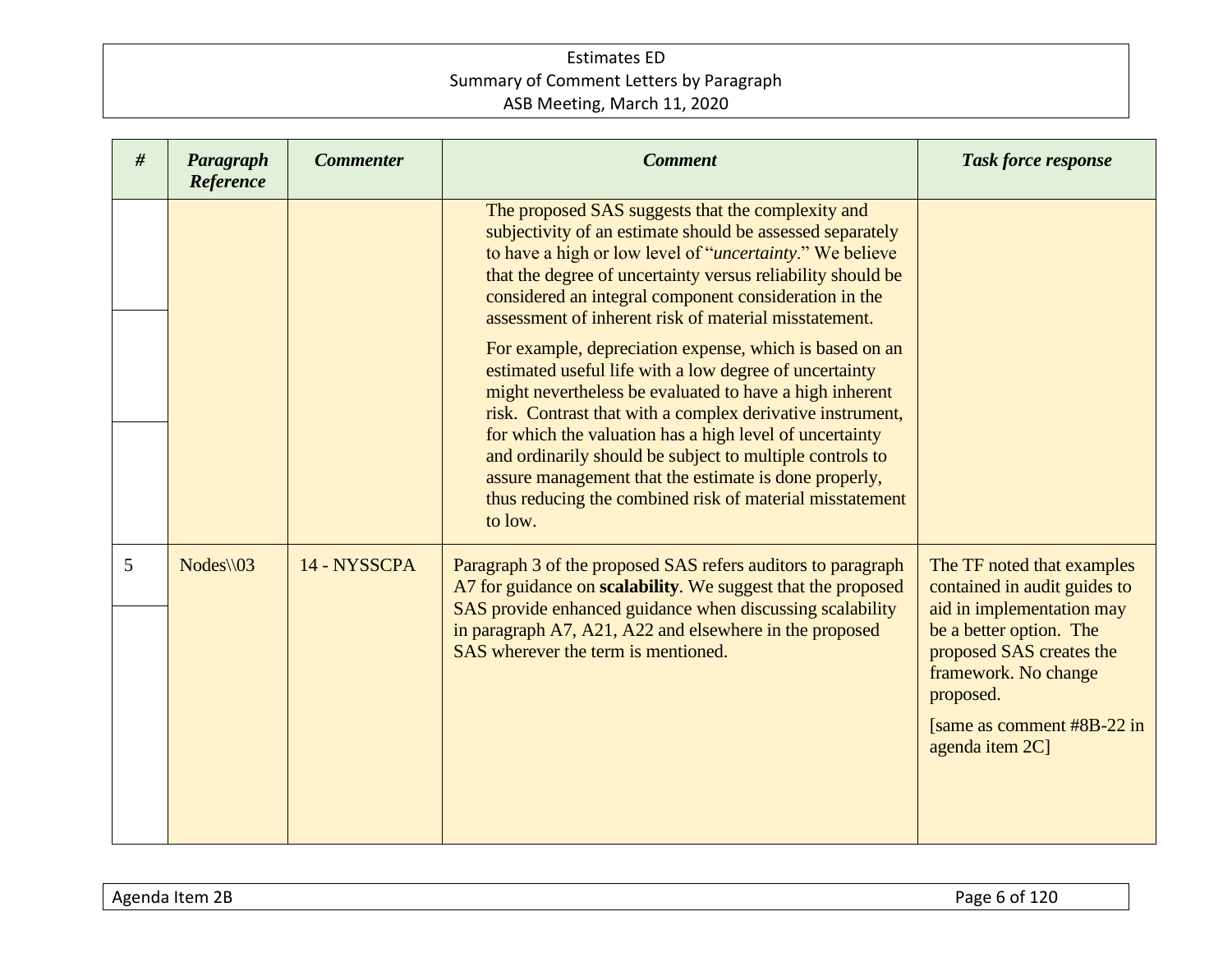| #              | Paragraph<br>Reference | <b>Commenter</b> | <b>Comment</b>                                                                                                                                                                                                                                                                                                                                                                                                                                                                                                                                                                                                                                                          | <b>Task force response</b>                                                                                                                                                                                                                                                      |
|----------------|------------------------|------------------|-------------------------------------------------------------------------------------------------------------------------------------------------------------------------------------------------------------------------------------------------------------------------------------------------------------------------------------------------------------------------------------------------------------------------------------------------------------------------------------------------------------------------------------------------------------------------------------------------------------------------------------------------------------------------|---------------------------------------------------------------------------------------------------------------------------------------------------------------------------------------------------------------------------------------------------------------------------------|
| 6              | $Nodes \setminus 03$   | 17 - NSAA        | Paragraph 3<br>As discussed in this paragraph, the degree to which an<br>accounting estimate is subject to estimation uncertainty will<br>vary substantially. This paragraph goes on to state that for<br>some accounting estimates, estimation uncertainty may be<br>very low, while for others it may be very high. However, this<br>does not appear to be reflected in the requirements of the<br>standard, which appears to reflect the presumption of high<br>uncertainty. In order to allow for variability, we suggest the<br>following:<br>[included at paragraph 21]<br>a.<br>[included at paragraph 12]<br>$\mathbf{b}$ .<br>[included at paragraph 13]<br>C. | See separate paragraphs for<br>details (pars. $12$ , $13$ , and $21$ )                                                                                                                                                                                                          |
| $\overline{7}$ | $Nodes \setminus 03$   | $19 - EY$        | We believe that the key concepts of the proposed SAS could<br>be further enhanced by reiterating the point made in<br>paragraph 1 that a fair value measurement is a form of<br>accounting estimate. This could be accomplished by making<br>the following amendment to the first sentence of proposed<br>paragraph 3:<br>"Although this proposed SAS applies to all accounting<br>estimates, <i>including fair value measurements</i> , the degree to<br>which an accounting estimate is subject to estimation<br>uncertainty will vary substantially."                                                                                                                | At the January 2020 ASB<br>meeting the ASB agreed that<br>additional mention of "fair<br>value measurements" was<br>unnecessary. The ASB<br>believes the scope section<br>adequately notes that FV<br>measurements are included.<br>No change made. [Same as<br>comment #8B-24] |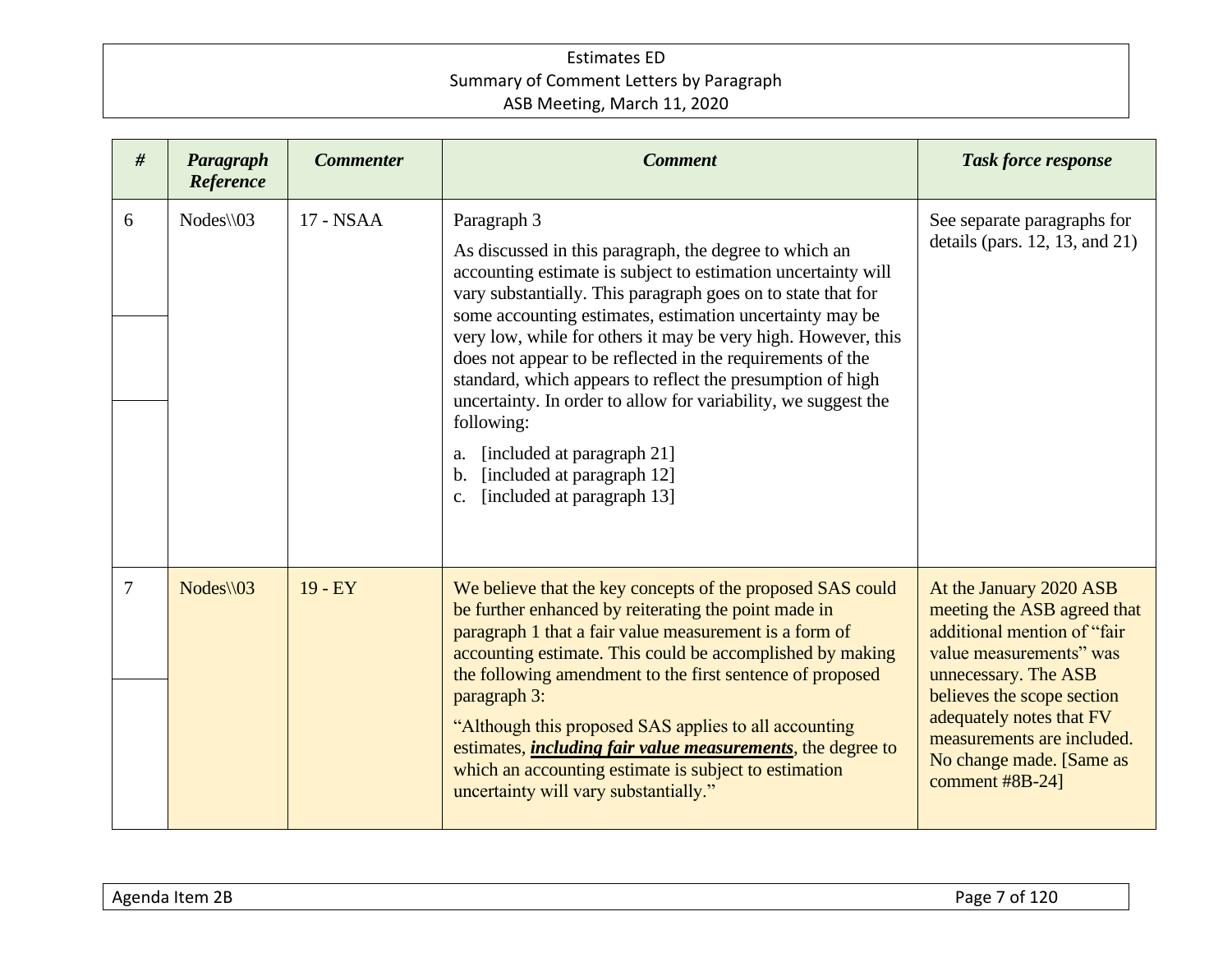| #  | Paragraph<br>Reference | <b>Commenter</b>         | <b>Comment</b>                                                                                                                                                                                                                                                                                                                                                                                                                                                                        | <b>Task force response</b>                                                                                                                                                                                                                    |  |
|----|------------------------|--------------------------|---------------------------------------------------------------------------------------------------------------------------------------------------------------------------------------------------------------------------------------------------------------------------------------------------------------------------------------------------------------------------------------------------------------------------------------------------------------------------------------|-----------------------------------------------------------------------------------------------------------------------------------------------------------------------------------------------------------------------------------------------|--|
| 8  | $Nodes \setminus 04$   | 06 - TXCPA<br><b>PSC</b> | In paragraph 4, the use of the word "spectrum" in relation to<br>inherent risk seems strange. The committee prefers the more<br>common phrase of "range of inherent risk." The standard<br>does not appear to contain any new auditing requirements.                                                                                                                                                                                                                                  | TF believes the term should<br>align with ISA 315<br>(Revised) terminology. The<br>TF believes it would be<br>confusing to use different<br>words for the same concept.<br>No change proposed.<br>[Same comment #8B-18 in]<br>agenda item 2C] |  |
| 9  | Nodes\\04              | 07-WA state<br>auditors  | We found some of this content to be helpful. However, we<br>found that duplication of the requirements of other AU-C<br>sections was confusing. For example, when paragraph 4<br>states "this proposed SAS requires inherent risk and control<br>risk to be assessed separately" it calls into question whether<br>AU-C 330.07 somehow does not require this already. We<br>believe this assessment is already required; therefore, its<br>inclusion in this standard is unnecessary. | At the January 2020 ASB<br>meeting, the ASB continued<br>to support the retention of<br>the risk assessment<br>guidance within the<br>proposed SAS. No change<br>proposed.                                                                    |  |
| 10 | $Nodes \setminus 04$   | 11 - Deloitte            | Further, we believe that the paragraphs explain the interplay<br>between the proposed SAS and other AU-C sections in most<br>cases; however, we recommend the following edit noted in<br>bold underline to paragraph 4 within the Key Concepts of<br>This Proposed SAS section to emphasize from the outset that<br>the assessment of the risk of material misstatement at the<br>relevant assertion level is not separate to the requirements in                                     | See proposed change to<br>paragraph 4.<br>Same as comment #8B-21 in<br>agenda item 2C.                                                                                                                                                        |  |
|    | Agenda Item 2B         |                          |                                                                                                                                                                                                                                                                                                                                                                                                                                                                                       | Page 8 of 120                                                                                                                                                                                                                                 |  |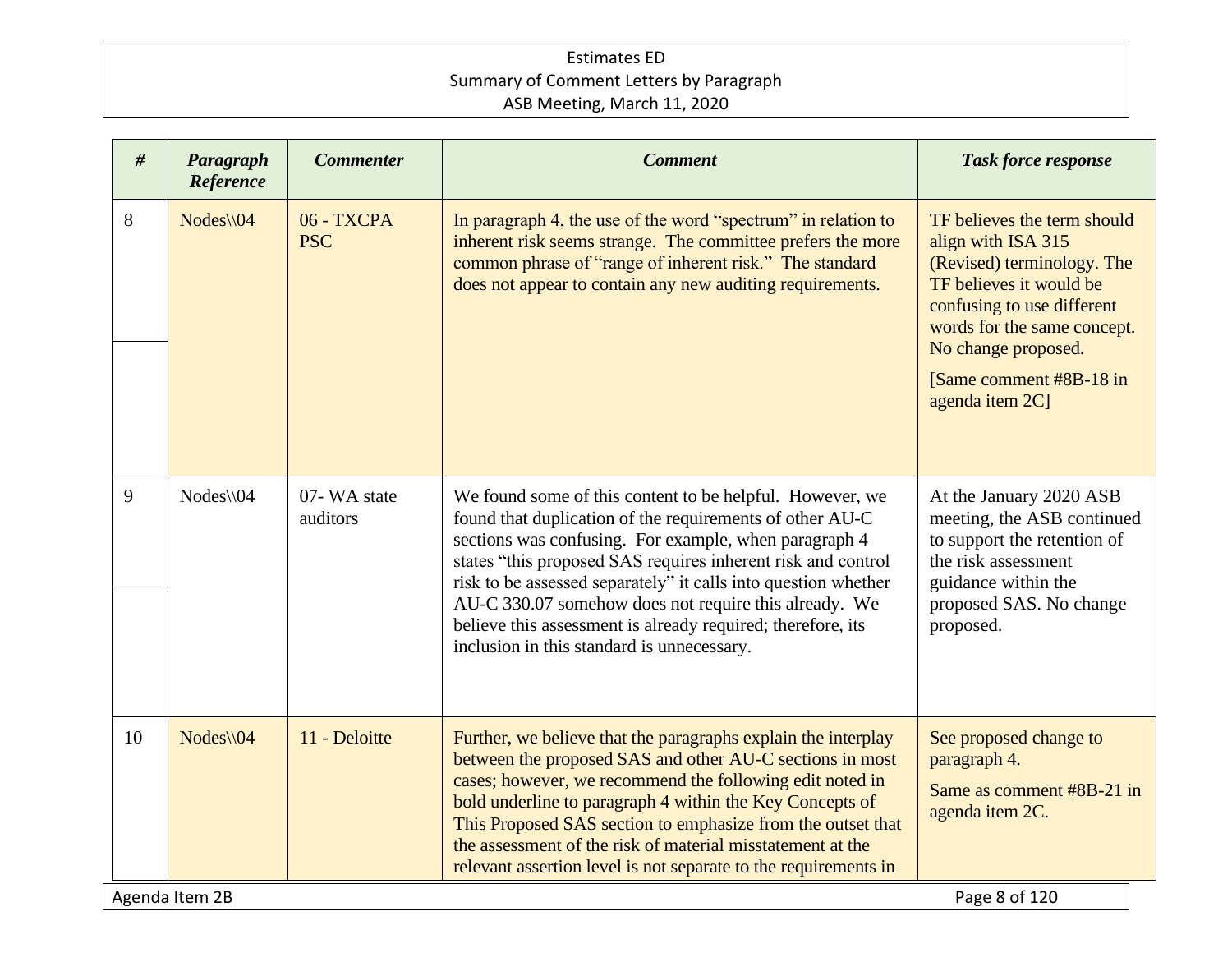| #  | Paragraph<br>Reference | <b>Commenter</b>                | <b>Comment</b>                                                                                                                                                                                                                                                                                                                                                                                                                                                                                                                                                           | <b>Task force response</b>                                                                                                                                                                                                               |
|----|------------------------|---------------------------------|--------------------------------------------------------------------------------------------------------------------------------------------------------------------------------------------------------------------------------------------------------------------------------------------------------------------------------------------------------------------------------------------------------------------------------------------------------------------------------------------------------------------------------------------------------------------------|------------------------------------------------------------------------------------------------------------------------------------------------------------------------------------------------------------------------------------------|
|    |                        |                                 | AU-C section 315, Understanding the Entity and Its<br><b>Environment and Assessing the Risks of Material</b><br>Misstatement (AU-C section 315):<br>4. For purposes of assessing the risk of material<br>misstatement at the relevant assertion level for<br>accounting estimates, as required by AU-C section<br>315, this proposed SAS requires inherent risk and<br>control risk to be assessed separately                                                                                                                                                            |                                                                                                                                                                                                                                          |
|    |                        |                                 |                                                                                                                                                                                                                                                                                                                                                                                                                                                                                                                                                                          |                                                                                                                                                                                                                                          |
| 11 | $Nodes \setminus 04$   | 15 - Ill Society<br><b>CPAs</b> | We believe the scope section of the exposure draft adequately<br>explains the relationship between the proposed SAS and most<br>other sections of existing auditing standards. However,<br>paragraph 4 uses the term "spectrum of inherent risk," and<br>we believe it would be beneficial to provide more clarity as<br>to application of this concept, including where different types<br>of estimates fall within the spectrum. We would also like to<br>see how this evaluation of risk is integrated into the existing<br>risk assessment standards in Section 315. | At the January 2020 ASB<br>meeting, the ASB continued<br>to support the retention of<br>the<br>risk<br>assessment<br>guidance<br>within<br>the<br>proposed SAS. No change<br>proposed.<br>[Same as comment #8B-23]<br>in agenda item 2C] |
| 12 | $Nodes \setminus 04$   | 20 - Eide Bailly                | In paragraphs .04, .A66, .A67, the conforming amendments<br>to AU-C 200 on page 83, and other places throughout the<br>proposal the concept of risk assessment is discussed.<br>Generally, we believe it is confusing to include new risk                                                                                                                                                                                                                                                                                                                                | At the January 2020 ASB<br>meeting, the ASB continued<br>to support the retention of<br>the risk assessment                                                                                                                              |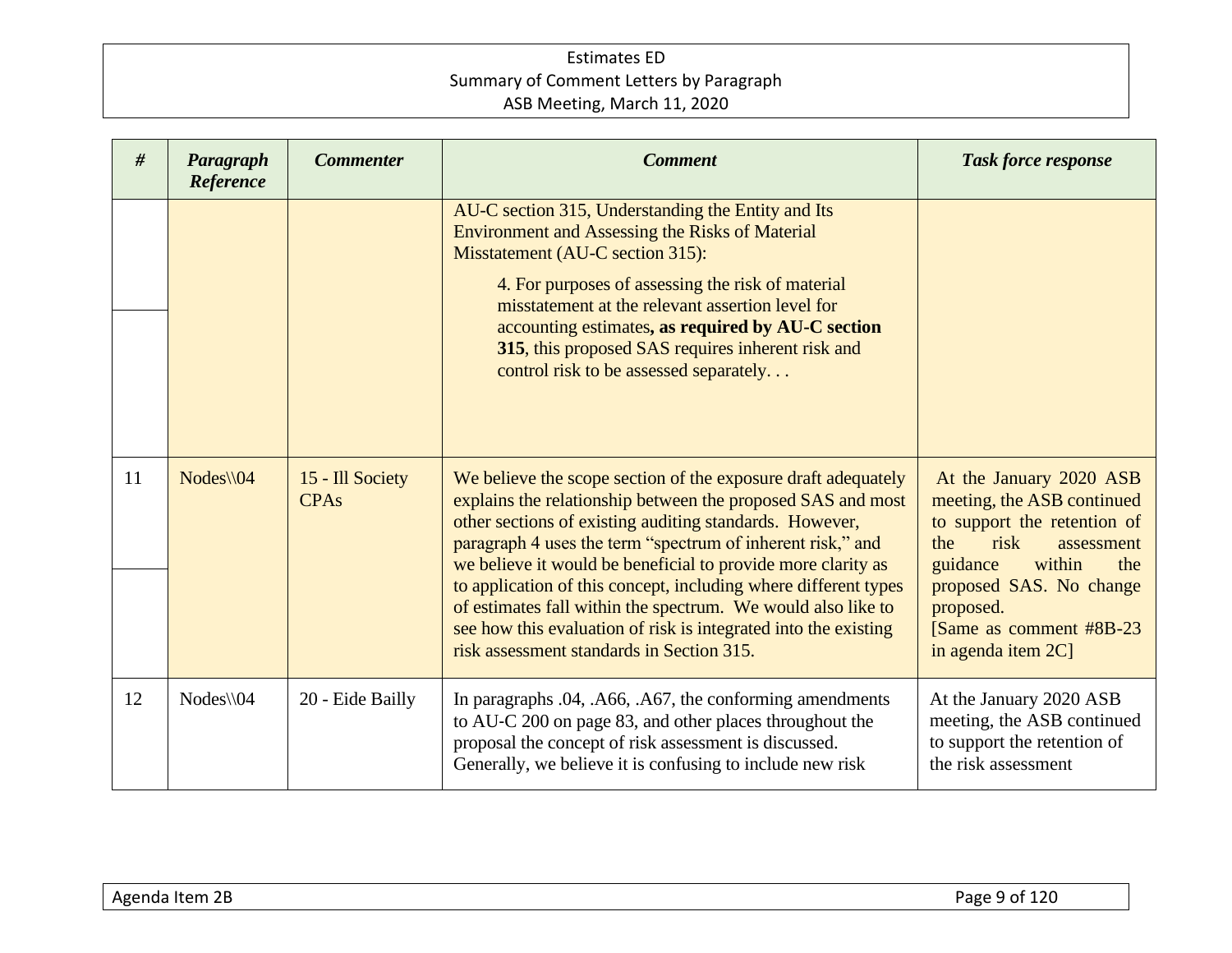| #  | Paragraph<br>Reference | <b>Commenter</b>                 | <b>Comment</b>                                                                                                                                                                                                                                                                                                                                                                                                                                                                                                                                                                                                                                                                                                                                                                                                      | <b>Task force response</b>                                                                                                                                                                                                                                      |
|----|------------------------|----------------------------------|---------------------------------------------------------------------------------------------------------------------------------------------------------------------------------------------------------------------------------------------------------------------------------------------------------------------------------------------------------------------------------------------------------------------------------------------------------------------------------------------------------------------------------------------------------------------------------------------------------------------------------------------------------------------------------------------------------------------------------------------------------------------------------------------------------------------|-----------------------------------------------------------------------------------------------------------------------------------------------------------------------------------------------------------------------------------------------------------------|
|    |                        |                                  | assessment requirements, such as the requirement to<br>separately assess inherent risk and control risk and<br>introducing the concept of "a spectrum of inherent risk",<br>outside of the existing risk assessment standards. We believe<br>that if there are specific risk assessment concepts that need to<br>be addressed or updated, such concepts should be addressed<br>with amendments to the risk assessment standards.                                                                                                                                                                                                                                                                                                                                                                                    | guidance within the<br>proposed SAS. No change<br>proposed.                                                                                                                                                                                                     |
| 13 | $Nodes \setminus 05$   | 07-WA state<br>auditors          | Consider elimination of repetitious material denoted by<br>footnotes 4-13, 15-20, 34, 39-40, 58-59, and 62.                                                                                                                                                                                                                                                                                                                                                                                                                                                                                                                                                                                                                                                                                                         | At the January 2020 ASB<br>meeting, the ASB continued<br>to support the retention of<br>the risk assessment<br>guidance within the<br>proposed SAS. No change<br>made.                                                                                          |
| 14 | $Nodes \setminus 07$   | <b>10 - RSM US</b><br><b>LLP</b> | We believe paragraph 7 should be revised as follows to<br>remind auditors that the exercise of professional skepticism is<br>required in all circumstances (proposed additions are shown<br>in bold font and proposed deletions are struck through):<br>The exercise of professional skepticism in relation to<br>accounting estimates is affected by the auditor's<br>consideration of inherent risk factors, and its<br>importance. The extent to which professional<br>skepticism is exercised increases when accounting<br>estimates are subject to a greater degree of estimation<br>uncertainty or are affected to a greater degree by<br>complexity, subjectivity, or other inherent risk factors.<br>Similarly, the exercise of professional skepticism,<br>which always is required, is even more critical | The task force recommends<br>not making unnecessary<br>wording changes to the<br>proposed SAS due to<br>wording preferences. This is<br>keeping with the structure of<br>the proposed SAS.<br>No change made.<br>[same as comment #8B-20 in]<br>agenda item 2C] |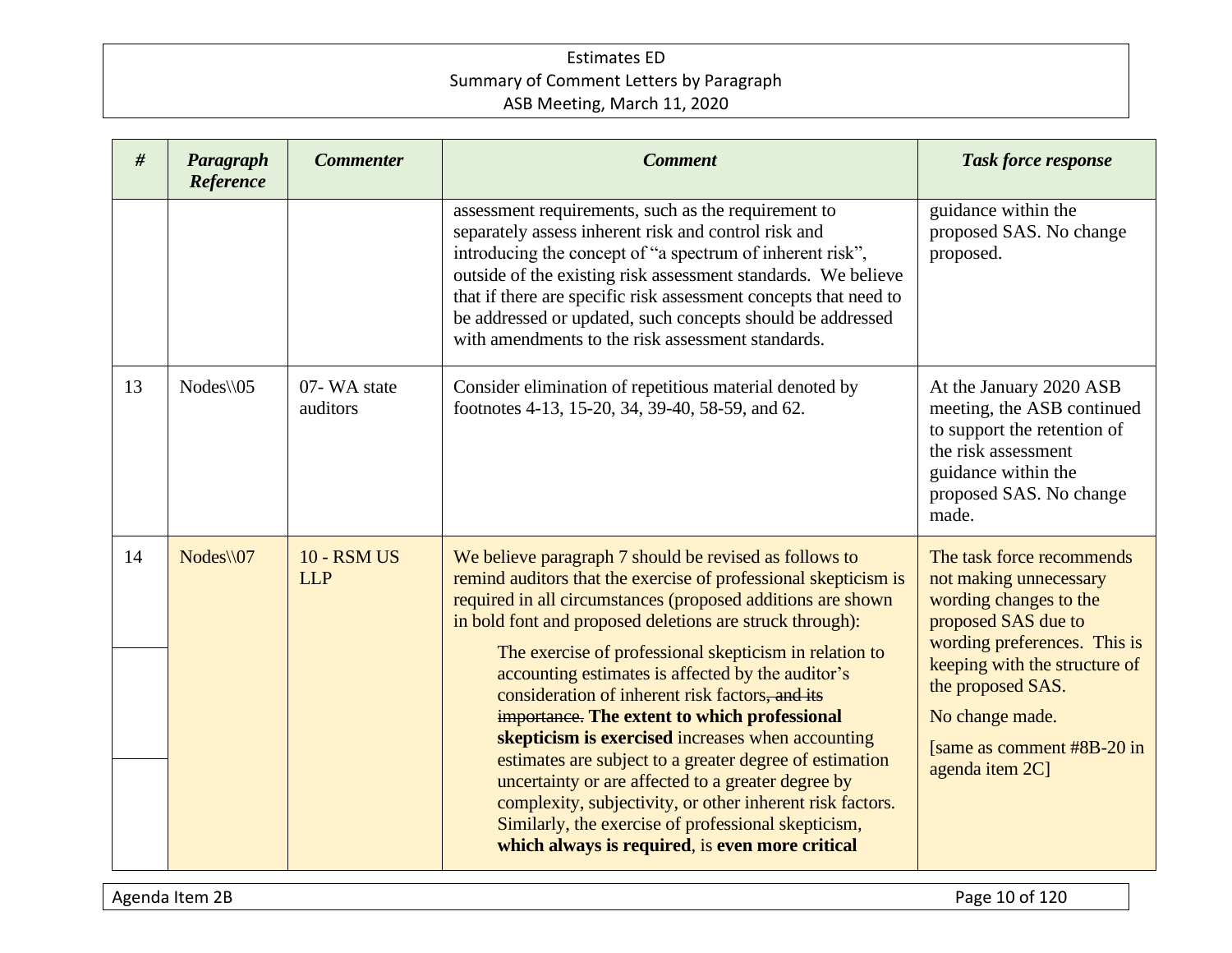| Paragraph<br>Reference | <b>Commenter</b> | <b>Comment</b>                                                                                                                                                                                                                                                                             | <b>Task force response</b>                                                                                                                                                                                                                                                                                                                                  |
|------------------------|------------------|--------------------------------------------------------------------------------------------------------------------------------------------------------------------------------------------------------------------------------------------------------------------------------------------|-------------------------------------------------------------------------------------------------------------------------------------------------------------------------------------------------------------------------------------------------------------------------------------------------------------------------------------------------------------|
|                        |                  | important when there is greater susceptibility to<br>misstatement due to management bias or fraud. (Ref:<br>par. A11)                                                                                                                                                                      |                                                                                                                                                                                                                                                                                                                                                             |
| Nodes\\07              | 14 - NYSSCPA     | The subject of <b>professional skepticism</b> is particularly critical<br>to auditing accounting estimates. We suggest that<br>professional skepticism be more prominently placed directly<br>in the body of the final standard and the discussion in<br>paragraphs 7 and A11 be enhanced. | Discussed at the January 2020<br>ASB meeting. The ASB<br>believes that much thought<br>went into the crafting of the<br>use of professional<br>skepticism in ISA 540<br>(Revised) and directed the<br>task force to retain the<br>structure of the proposed<br>SAS. See proposed changes<br>to paragraph 7 [Also in<br>comment #8B-22 in agenda<br>item 2C1 |
| $Nodes \setminus 08$   | 14 - NYSSCPA     | <b>Other Comments</b><br>For your consideration we offer the following additional<br>comments:<br>(a) In the Evaluation of the estimates section (second<br>bullet) on p. 11 of the ED, the ED correctly identifies $-$ in                                                                 | The use of "data" is<br>consistent with the ISAs. To<br>change this term to<br>"verifiable data" would<br>cause unnecessary<br>differences with the ISA and                                                                                                                                                                                                 |
| #                      |                  |                                                                                                                                                                                                                                                                                            | broad terms – the three elements of an estimate as the<br>selection of the method, assumptions, and data.                                                                                                                                                                                                                                                   |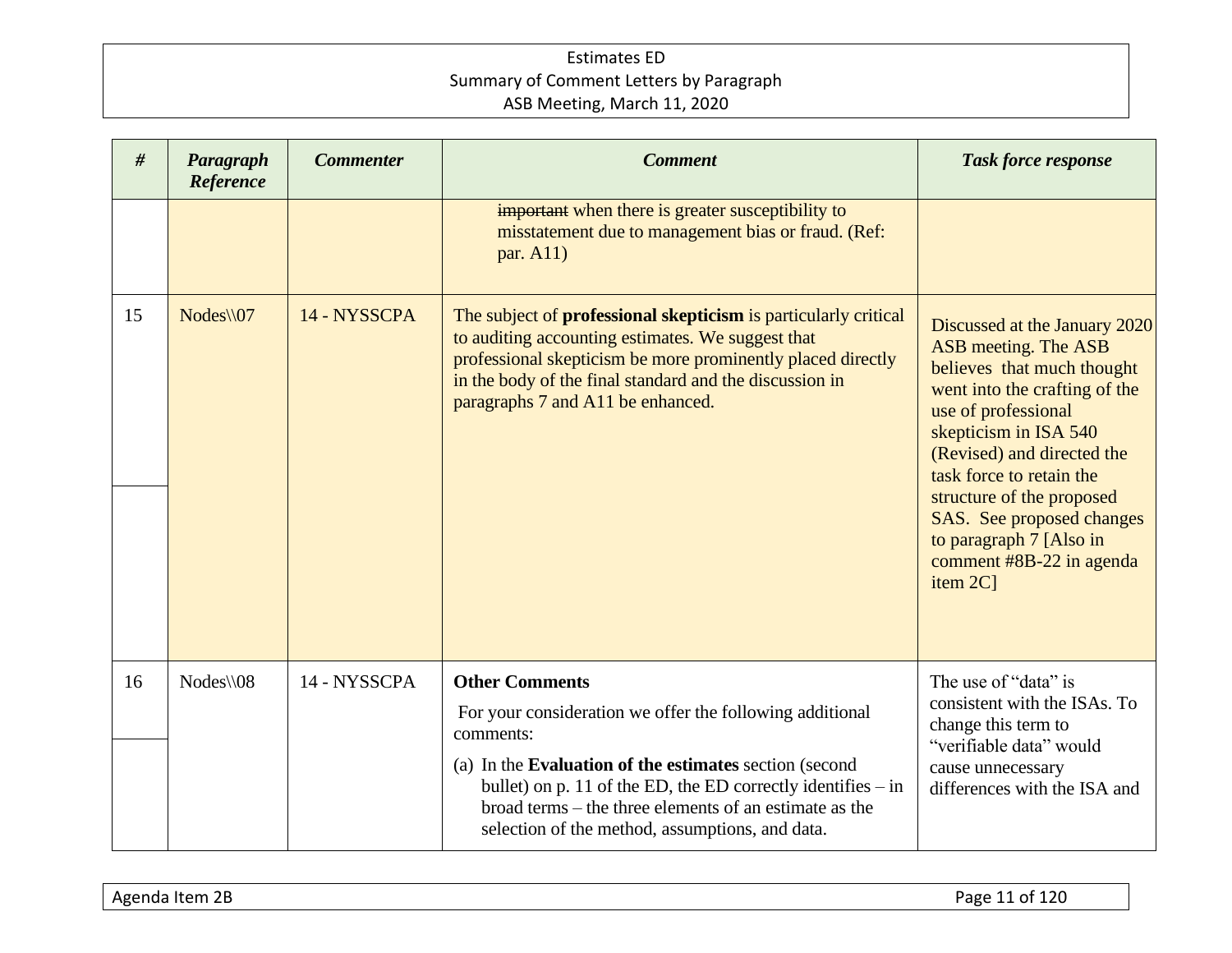| #  | Paragraph<br>Reference | <b>Commenter</b> | <b>Comment</b>                                                                                                                                                                                                                                                                                                                                                                                                                                                                                                                                                                                                                                                                                                                                                                                                                                                                                                                                                       | <b>Task force response</b>                                                                                                                                               |
|----|------------------------|------------------|----------------------------------------------------------------------------------------------------------------------------------------------------------------------------------------------------------------------------------------------------------------------------------------------------------------------------------------------------------------------------------------------------------------------------------------------------------------------------------------------------------------------------------------------------------------------------------------------------------------------------------------------------------------------------------------------------------------------------------------------------------------------------------------------------------------------------------------------------------------------------------------------------------------------------------------------------------------------|--------------------------------------------------------------------------------------------------------------------------------------------------------------------------|
|    |                        |                  | We offer that the term "data," as referred to in paragraphs<br>8, 12h.ii.(c) and A45 of the proposed SAS (et seq, as<br>applicable) should be characterized as "verifiable data."<br>We are offering this suggestion because data can be<br>produced by any number of sources and can be placed out<br>of context. While "data" is simply a set of values -<br>numeric or otherwise – "information", as some<br>respondents noted in the response to the exposure draft<br>on audit evidence, is data in context. To that extent, the<br>term "data" simply means "values" without any context<br>or verifiability. To evaluate the accounting estimate<br>properly, we suggest that the term "data" be revised to<br>"verifiable data," or even more narrowly "verifiable<br>information," (i.e., data in context). We are concerned<br>that if the term is left unchanged it may provide an<br>opening for accepting any value as part of the estimation<br>model. | the PCAOB. No change<br>made.                                                                                                                                            |
| 17 | $Nodes \setminus 08$   | 14 - NYSSCPA     | Paragraph 8 of the proposed SAS defines reasonable with<br>words that appear to be synonymous with "materially<br>correct" or "not materially misstated" but the term, as<br>defined, and used in paragraph 10, is limited more<br>appropriately to the applicability of the accounting method to<br>the circumstances, and the judgments made, as explained in                                                                                                                                                                                                                                                                                                                                                                                                                                                                                                                                                                                                      | Discussed at the January ASB<br>meeting. The ASB supported<br>retaining the term<br>"reasonable" because it is a<br>term that is used in the<br>GAAS. To introduce a new |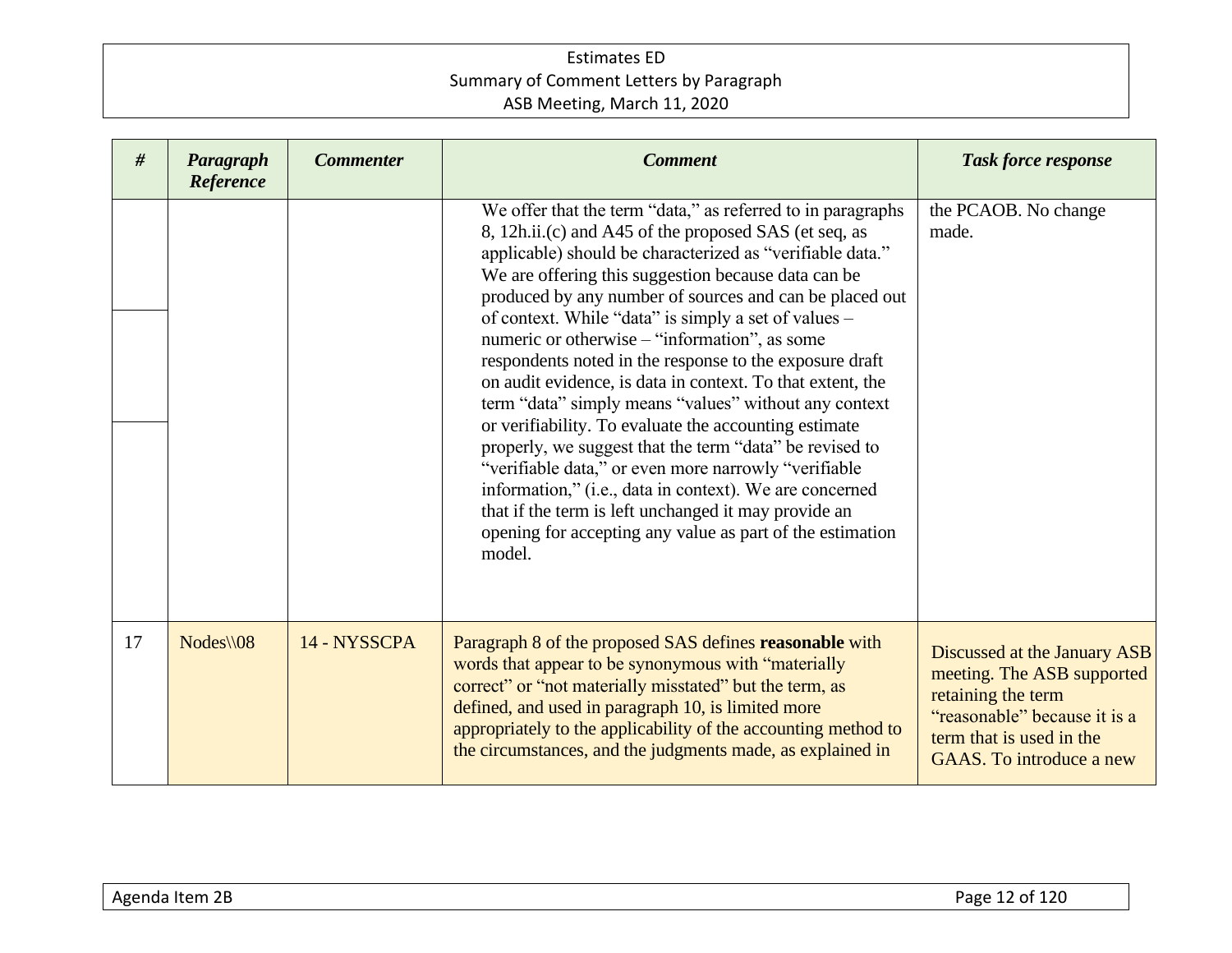| #  | Paragraph<br>Reference | <b>Commenter</b> | <b>Comment</b>                                                                                                                                                                                                                                                                                                                                                                                                                                                                                                                                                                                                                                                                                                                                                  | <b>Task force response</b>                                                                                                                                                                          |
|----|------------------------|------------------|-----------------------------------------------------------------------------------------------------------------------------------------------------------------------------------------------------------------------------------------------------------------------------------------------------------------------------------------------------------------------------------------------------------------------------------------------------------------------------------------------------------------------------------------------------------------------------------------------------------------------------------------------------------------------------------------------------------------------------------------------------------------|-----------------------------------------------------------------------------------------------------------------------------------------------------------------------------------------------------|
|    |                        |                  | paragraph A13, but without regard to the accuracy of the<br>underlying data.<br>We suggest that the proposed SAS be revised to replace the<br>term "reasonable" in paragraph 8, along with related<br>paragraphs, with a term that is more precise, such as<br>"materially correct" or "not materially misstated."                                                                                                                                                                                                                                                                                                                                                                                                                                              | term may have unintended<br>consequences in applying the<br>standard. No change<br>proposed. [Same as comment<br>#8B-22 of Agenda item 2C]                                                          |
| 18 | $Nodes \setminus 08$   | 14 - NYSSCPA     | Paragraph 8 of the proposed SAS guides auditors with<br>respect to the methodology that is applied by management to<br>arrive at an accounting estimate states, in part:<br>"For purposes of this proposed SAS, reasonable, in the<br>context of the applicable financial reporting framework,<br>means that the relevant requirements of the applicable<br>financial reporting framework have been applied<br>appropriately, including those that address the following:<br>(Ref: paragraph A12–A13 and A140–A145)<br>· The development of the accounting estimate,<br>including the selection of the method, assumptions,<br>and data in view of the nature of the accounting<br>estimate and the facts and circumstances of the entity<br>[emphasis added] " | TF believes no change is<br>necessary because the<br>concept of consistency is<br>embedded in the accounting<br>framework. No change<br>proposed.<br>[Same as comment #8B-22]<br>in agenda item 2C] |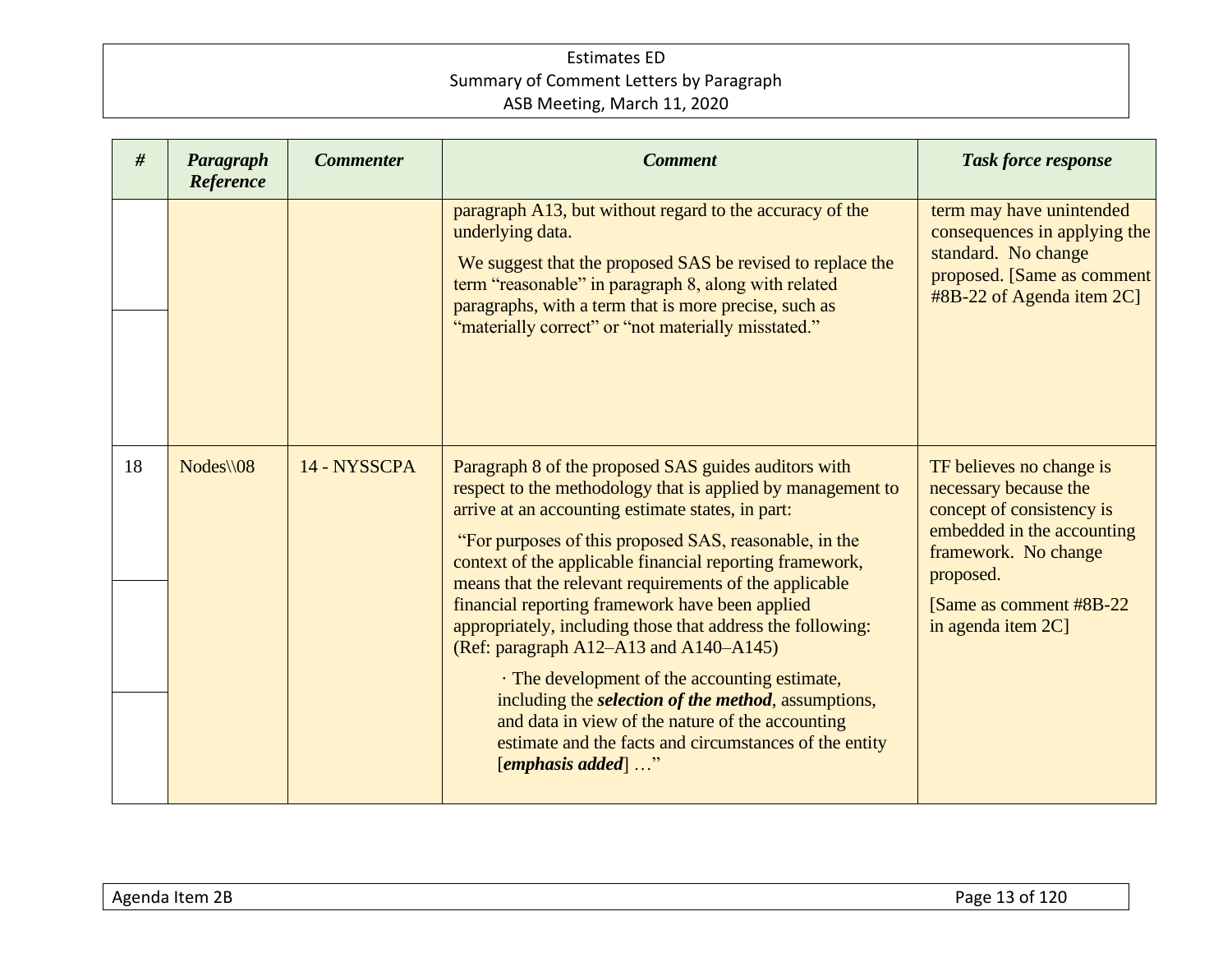| #  | Paragraph<br>Reference | <b>Commenter</b>         | <b>Comment</b>                                                                                                                                                                                                                                                                                                                                                                                                                                                                                                        | <b>Task force response</b>                                                                                                                                                                                                                                              |
|----|------------------------|--------------------------|-----------------------------------------------------------------------------------------------------------------------------------------------------------------------------------------------------------------------------------------------------------------------------------------------------------------------------------------------------------------------------------------------------------------------------------------------------------------------------------------------------------------------|-------------------------------------------------------------------------------------------------------------------------------------------------------------------------------------------------------------------------------------------------------------------------|
|    |                        |                          | The selection of method is relevant to any evaluation of an<br>estimate, and we suggest that the final standard indicate that<br>once an entity selects a method, the auditor should determine<br>whether the entity has applied that method consistently based<br>on the applicable financial reporting framework.                                                                                                                                                                                                   |                                                                                                                                                                                                                                                                         |
| 19 | Nodes\\09              | 06 - TXCPA<br><b>PSC</b> | Response: The committee thinks that the use of "ending on<br>or after December 15, 2022" may result in practitioners not<br>adequately considering the proposed standard when<br>conducting audit planning for the year ending December 31,<br>2022. The committee thinks that the effective date should be<br>"ending on or after December 15, 2021."                                                                                                                                                                | Same as comment #8D-28 in<br>agenda item 2C                                                                                                                                                                                                                             |
| 20 | $Nodes \setminus 10$   | 16 - Virginia            | In multiple instances within the standard, it indicates that the<br>standard requires the auditor to evaluate "[] whether the<br>accounting estimates and related disclosures are reasonable in<br>the context of the applicable financial reporting framework<br>or are misstated." However, the objective contained in<br>paragraph 10, excludes the phrase "or are misstated." We<br>recommend the ASB be consistent throughout the standard<br>when discussing the requirements/objective of the proposed<br>SAS. | Task force notes that the<br>objective of the proposed<br>SAS goes to whether the<br>estimate is reasonable. This<br>is consistent with the ISA<br>and the construct of the<br>proposed SAS. No change<br>proposed to avoid<br>unnecessary differences with<br>the ISA. |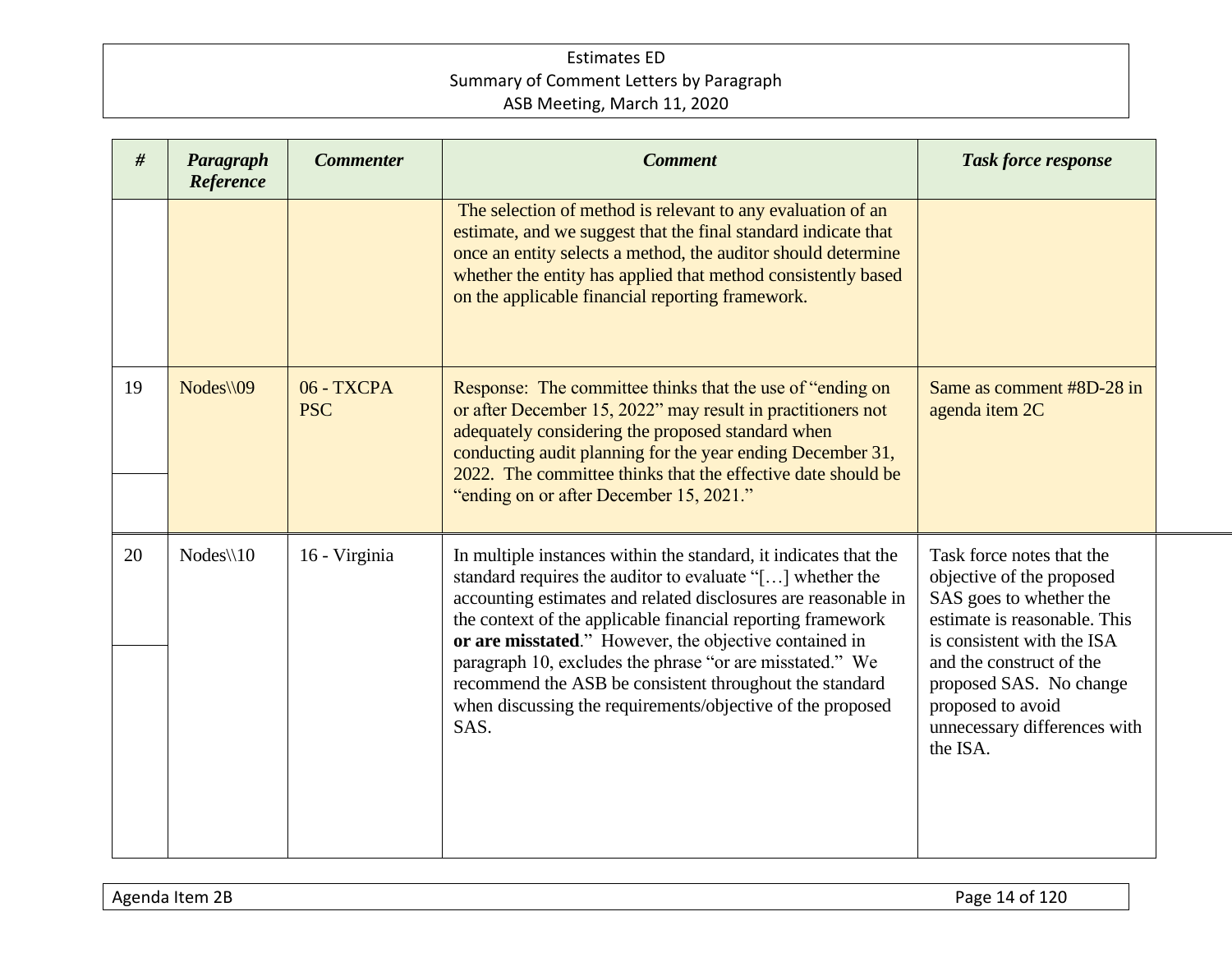| #  | Paragraph<br>Reference | <b>Commenter</b>       | <b>Comment</b>                                                                                                                                                                                                                                                                                                                                                                                                                                                                                                                                   | <b>Task force response</b>                                                                                                                                                                         |
|----|------------------------|------------------------|--------------------------------------------------------------------------------------------------------------------------------------------------------------------------------------------------------------------------------------------------------------------------------------------------------------------------------------------------------------------------------------------------------------------------------------------------------------------------------------------------------------------------------------------------|----------------------------------------------------------------------------------------------------------------------------------------------------------------------------------------------------|
| 21 | $Nodes \setminus 10$   | 17 - NSAA              | Paragraph 10 and others<br>In multiple instances within the standard, it indicates that the<br>standard requires the auditor to evaluate "[] whether the<br>accounting estimates and related disclosures are reasonable in<br>the context of the applicable financial reporting framework or<br>are misstated." However, the objective contained in<br>paragraph 10, excludes the phrase "or are misstated." We<br>recommend the ASB be consistent throughout the standard<br>when discussing the requirements/objective of the proposed<br>SAS. | Same response as comment<br>#20                                                                                                                                                                    |
| 22 | $Nodes \setminus 11$   | 01 - TN State<br>Audit | However, "point estimate" could be clarified in the definition<br>of the auditor's or management's point estimate. How is this<br>different than just an "estimate?" Why is the modifier<br>needed?                                                                                                                                                                                                                                                                                                                                              | TF believes the definitions in<br>paragraph 11 are clear and<br>the point estimate definition<br>should be well understood.<br>No changes proposed. [Same]<br>comment #8B-17 in agenda<br>item 2C] |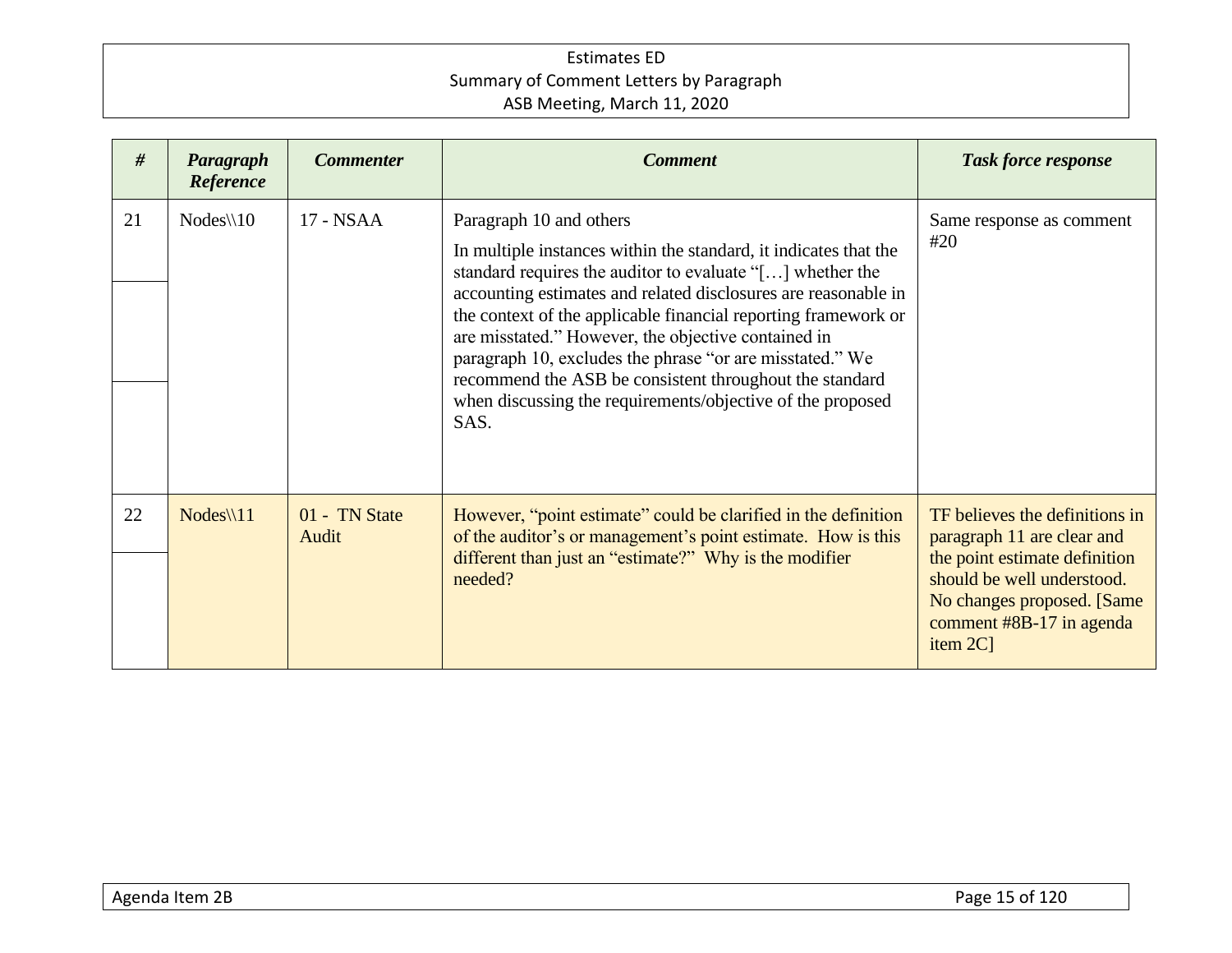| Reference                       | <b>Commenter</b> | <b>Comment</b>                                                                                                                                                                                                                                                                                                                                                                                                                                                                                                                                                                                                                                                                                                                                                                                                                                                                                                   | <b>Task force response</b>                                                                                                                                                                                                                                                                                                                                                                                                                      |
|---------------------------------|------------------|------------------------------------------------------------------------------------------------------------------------------------------------------------------------------------------------------------------------------------------------------------------------------------------------------------------------------------------------------------------------------------------------------------------------------------------------------------------------------------------------------------------------------------------------------------------------------------------------------------------------------------------------------------------------------------------------------------------------------------------------------------------------------------------------------------------------------------------------------------------------------------------------------------------|-------------------------------------------------------------------------------------------------------------------------------------------------------------------------------------------------------------------------------------------------------------------------------------------------------------------------------------------------------------------------------------------------------------------------------------------------|
| 23<br>$Nodes \$ 11<br>$19 - EY$ | 11:              | Consistent with the PCAOB's definition of an accounting<br>estimate, we also recommend the following addition to the<br>proposed definition of an accounting estimate in paragraph<br>"Accounting estimate. A monetary amount for which the<br>measurement, in accordance with the requirements of the<br>applicable financial reporting framework, is subject to<br>estimation uncertainty. A fair value measurement is a form<br>of accounting estimate."<br>We also recommend that the definition of an accounting<br>estimate should be clarified to explain that an estimate may<br>drive a decision not to recognize amounts in the financial<br>statements. That is, we believe the definition should<br>explicitly address estimates an entity uses in an analysis such<br>as an asset impairment analysis, even if the entity does not<br>recognize an impairment charge that relates to the estimates. | TF believes that paragraph<br>A14 adequately addresses<br>that FV measurements are<br>included. TF is concerned<br>that including such a<br>statement in the requirement<br>would narrow the definition<br>and would unnecessarily<br>highlight one example of an<br>estimate. Further, the TF<br>believes paragraph 1 clearly<br>scopes fv estimates as part of<br>this SAS. No change made.<br>(Same as comment #8B-24)<br>in agenda item 2C) |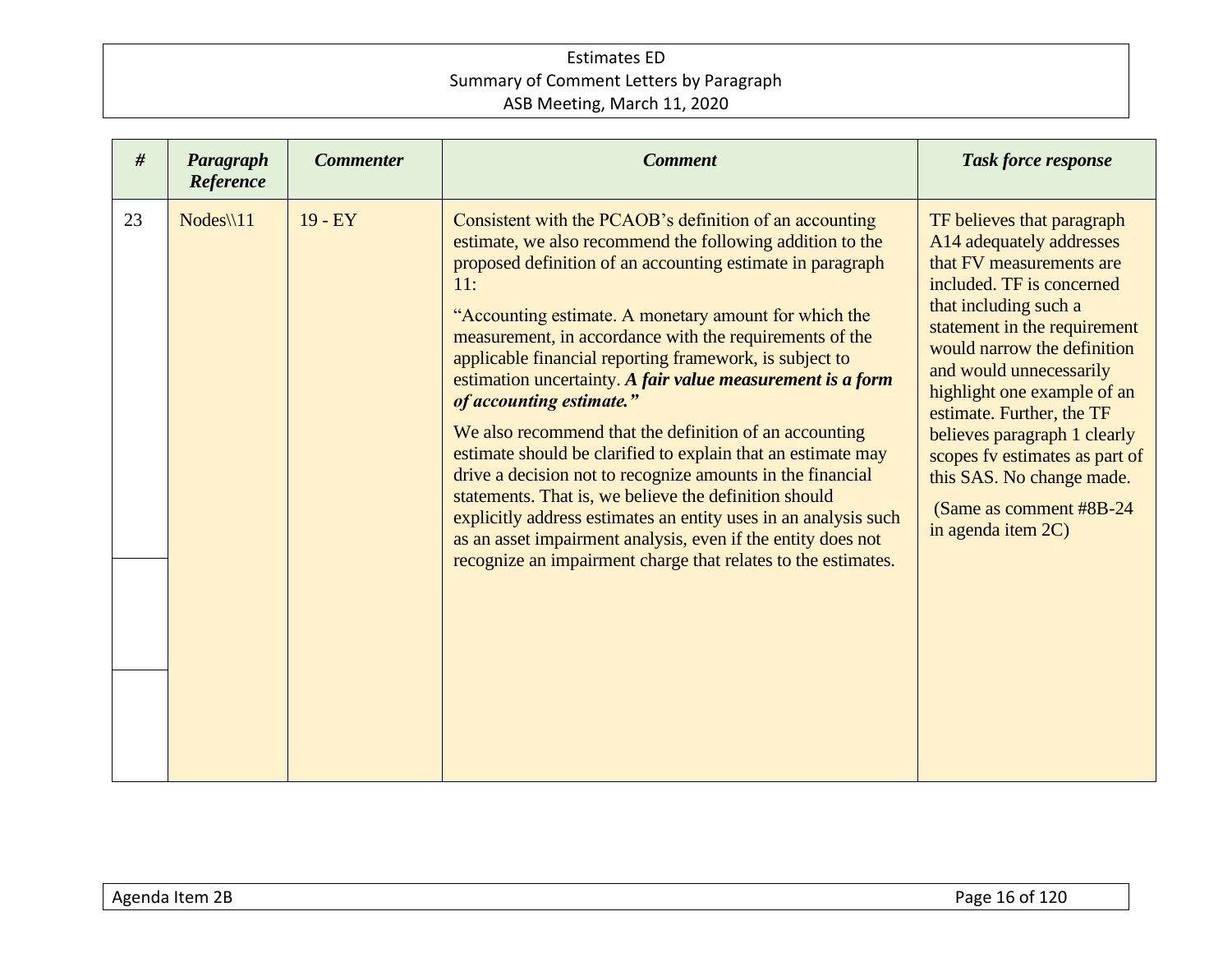| #  | Paragraph<br>Reference | <b>Commenter</b> | <b>Comment</b>                                                                                                                                                                                                                                                                                                                                                                                                                                                                                                                                                                                                                                                                                                                        | <b>Task force response</b>                                                                                                                                                                                                                                                                                                                                                                    |
|----|------------------------|------------------|---------------------------------------------------------------------------------------------------------------------------------------------------------------------------------------------------------------------------------------------------------------------------------------------------------------------------------------------------------------------------------------------------------------------------------------------------------------------------------------------------------------------------------------------------------------------------------------------------------------------------------------------------------------------------------------------------------------------------------------|-----------------------------------------------------------------------------------------------------------------------------------------------------------------------------------------------------------------------------------------------------------------------------------------------------------------------------------------------------------------------------------------------|
|    |                        |                  |                                                                                                                                                                                                                                                                                                                                                                                                                                                                                                                                                                                                                                                                                                                                       |                                                                                                                                                                                                                                                                                                                                                                                               |
| 24 | $Nodes \setminus 11$   | 20 - Eide Bailly | In paragraph .01, fair value is specifically referenced as an<br>accounting estimate. However, in paragraph .11, fair value is<br>not referenced in the definition of an accounting estimate<br>(although it is mentioned in the application guidance in A14).<br>If the intent is for fair value measurements to be included<br>within the definition of an accounting estimate within the<br>scope of this standard, we believe this should be more clearly<br>communicated in the standard. Similarly, if that this not the<br>intent and/or the Board believes certain fair value<br>measurements, but not all, are considered to be estimates, that<br>should be more clearly addressed, most likely in application<br>material. | TF believes that paragraph<br>A14 adequately addresses<br>that FV measurements are<br>included. TF is concerned<br>that including such a<br>statement in the requirement<br>would narrow the definition<br>and would unnecessarily<br>highlight one example of an<br>estimate. Further, the TF<br>believes paragraph 1 clearly<br>scopes fv estimates as part of<br>this SAS. No change made. |
| 25 | $Nodes \setminus 12$   | 07-WA state      | As discussed in paragraph 3, the degree to which an<br>accounting estimate is subject to estimation uncertainty may<br>be very low for certain accounting estimates. Paragraph 3<br>goes on to state that the nature, timing, and extent of the risk                                                                                                                                                                                                                                                                                                                                                                                                                                                                                  |                                                                                                                                                                                                                                                                                                                                                                                               |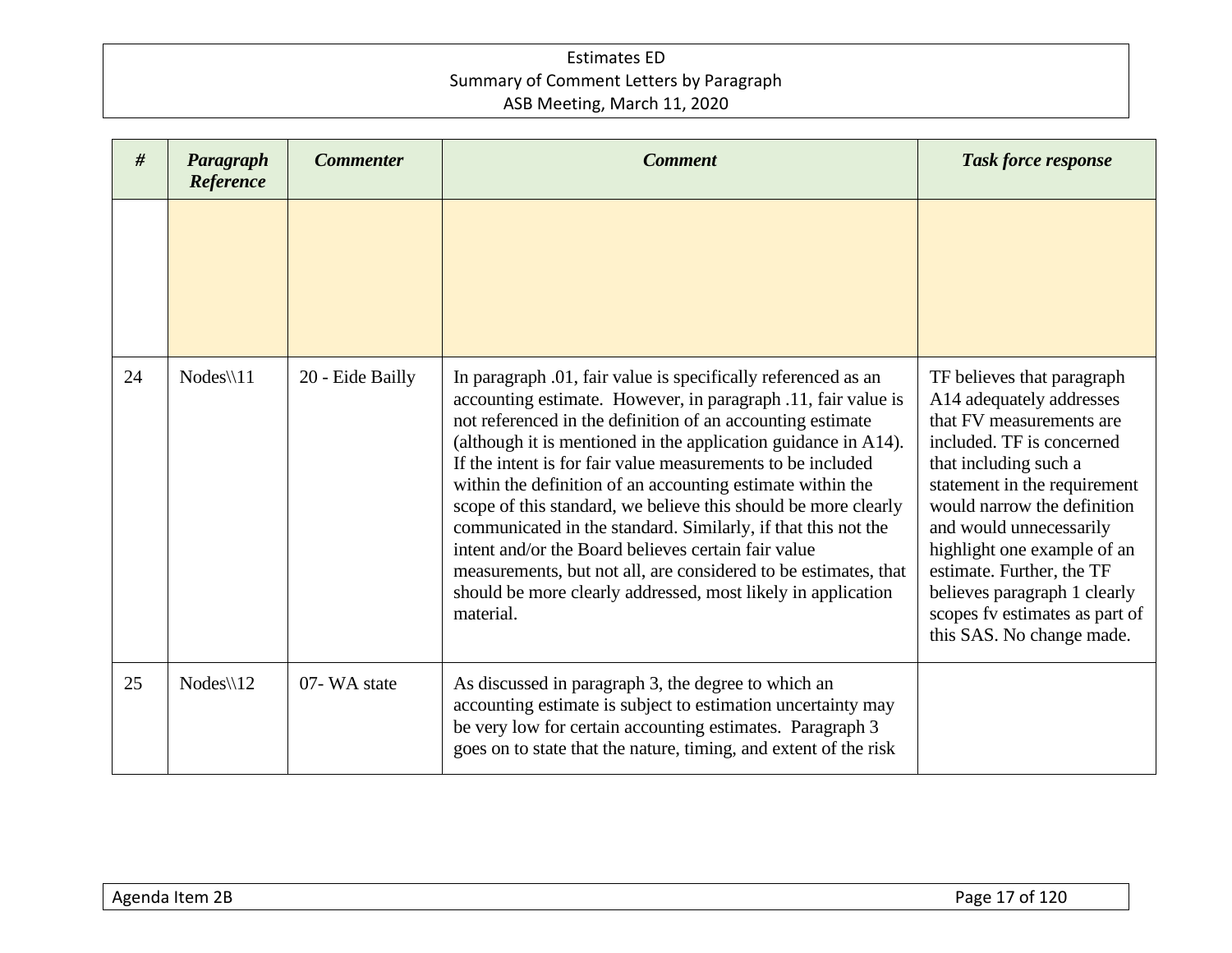| #  | Paragraph<br>Reference | <b>Commenter</b> | <b>Comment</b>                                                                                                                                                                                                                                                                                                                                                                                                                                                                                                                                                                                                                                                                                                                                                                                                                                                                                                                                                                                                                                                            | <b>Task force response</b>                                                                                                                                                                                                                                                                                                   |
|----|------------------------|------------------|---------------------------------------------------------------------------------------------------------------------------------------------------------------------------------------------------------------------------------------------------------------------------------------------------------------------------------------------------------------------------------------------------------------------------------------------------------------------------------------------------------------------------------------------------------------------------------------------------------------------------------------------------------------------------------------------------------------------------------------------------------------------------------------------------------------------------------------------------------------------------------------------------------------------------------------------------------------------------------------------------------------------------------------------------------------------------|------------------------------------------------------------------------------------------------------------------------------------------------------------------------------------------------------------------------------------------------------------------------------------------------------------------------------|
|    |                        |                  | assessment and further audit procedures required by this SAS<br>will vary in relation to the estimation uncertainty and<br>assessment of related risks to material misstatement.<br>However, this does not appear to be reflected in the<br>requirements of the standard, which appears to reflect the<br>presumption of high uncertainty. In order to allow for<br>variability, we would suggest:<br>[omitted here – included at paragraph 21]<br>a.<br>Limiting the understanding of internal control over<br>$b_{1}$<br>estimates required by paragraph 12.e-j to only those<br>estimates that are deemed significant to the financial<br>statements (consistent with AU-C 315 paragraphs 13 and<br>$21$ ).<br>We agree that risk assessment procedures required by<br>paragraph 12.a-d would be necessary to assess the<br>relevance or significance of estimates. However,<br>procedures to understand the controls would only be<br>needed to the extent that estimates give rise to risks of<br>material misstatement, consistent with AU-C 315<br>paragraph 27.a. | The assessment of whether a<br>risk is a significant risk is<br>specified in paragraph 16 of<br>the proposed SAS. In<br>keeping with AU-C 315, the<br>auditor would first gain an<br>understanding of the risks<br>(before determining<br>significant risks). Therefore<br>no change proposed to keep<br>alignment with 315. |
| 26 | $Nodes \setminus 12$   | 16 - Virginia    | The Risk Assessment Procedures and Related Activities<br>Section (Paragraphs 12–14) discusses the risk assessment<br>procedures before discussing the engagement team needed to<br>perform the procedures. We believe the guidance would be                                                                                                                                                                                                                                                                                                                                                                                                                                                                                                                                                                                                                                                                                                                                                                                                                               | TF noted that there was<br>much debate at the IAASB<br>about placement. TF<br>believes the auditor needs to                                                                                                                                                                                                                  |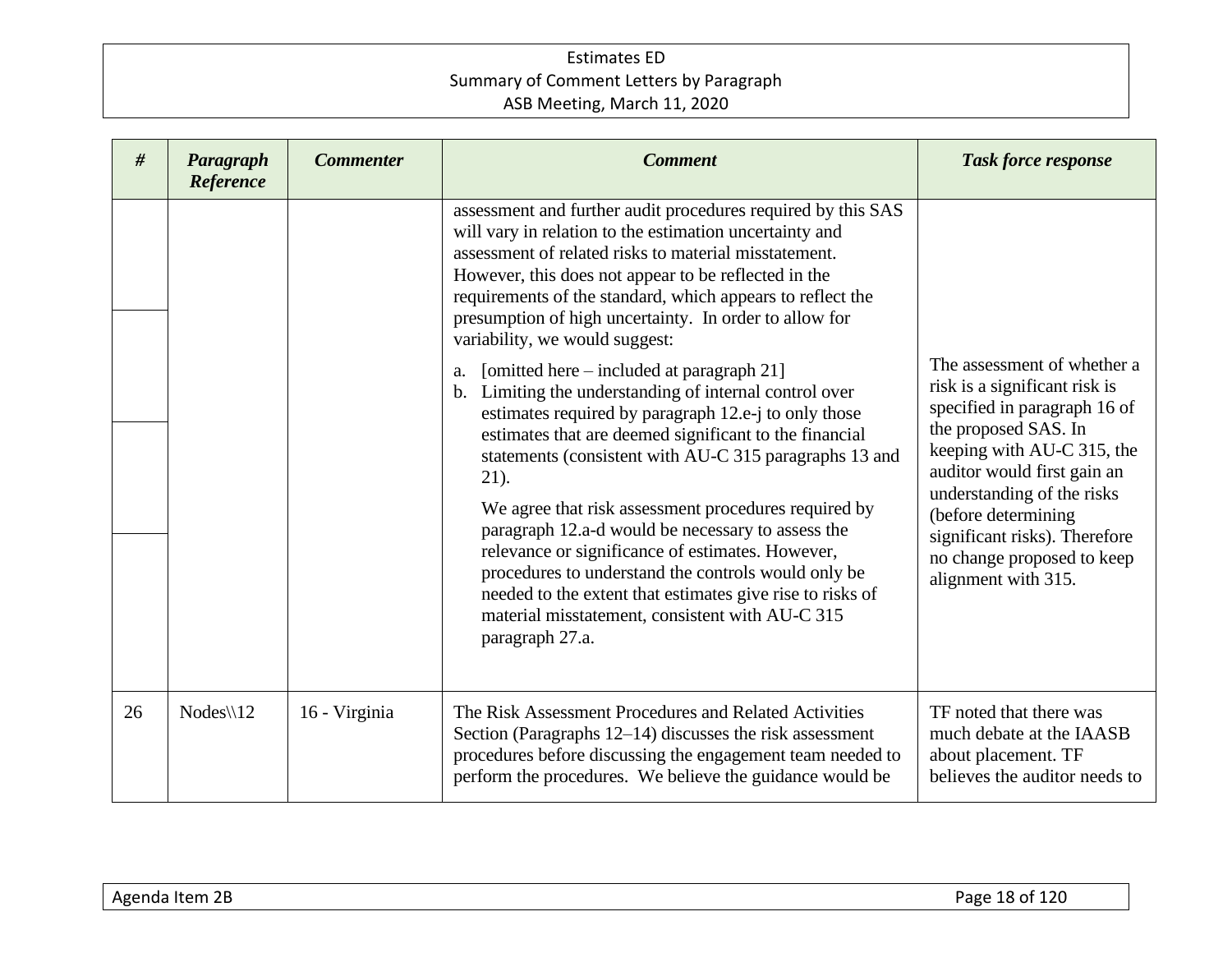| #  | Paragraph<br>Reference | <b>Commenter</b> | <b>Comment</b>                                                                                                                                                                                                                                                                                                                                                                                                                                                                                                                                                                                      | <b>Task force response</b>                                                                                                               |
|----|------------------------|------------------|-----------------------------------------------------------------------------------------------------------------------------------------------------------------------------------------------------------------------------------------------------------------------------------------------------------------------------------------------------------------------------------------------------------------------------------------------------------------------------------------------------------------------------------------------------------------------------------------------------|------------------------------------------------------------------------------------------------------------------------------------------|
|    |                        |                  | more intuitive for the user if it was organized in the order the<br>considerations are likely to occur. Therefore, we recommend<br>the ASB move Paragraph 14 to the beginning of this section.                                                                                                                                                                                                                                                                                                                                                                                                      | obtain understanding to<br>determine whether an expert<br>is needed. No change made<br>to avoid unnecessary<br>differences from the ISA. |
| 27 | $Nodes \setminus 12$   | 17 - NSAA        | (b) Limiting the understanding of internal control over<br>estimates required by paragraph 12.e-j to only those<br>estimates that are deemed significant to the financial<br>statements (consistent with AU-C 315 paragraphs 13 and<br>21). We agree that risk assessment procedures required<br>by paragraph 12.a-d would be necessary to assess the<br>relevance or significance of estimates. However,<br>procedures to understand the controls would only be<br>needed to the extent that estimates give rise to risks of<br>material misstatement, consistent with AU-C 315<br>paragraph 27.a. | Same as comment #25                                                                                                                      |
| 28 | $Nodes \setminus 12$   | 20 - Eide Bailly | Starting in paragraph .12, and throughout the proposal, there<br>is a discussion of the auditor's requirement to obtain an<br>understanding of the control environment and operating<br>effectiveness of controls related to estimates. For many                                                                                                                                                                                                                                                                                                                                                    | TF recommends the risk<br>assessment task force (AU-<br>C 315) consider this<br>comment as it would apply                                |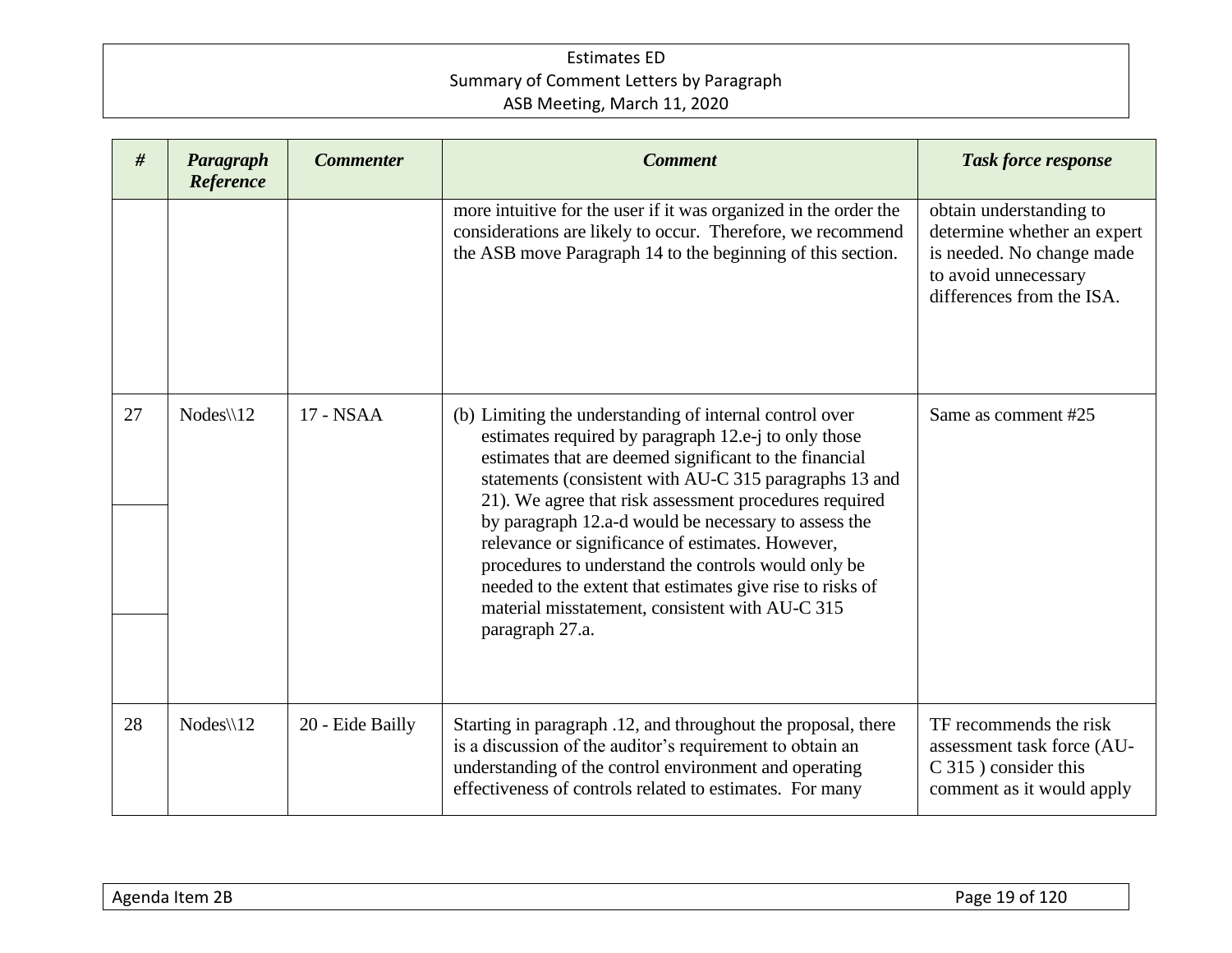| #  | Paragraph<br>Reference                 | <b>Commenter</b>       | <b>Comment</b>                                                                                                                                                                                                                                                                                                                                                                                                                                                                                                                                                     | <b>Task force response</b>                                                                                                                                                                       |
|----|----------------------------------------|------------------------|--------------------------------------------------------------------------------------------------------------------------------------------------------------------------------------------------------------------------------------------------------------------------------------------------------------------------------------------------------------------------------------------------------------------------------------------------------------------------------------------------------------------------------------------------------------------|--------------------------------------------------------------------------------------------------------------------------------------------------------------------------------------------------|
|    |                                        |                        | entities, estimates are calculated annually, resulting in a more<br>limited control environment throughout the year and more<br>controls at year end. In these situations, it is difficult to<br>evaluate the controls during the planning phase because the<br>controls are not evident until the closing process. We believe<br>the proposal should acknowledge this common practice and<br>provide application guidance for this type of control<br>environment.                                                                                                | to more than just AU-C 540<br>and would be more<br>appropriate to address in<br>AU-C 315. TF does not<br>want to undermine AU-C<br>315 by including something<br>here. No change made to<br>540. |
| 29 | $Nodes \setminus 12$                   | 22 - TIC               | <b>Management Bias</b><br>The possibility of management bias is a risk factor to be<br>considered when applying paragraph 12 of the ED and,<br>therefore, TIC would suggest a reference in paragraph 12 to<br>the possibility of management bias and AU-C section 240 to<br>make clear that the auditor should look to that section as well<br>when considering risk factors.                                                                                                                                                                                      | Management bias is included<br>in the application material<br>(A23). No change.                                                                                                                  |
| 30 | $Nodes \setminus 12 \setminus 1$<br>2d | 01 - TN State<br>Audit | In ¶A29 (in particular, the heading), we believe additional<br>guidance is needed about the intent of "expects to be included<br>in the financial statements." Our concern is whether the<br>expectation goes beyond the minimum requirements of an<br>applicable financial reporting framework or regulatory<br>framework. In other words, on what is the expectation<br>based? If the intent is that other disclosures beyond the<br>minimum requirements of the applicable financial reporting<br>framework might be needed to ensure a fair presentation, this | No change made.<br>TF believes the requirements<br>in paragraph 12 provide<br>sufficient context for the<br>application material in par<br>A29.                                                  |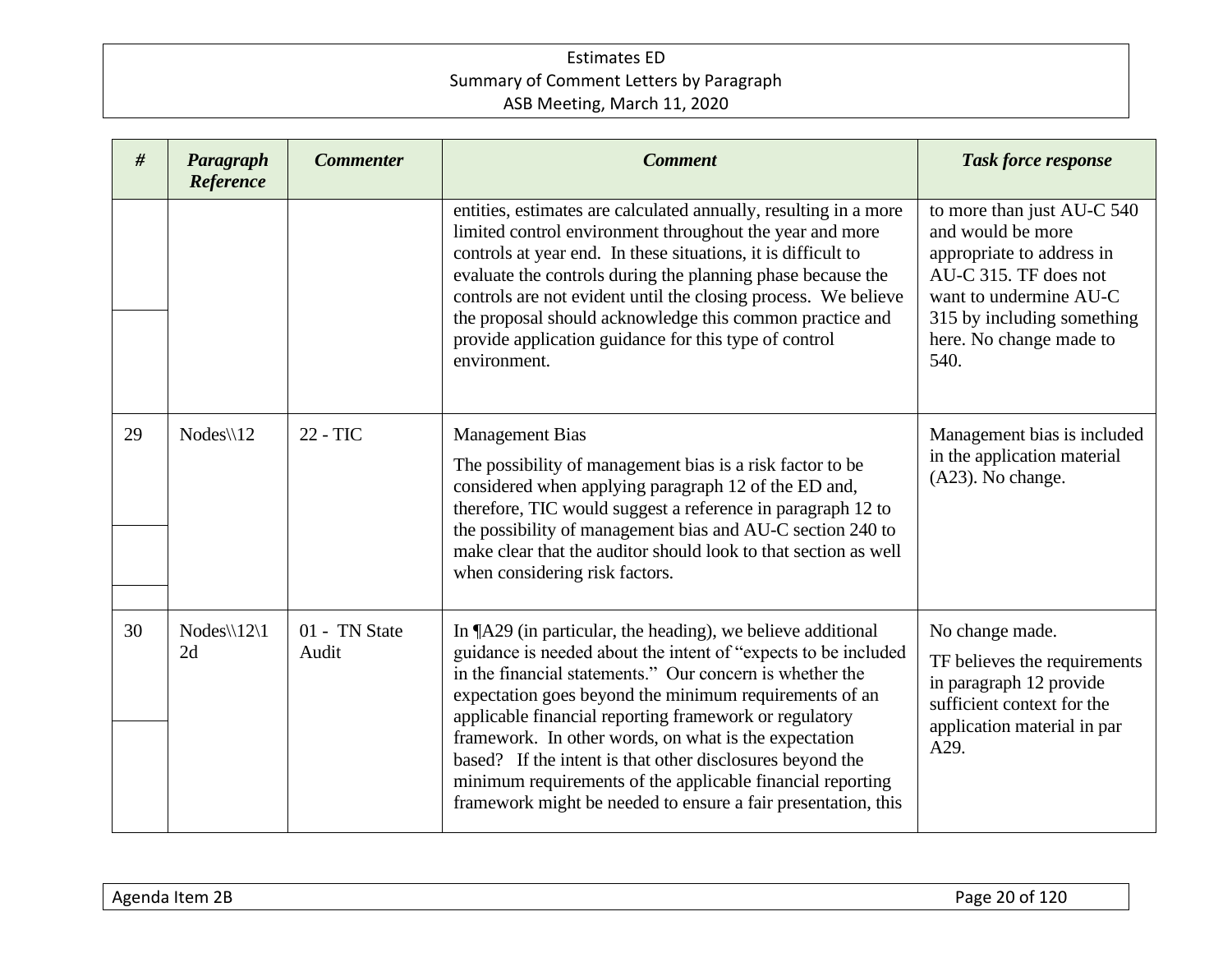| #  | Paragraph<br>Reference                 | <b>Commenter</b>       | <b>Comment</b>                                                                                                                                                                                                                                                                                                                                                                                                                                                                                                                                       | <b>Task force response</b>                                                                                                                 |  |
|----|----------------------------------------|------------------------|------------------------------------------------------------------------------------------------------------------------------------------------------------------------------------------------------------------------------------------------------------------------------------------------------------------------------------------------------------------------------------------------------------------------------------------------------------------------------------------------------------------------------------------------------|--------------------------------------------------------------------------------------------------------------------------------------------|--|
|    |                                        |                        | should be added as an explanation. We want to ensure the<br>practitioner explicitly understands what his/her<br>responsibilities are in order to comply with the SAS. This<br>clarification might be best in $\P$ 12d or its introduction<br>paragraph.                                                                                                                                                                                                                                                                                              |                                                                                                                                            |  |
| 31 | $Nodes \setminus 12 \setminus 1$<br>2d | 16 - Virginia          | Paragraph 12d should reference paragraph $12a-c$ instead of<br>paragraph $13a-c$ .                                                                                                                                                                                                                                                                                                                                                                                                                                                                   | Agreed. Change made.                                                                                                                       |  |
| 32 | $Nodes \setminus 12 \setminus 1$<br>2d | 17 - NSAA              | Paragraph 12d – We believe the reference to paragraph 13a-c<br>should be to paragraph 12a-c.                                                                                                                                                                                                                                                                                                                                                                                                                                                         | Agreed. Change made.                                                                                                                       |  |
| 33 | $Nodes \setminus 12 \setminus 1$<br>2d | 18 - GT                | We believe the reference at the end of this bullet, which<br>currently refers to paragraph 13a-c, was intended to refer to<br>paragraph 12a-c and therefore recommend updating it<br>accordingly.                                                                                                                                                                                                                                                                                                                                                    | Agreed. Change made.                                                                                                                       |  |
| 34 | $Nodes \12 \1$<br>2f                   | 01 - TN State<br>Audit | In ¶12f and throughout the proposed SAS, the phrase<br>"specialized skills or knowledge" is used. We suggest that<br>using "specialized skills, knowledge, or experience" (SKE)<br>might be a more comprehensive and consistent notion to use<br>because it would be consistent with SKE utilized in relation<br>to non-audit services with the Government Accountability<br>Office's Government Auditing Standards (i.e., Yellow Book)<br>and the AICPA's Code of Professional Conduct. We believe<br>"skills and knowledge" alone is too limiting. | TF believes such a change<br>would cause unnecessary<br>differences with the ISAs<br>and with the specialists<br>standard. No change made. |  |
|    | Agenda Item 2B                         |                        |                                                                                                                                                                                                                                                                                                                                                                                                                                                                                                                                                      | Page 21 of 120                                                                                                                             |  |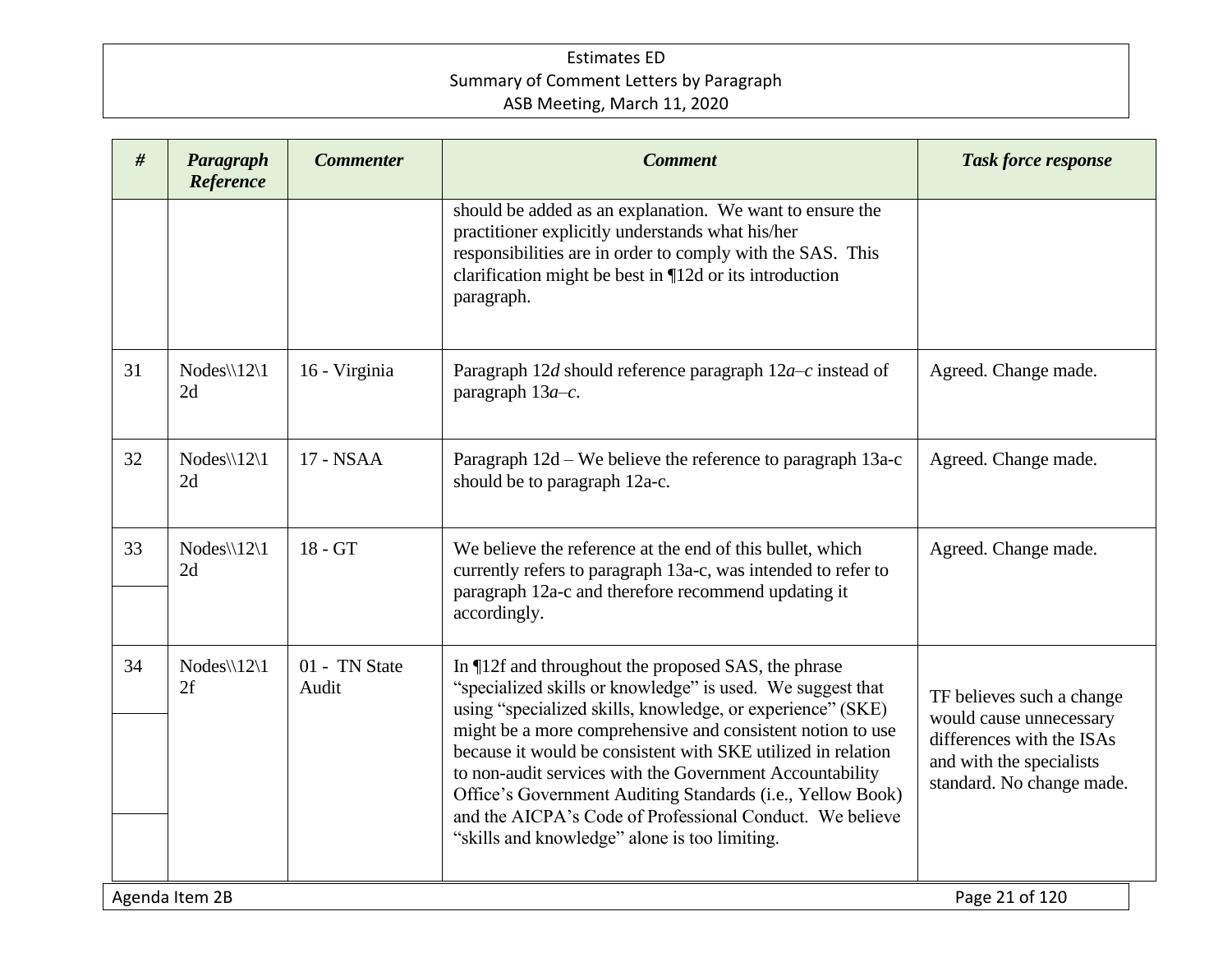| #  | Paragraph<br>Reference                 | <b>Commenter</b> | <b>Comment</b>                                                                                                                                                                                                                                                                                                                                                                                                                                                                                                         | <b>Task force response</b>                                                          |
|----|----------------------------------------|------------------|------------------------------------------------------------------------------------------------------------------------------------------------------------------------------------------------------------------------------------------------------------------------------------------------------------------------------------------------------------------------------------------------------------------------------------------------------------------------------------------------------------------------|-------------------------------------------------------------------------------------|
| 35 | Nodes\\12\1<br>2f                      | 16 - Virginia    | Paragraphs 12f and A33 discuss the use of management's<br>specialists; however, the SAS does not provide guidance on<br>the degree of reliance the auditor may place on their<br>judgements in evaluating the appropriateness of estimates.<br>The ASB should provide a reference in paragraph A33 to<br>paragraph .08 of AU-C section 500, Audit Evidence, to direct<br>the auditor to the relevant guidance in developing further<br>audit procedures regarding management specialists.                              | See footnote added to<br>paragraph A33                                              |
| 36 | $Nodes \setminus 12 \setminus 1$<br>2f | 17 - NSAA        | Paragraphs 12f and A33<br>These paragraphs discuss the use of management's<br>specialists; however, the proposed SAS does not provide<br>guidance on the degree of reliance the auditor may place on<br>their judgements in evaluating the appropriateness of<br>estimates. The ASB should provide a reference in paragraph<br>A33 to paragraph .08 of AU-C section 500, Audit Evidence,<br>to direct the auditor to the relevant guidance in developing<br>further audit procedures regarding management specialists. | Same as previous comment.                                                           |
| 37 | $Nodes \setminus 12 \setminus 1$<br>2h | 28 - KPMG        | [12] h. The entity's information system as it relates to<br>accounting estimates, including the following:<br>The classes of transactions, events, and conditions that<br>i.<br>are significant to the financial statements and that give rise to                                                                                                                                                                                                                                                                      | Response does not<br>recommended a change to<br>this paragraph. No changes<br>made. |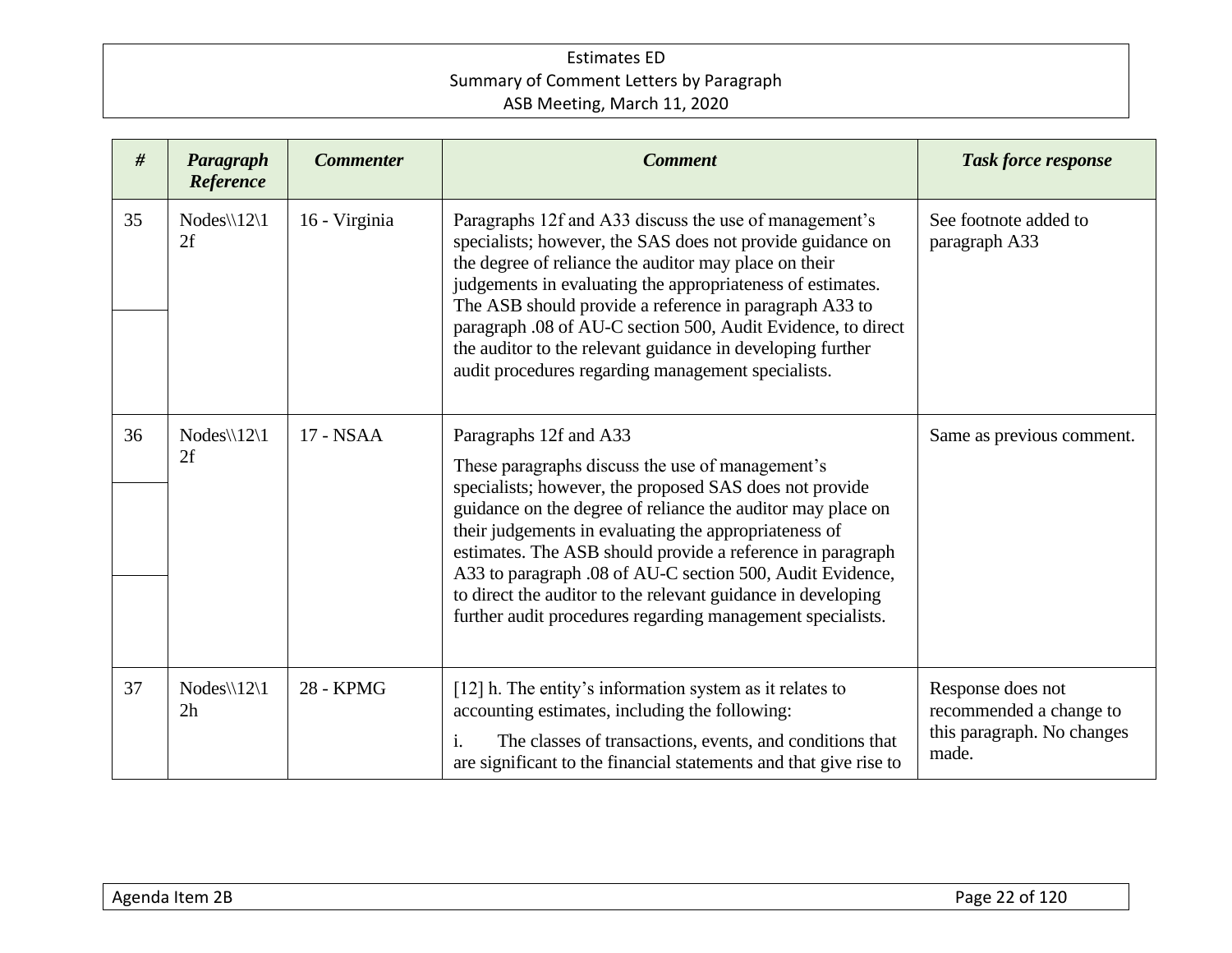| Paragraph<br>Reference | <b>Commenter</b> | <b>Comment</b>                                                                                                                                                                                                                                        | <b>Task force response</b> |
|------------------------|------------------|-------------------------------------------------------------------------------------------------------------------------------------------------------------------------------------------------------------------------------------------------------|----------------------------|
|                        |                  | the need for or changes in accounting estimates and related<br>disclosures (Ref: par. A20 and A36)                                                                                                                                                    |                            |
|                        |                  | ii.<br>For such accounting estimates and related disclosures,<br>how management                                                                                                                                                                       |                            |
|                        |                  | (1) identifies the relevant methods, assumptions, or<br>sources of data, and the need for changes in them, that<br>are appropriate in the context of the applicable financial<br>reporting framework, including how management (Ref:<br>par. A37–A38) |                            |
|                        |                  | (a) selects or designs, and applies, the methods<br>used, including the use of models (Ref: par.<br>$A39 - A40$                                                                                                                                       |                            |
|                        |                  | (b) selects the assumptions to be used, including<br>consideration of alternatives, and identifies<br>significant assumptions (Ref: par. A41-A44)                                                                                                     |                            |
|                        |                  | (c) selects the data to be used (Ref: par. A45)                                                                                                                                                                                                       |                            |
|                        |                  | Comment: It is clear that the intent of risk assessment is to<br>first identify all assumptions and then understand how<br>management identifies those assumptions that are significant.                                                              |                            |
|                        |                  | Recommendation: No change.                                                                                                                                                                                                                            |                            |
|                        |                  |                                                                                                                                                                                                                                                       |                            |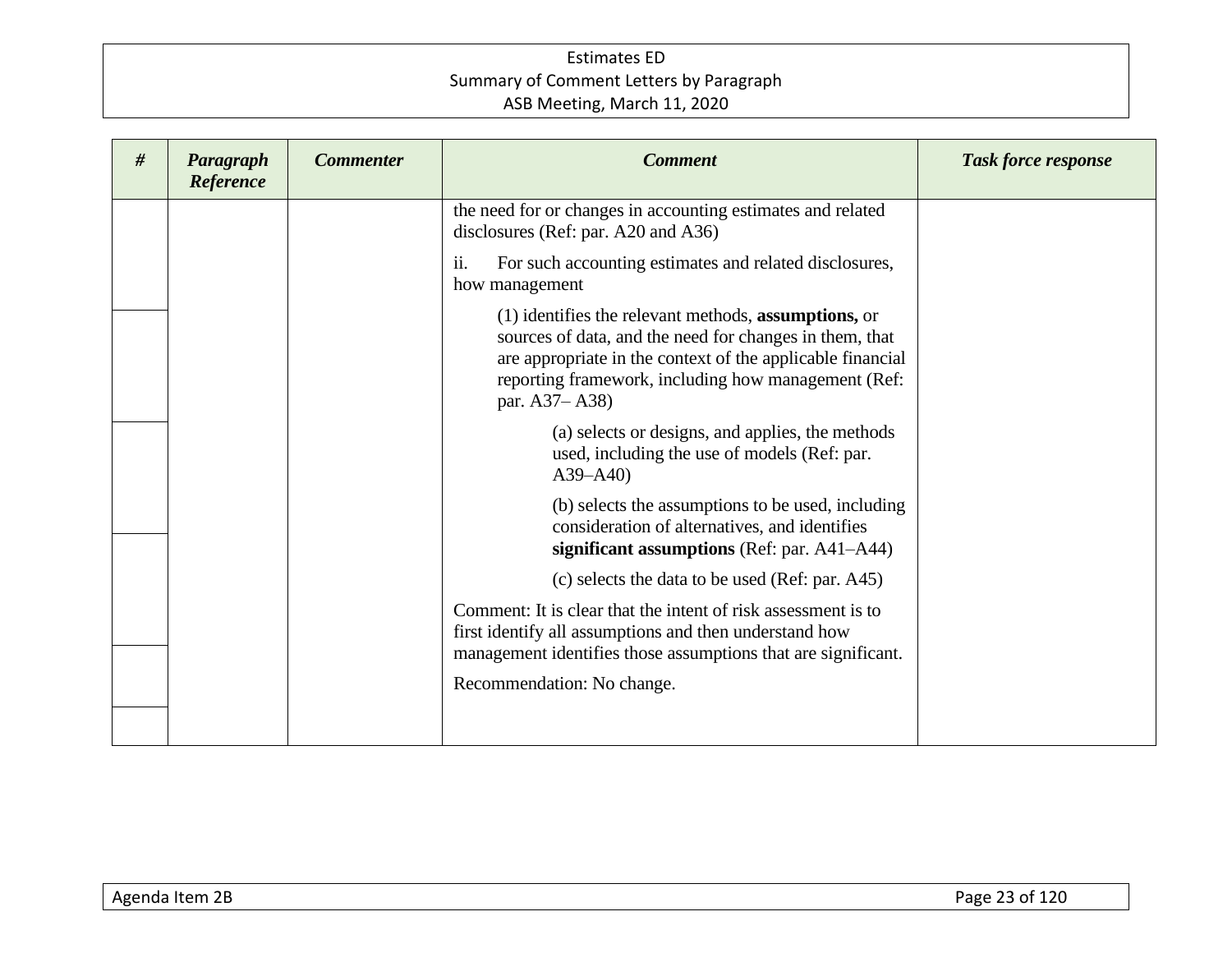| #  | Paragraph<br>Reference                           | <b>Commenter</b>      | <b>Comment</b>                                                                                                                                                                                                                                                                                                                                              | <b>Task force response</b>                                                            |
|----|--------------------------------------------------|-----------------------|-------------------------------------------------------------------------------------------------------------------------------------------------------------------------------------------------------------------------------------------------------------------------------------------------------------------------------------------------------------|---------------------------------------------------------------------------------------|
| 38 | $Nodes \setminus 12 \setminus 1$<br>2hii(2)      | 16 - Virginia         | Paragraph $12h(ii)(2)$ should consider removing "including"<br>or "by."                                                                                                                                                                                                                                                                                     | Proposed changes would<br>change the intent of the<br>requirement. No change<br>made. |
| 39 | $Nodes \setminus 12 \setminus 1$<br>2hii(2)      | 17 - NSAA             | Paragraph $12h(ii)(2)$ – we suggest removing "including" or<br>"by".                                                                                                                                                                                                                                                                                        | Removed "by"                                                                          |
| 40 | 14 - NYSSCPA<br>$Nodes \setminus 12 \setminus 1$ | <b>Other Comments</b> | See comment #16 in this file                                                                                                                                                                                                                                                                                                                                |                                                                                       |
|    | 2hii(c)                                          |                       | For your consideration we offer the following additional<br>comments:                                                                                                                                                                                                                                                                                       | for response.                                                                         |
|    |                                                  |                       | (a) In the Evaluation of the estimates section (second<br>bullet) on p. 11 of the ED, the ED correctly identifies $-$ in<br>broad terms – the three elements of an estimate as the<br>selection of the method, assumptions, and data.                                                                                                                       | Comment also included with<br>paragraph 8 and A45                                     |
|    |                                                  |                       | We offer that the term "data," as referred to in paragraphs<br>8, 12h.ii.(c) and A45 of the proposed SAS (et seq, as<br>applicable) should be characterized as "verifiable data."<br>We are offering this suggestion because data can be<br>produced by any number of sources and can be placed out<br>of context. While "data" is simply a set of values - |                                                                                       |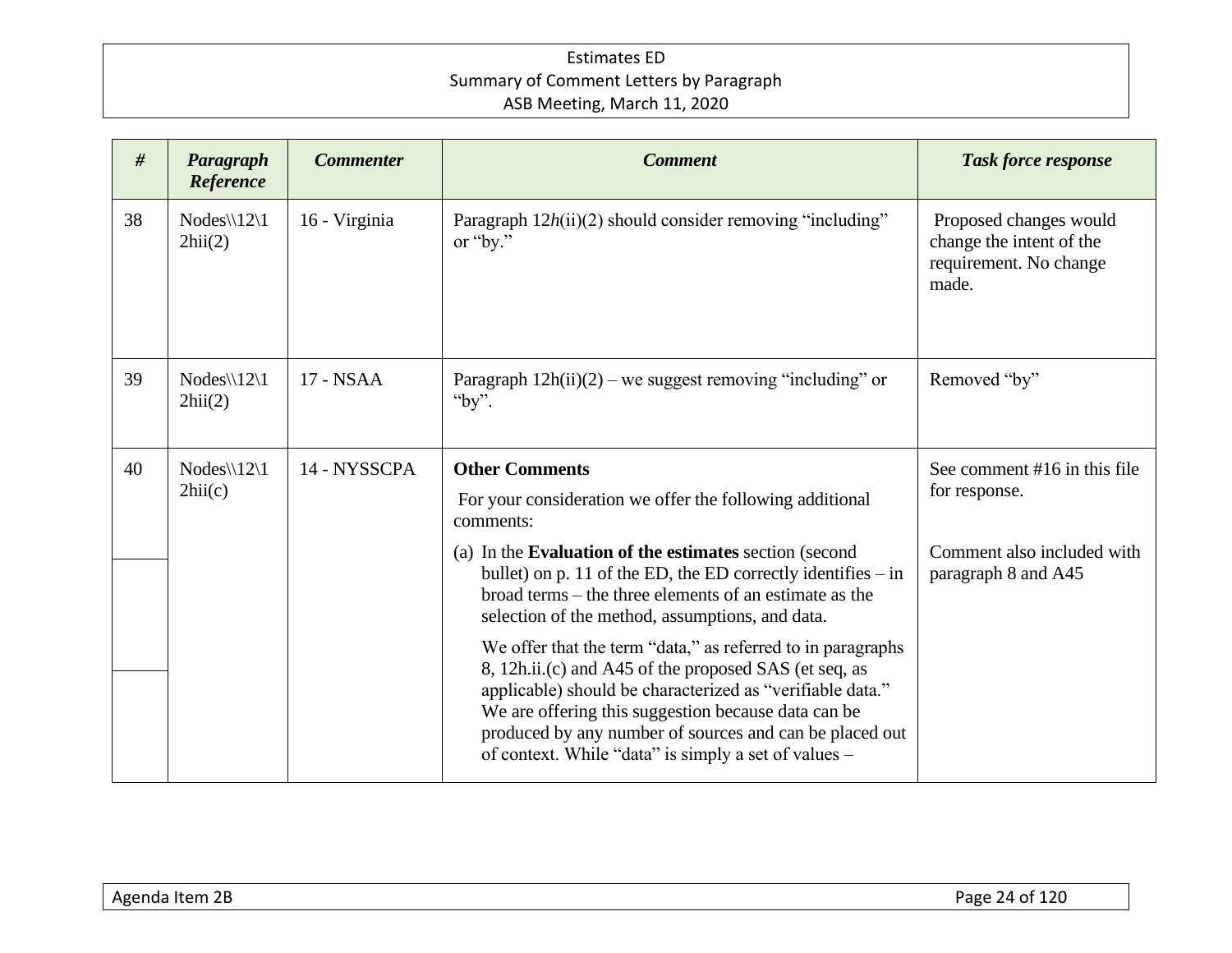| #  | Paragraph<br>Reference                 | <b>Commenter</b> | <b>Comment</b>                                                                                                                                                                                                                                                                                                                                                                                                                                                                                                                                                                                        | <b>Task force response</b>                                                |
|----|----------------------------------------|------------------|-------------------------------------------------------------------------------------------------------------------------------------------------------------------------------------------------------------------------------------------------------------------------------------------------------------------------------------------------------------------------------------------------------------------------------------------------------------------------------------------------------------------------------------------------------------------------------------------------------|---------------------------------------------------------------------------|
|    |                                        |                  | numeric or otherwise – "information", as some<br>respondents noted in the response to the exposure draft<br>on audit evidence, is data in context. To that extent, the<br>term "data" simply means "values" without any context<br>or verifiability. To evaluate the accounting estimate<br>properly, we suggest that the term "data" be revised to<br>"verifiable data," or even more narrowly "verifiable<br>information," (i.e., data in context). We are concerned<br>that if the term is left unchanged it may provide an<br>opening for accepting any value as part of the estimation<br>model. |                                                                           |
| 41 | $Nodes \setminus 12 \setminus 1$<br>2i | 12 - GAO         | Paragraph 12i should refer to paragraph 12h(ii)rather than<br>$13h(ii)$ .                                                                                                                                                                                                                                                                                                                                                                                                                                                                                                                             | Agreed. Change made.                                                      |
| 42 | $Nodes \setminus 12 \setminus 1$<br>2i | 16 - Virginia    | Paragraph 12i should reference paragraph 12h(ii) instead of<br>$13h(ii)$ .                                                                                                                                                                                                                                                                                                                                                                                                                                                                                                                            | Agreed. Change made                                                       |
| 43 | $Nodes \setminus 12 \setminus 1$<br>2i | 17 - NSAA        | Paragraph $12i$ – We believe the reference to paragraph<br>$13.h(ii)$ should be to paragraph $12.h(ii)$ .                                                                                                                                                                                                                                                                                                                                                                                                                                                                                             | Agreed. Change made.                                                      |
| 44 | $Nodes \setminus 13$                   | 07-WA state      | As discussed in paragraph 3, the degree to which an<br>accounting estimate is subject to estimation uncertainty may<br>be very low for certain accounting estimates. Paragraph 3<br>goes on to state that the nature, timing, and extent of the risk                                                                                                                                                                                                                                                                                                                                                  | No change proposed.<br>Retrospective review to be<br>discussed by the ASB |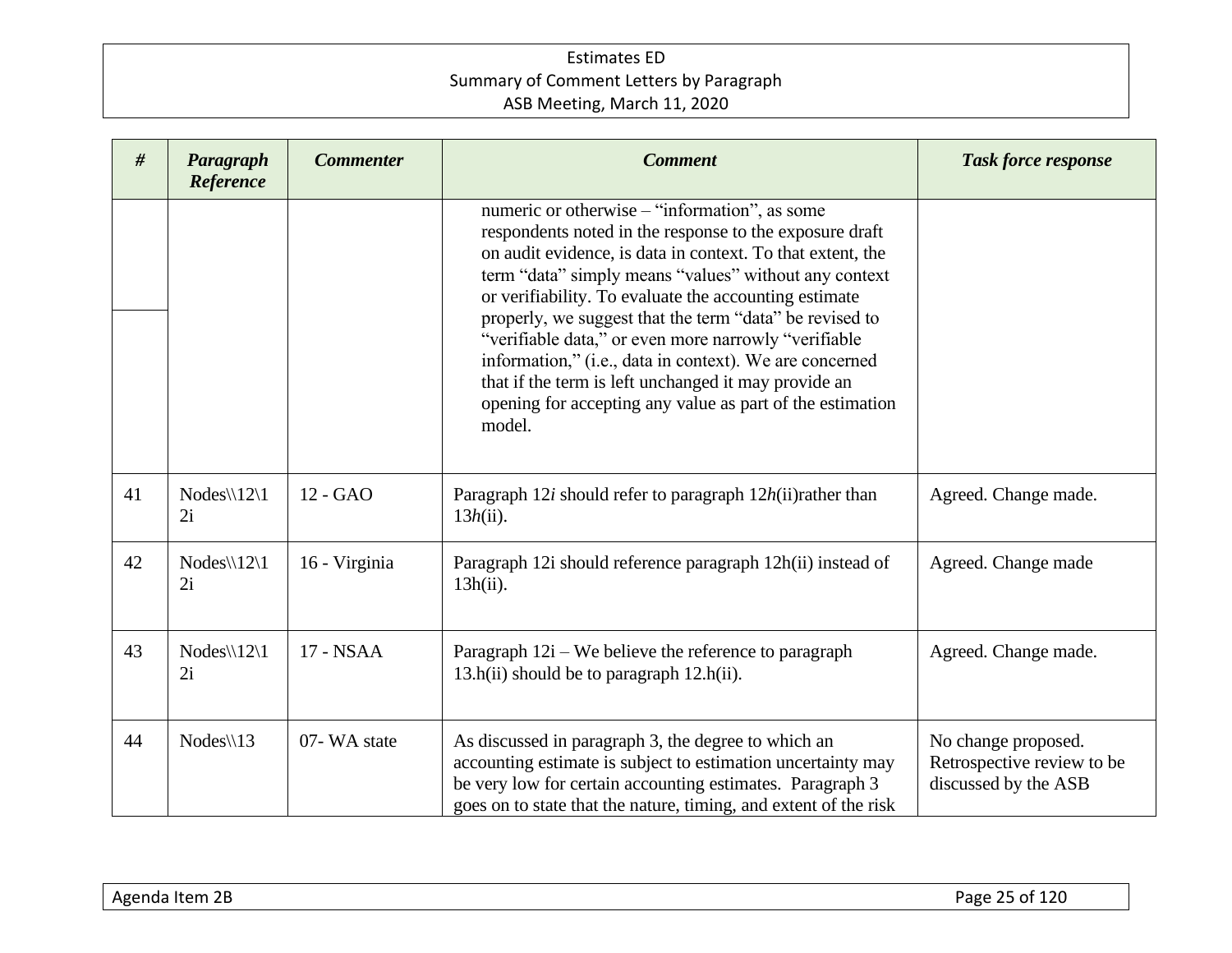| # | Paragraph<br>Reference | <b>Commenter</b> | <b>Comment</b>                                                                                                                                                                                                                                                                                                                                                                                                                                                                                           | <b>Task force response</b> |
|---|------------------------|------------------|----------------------------------------------------------------------------------------------------------------------------------------------------------------------------------------------------------------------------------------------------------------------------------------------------------------------------------------------------------------------------------------------------------------------------------------------------------------------------------------------------------|----------------------------|
|   |                        |                  | assessment and further audit procedures required by this SAS<br>will vary in relation to the estimation uncertainty and<br>assessment of related risks to material misstatement.<br>However, this does not appear to be reflected in the<br>requirements of the standard, which appears to reflect the<br>presumption of high uncertainty. In order to allow for<br>variability, we would suggest:                                                                                                       |                            |
|   |                        |                  | a. [excluded here $-$ included at paragraph 21]<br>b. [excluded here $-$ included at paragraph 12]<br>Similarly limiting the requirement of paragraph<br>13 for a retrospective review to only those<br>estimates that are deemed significant to the<br>financial statements. Alternatively, this<br>requirement for a retrospective review may be<br>more appropriately identified as a response to<br>assessed risks of material misstatement when<br>performed by the auditor, or as an aspect of the |                            |
|   |                        |                  | entity's internal controls to consider if performed<br>as a risk assessment procedure. Currently, there<br>appears to be an inconsistency between<br>requirements of AU-C 240, which require a<br>retrospective review as a substantive procedure<br>only for "significant accounting estimates," and<br>the proposed requirements, which require a<br>retrospective review as a risk assessment<br>procedure for all accounting estimates.                                                              |                            |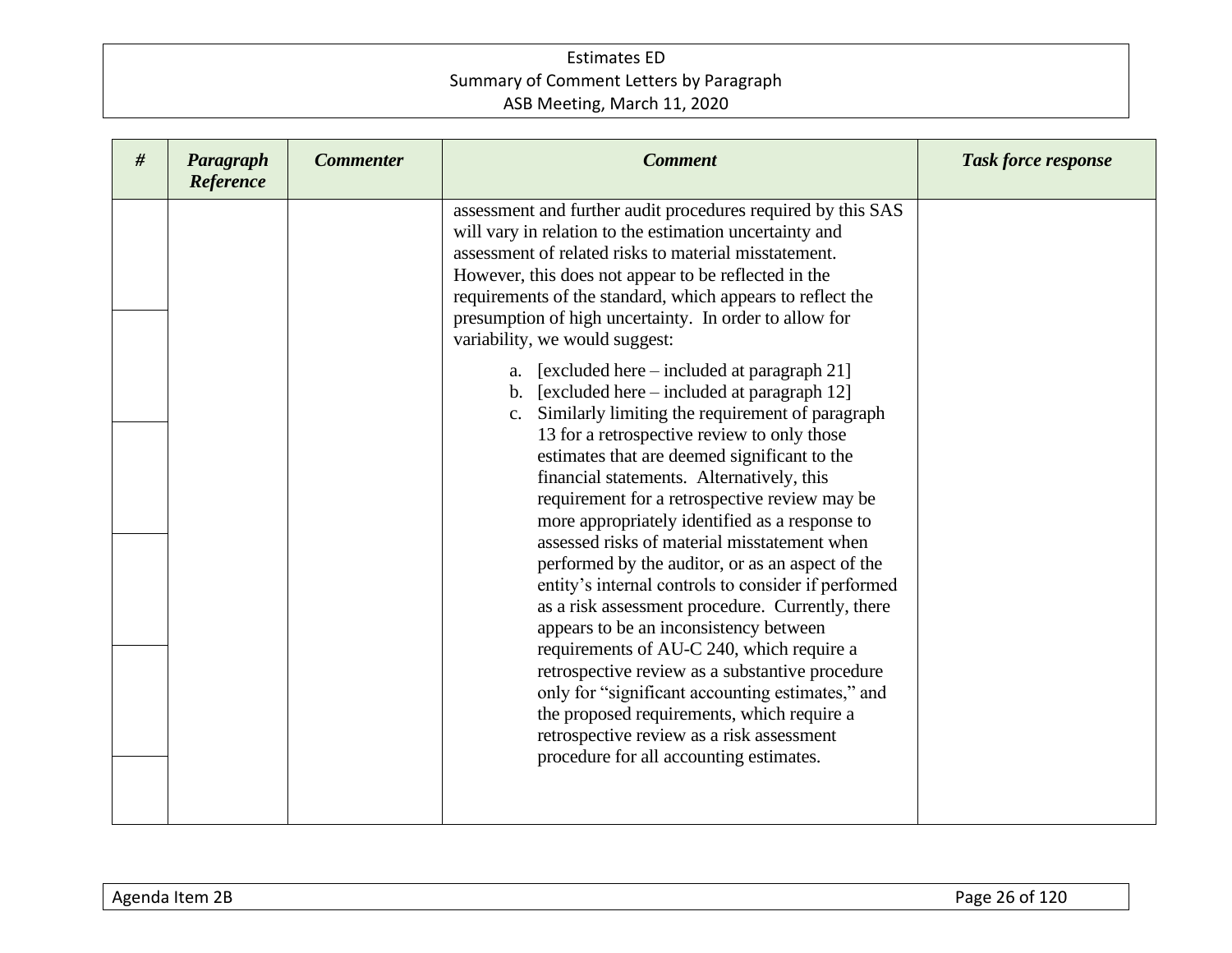| #  | Paragraph<br>Reference | <b>Commenter</b> | <b>Comment</b>                                                                                                                                                                                                                                                                                                                                                                                                                                                                                                                                                                                                                                                                                                                                                                                                                                | <b>Task force response</b>                                                                                                                                     |
|----|------------------------|------------------|-----------------------------------------------------------------------------------------------------------------------------------------------------------------------------------------------------------------------------------------------------------------------------------------------------------------------------------------------------------------------------------------------------------------------------------------------------------------------------------------------------------------------------------------------------------------------------------------------------------------------------------------------------------------------------------------------------------------------------------------------------------------------------------------------------------------------------------------------|----------------------------------------------------------------------------------------------------------------------------------------------------------------|
| 45 | $Nodes \setminus 13$   | 17 - NSAA        | (c) Similarly limiting the requirement of paragraph 13 for a<br>retrospective review to only those estimates that are deemed<br>significant to the financial statements. Alternatively, this<br>requirement for a retrospective review may be more<br>appropriately identified as a response to assessed risks of<br>material misstatement when performed by the auditor, or as<br>an aspect of the entity's internal controls to consider if<br>performed as a risk assessment procedure. Currently, there<br>appears to be an inconsistency between requirements of AU-<br>C 240, which require a retrospective review as a substantive<br>procedure only for "significant accounting estimates," and<br>the proposed requirements, which require a retrospective<br>review as a risk assessment procedure for all accounting<br>estimates. | Same as previous response                                                                                                                                      |
| 46 | $Nodes \setminus 13$   | 20 - Eide Bailly | Paragraph .13 – we believe the term "retrospective review"<br>should be introduced in paragraph .13 rather than only<br>included in paragraph A56. We believe this is a common and<br>significant term in practice and should be introduced in the<br>standard itself.                                                                                                                                                                                                                                                                                                                                                                                                                                                                                                                                                                        | TF believes there is no need<br>to include the term<br>"retrospective review" in the<br>requirement. TF preference<br>is to retain in application<br>material. |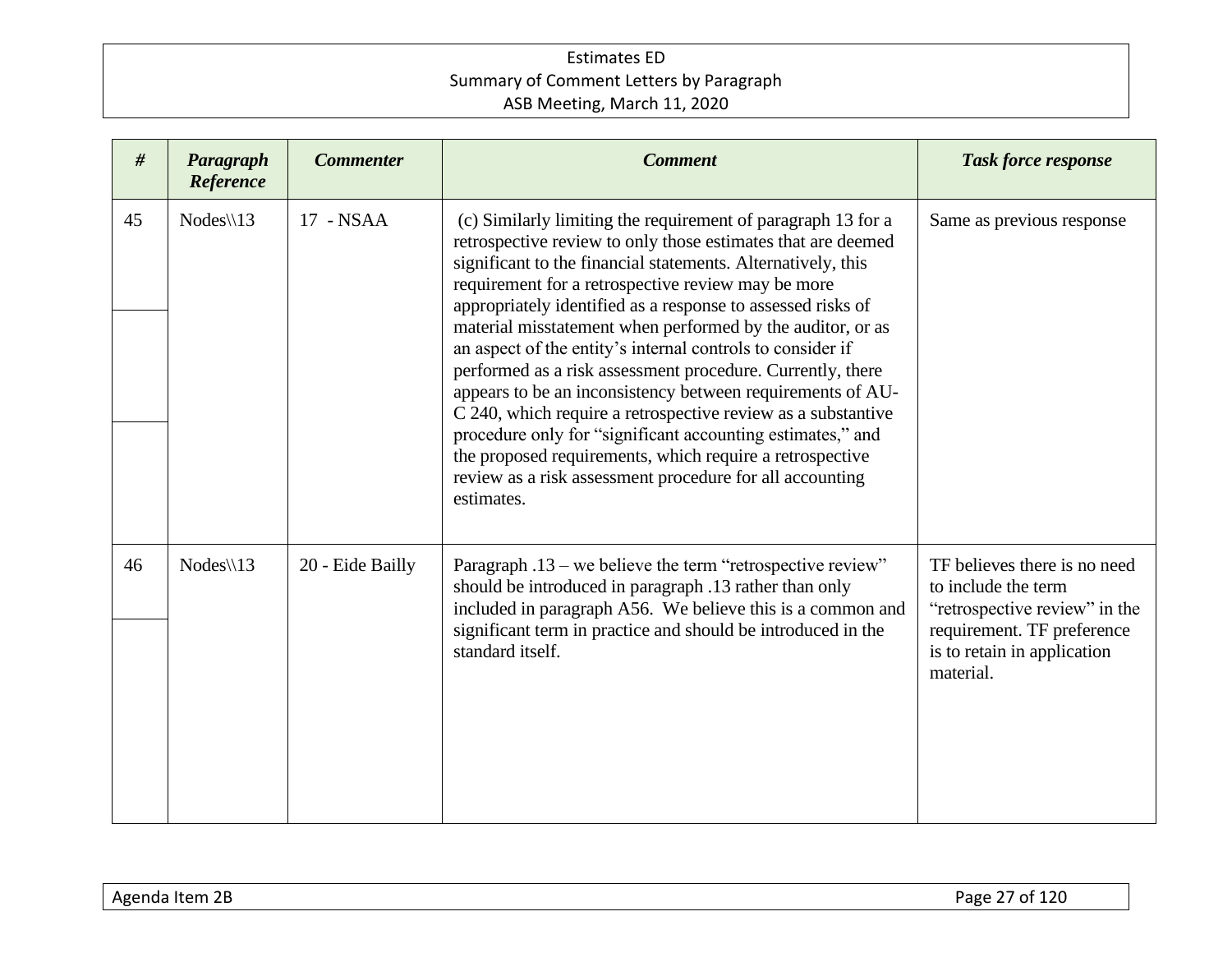| #  | Paragraph<br>Reference | <b>Commenter</b> | <b>Comment</b>                                                                                                                                                                                                                                                                                                                                                                                                                                                                                                                                                                                                                                                                                                                                                                                                                                                                                        | <b>Task force response</b>                                                                                                                                                                                             |
|----|------------------------|------------------|-------------------------------------------------------------------------------------------------------------------------------------------------------------------------------------------------------------------------------------------------------------------------------------------------------------------------------------------------------------------------------------------------------------------------------------------------------------------------------------------------------------------------------------------------------------------------------------------------------------------------------------------------------------------------------------------------------------------------------------------------------------------------------------------------------------------------------------------------------------------------------------------------------|------------------------------------------------------------------------------------------------------------------------------------------------------------------------------------------------------------------------|
| 47 | $Nodes \setminus 13$   | 20 - Eide Bailly | Paragraph .A58, in relation to retrospective reviews, states<br>that "As a practical matter, the auditor's review of previous<br>accounting estimates as a risk assessment procedure in<br>accordance with this proposed SAS may be carried out in<br>conjunction with the review required by AU-C section 240."<br>We do not believe this is the Board's intent; however, this<br>sentence appears to allow the only retrospective review to be<br>completed along with the substantive testing procedures<br>rather than requiring a preliminary retrospective review as a<br>risk assessment procedure as prescribed in paragraph .13.<br>We believe paragraph .A58 should be revised to not conflict<br>with paragraph .13. We believe that paragraph .A53 on page<br>88 provides a good example of how the concepts of<br>retrospective review could be addressed in paragraphs .13<br>and .A56. | No change made.<br>TF noted that this is a<br>difficult area and cannot<br>come up with a way to say<br>this any clearer and therefore<br>did not want to create<br>unnecessary differences<br>from ISA 540 (Revised). |
|    |                        |                  |                                                                                                                                                                                                                                                                                                                                                                                                                                                                                                                                                                                                                                                                                                                                                                                                                                                                                                       |                                                                                                                                                                                                                        |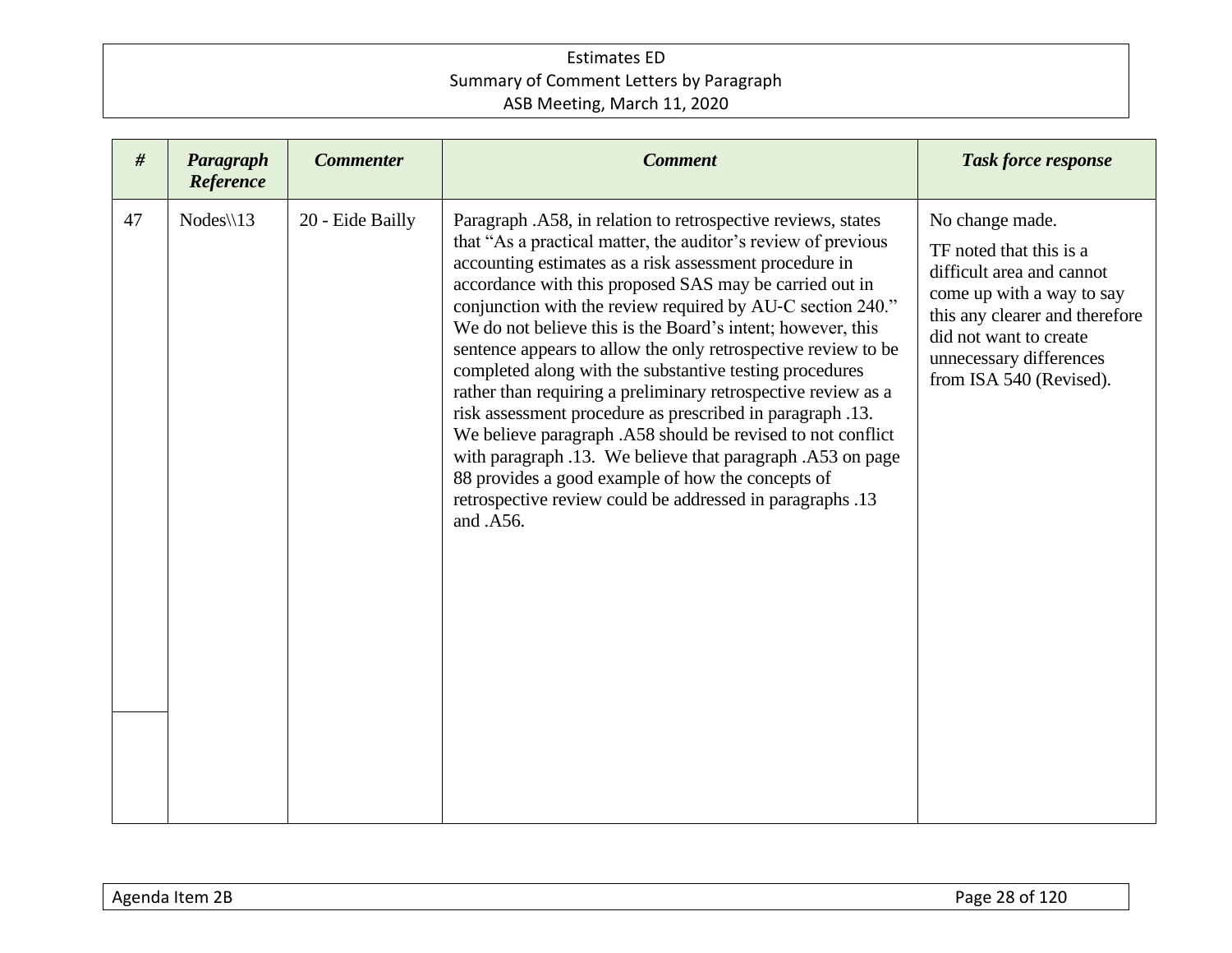| #  | Paragraph<br>Reference | <b>Commenter</b> | <b>Comment</b>                                                                                                                                                                                                                                                                                                                                                                                                                                                                                                                                                                                                                                                                              | <b>Task force response</b> |
|----|------------------------|------------------|---------------------------------------------------------------------------------------------------------------------------------------------------------------------------------------------------------------------------------------------------------------------------------------------------------------------------------------------------------------------------------------------------------------------------------------------------------------------------------------------------------------------------------------------------------------------------------------------------------------------------------------------------------------------------------------------|----------------------------|
|    |                        |                  |                                                                                                                                                                                                                                                                                                                                                                                                                                                                                                                                                                                                                                                                                             |                            |
| 48 | $Nodes \$ 13           | 28 - KPMG        | Retrospective review<br>Paragraph 13 of Audit Evidence Exposure Draft requires a<br>review of the outcome of previous accounting estimates or,<br>when applicable, their subsequent re-estimation to assist in<br>identifying and assessing the risks of material misstatement<br>in the current period. While we acknowledge that the<br>requirement includes consideration of the characteristics of<br>the estimate in determining the nature and extent of the<br>review, we believe that both the requirement and the related<br>application material do not recognize that, for some<br>estimates, a retrospective review may not be necessary,<br>appropriate or, in fact, possible. | No change made.            |
|    |                        |                  | We agree that reviewing accounting estimates for consistent<br>application of the relevant methods, assumptions and data,<br>and to identify circumstances that may require changes in<br>these elements of an estimate is an important aspect of the<br>inherent risk assessment. However, a retrospective review<br>may not be necessary to achieve these objectives in all<br>circumstances. For example, fair value measurements based<br>on level 1 and some level 2 inputs by their nature do not                                                                                                                                                                                     |                            |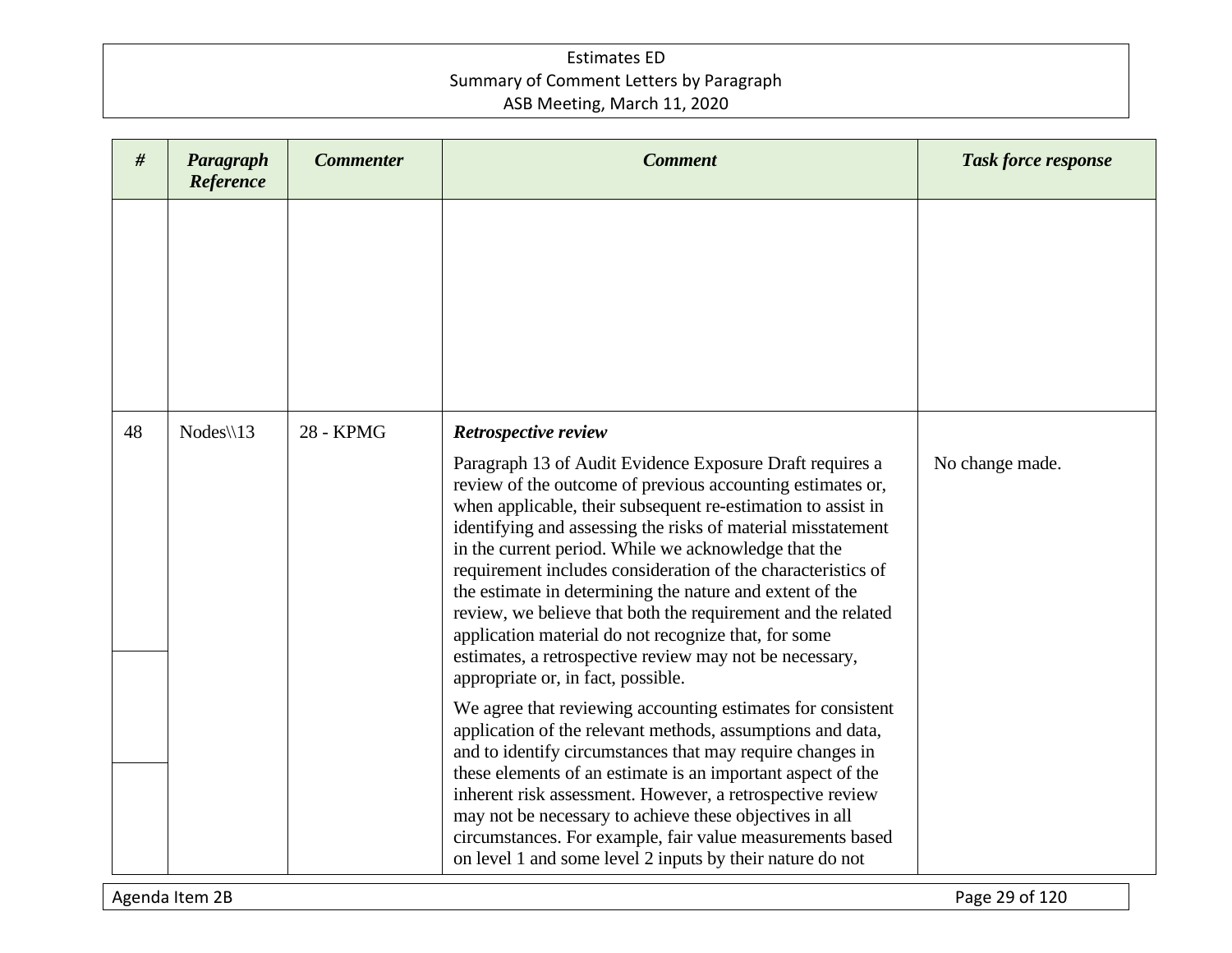| # | Paragraph<br>Reference | <b>Commenter</b> | <b>Comment</b>                                                                                                                                                                                                                                                                                                                                                                                                                                                                                                                                                                                                                                                                                                                                                                    | <b>Task force response</b> |
|---|------------------------|------------------|-----------------------------------------------------------------------------------------------------------------------------------------------------------------------------------------------------------------------------------------------------------------------------------------------------------------------------------------------------------------------------------------------------------------------------------------------------------------------------------------------------------------------------------------------------------------------------------------------------------------------------------------------------------------------------------------------------------------------------------------------------------------------------------|----------------------------|
|   |                        |                  | involve management judgment and hence a retrospective<br>review of these estimates is unlikely to benefit the auditor's<br>risk assessment. Furthermore, it is not clear what exactly a<br>retrospective review for these estimates would entail. We<br>find that the PCAOB's release text to the new AS 2501<br>adequately addresses the above-discussed concerns when<br>providing rationale for a much narrower scope of the<br>PCAOB's retrospective review requirement:                                                                                                                                                                                                                                                                                                      |                            |
|   |                        |                  | "After consideration of comments, the amendment to AS<br>2401.64 was revised to further clarify that the accounting<br>estimates selected for testing should be those for which there<br>is an assessed fraud risk. The scope of the retrospective<br>review, as amended, is better aligned with the new standard<br>and focuses the auditor on accounting estimates already<br>identified through the risk assessment process as being<br>susceptible to material misstatement due to fraud.                                                                                                                                                                                                                                                                                     |                            |
|   |                        |                  | A separate requirement for performing a retrospective review<br>is not necessary in the new standard as the requirement in AS<br>2401 would achieve the same objective. Further, for some<br>estimates, the outcome of the estimate may not be known<br>within a reporting period to facilitate such a review.<br>Similarly, requiring a review over multi-year period would<br>not be feasible for some estimates. Obtaining an<br>understanding of the company's process for developing an<br>estimate would necessarily provide information about the<br>company's ability to make the estimate. In addition, the new<br>standard requires the auditor to evaluate whether the<br>company has a reasonable basis for significant assumptions<br>used in accounting estimates." |                            |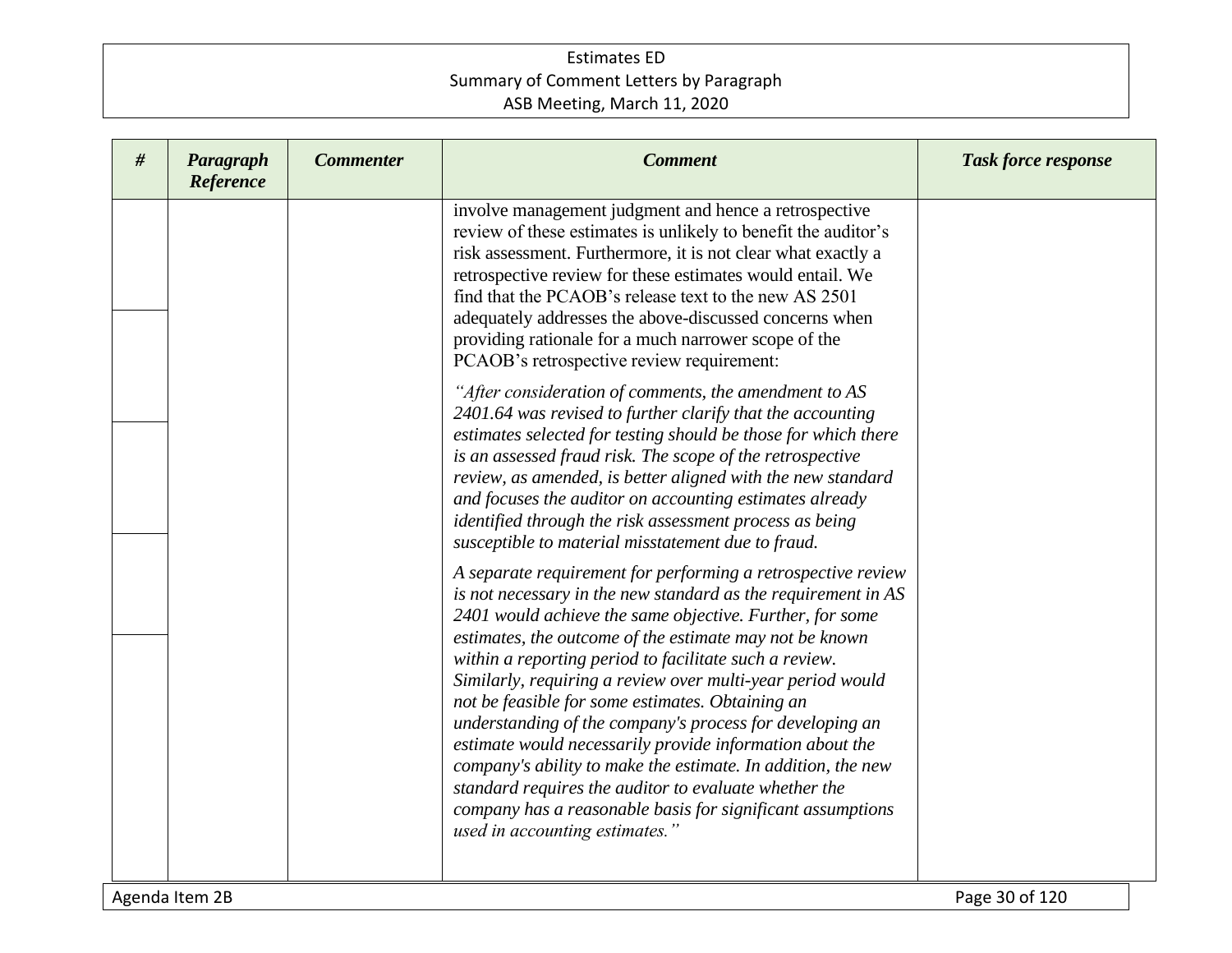| #  | Paragraph<br>Reference | <b>Commenter</b> | <b>Comment</b>                                                                                                                                                                                                                                                                                                                                                                                                                                                        | <b>Task force response</b>                                           |
|----|------------------------|------------------|-----------------------------------------------------------------------------------------------------------------------------------------------------------------------------------------------------------------------------------------------------------------------------------------------------------------------------------------------------------------------------------------------------------------------------------------------------------------------|----------------------------------------------------------------------|
|    |                        |                  | The PCAOB acknowledged that the amended requirement in<br>AS 2401, Consideration of Fraud in a Financial Statement<br>Audit is not unlike what is included in ISA 540 (Revised) or<br>AU-C 540, although the PCAOB's requirement is more<br>direct in its relation to fraud.                                                                                                                                                                                          |                                                                      |
|    |                        |                  | We believe that the concept of a retrospective review beyond<br>consideration of fraud risk factors is not well understood.<br>Without more guidance than what is provided in application<br>paragraphs A56-A61 of the Proposed Standard, we don't see<br>the benefit to the requirement beyond what is already<br>required by AU-C 240. And, as indicated above, performance<br>of a retrospective review may be impractical or impossible<br>for certain estimates. |                                                                      |
| 49 | $Nodes \setminus 14$   | 17 - NSAA        | Paragraphs 12-14<br>The Risk Assessment Procedures and Related Activities<br>Section discusses the risk assessment procedures before<br>discussing the engagement team needed to perform the<br>procedures. We believe the guidance would be more intuitive<br>for the user if it was organized in the order the considerations<br>are likely to occur. Therefore, we recommend the ASB move<br>paragraph 14 to the beginning of this section.                        | Same as comment #26.<br>TF does not support moving<br>the paragraph. |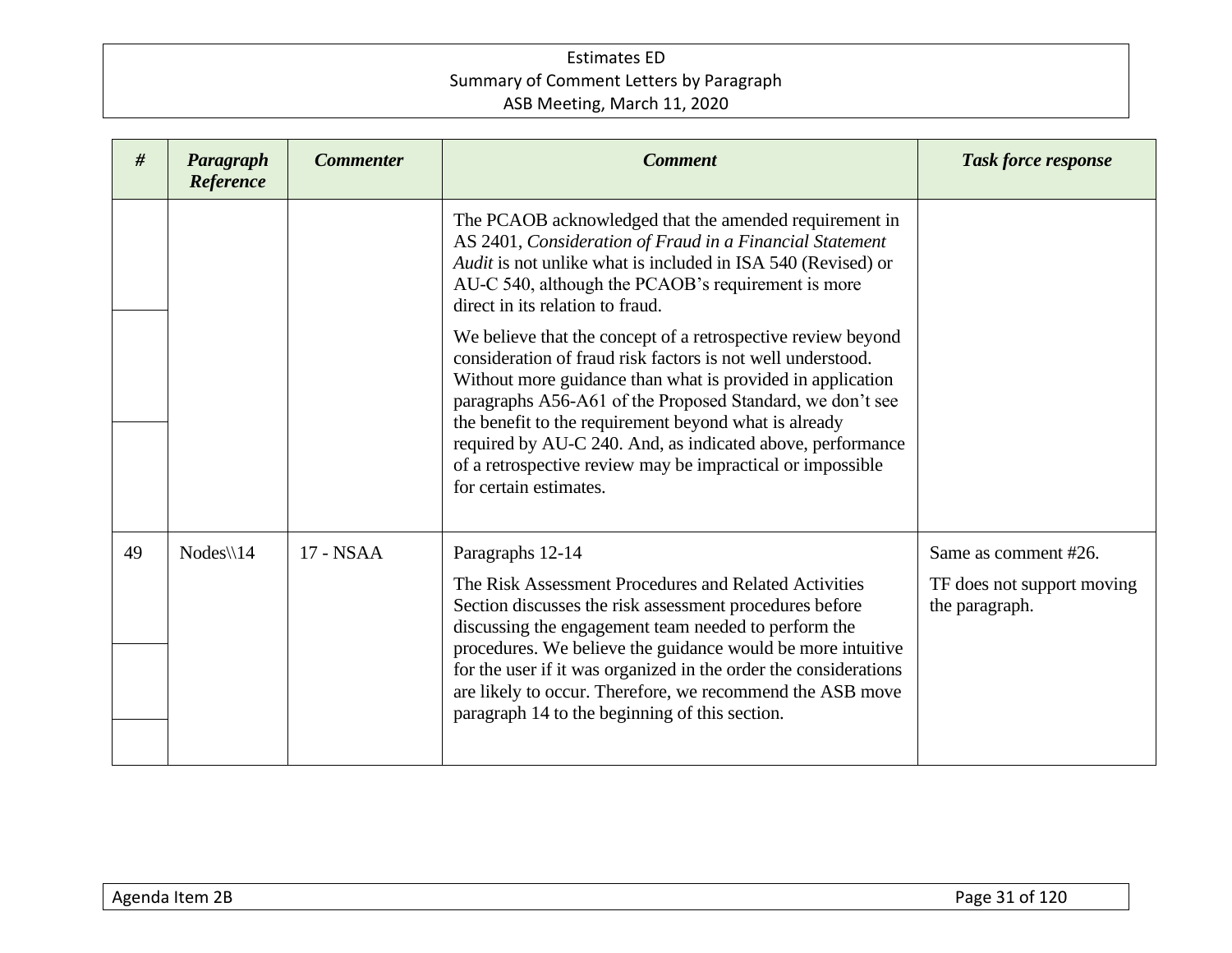| #  | Paragraph<br>Reference | <b>Commenter</b> | <b>Comment</b>                                                                                                                                                                                                                                                                                                                                                                                                                                                                                                                                                                                                                                                                                                                                                                                                                                                                                                                                                                                                                                                                                                                                                                                                                                                                     | <b>Task force response</b>                                                                                                                                                                                                    |
|----|------------------------|------------------|------------------------------------------------------------------------------------------------------------------------------------------------------------------------------------------------------------------------------------------------------------------------------------------------------------------------------------------------------------------------------------------------------------------------------------------------------------------------------------------------------------------------------------------------------------------------------------------------------------------------------------------------------------------------------------------------------------------------------------------------------------------------------------------------------------------------------------------------------------------------------------------------------------------------------------------------------------------------------------------------------------------------------------------------------------------------------------------------------------------------------------------------------------------------------------------------------------------------------------------------------------------------------------|-------------------------------------------------------------------------------------------------------------------------------------------------------------------------------------------------------------------------------|
| 50 | $Nodes \setminus 15$   | 14 - NYSSCPA     | Although the proposed requirement for a separate<br>assessment of inherent and control risks is not specifically<br>mentioned in paragraphs 2-9 of the proposed SAS, we<br>believe this comment relates directly to the substance of<br>Question 1. Both page 9 of the ED and paragraph 15 of the<br>proposed SAS state that the proposed SAS would invariably<br>require separate assessments of inherent and control risk for<br>accounting estimates. In support of that proposed<br>requirement, reference is made to AU-C 315.26-.27.<br>However, separate assessments are not required under<br>generally accepted auditing standards (GAAS) in any other<br>audit application except to the extent necessary to identify a<br>"significant risk" as discussed in AU-C 315.28-.29, and<br>effectively defined there as one that requires "special audit"<br>consideration." AU-C 315.28-.29 further states that an<br>auditor should use professional judgment to determine if<br>special audit consideration is warranted based on, among<br>other things, "the degree of subjectivity in the measurement<br>of financial information related to the risk, especially those<br>measurements involving a wide range of measurement<br><i>uncertainty [emphasis added].</i> " | At the January 2020 ASB<br>meeting, the ASB continued<br>to support the retention of<br>the risk assessment<br>guidance within the<br>proposed SAS. No proposed<br>changes.<br>[Same at comment #8B-22]<br>in agenda item 2C] |
|    |                        |                  | The language on page 9 of the ED and the first sentence in<br>paragraph 15 of the proposed SAS seem to have the effect of<br>precluding auditor's judgment, without regard to their degree<br>of subjectivity, by prejudging all estimates as possessing<br>"significant risk," thereby being inconsistent with AU-C                                                                                                                                                                                                                                                                                                                                                                                                                                                                                                                                                                                                                                                                                                                                                                                                                                                                                                                                                               | Task force does not believe<br>this proposed SAS would                                                                                                                                                                        |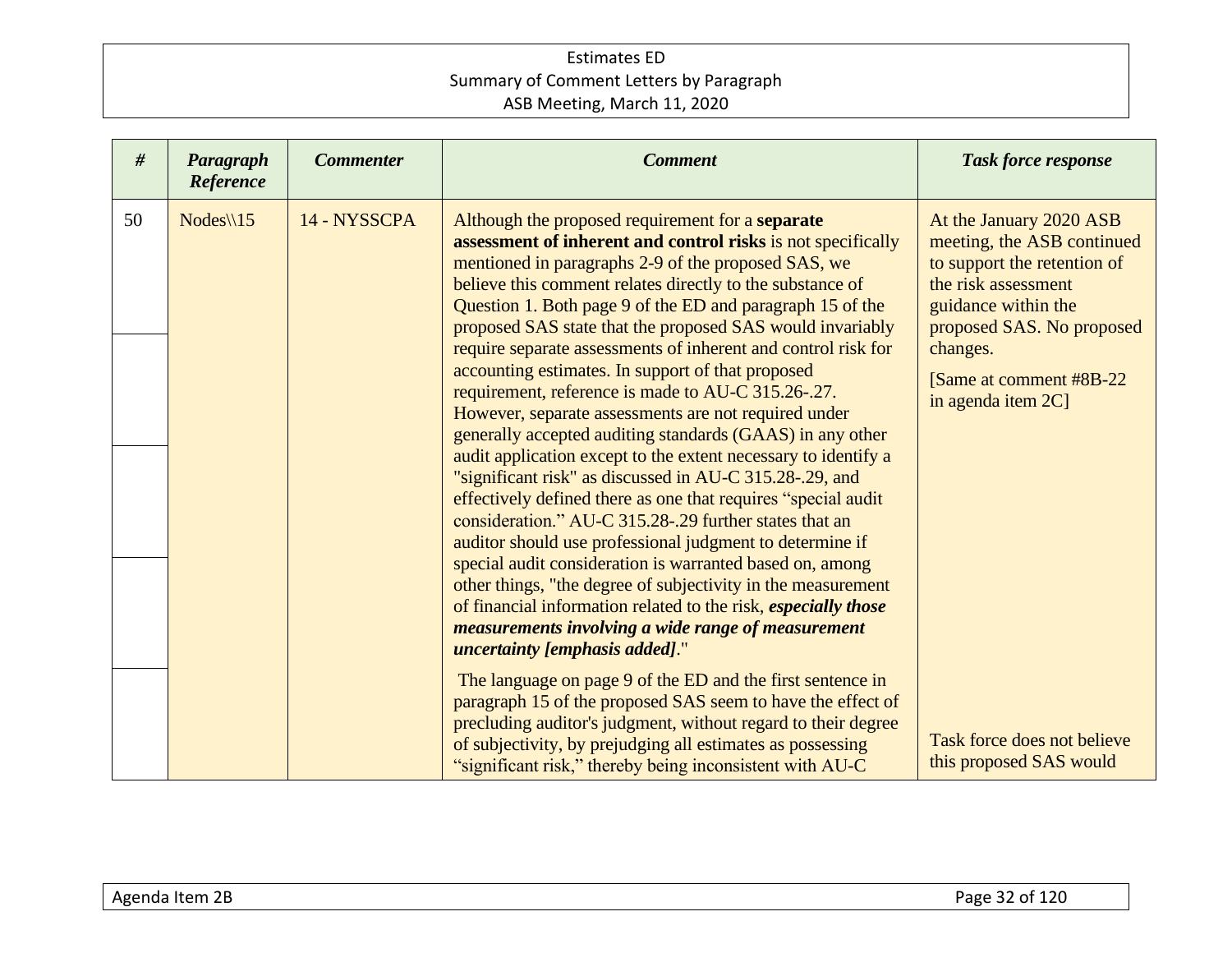| #  | Paragraph<br>Reference | <b>Commenter</b>                         | <b>Comment</b>                                                                                                                                                                                                                                                                                                                                                                                                                                                                                                                                                                                                                                                                                                                                                                                                                                                                                                                                                                                                                                                                                                                                                                                                      | <b>Task force response</b>                                                                                 |
|----|------------------------|------------------------------------------|---------------------------------------------------------------------------------------------------------------------------------------------------------------------------------------------------------------------------------------------------------------------------------------------------------------------------------------------------------------------------------------------------------------------------------------------------------------------------------------------------------------------------------------------------------------------------------------------------------------------------------------------------------------------------------------------------------------------------------------------------------------------------------------------------------------------------------------------------------------------------------------------------------------------------------------------------------------------------------------------------------------------------------------------------------------------------------------------------------------------------------------------------------------------------------------------------------------------|------------------------------------------------------------------------------------------------------------|
|    |                        |                                          | 315.28-.29, and with paragraphs 2, 3, 7, and 16 of the<br>proposed SAS. We suggest that these inconsistencies be<br>addressed before a final standard is issued.                                                                                                                                                                                                                                                                                                                                                                                                                                                                                                                                                                                                                                                                                                                                                                                                                                                                                                                                                                                                                                                    | preclude auditor judgment.<br>No changes proposed.                                                         |
| 51 | Nodes $\sqrt{15}$      | 21 - Florida<br><b>Institute of CPAs</b> | <b>Audits of Governmental Organizations and Small Entities</b><br>While the Committee agrees with the proposed requirements<br>outlined in the ED, some concerns exist relating to the audits<br>of governmental organizations and relatively small entities.<br>Based on their experience, Committee members believe it is<br>highly likely the financial statement auditor for a government<br>or small entity provides various nonattest services.<br>Frequently these nonattest services involve assistance in<br>developing estimates relating to fair value, uncollectible<br>receivables, future cash flows, discount rates, depreciable<br>lives and salvage values of capital assets, et al. The<br>Committee is concerned the proposed requirement in<br>paragraph 4 to separately assess inherent risk and control risk<br>may prove problematic in audits of some governmental<br>organizations and smaller entities. For example, the auditor<br>might not conclude an estimate of future cash flows and the<br>related discount rate is a significant risk because he/she<br>assists management in developing this information. This<br>type of a situation could also have an effect on implementing | Same as comment #8E-4 in<br>agenda item 2C<br>The proposed SAS applies to<br>all entities. No change made. |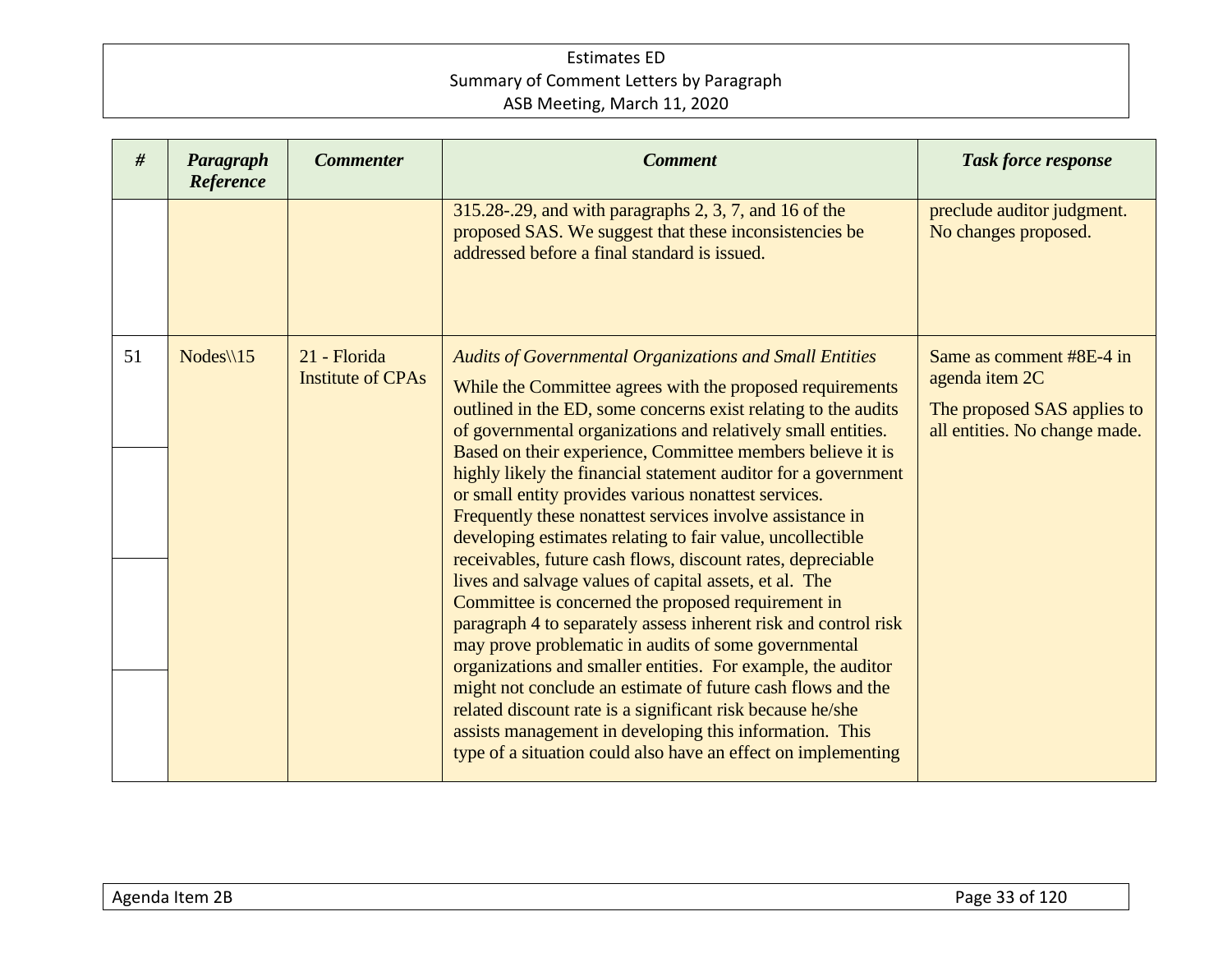| #  | Paragraph<br>Reference | <b>Commenter</b> | <b>Comment</b>                                                                                                                                                                                                                                                                                                                                                                                                                                                                                                                                                 | <b>Task force response</b>                                                                                                                                                                                                                                                                             |
|----|------------------------|------------------|----------------------------------------------------------------------------------------------------------------------------------------------------------------------------------------------------------------------------------------------------------------------------------------------------------------------------------------------------------------------------------------------------------------------------------------------------------------------------------------------------------------------------------------------------------------|--------------------------------------------------------------------------------------------------------------------------------------------------------------------------------------------------------------------------------------------------------------------------------------------------------|
|    |                        |                  | the requirements in paragraphs $21 - 26$ relating to responding<br>to the assessed risk of material misstatement in<br>"management's" estimates. Therefore, the Committee<br>believes the Application Material relating to paragraph 4, as<br>well as paragraphs $21 - 26$ , should include guidance for<br>audits of governmental organizations and smaller entities.                                                                                                                                                                                         |                                                                                                                                                                                                                                                                                                        |
| 52 | $Nodes \setminus 16$   | 20 - Eide Bailly | Paragraph .16 - we believe the term "walkthrough<br>procedure" be introduced either in this paragraph or in the<br>application guidance, or possible as a conforming<br>amendment to AU-C 315.                                                                                                                                                                                                                                                                                                                                                                 | The ASB previously<br>discussed the use of the term<br>"walkthrough" relating to<br>scalability in paragraph A21<br>and concluded that<br>walkthrough has a very<br>specific term in PCAOB<br>standards and therefore<br>supported not including that<br>term in this proposed SAS.<br>No change made. |
| 53 | $Nodes \$ 21           | 07-WA state      | As discussed in paragraph 3, the degree to which an<br>accounting estimate is subject to estimation uncertainty may<br>be very low for certain accounting estimates. Paragraph 3<br>goes on to state that the nature, timing, and extent of the risk<br>assessment and further audit procedures required by this SAS<br>will vary in relation to the estimation uncertainty and<br>assessment of related risks to material misstatement.<br>However, this does not appear to be reflected in the<br>requirements of the standard, which appears to reflect the | Content is consistent with<br>the GAAS. Added footnote<br>to reference to paragraph 17<br>as a reminder about how this<br>SAS is scalable based on risk<br>assessment.<br>Comment also included at<br>comment #3                                                                                       |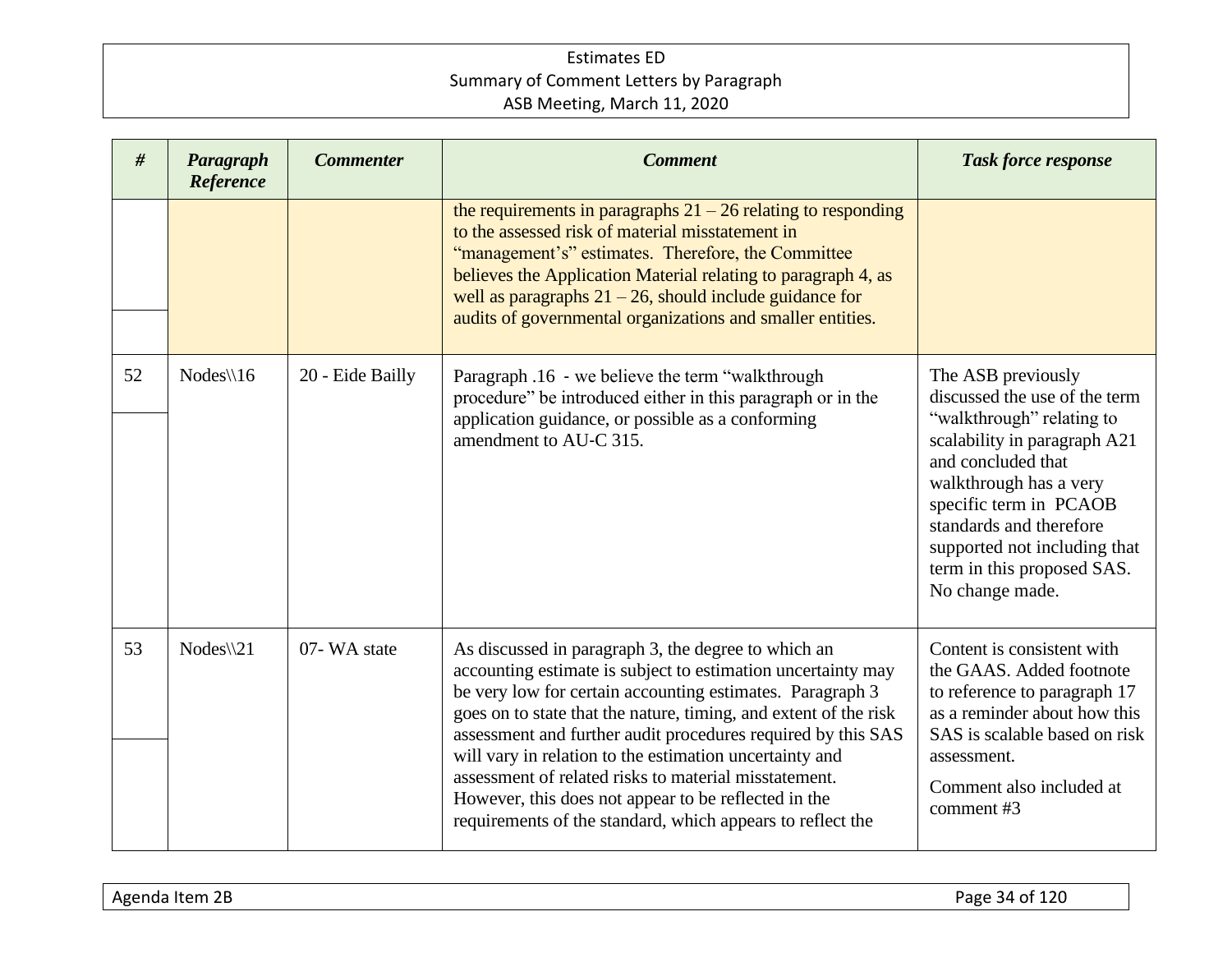| #  | Paragraph<br>Reference | <b>Commenter</b> | <b>Comment</b>                                                                                                                                                                                                                                                                                                                                                                                                                                                                                                                                                                                                                                                                                                                                               | <b>Task force response</b>     |
|----|------------------------|------------------|--------------------------------------------------------------------------------------------------------------------------------------------------------------------------------------------------------------------------------------------------------------------------------------------------------------------------------------------------------------------------------------------------------------------------------------------------------------------------------------------------------------------------------------------------------------------------------------------------------------------------------------------------------------------------------------------------------------------------------------------------------------|--------------------------------|
|    |                        |                  | presumption of high uncertainty. In order to allow for<br>variability, we would suggest:<br>Adding the words "as needed to respond to estimation<br>a.<br>uncertainty and the assessed risks of material<br>misstatement" to precede the list of required procedures<br>in paragraphs 21-25. While all 16 of the procedures<br>described in these paragraphs may be relevant to an<br>accounting estimate with high estimation uncertainty,<br>subjectivity and complexity at a large organization, not<br>all of the procedures may be relevant or necessary for<br>every type of accounting estimate or situation (e.g. a<br>straightforward estimate of the useful life of assets or an<br>allowance for doubtful accounts at a smaller<br>organization). |                                |
| 54 | $Nodes \setminus 21$   | 17 - NSAA        | (a.) Adding the words "as needed to respond to estimation<br>uncertainty and the assessed risks of material<br>misstatement" to precede the list of required procedures<br>in paragraphs 2125. While all 16 of the procedures<br>described in these paragraphs may be relevant to an<br>accounting estimate with high estimation uncertainty,<br>subjectivity and complexity at a large organization, not<br>all of the procedures may be relevant or necessary for<br>every type of accounting estimate or situation (e.g., a<br>straightforward estimate of the useful life of assets or an<br>allowance for doubtful accounts at a smaller<br>organization).                                                                                              | See response to comment<br>#54 |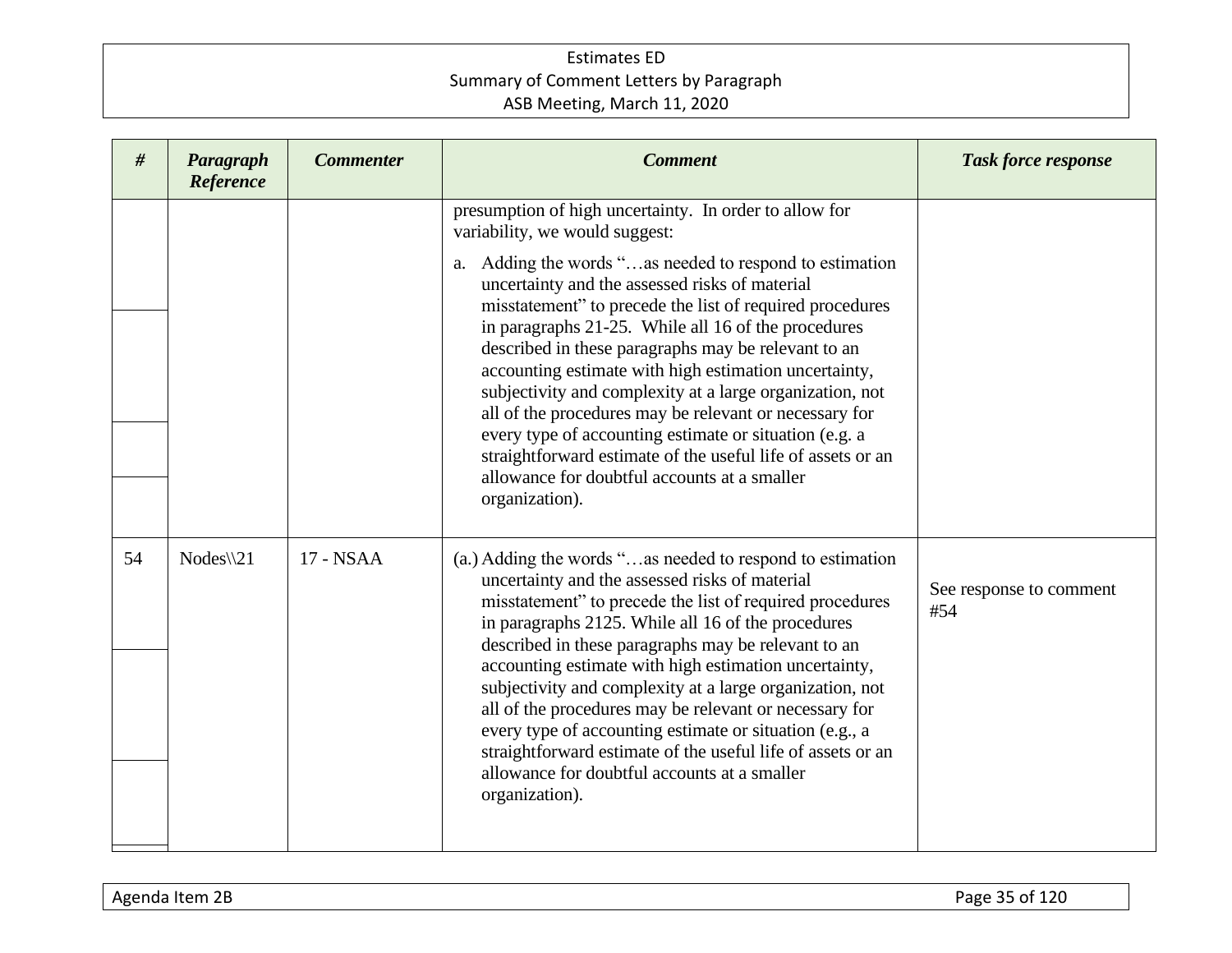| #  | Paragraph<br>Reference | <b>Commenter</b> | <b>Comment</b>                                                                                                                                                                                                                                                                                                                                                                                                                                                                                                                                                                                                   | <b>Task force response</b>                                                                                                                                                                                                                                                                                                                     |
|----|------------------------|------------------|------------------------------------------------------------------------------------------------------------------------------------------------------------------------------------------------------------------------------------------------------------------------------------------------------------------------------------------------------------------------------------------------------------------------------------------------------------------------------------------------------------------------------------------------------------------------------------------------------------------|------------------------------------------------------------------------------------------------------------------------------------------------------------------------------------------------------------------------------------------------------------------------------------------------------------------------------------------------|
| 55 | 25                     | 14 - NYSSCPA     | We believe that the final standard should state, perhaps as<br>part of paragraph 25, that in evaluating an estimate, the<br>auditor's overall objective should be to examine sufficient<br>and appropriate evidence to be reasonably assured that<br>estimates are based on the best information available at the<br>time they are made, reasonably supportable assumptions,<br>and sound methodology. A client's failure to obtain the best<br>information available based on cost considerations should<br>be regarded as a client-imposed scope restriction and<br>addressed as provided in AU-C section 705. | TF believes current wording<br>is consistent with GAAS and<br>proposed wording would be<br>in conflict with how GAAS<br>describes evidence and<br>assurance. Further, the TF<br>believes that paragraph .26<br>addresses these concerns and<br>questions whether a scope<br>limitation would exist in the<br>circumstances. No change<br>made. |
| 56 | $Nodes \& 28$          | 18 - GT          | We recognize that this paragraph is specific to when the<br>auditor develops an auditor's range, but we believe the<br>considerations included in this paragraph (adapted as<br>necessary) could also be relevant when an auditor develops a<br>point estimate. Therefore, we suggest adding application<br>guidance to this paragraph to explicitly state that while the<br>auditor is not required to develop a point estimate, similar<br>considerations may be appropriate in such circumstance.                                                                                                             | No change made. Point is<br>already addressed in<br>paragraph A122.                                                                                                                                                                                                                                                                            |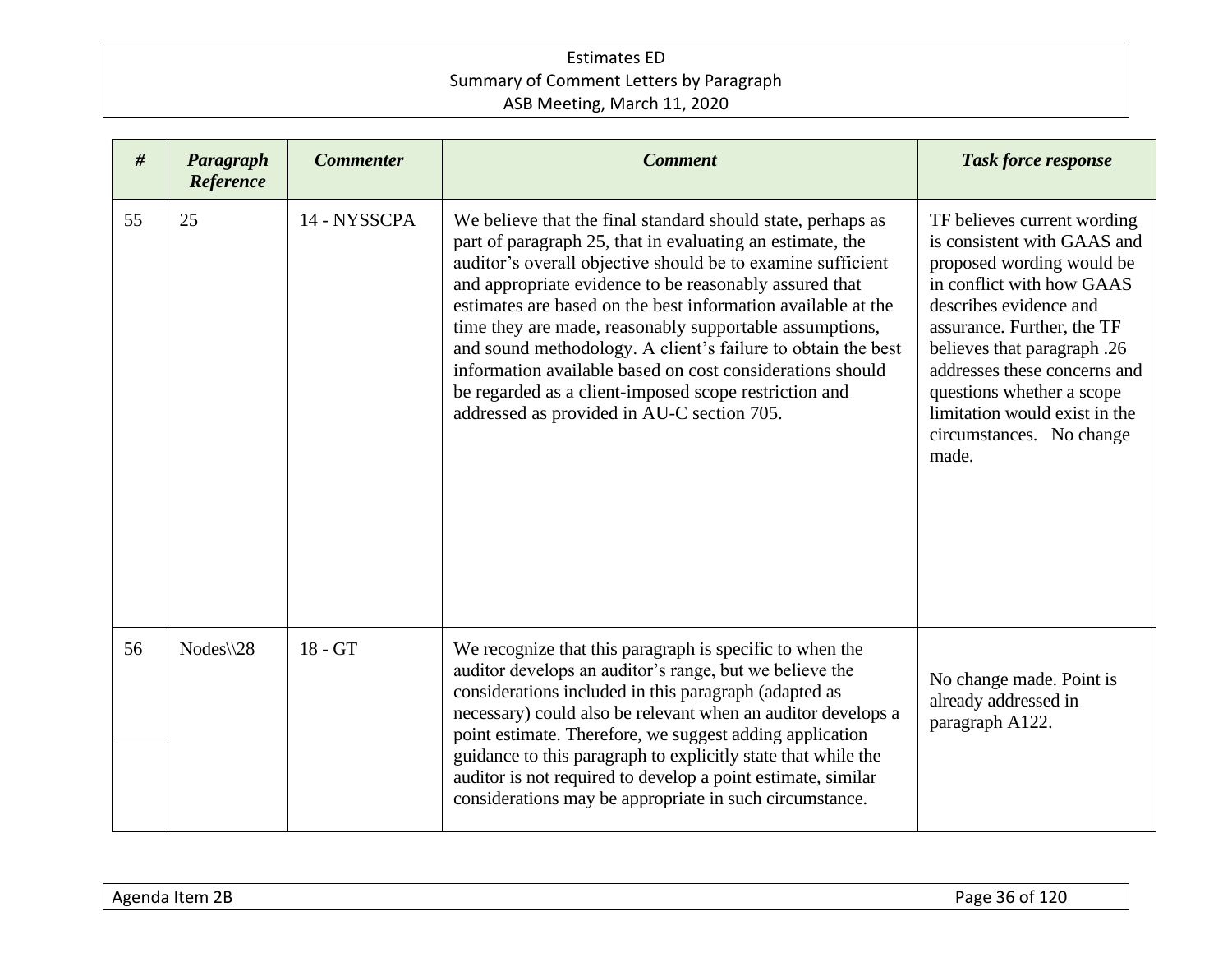| #  | Paragraph<br>Reference | <b>Commenter</b> | <b>Comment</b>                                                                                                                                                                                                              | <b>Task force response</b>                                                                                                                                                                                                                     |
|----|------------------------|------------------|-----------------------------------------------------------------------------------------------------------------------------------------------------------------------------------------------------------------------------|------------------------------------------------------------------------------------------------------------------------------------------------------------------------------------------------------------------------------------------------|
| 57 | $Nodes \& 28$          | 20 - Eide Bailly | Paragraph .A126 discusses when multiples of materiality<br>may be reasonable. We believe that this type of guidance<br>should be more explicitly written into the standard in<br>paragraph .28.                             | The TF believes there could<br>be unintended consequences<br>with including the<br>discussion about multiples<br>of materiality in the<br>requirements. TF believes<br>placement as application<br>material is appropriate. No<br>change made. |
| 58 | $Nodes \$ 29           | 07-WA state      | We are unclear whether paragraph 29 is intending to impose<br>a requirement or whether it is making a self-evident<br>statement that requirements of AU-C 500 apply to audit<br>evidence obtained for accounting estimates. | At the January 2020 ASB<br>meeting, the ASB continued<br>to support the structure of<br>the SAS to repeat certain<br>requirements to emphasize<br>their applicability to<br>auditing estimates. No<br>change made.                             |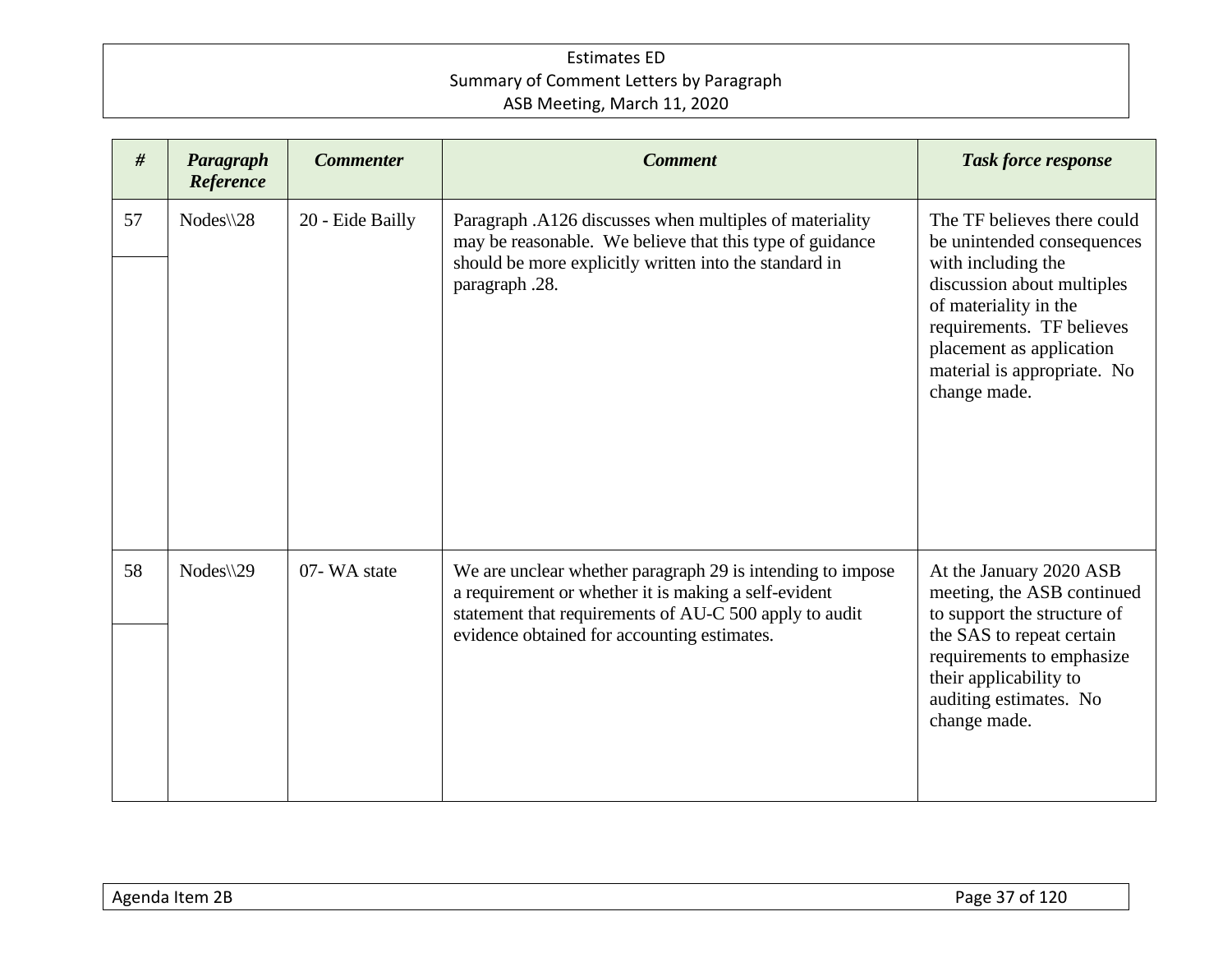| #  | Paragraph<br>Reference | <b>Commenter</b> | <b>Comment</b>                                                                                                                                                                                                                                                                                                                                                                                                                                                                                                                                                                                           | <b>Task force response</b>                                                                                                                                                                                             |
|----|------------------------|------------------|----------------------------------------------------------------------------------------------------------------------------------------------------------------------------------------------------------------------------------------------------------------------------------------------------------------------------------------------------------------------------------------------------------------------------------------------------------------------------------------------------------------------------------------------------------------------------------------------------------|------------------------------------------------------------------------------------------------------------------------------------------------------------------------------------------------------------------------|
| 59 | $Nodes \$ 29           | <b>28 - KPMG</b> | Additional cross-references between standards would be<br>beneficial<br>To aid in application of the Proposed Standard, we<br>recommend additional cross-referencing. Specifically, we<br>suggest the following edit.<br><b>Other Considerations Relating to Audit Evidence</b><br>(additions underscored)<br>29. In obtaining audit evidence regarding the risks of<br>material misstatement relating to accounting estimates,<br>irrespective of the sources of information to be used as<br>audit evidence, the auditor should comply with the<br>relevant requirements in AU-C sections 500 and 501. | Agreed. Added reference to<br>AU-C 501. Same as<br>comment #8C-27                                                                                                                                                      |
| 60 | $Nodes \$ 30           | 18 - GT          | We believe the contents of this paragraph are better presented<br>as application guidance as opposed to a requirement<br>paragraph. We recommend revising the requirement to<br>indicate that when using the work of management's<br>specialist, the auditor should comply with the relevant<br>requirements of the applicable AU-C section, which will be<br>determined based on the direction of the ASB's Proposed<br>SAS, Audit Evidence. Then, the current proposed<br>requirement can be added to the existing proposed<br>application guidance as a new paragraph.                                | At the January 2020 ASB<br>meeting, the ASB continued<br>to support the structure of<br>the SAS to repeat certain<br>requirements to emphasize<br>their applicability to<br>auditing estimates. No<br>change proposed. |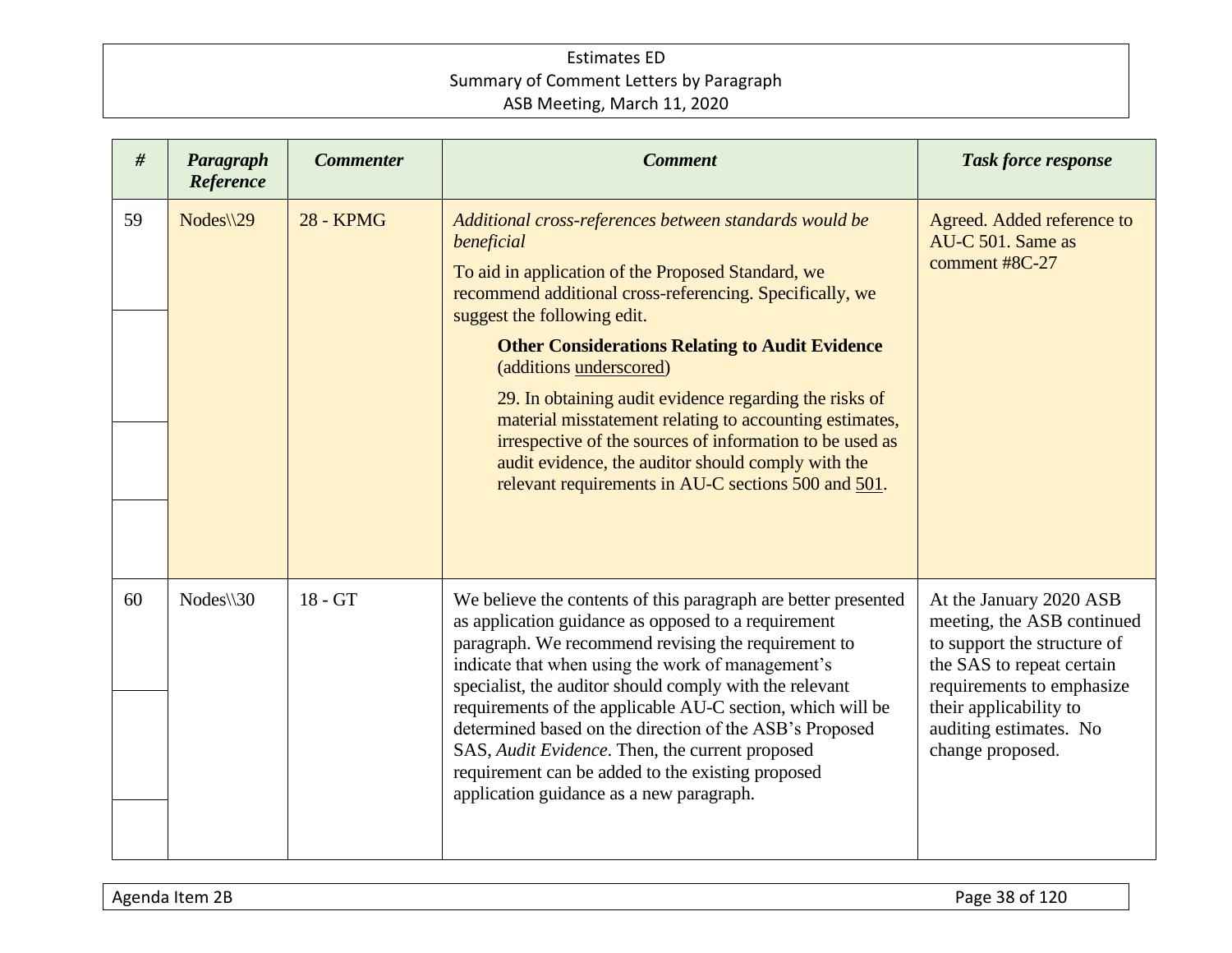| #  | Paragraph<br>Reference | <b>Commenter</b>                                                                                                                                                                                                                                                                                                                                                                                                                                                                                                                     | <b>Comment</b>                                                                                                                                                                                                                                                                                                                                                                                                                                                                                                                                                                                                                                                                                                                         | <b>Task force response</b> |
|----|------------------------|--------------------------------------------------------------------------------------------------------------------------------------------------------------------------------------------------------------------------------------------------------------------------------------------------------------------------------------------------------------------------------------------------------------------------------------------------------------------------------------------------------------------------------------|----------------------------------------------------------------------------------------------------------------------------------------------------------------------------------------------------------------------------------------------------------------------------------------------------------------------------------------------------------------------------------------------------------------------------------------------------------------------------------------------------------------------------------------------------------------------------------------------------------------------------------------------------------------------------------------------------------------------------------------|----------------------------|
| 61 | $Nodes \$ 30           | 28 - KPMG<br>Specifically, there appears to be a conflict between the<br>guidance in Paragraph 30 of the Exposure Draft and related<br>application material in paragraph A131. In particular, we note<br>that paragraph 30 appears to suggest that the nature, timing<br>and extent of further audit procedures to evaluate the work of<br>a management's specialist (including any assumptions<br>developed by the specialist) can be scaled using factors<br>enumerated in the paragraph (paragraph text included for<br>context): | TF notes that this comment<br>relates to a larger comment<br>suggesting additional work<br>to be done relating to AU-C<br>501. To be considered by the<br>AU-C 501 task force.<br>Same as comment # A74 and<br>A75                                                                                                                                                                                                                                                                                                                                                                                                                                                                                                                     |                            |
|    |                        |                                                                                                                                                                                                                                                                                                                                                                                                                                                                                                                                      | 30. When using the work of a management's specialist,<br>the requirements in paragraphs 20–28 of this proposed<br>SAS may assist the auditor in evaluating the<br>appropriateness of the specialist's work as audit<br>evidence for a relevant assertion in accordance with<br>$AU-C$ section 500. In evaluating the work of the<br>management's specialist, the nature, timing, and extent<br>of the further audit procedures are affected by the<br>auditor's evaluation of the specialist's competence,<br>capabilities, and objectivity, the auditor's<br>understanding of the nature of the work performed by<br>the specialist, and the auditor's familiarity with the<br>specialist's field of expertise. (Ref: par. A127-A133) |                            |
|    |                        |                                                                                                                                                                                                                                                                                                                                                                                                                                                                                                                                      | However, the related application material in paragraph A131<br>appears to suggest a different approach whereby assumptions<br>identified by a management's specialist become<br>management's assumptions and should be audited using the<br>relevant requirements in the Proposed Standard without any                                                                                                                                                                                                                                                                                                                                                                                                                                 |                            |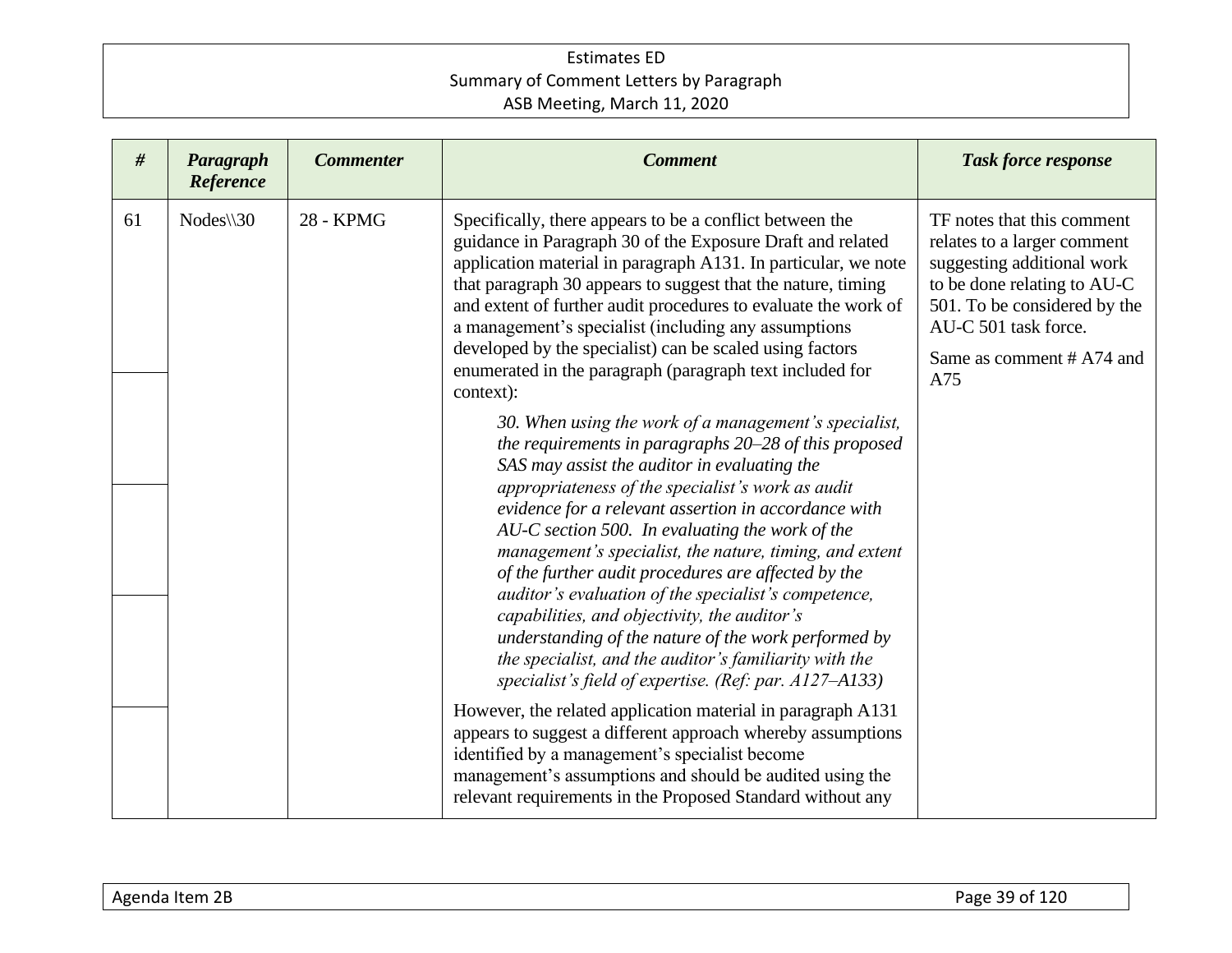| # | Paragraph<br>Reference | <b>Commenter</b> | <b>Comment</b>                                                                                                                                                                                                                                                                                                                                                                                                                                  | <b>Task force response</b> |
|---|------------------------|------------------|-------------------------------------------------------------------------------------------------------------------------------------------------------------------------------------------------------------------------------------------------------------------------------------------------------------------------------------------------------------------------------------------------------------------------------------------------|----------------------------|
|   |                        |                  | reference to the specialists guidance in AU-C section 500<br>(paragraph text included for context):                                                                                                                                                                                                                                                                                                                                             |                            |
|   |                        |                  | A131. Assumptions relating to accounting estimates<br>that are made or identified by a management's<br>specialist become management's assumptions when<br>used by management in making an accounting<br>estimate. Accordingly, the auditor applies the relevant<br>requirements in this proposed SAS to those<br>assumptions.                                                                                                                   |                            |
|   |                        |                  | The confusion as to the treatment of assumptions identified<br>by a management's specialist is compounded by the fact that<br>the corresponding application material for the methods and<br>data used by a management's specialist is constructed<br>differently and makes a specific reference to AU-C 500 as the<br>primary source of requirements for auditing these elements of<br>an accounting estimate (paragraph included for context): |                            |
|   |                        |                  | A132. If the work of a management's specialist involves<br>the use of methods or sources of data relating to<br>accounting estimates, or developing or providing<br>findings or conclusions relating to a point estimate or<br>related disclosures for inclusion in the financial<br>statements, the requirements in paragraphs $21-29$ of<br>this proposed SAS may assist the auditor in applying<br>AU-C section 500.                         |                            |
|   |                        |                  |                                                                                                                                                                                                                                                                                                                                                                                                                                                 |                            |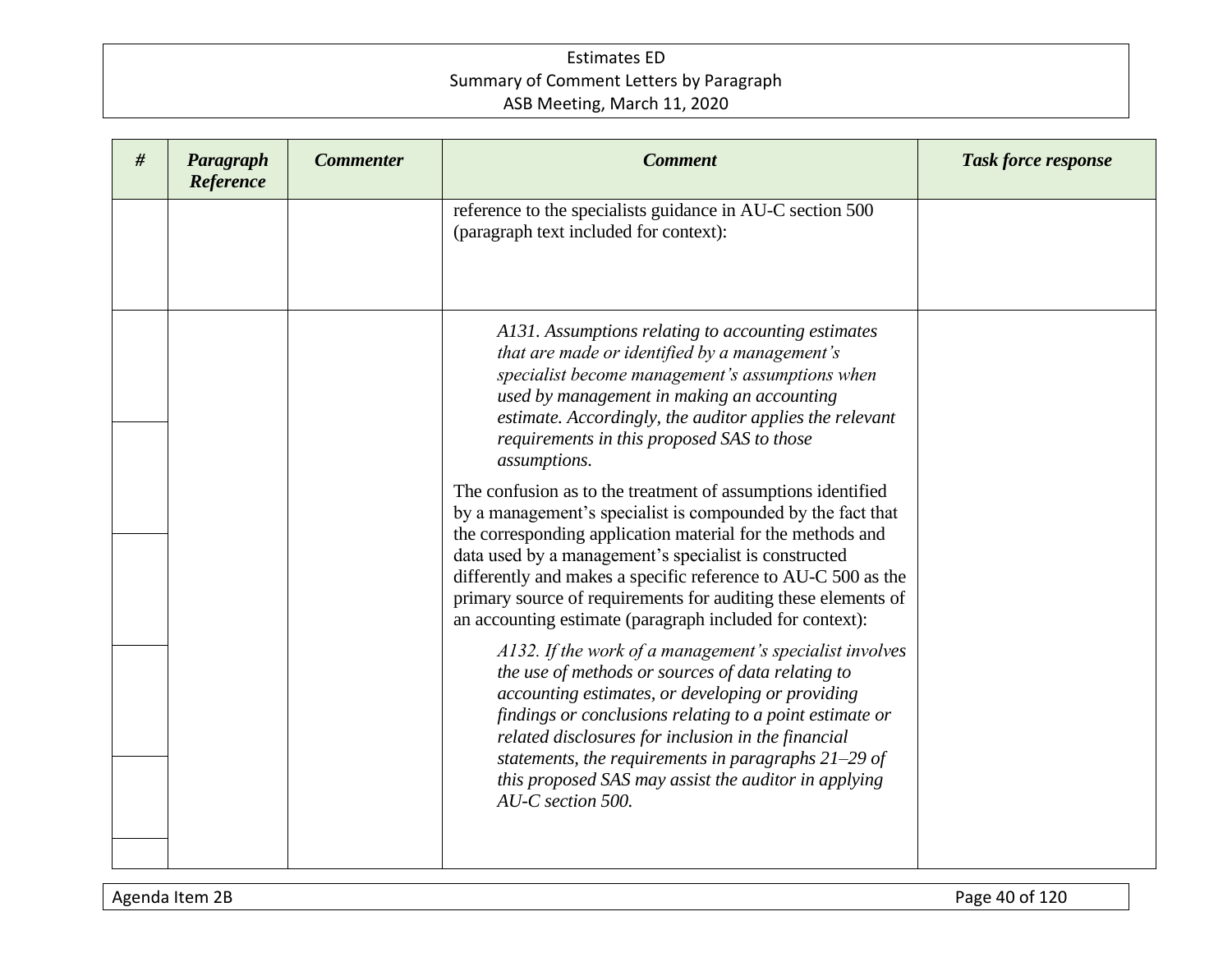| #  | Paragraph<br>Reference | <b>Commenter</b>                 | <b>Comment</b>                                                                                                                                                                                                                                                                                                                                                                                                                                                                                                                                                                                                                                                                                                                                                                                                                                                                                                 | <b>Task force response</b> |
|----|------------------------|----------------------------------|----------------------------------------------------------------------------------------------------------------------------------------------------------------------------------------------------------------------------------------------------------------------------------------------------------------------------------------------------------------------------------------------------------------------------------------------------------------------------------------------------------------------------------------------------------------------------------------------------------------------------------------------------------------------------------------------------------------------------------------------------------------------------------------------------------------------------------------------------------------------------------------------------------------|----------------------------|
|    |                        |                                  | We do not understand the Board's expectations for these two<br>application material paragraphs as they appear to be<br>contradicting each other. We recognize that the Board has<br>not yet considered the PCAOB's new requirements for the<br>auditor's use of the work of management's specialists but<br>highlight that we believe that the approach articulated in the<br>above-referenced paragraph A131 of the Proposed Standard<br>is inconsistent with the approach adopted by the PCAOB,<br>which clearly distinguishes between those assumptions used<br>by a management's specialist that were developed by the<br>specialist and those that were developed by management and<br>provided to the specialist and includes clear instructions for<br>scaling the nature, timing and extent of the further audit<br>procedures for evaluating assumptions developed by the<br>management's specialist. |                            |
|    |                        |                                  | We further note that the PCAOB's new standards for both<br>using the work of a management's specialist and the auditor's<br>supervision of his/her own specialist provide useful clarity as<br>to what standards (the estimate standard or the specialists<br>standards) should be followed in specific situations when<br>auditing an accounting estimate. We believe that application<br>of the Board's standards would benefit from similar clarity<br>through further convergence of specific requirements with<br>the PCAOB standards.                                                                                                                                                                                                                                                                                                                                                                    |                            |
| 62 | $Nodes \$ 31           | <b>10 - RSM US</b><br><b>LLP</b> | Disclosures related to accounting estimates<br>When reading paragraph 31 of the proposed SAS, it<br>was not immediately clear to exactly what the word<br>"those" is referring. We suggest this paragraph be                                                                                                                                                                                                                                                                                                                                                                                                                                                                                                                                                                                                                                                                                                   | Agreed. Change made.       |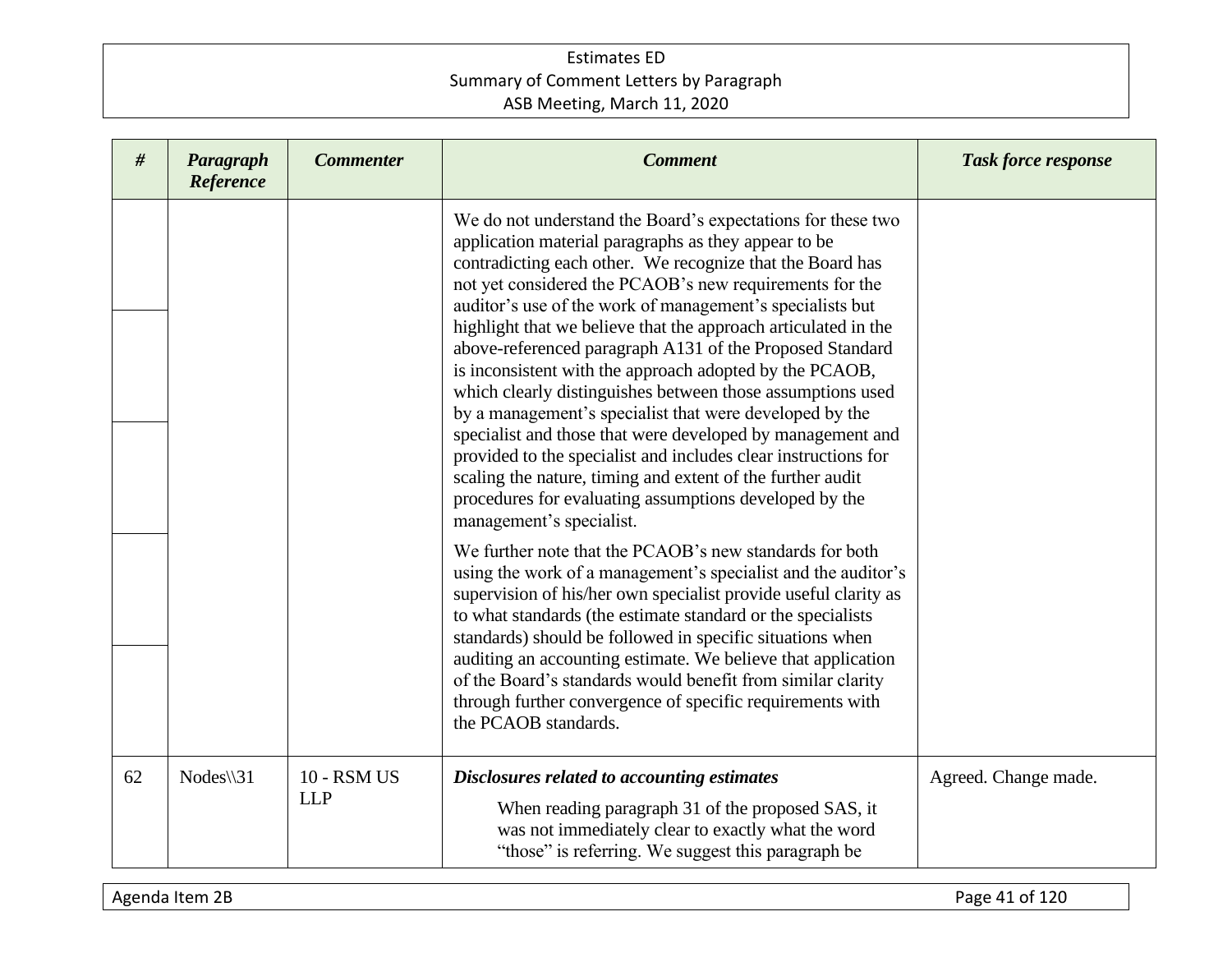| #  | Paragraph<br>Reference | <b>Commenter</b> | <b>Comment</b>                                                                                                                                                                                                                                                                                                                                                                                                                                                                                                                                                                                                                                                                                                                                                                                                                                                                                                                                                                                                                                                   | <b>Task force response</b>                                                                                                                                                                                                                                                                                                                                                                                                                     |  |
|----|------------------------|------------------|------------------------------------------------------------------------------------------------------------------------------------------------------------------------------------------------------------------------------------------------------------------------------------------------------------------------------------------------------------------------------------------------------------------------------------------------------------------------------------------------------------------------------------------------------------------------------------------------------------------------------------------------------------------------------------------------------------------------------------------------------------------------------------------------------------------------------------------------------------------------------------------------------------------------------------------------------------------------------------------------------------------------------------------------------------------|------------------------------------------------------------------------------------------------------------------------------------------------------------------------------------------------------------------------------------------------------------------------------------------------------------------------------------------------------------------------------------------------------------------------------------------------|--|
|    |                        |                  | clarified as shown below to be more explicit (a<br>proposed addition is shown in bold font):<br>The auditor should design and perform further audit<br>procedures to obtain sufficient appropriate audit<br>evidence regarding the assessed risks of material<br>misstatement at the relevant assertion level for<br>disclosures related to an accounting estimate, other than<br>those procedures related to estimation uncertainty<br>addressed in paragraphs 25b and 28b.                                                                                                                                                                                                                                                                                                                                                                                                                                                                                                                                                                                     |                                                                                                                                                                                                                                                                                                                                                                                                                                                |  |
| 63 | $Nodes \$ 32           | 22 - TIC         | Audit Evidence<br>TIC believes that in many audits of smaller or less complex<br>entities, the auditor's response to the risk of material<br>misstatement related to accounting estimates will be to obtain<br>evidence from subsequent events (paragraph 17a) or to<br>develop an auditor's point estimate or range (paragraph 17c).<br>In audits where paragraph 17b is not part of the approach to<br>auditing accounting estimates, any possible management bias<br>would not be part of the auditor's point estimate or range or<br>subsequent events and, therefore, the auditor might not be<br>aware of indicators of management bias. Further, the<br>existence of differences between management's recorded<br>amount and the point estimate or range developed by the<br>auditor might be more indicative of management's inability<br>to understand estimation uncertainty than bias, particularly in<br>a less complex entity.<br>TIC is concerned that paragraph 32 of the ED does not<br>convey these difficulties in the auditor's assessment of | The TF believes that<br>paragraph 32 is generic to<br>management's judgments<br>(regardless of how<br>management's point<br>estimate was determined).<br>Accordingly, the TF<br>believes that the<br>requirement and application<br>material are sufficiently<br>focused on providing<br>insights into considering<br>management's judgments<br>generically, and aren't<br>overly focused on the<br>method management used.<br>No change made. |  |
|    | Agenda Item 2B         |                  |                                                                                                                                                                                                                                                                                                                                                                                                                                                                                                                                                                                                                                                                                                                                                                                                                                                                                                                                                                                                                                                                  | Page 42 of 120                                                                                                                                                                                                                                                                                                                                                                                                                                 |  |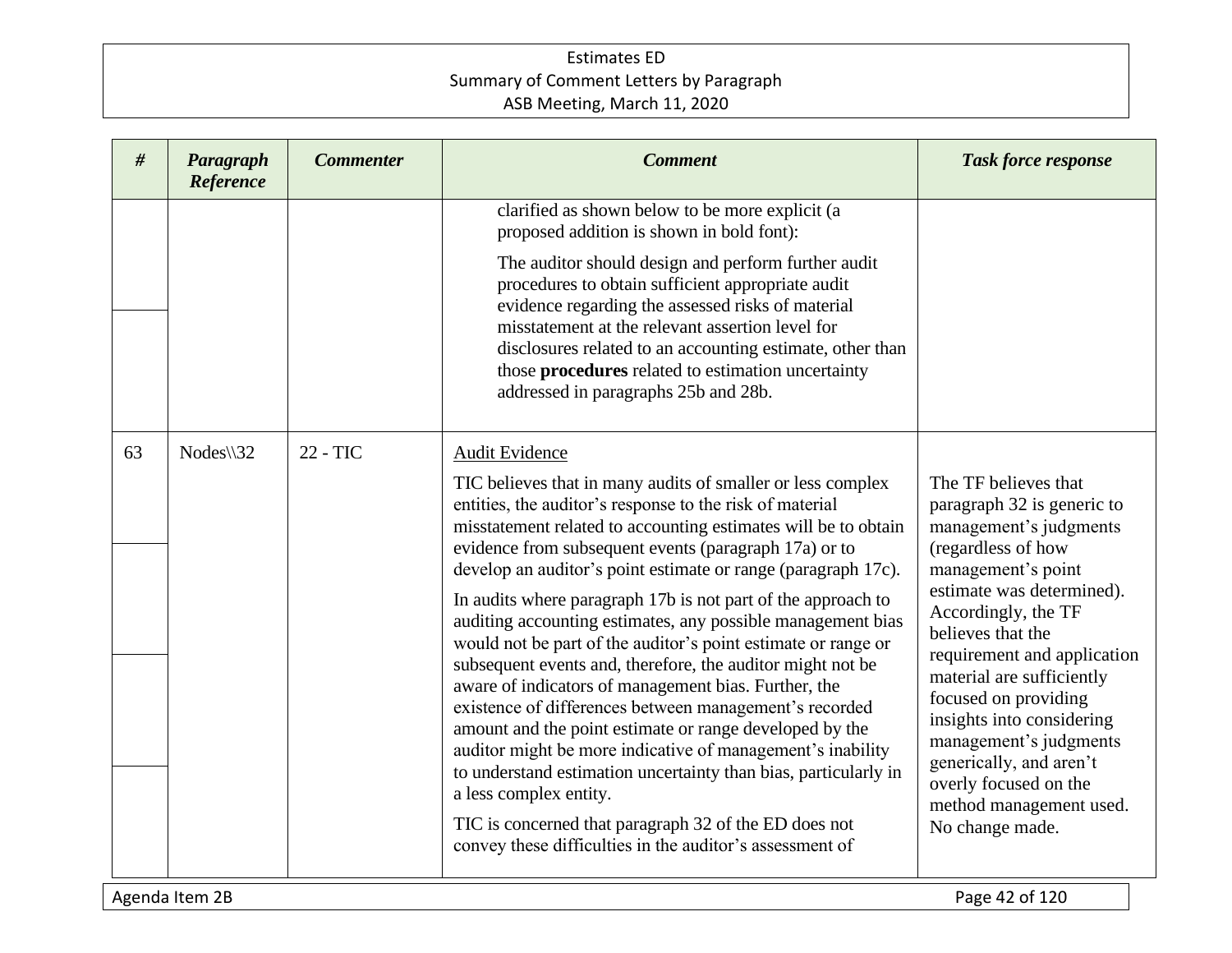| #  | Paragraph<br>Reference | <b>Commenter</b> | <b>Comment</b>                                                                                                                                                                                                                                                                                                                                                                                                                                                                                                                                                                                                                                                          | <b>Task force response</b>      |
|----|------------------------|------------------|-------------------------------------------------------------------------------------------------------------------------------------------------------------------------------------------------------------------------------------------------------------------------------------------------------------------------------------------------------------------------------------------------------------------------------------------------------------------------------------------------------------------------------------------------------------------------------------------------------------------------------------------------------------------------|---------------------------------|
|    |                        |                  | management's judgments. Where management has a well-<br>documented process of making an estimate, including the<br>assumptions and their support and the assessment of<br>estimation uncertainty, it might be much easier to identify<br>indicators of management bias.<br>However, in less complex entities, where the processes are<br>less detailed, it is often not possible to assess whether there is<br>a bias inherent in the recorded estimate.<br>Therefore, TIC would like to see paragraph 32 expanded to<br>include an acknowledgment of these issues, in order that the<br>expectation of identifying indicators of management bias is<br>more realistic. |                                 |
| 64 | $Nodes \$ 32           | 22 - TIC         | Management's Intent<br>TIC is concerned that the auditor most likely has no ability<br>to determine whether management has intended to mislead<br>and, therefore, questions the relevance of the last sentence in<br>paragraph 32. We are concerned that this sentence could<br>imply that an auditor has the ability to conclusively discern<br>management's intent. TIC prefers the "softer" language in<br>paragraph A137 to convey the relationship between<br>management bias and fraud.                                                                                                                                                                           | See response to comment<br>#63. |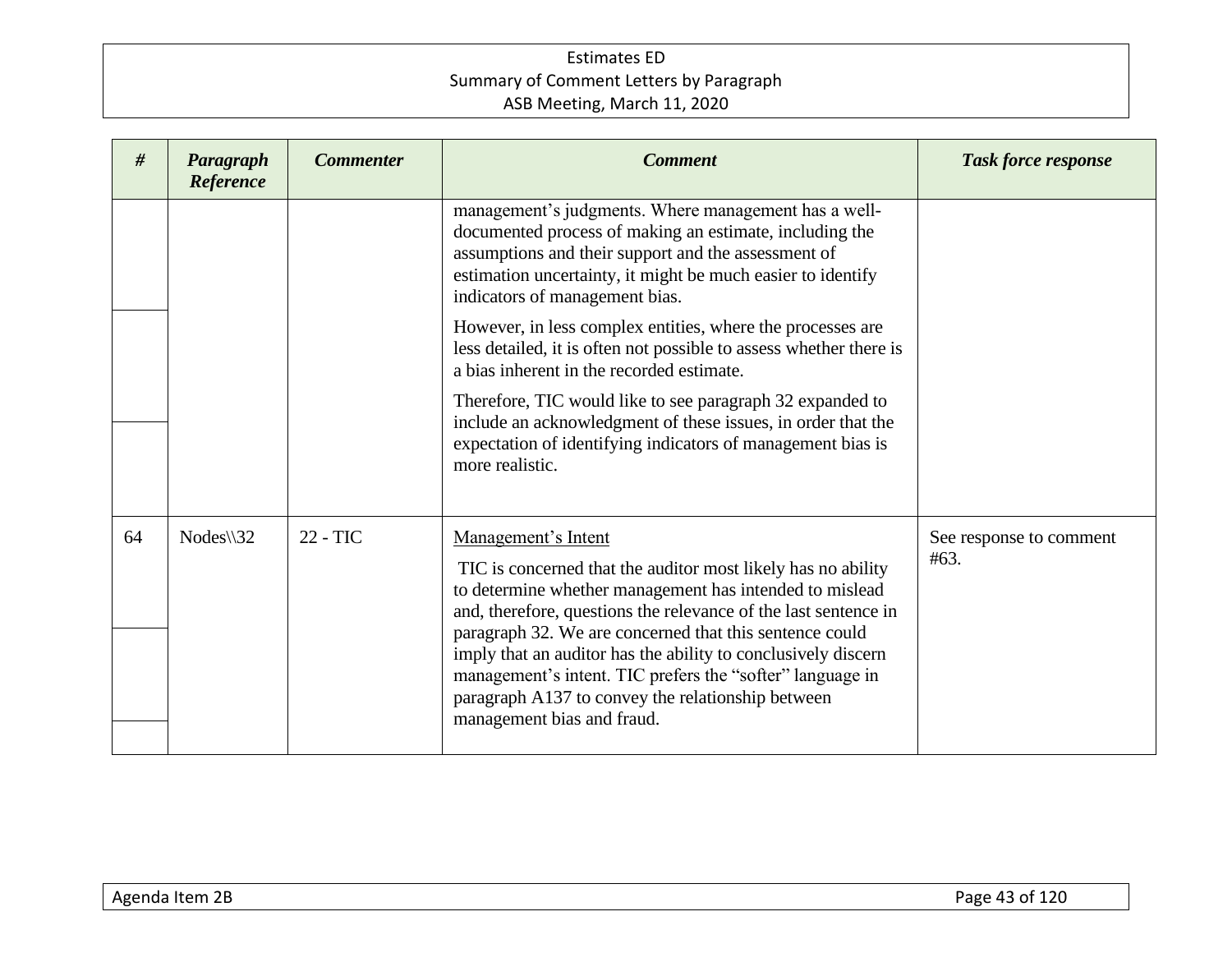| #   | Paragraph<br>Reference               | <b>Commenter</b> | <b>Comment</b>                                                                                                                                                                                                                                                                                                                                                                                                                                                                                                                                                                                                                                                         | <b>Task force response</b>                                                                                                                                                                       |
|-----|--------------------------------------|------------------|------------------------------------------------------------------------------------------------------------------------------------------------------------------------------------------------------------------------------------------------------------------------------------------------------------------------------------------------------------------------------------------------------------------------------------------------------------------------------------------------------------------------------------------------------------------------------------------------------------------------------------------------------------------------|--------------------------------------------------------------------------------------------------------------------------------------------------------------------------------------------------|
| 64A | $Nodes \setminus 34$<br>14 - NYSSCPA |                  | Although paragraph A140 of the proposed SAS states that<br>"the difference between the auditor's point estimate and<br>management's point estimate" and "the difference between<br>management's point estimate and the nearest point of the<br>auditor's range" each constitute a misstatement, we believe<br>each of those statements should be qualified by adding<br>"provided the auditor has obtained sufficient and appropriate<br>evidence to conclude the auditor's estimate is sufficiently<br>precise and reliable and the difference is material."                                                                                                          | Paragraph 34 requires the<br>auditor to evaluate the<br>implications for the audit or<br>the auditor's opinion -<br>therefore opinion<br>modification is not the only<br>option. No change made. |
|     |                                      |                  | The foregoing notwithstanding, the only place we were able<br>to observe in the proposed SAS that offers clear guidance to<br>auditors as to what adjustment should be proposed, if any,<br>when the client's estimate is materially at variance from the<br>auditor' point estimate or outside the auditor's range estimate<br>appears in paragraph A48 of the proposed SAS, which is<br>limited in its applicability to fair value estimates. We suggest<br>that this be addressed more fully in the final standard,<br>perhaps in paragraph 34, which as currently drafted, refers<br>auditors to an opinion modification as the only possible<br>course of action. |                                                                                                                                                                                                  |
| 65  | $Nodes \$ 35                         | 17 - NSAA        | Paragraph 35 – We believe the reference to paragraphs A140-<br>A146 should be to paragraphs A140-A145. The reference<br>here to the application guidance for written representations of<br>A146 appears out-of-place (please see comment above on<br>A146).                                                                                                                                                                                                                                                                                                                                                                                                            | The linkage of AM relating<br>to written reps is consistent<br>with how it was placed in<br>extant (under "Determining<br>whether the accounting<br>estimates are reasonable or                  |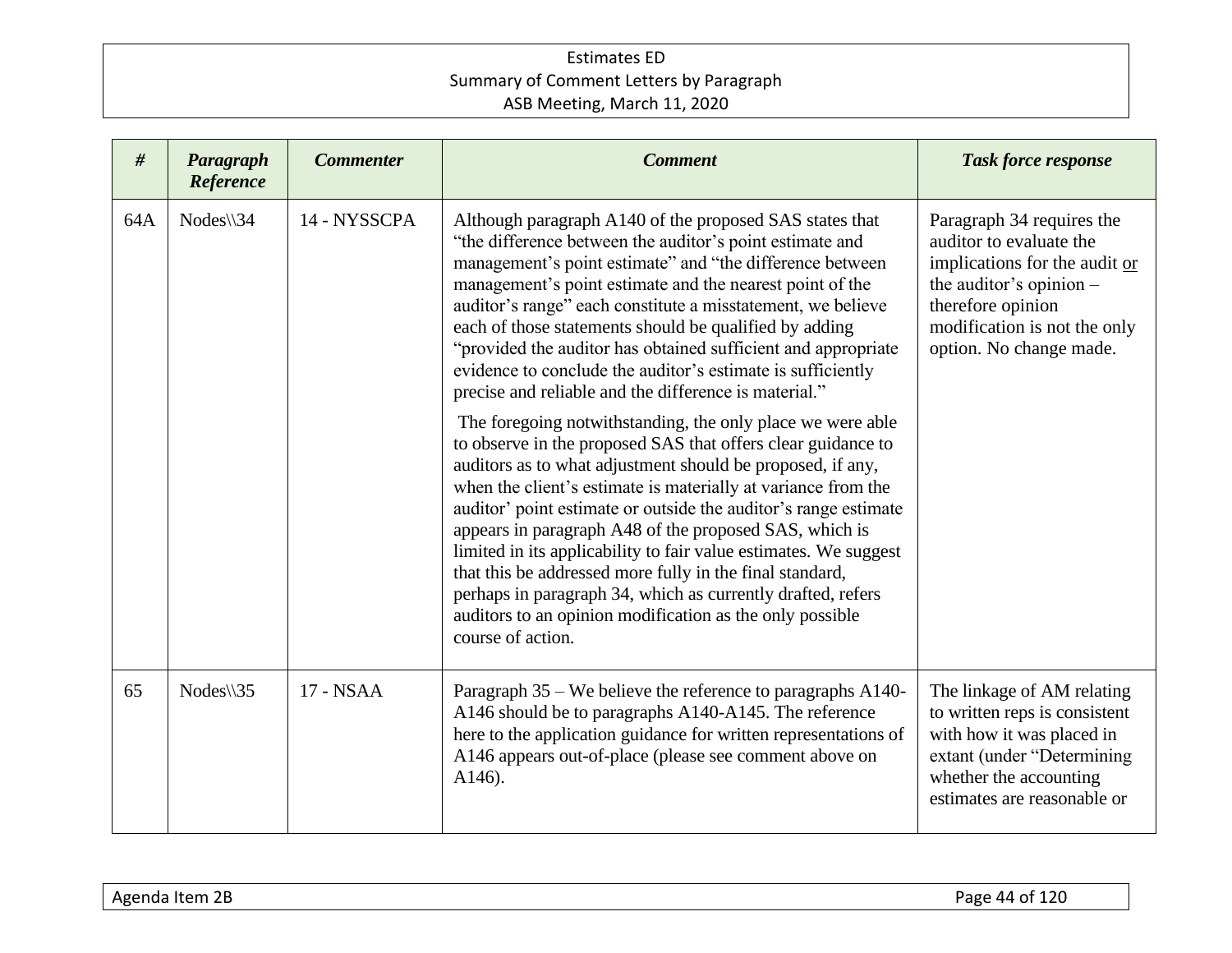| #  | Paragraph<br>Reference | <b>Commenter</b> | <b>Comment</b>                                                                                                                                                                                                                                                                                                                                                                                                                                                                               | <b>Task force response</b>                                                                                                                                                                       |
|----|------------------------|------------------|----------------------------------------------------------------------------------------------------------------------------------------------------------------------------------------------------------------------------------------------------------------------------------------------------------------------------------------------------------------------------------------------------------------------------------------------------------------------------------------------|--------------------------------------------------------------------------------------------------------------------------------------------------------------------------------------------------|
|    |                        |                  |                                                                                                                                                                                                                                                                                                                                                                                                                                                                                              | misstated). No change<br>made.                                                                                                                                                                   |
| 66 | Nodes\\35              | 22 - TIC         | Paragraphs 35 and 38e<br>TIC notes that paragraphs 35 and 38e of the ED include the<br>phrase "whether the accounting estimates and related<br>disclosures are reasonable in the context of the applicable<br>reporting framework or are misstated." TIC suggests that<br>"materially" be inserted before misstated in each of those<br>paragraphs.                                                                                                                                          | The intent of the SAS is to<br>identify misstatements. It is<br>under AU-C 450 that<br>materiality of those<br>misstatements is determined.<br>Therefore no change made.<br>Same as comment #75. |
| 67 | $Nodes \$ 36           | 07-WA state      | We are unclear whether paragraphs 36 and A113 are intended<br>to impose an additional requirement or expectation above the<br>requirement of AU-C 700 paragraph 16. For example,<br>estimation uncertainty disclosures are not required by GASB<br>or by most special purpose frameworks, and we would not<br>expect auditors to impose them except in the rarest of<br>circumstances. Moreover, these paragraphs are not<br>consistent with the scope of the standard, which is in relation | Discussed at the January<br>2020 ASB meeting. See<br>response to comment #70 in<br>this document and proposed<br>edit to paragraph 36.                                                           |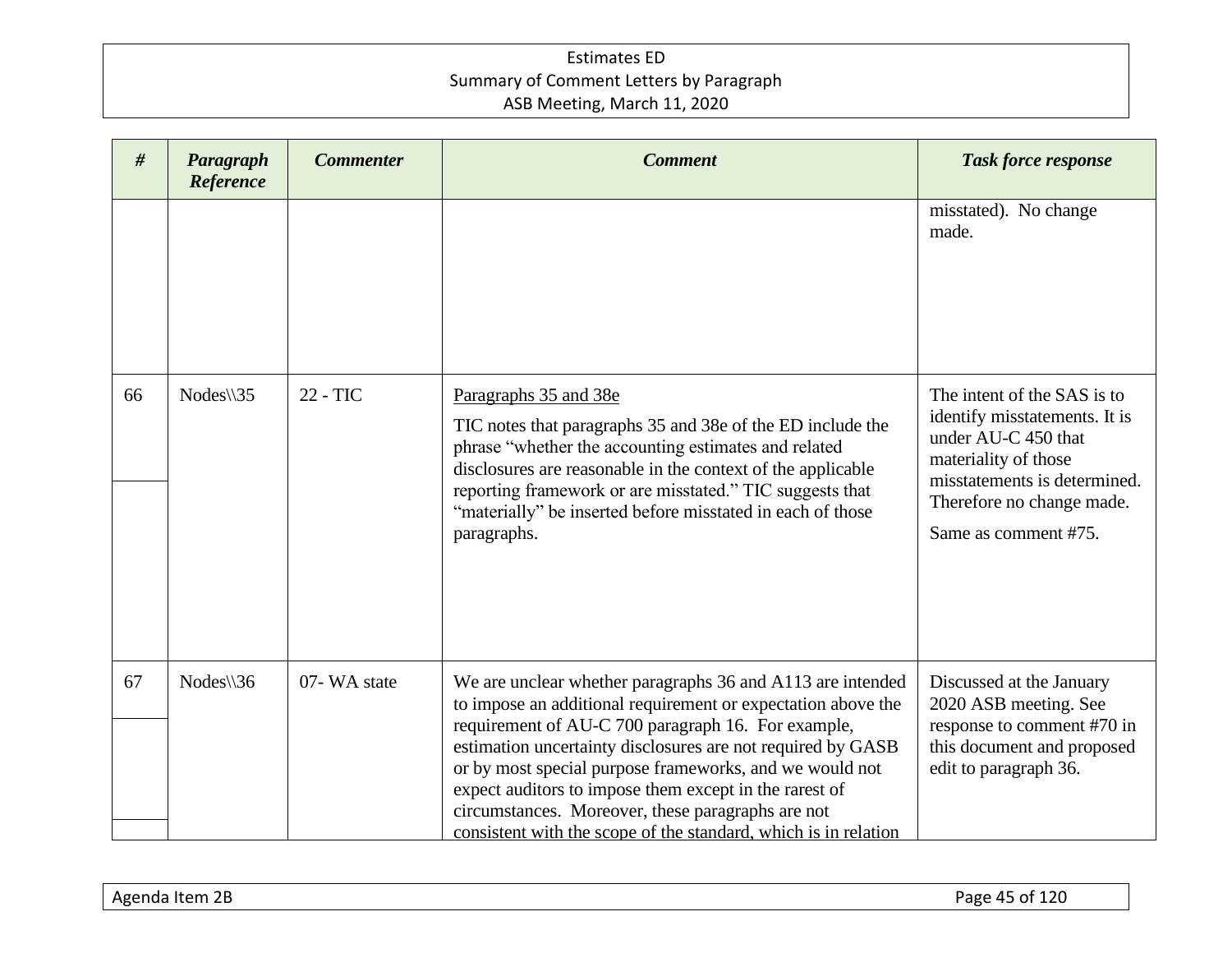| #  | Paragraph<br>Reference | <b>Commenter</b>                     | <b>Comment</b>                                                                                                                                                                                                                                                                                                                                                                                                                                                                                                                                                                                                                                                                                   | <b>Task force response</b>                                                                                                                                                     |
|----|------------------------|--------------------------------------|--------------------------------------------------------------------------------------------------------------------------------------------------------------------------------------------------------------------------------------------------------------------------------------------------------------------------------------------------------------------------------------------------------------------------------------------------------------------------------------------------------------------------------------------------------------------------------------------------------------------------------------------------------------------------------------------------|--------------------------------------------------------------------------------------------------------------------------------------------------------------------------------|
| 68 | $Nodes \$ 36           | $12 - GAO$                           | We also suggest that the ASB consider the following editorial<br>comments:<br>• Footnote 18 should reference paragraph .A8 rather than<br>paragraph .A16 of AU-C section 700.                                                                                                                                                                                                                                                                                                                                                                                                                                                                                                                    | Paragraph A16 appears to be<br>correct. No change made.                                                                                                                        |
| 69 | $Nodes \$ 36           | 12 - GAO                             | We encourage the ASB to provide additional guidance in the<br>Application and Other Explanatory Material related to<br>paragraph 36. Specifically, we suggest the following<br>language:<br>There may be instances, particularly when estimation<br>uncertainty, complexity, and subjectivity are high,<br>where the auditor determines that additional disclosures<br>related to estimates, beyond those specifically required<br>by the framework, are material to the users of the<br>financial statements and are necessary to achieve fair<br>presentation of the financial statements as a whole.<br>We believe such additional guidance will assist auditors in<br>applying the standard. | Discussed at the January<br>2020 ASB meeting. See<br>response to comment #70 in<br>this document and proposed<br>change to paragraph 36 in<br>agenda item 2A.                  |
| 70 | $Nodes \$ 36           | 15 - Ill Society<br><b>CPAs 2019</b> | We question the clarity of disclosure requirements in the<br>proposed SAS, specifically as outlined in paragraphs 36 and<br>A144. Both paragraphs require auditors to evaluate whether<br>management has included disclosures "beyond those<br>specifically required by the framework that are necessary to<br>achieve the fair presentation of the financial statements as a<br>whole." We believe this language should be removed from<br>the proposed standard, as the language is already included in                                                                                                                                                                                        | See proposed changes to<br>paragraph 36.<br>At the January 2020 ASB<br>meeting the ASB directed<br>the task force to add<br>application material to<br>paragraph 36 taken from |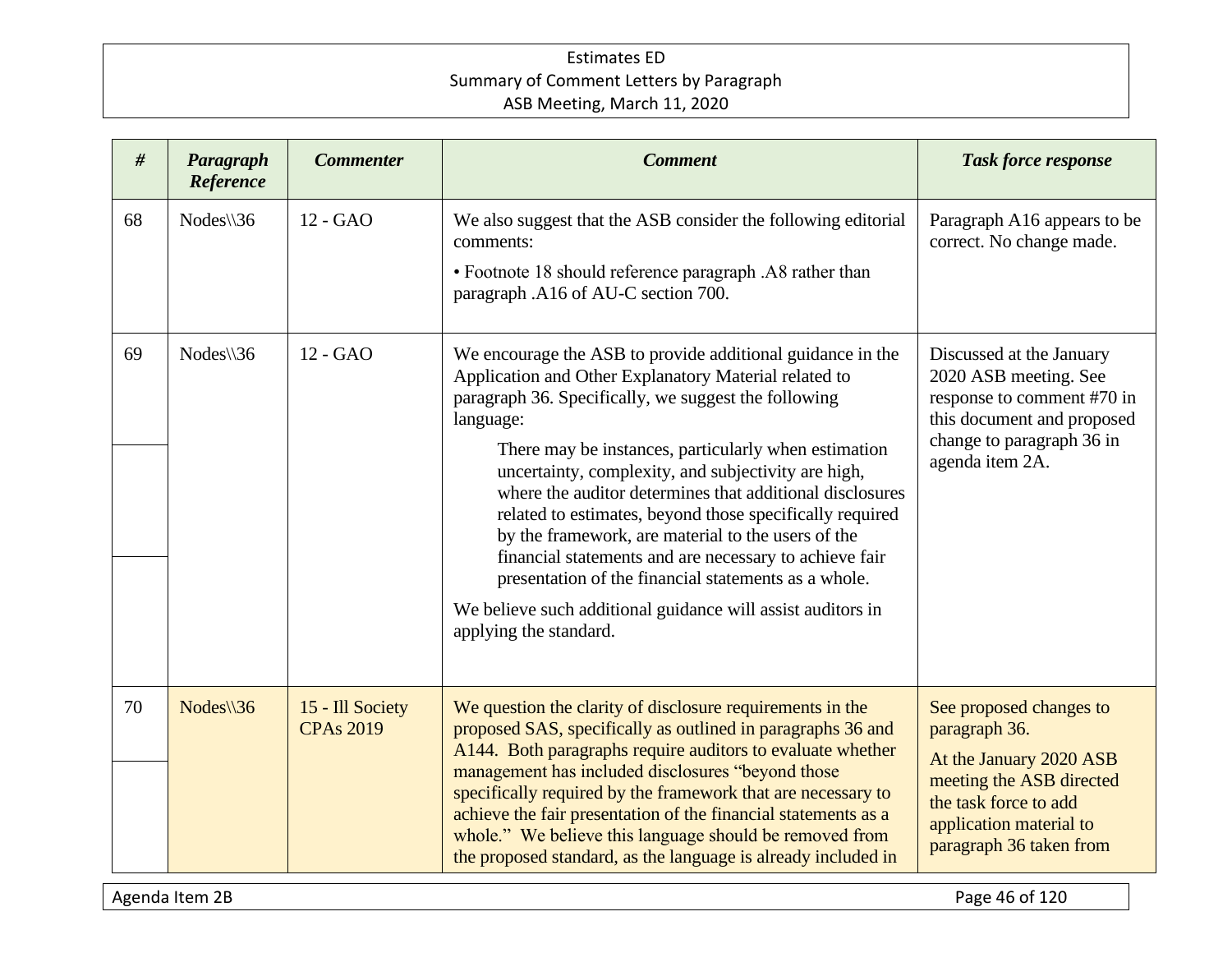| # | Paragraph<br>Reference | <b>Commenter</b> | <b>Comment</b>                                                                                                                                                                                                                                                                                                                                                                                                                                                                                                                                                                                                                                                                                                                                                               | <b>Task force response</b>                 |
|---|------------------------|------------------|------------------------------------------------------------------------------------------------------------------------------------------------------------------------------------------------------------------------------------------------------------------------------------------------------------------------------------------------------------------------------------------------------------------------------------------------------------------------------------------------------------------------------------------------------------------------------------------------------------------------------------------------------------------------------------------------------------------------------------------------------------------------------|--------------------------------------------|
|   |                        |                  | AU-C 200.14a and does not need to be emphasized in<br>individual auditing standards. In general, we believe a more<br>effective approach to address this issue would be to<br>encourage the FASB board to amend existing standards<br>around disclosure of estimates, rather than requiring<br>individual auditors and their clients to agree on what<br>additional disclosures "beyond those specifically required by<br>the framework" should be added. Requiring auditors and<br>their clients to consider disclosures beyond those required in<br>an existing framework also creates uncertainty as to the<br>requirements for compilation, review and financial statement<br>preparation engagements, since these engagements are not<br>subject to auditing standards. | AU-C 700.A16. [Same<br>comment from 8A-26] |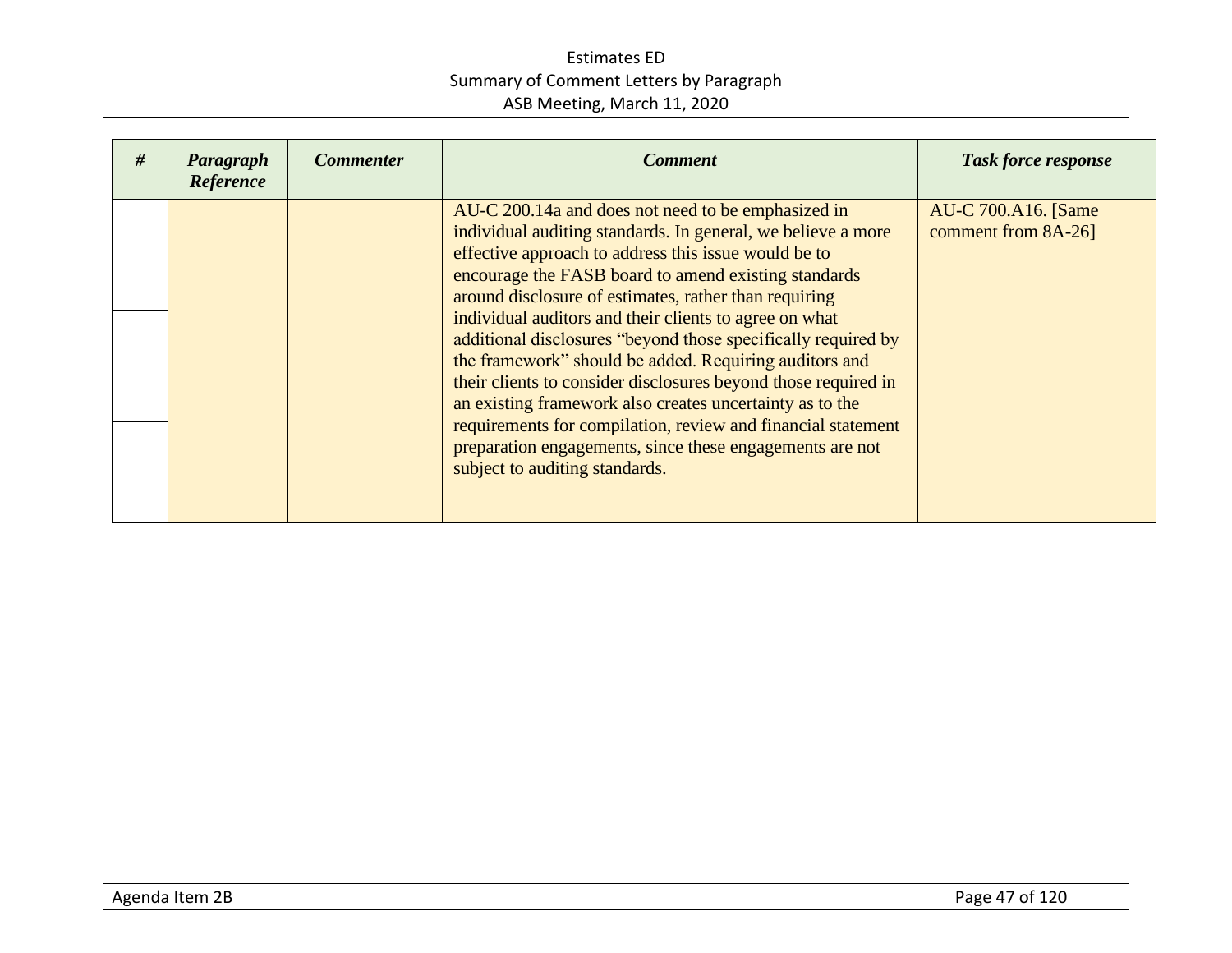| #  | Paragraph<br>Reference | <b>Commenter</b> | <b>Comment</b>                                                                                                                                                                                                                                                                                                                                                                                                                                                                                                                                                                                                                                                                                                                                                                                                                                                                                                                                                                                                                                                                                                                                                      | <b>Task force response</b>                                                                                                                                                                                                                         |
|----|------------------------|------------------|---------------------------------------------------------------------------------------------------------------------------------------------------------------------------------------------------------------------------------------------------------------------------------------------------------------------------------------------------------------------------------------------------------------------------------------------------------------------------------------------------------------------------------------------------------------------------------------------------------------------------------------------------------------------------------------------------------------------------------------------------------------------------------------------------------------------------------------------------------------------------------------------------------------------------------------------------------------------------------------------------------------------------------------------------------------------------------------------------------------------------------------------------------------------|----------------------------------------------------------------------------------------------------------------------------------------------------------------------------------------------------------------------------------------------------|
| 71 | 36                     | 17-NSAA          | Paragraphs 36 and A113<br>These paragraphs address disclosures, beyond those<br>specifically required by the framework, that may be needed<br>in order to achieve fair presentation. This is not consistent<br>with the key concepts and objectives of the proposed SAS,<br>which require the auditor to determine whether accounting<br>estimates and related disclosures are reasonable in the<br>context of the applicable financial reporting framework.<br>Paragraph 36 is overly broad and seems to establish the<br>requirement to evaluate accounting estimates beyond the<br>context of the applicable financial reporting framework and<br>we are unsure what a situation like this might look like. In<br>addition, for entities that report under the GASB<br>framework, where estimation uncertainty disclosures are not<br>directly required, is it the intention of the board to require<br>additional disclosures beyond the framework? We<br>recommend the ASB either remove paragraph 36 and the<br>applicable sentence in paragraph A113 or modify them to<br>clarify their intent in relation to the overall objectives of the<br>proposed SAS. | Discussed at the January<br>2020 ASB meeting. See<br>response to comment #70 in<br>this document and proposed<br>change to paragraph 36 in<br>agenda item 2A.                                                                                      |
| 72 | $Nodes \setminus 37$   | 07-WA state      | Paragraph 37 would be more appropriately located as<br>application guidance in AU-C 260 (which, in fact, it already<br>is), rather than a referenced requirement here, since this is not<br>actually a requirement but simply an example of how the<br>requirement in AU-C 260 might be applied.                                                                                                                                                                                                                                                                                                                                                                                                                                                                                                                                                                                                                                                                                                                                                                                                                                                                    | At the January 2020 ASB<br>meeting the ASB discussed<br>the structure of the SAS and<br>agreed to retain the<br>repetition to other SAS in the<br>requirement to highlight they<br>need to be applied to<br>auditing estimates. No<br>change made. |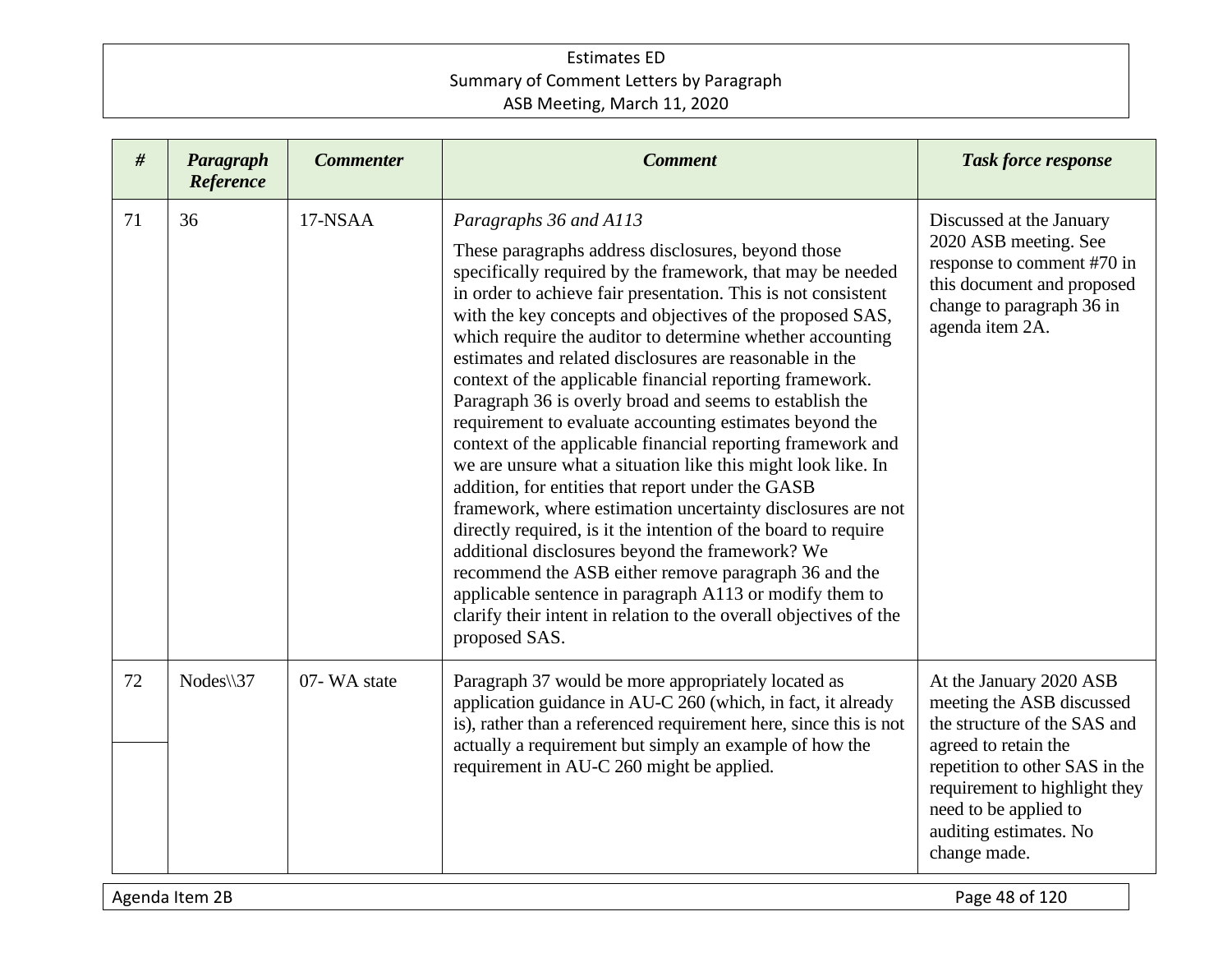| #  | Paragraph<br>Reference                             | <b>Commenter</b> | <b>Comment</b>                                                                                                                                                                                                                                                                                                                                                                                                 | <b>Task force response</b>                                                                                                                                                                                                                                                                                                                                                                |
|----|----------------------------------------------------|------------------|----------------------------------------------------------------------------------------------------------------------------------------------------------------------------------------------------------------------------------------------------------------------------------------------------------------------------------------------------------------------------------------------------------------|-------------------------------------------------------------------------------------------------------------------------------------------------------------------------------------------------------------------------------------------------------------------------------------------------------------------------------------------------------------------------------------------|
| 73 | $Nodes \setminus 38 \setminus 3$<br>8 <sub>b</sub> | 07-WA state      | Paragraph 38.b appears to expand on the general requirement<br>of AU-C 330 paragraph 30.b. We are unclear why this<br>expansion would only apply to accounting estimates. If the<br>Board is intending to clarify the general requirement, then the<br>clarification should be located in AU-C 330.                                                                                                            | TF supports aligning with<br>ISA 540 (Revised),<br>including an enhanced risk<br>assessment for estimates.<br>The TF noted that many of<br>the proposed changes in the<br>SAS relate to a better risk<br>assessment, better<br>identification of inherent<br>risk, and more clarification<br>about how responses link up<br>with risk of material<br>misstatement. No change<br>proposed. |
| 74 | Nodes\\38\3<br>8d                                  | 22 - TIC         | <b>Documentation Requirements</b><br>Due to the concern articulated in the previous section, TIC<br>also is concerned about the documentation requirements that<br>might be required in paragraph 38d. However, if paragraph<br>32 was modified to make clear that the auditor will, in many<br>cases, not be able to identify indicators of management bias,<br>paragraph 38d would be acceptable as written. | Consider with comment #63                                                                                                                                                                                                                                                                                                                                                                 |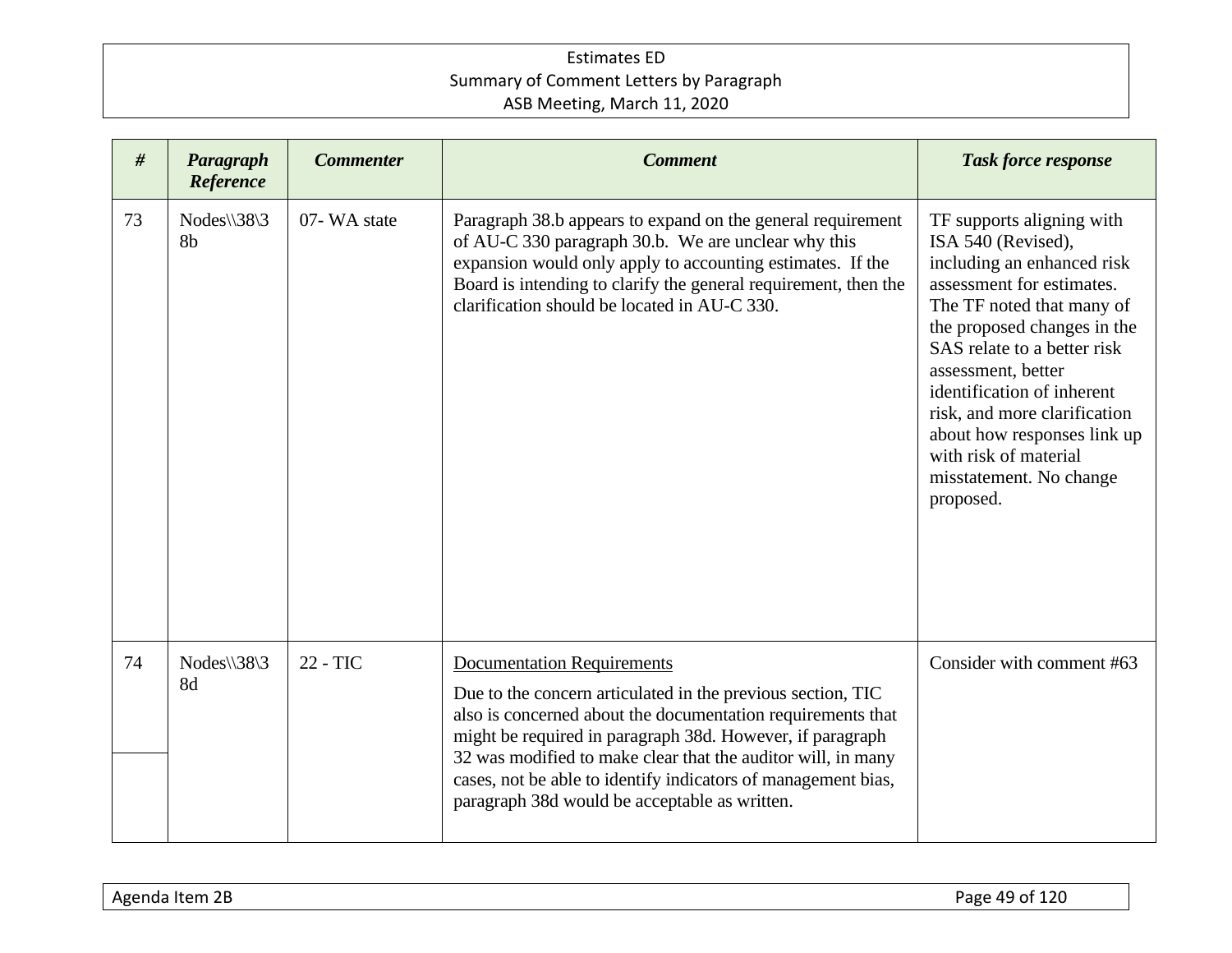| #  | Paragraph<br><b>Reference</b>          | <b>Commenter</b> | <b>Comment</b>                                                                                                                                                                                                                                                                                                                                      | <b>Task force response</b>      |
|----|----------------------------------------|------------------|-----------------------------------------------------------------------------------------------------------------------------------------------------------------------------------------------------------------------------------------------------------------------------------------------------------------------------------------------------|---------------------------------|
| 75 | $Nodes \setminus 38 \setminus 3$<br>8e | $22 - TIC$       | Paragraphs 35 and 38e<br>TIC notes that paragraphs 35 and 38e of the ED include the<br>phrase "whether the accounting estimates and related<br>disclosures are reasonable in the context of the applicable<br>reporting framework or are misstated." TIC suggests that<br>"materially" be inserted before misstated in each of those<br>paragraphs. | See response to comment #<br>66 |

# **Application Material — Detailed comments to paragraphs A1-A155**

|                | Paragraph<br>Reference | <b>Commenter</b>      | <b>Comment</b>                                                                                                                                                                                                                                                                                                                                                                                                                        | <b>Task force response</b>                                                                 |
|----------------|------------------------|-----------------------|---------------------------------------------------------------------------------------------------------------------------------------------------------------------------------------------------------------------------------------------------------------------------------------------------------------------------------------------------------------------------------------------------------------------------------------|--------------------------------------------------------------------------------------------|
| A <sub>1</sub> | $Nodes\A001$           | $20 -$ Eide<br>Bailly | Paragraph $.A1$ – we recommend removing the example of<br>deprecation. We believe that depreciation is not a significant<br>estimate, rather, it's a calculation of inputs. The significant<br>estimate would be the useful lives of the fixed assets.<br>However, we suggest using a different example as this is an<br>area of confusion in practice in applying the requirements of<br>this standard to depreciation and property. | No change made.<br>Depreciation is an estimate<br>and the SAS applies to all<br>estimates. |
| A <sub>2</sub> | $Nodes\A001$           |                       | The Committee realizes the examples noted in paragraph<br>A lare not intended to be all inclusive; however, there are two                                                                                                                                                                                                                                                                                                             | TF believes examples<br>specific to NPOs or SLGs                                           |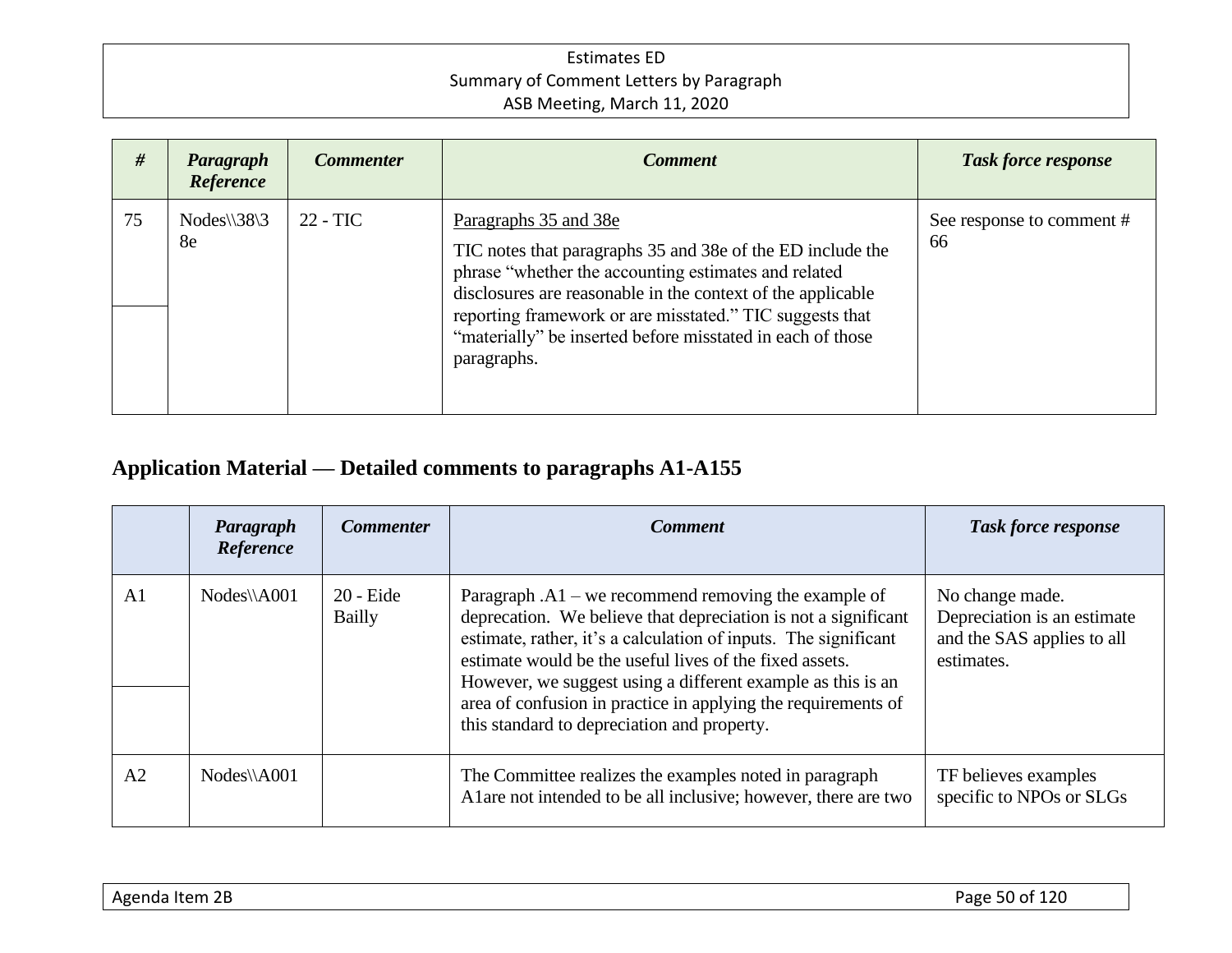|                | Paragraph<br>Reference | <b>Commenter</b>                            | <b>Comment</b>                                                                                                                                                                                                                                                                                                                                                                                                                                                                                                                                                                                                                                                                                                                              | <b>Task force response</b>                                                                      |
|----------------|------------------------|---------------------------------------------|---------------------------------------------------------------------------------------------------------------------------------------------------------------------------------------------------------------------------------------------------------------------------------------------------------------------------------------------------------------------------------------------------------------------------------------------------------------------------------------------------------------------------------------------------------------------------------------------------------------------------------------------------------------------------------------------------------------------------------------------|-------------------------------------------------------------------------------------------------|
|                |                        | 21 - Florida<br>Institute of<br><b>CPAs</b> | additional examples the Committee would like to suggest for<br>inclusion as they are relevant and common in governmental<br>and not-for-profit organizations. The Committee believes<br>not-for-profit organizations use significant estimation<br>techniques when measuring the fair value of contributed<br>gifts-in-kind, securities, and certain services. Additionally,<br>governmental organizations are required to measure certain<br>transactions using "acquisition value". A common example<br>of this is the contribution of infrastructure and other capital<br>assets by developers, other governments, individual, or<br>others. Therefore, we believe these situations should be<br>considered as examples in paragraph A1. | are better placed in the audit<br>guides.                                                       |
| A <sub>3</sub> | $Nodes \A001$          | $24 -$<br>CohnReznick                       | However, we do recommend the term "valuation of<br>infrastructure assets" be clarified in .A1 as this can be read as<br>physical structures and roadways, and also possibly as<br>computer infrastructure, or possibly misunderstood                                                                                                                                                                                                                                                                                                                                                                                                                                                                                                        | See proposed change to<br>paragraph A1 to clarify what<br>is meant by infrastructure<br>assets. |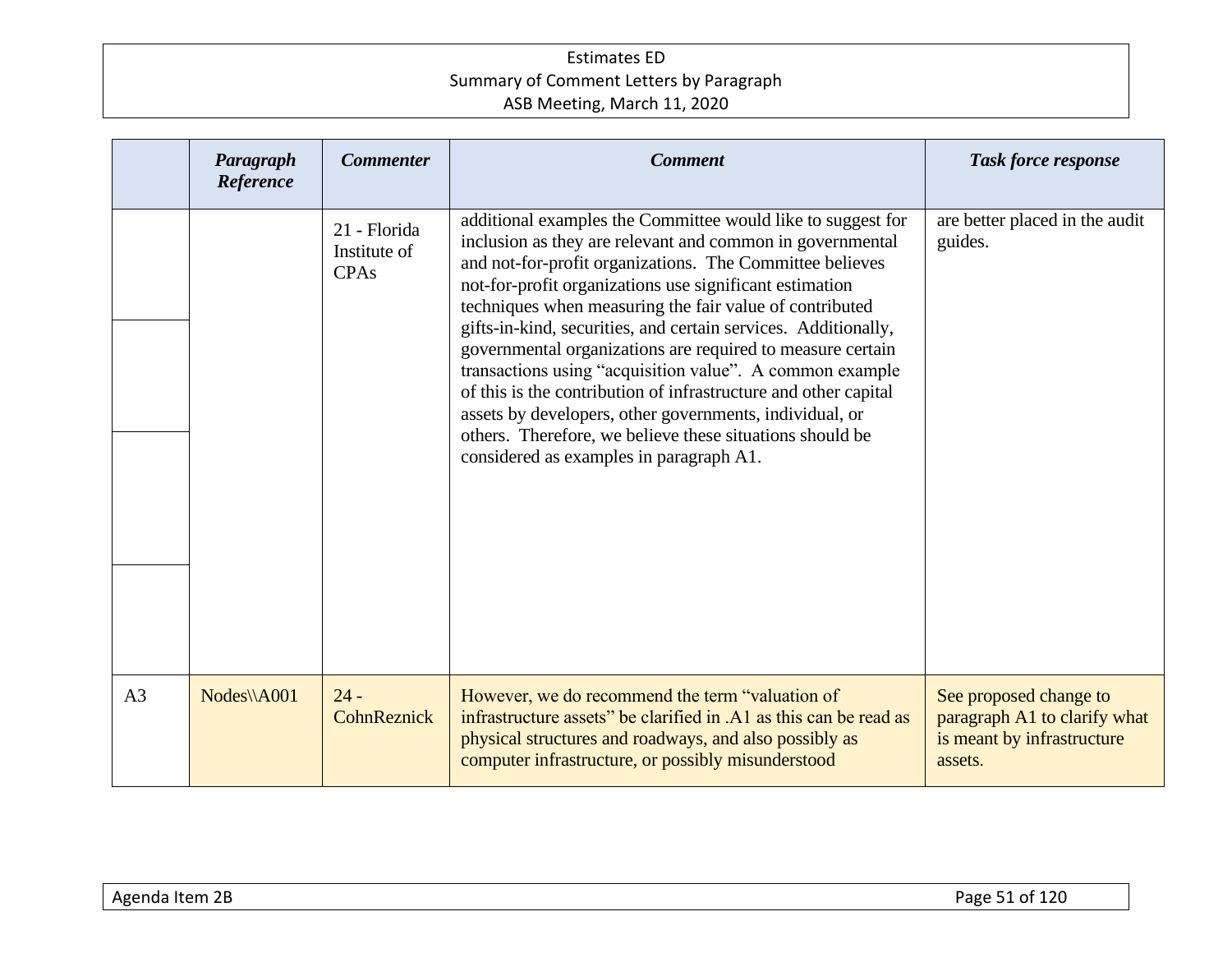|                | Paragraph<br>Reference | <b>Commenter</b>                                                         | <b>Comment</b>                                                                                                                                                                                                                                                                                           | <b>Task force response</b>                                      |
|----------------|------------------------|--------------------------------------------------------------------------|----------------------------------------------------------------------------------------------------------------------------------------------------------------------------------------------------------------------------------------------------------------------------------------------------------|-----------------------------------------------------------------|
|                |                        |                                                                          | altogether. We respectfully suggest a revision such as<br>"valuation of infrastructure assets such as buildings and<br>roads, that are assets of a governmental body."                                                                                                                                   | Same as comment #8A-27.                                         |
| A <sub>4</sub> | Nodes\\A007            | 17 - NSAA                                                                | Paragraph A7 – We believe the reference to paragraphs A20-<br>A22, A63, A67, and A84 should be A21-A23, A64, A68, and<br>A85.                                                                                                                                                                            | Agreed. Updated references.                                     |
| A <sub>5</sub> | Nodes\\A007            | 27 - Hunter<br>college<br>Estimates and<br>Related<br><b>Disclosures</b> | A7. This paragraph talks about the relationship between<br>estimation uncertainty, and the complexity and subjectivity<br>involved in making estimates effect on the nature, timing,<br>and extent of further audit procedures. We recommend<br>revising the third sentence to state:                    | Unclear as the placement of<br>this content. No change<br>made. |
|                |                        |                                                                          | "For accounting estimates with low estimation<br>uncertainty based on their nature, and low<br>complexity and subjectivity involved in making<br>such estimates, the risk assessment procedures and<br>further audit procedures required by this proposed<br>SAS would not be expected to be extensive." |                                                                 |
|                |                        |                                                                          | This allows auditors to more clearly understand the<br>relationship and how to adjust the nature, timing, and extent<br>of further audit procedures based on the degree of estimation<br>uncertainty, complexity, and subjectivity.                                                                      |                                                                 |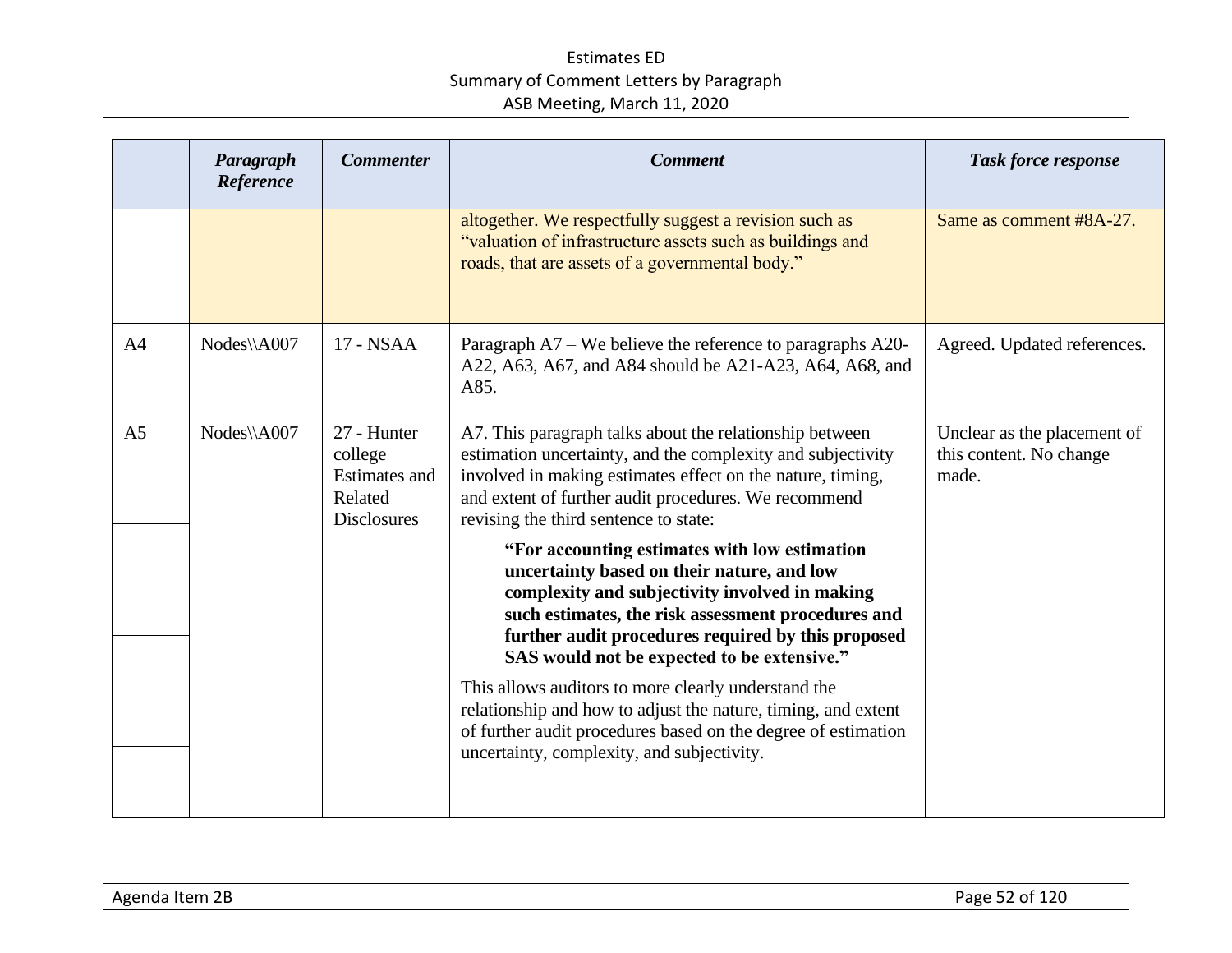|                | Paragraph<br>Reference | <b>Commenter</b>         | <b>Comment</b>                                                                                                                                                                                                                                                                                                                                                                                                                                                                                                                                                                                                                                                                                                  | <b>Task force response</b>                                                                                                                                                                                                                                                             |
|----------------|------------------------|--------------------------|-----------------------------------------------------------------------------------------------------------------------------------------------------------------------------------------------------------------------------------------------------------------------------------------------------------------------------------------------------------------------------------------------------------------------------------------------------------------------------------------------------------------------------------------------------------------------------------------------------------------------------------------------------------------------------------------------------------------|----------------------------------------------------------------------------------------------------------------------------------------------------------------------------------------------------------------------------------------------------------------------------------------|
| A <sub>6</sub> | Nodes\\A011            | $14 -$<br><b>NYSSCPA</b> | The subject of professional skepticism is particularly critical<br>to auditing accounting estimates. We suggest that<br>professional skepticism be more prominently placed directly<br>in the body of the final standard and the discussion in<br>paragraphs 7 and A11 be enhanced.                                                                                                                                                                                                                                                                                                                                                                                                                             | Discussed at the January<br>2020 ASB meeting. The<br>ASB believes that much<br>thought went into the<br>crafting of the use of<br>professional skepticism in<br>ISA 540 (Revised) and<br>directed to task force to<br>retain the structure of the<br>proposed SAS. No changes<br>made. |
| A7             | Nodes\\A011            | 27 - Hunter<br>college   | A11. This paragraph discusses the effect inherent risk factors<br>have on the importance of professional skepticism regarding<br>accounting estimates. We recommend breaking up the first<br>sentence into two separate sentences, and rewording the third<br>sentence:<br>The exercise of professional skepticism in relation to<br>accounting estimates is affected by the auditor's<br>consideration of inherent risk factors. The importance<br>of professional skepticism increases for accounting<br>estimates with a greater degree of estimation<br>uncertainty, complexity, subjectivity, or other<br>inherent risk factors. The importance of<br>professional skepticism also increases when there is | I believe this proposed<br>change relates to paragraph 7<br>(and not A11). Task force<br>continues to support<br>avoiding unnecessary<br>differences from the ISA.                                                                                                                     |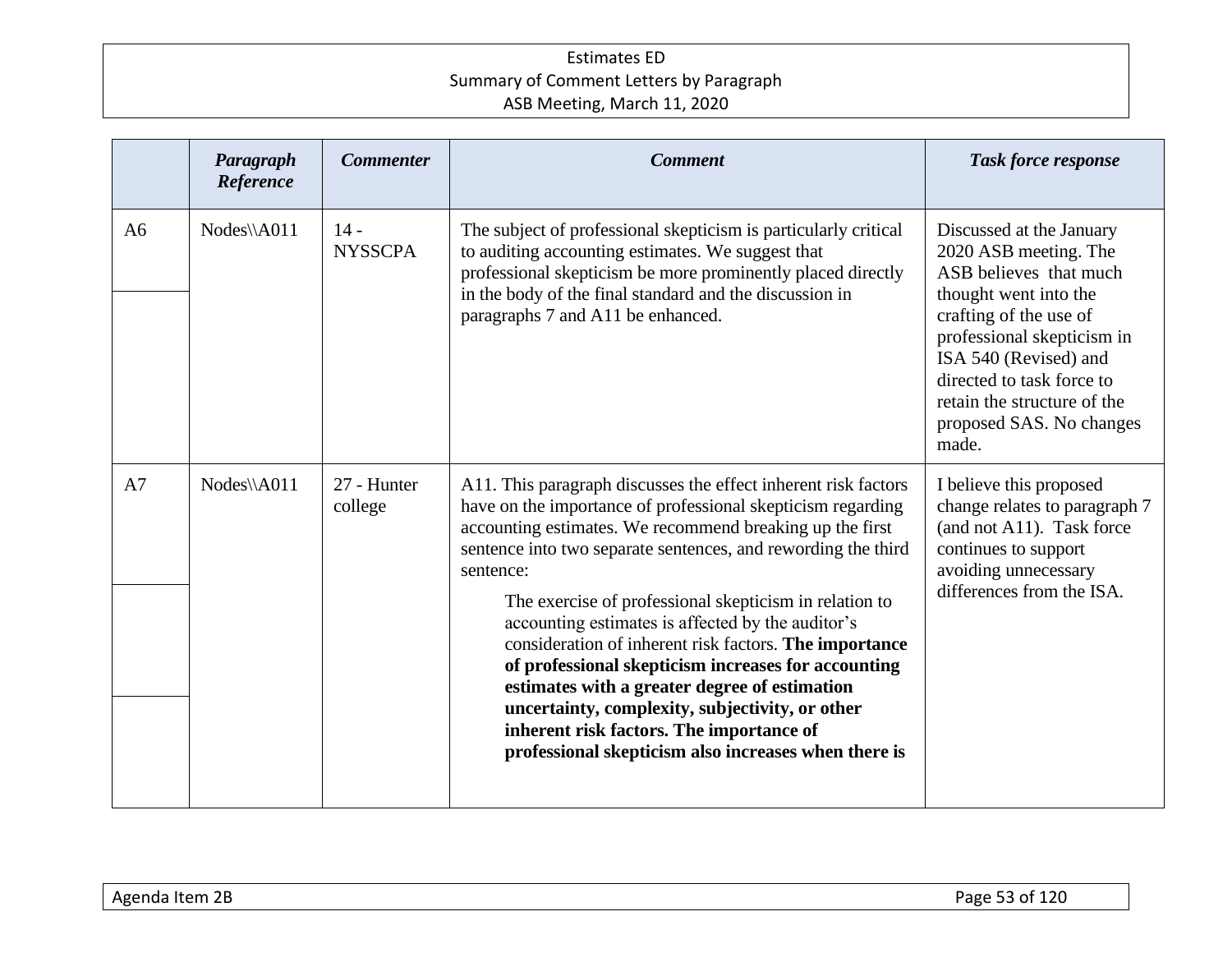|    | Paragraph<br>Reference | <b>Commenter</b>       | <b>Comment</b>                                                                                                                                                                                                                                                                                                                                                                                                                                                                                                                                                                                                                                            | <b>Task force response</b>                                                                                                                                 |
|----|------------------------|------------------------|-----------------------------------------------------------------------------------------------------------------------------------------------------------------------------------------------------------------------------------------------------------------------------------------------------------------------------------------------------------------------------------------------------------------------------------------------------------------------------------------------------------------------------------------------------------------------------------------------------------------------------------------------------------|------------------------------------------------------------------------------------------------------------------------------------------------------------|
|    |                        |                        | greater susceptibility to misstatement due to<br>management bias of fraud.                                                                                                                                                                                                                                                                                                                                                                                                                                                                                                                                                                                |                                                                                                                                                            |
|    |                        |                        | This allows auditors to more easily see and understand the<br>relationship between inherent risk factors and the importance<br>of professional skepticism                                                                                                                                                                                                                                                                                                                                                                                                                                                                                                 |                                                                                                                                                            |
| A8 | Nodes\\A012            | 27 - Hunter<br>college | A12. This paragraph assesses the concept of the accounting<br>estimates being reasonable. We believe that this intro<br>sentence is not properly written and should be rewritten to be<br>more easily understood by the reader. In addition, the first<br>bullet point should be more elaborated on as it is references<br>an unknown subject.                                                                                                                                                                                                                                                                                                            |                                                                                                                                                            |
|    |                        |                        | Staying in the context of the applicable financial<br>reporting framework, other considerations that may<br>be relevant to the auditor's consideration of whether the<br>accounting estimates and related disclosures are<br>reasonable in the context of the applicable financial<br>reporting framework include whether:<br>• The data and assumptions used in making the<br>accounting estimate are consistent with each other<br>previous estimates done by an entity, and with those<br>used in other accounting estimates or areas of the<br>entity's business activities, and with estimates<br>conducted by similar entities in a given industry. | No change made, placement<br>of content supported by<br>editorial review.<br>The proposed edits change<br>the meaning of the<br>paragraph. No change made. |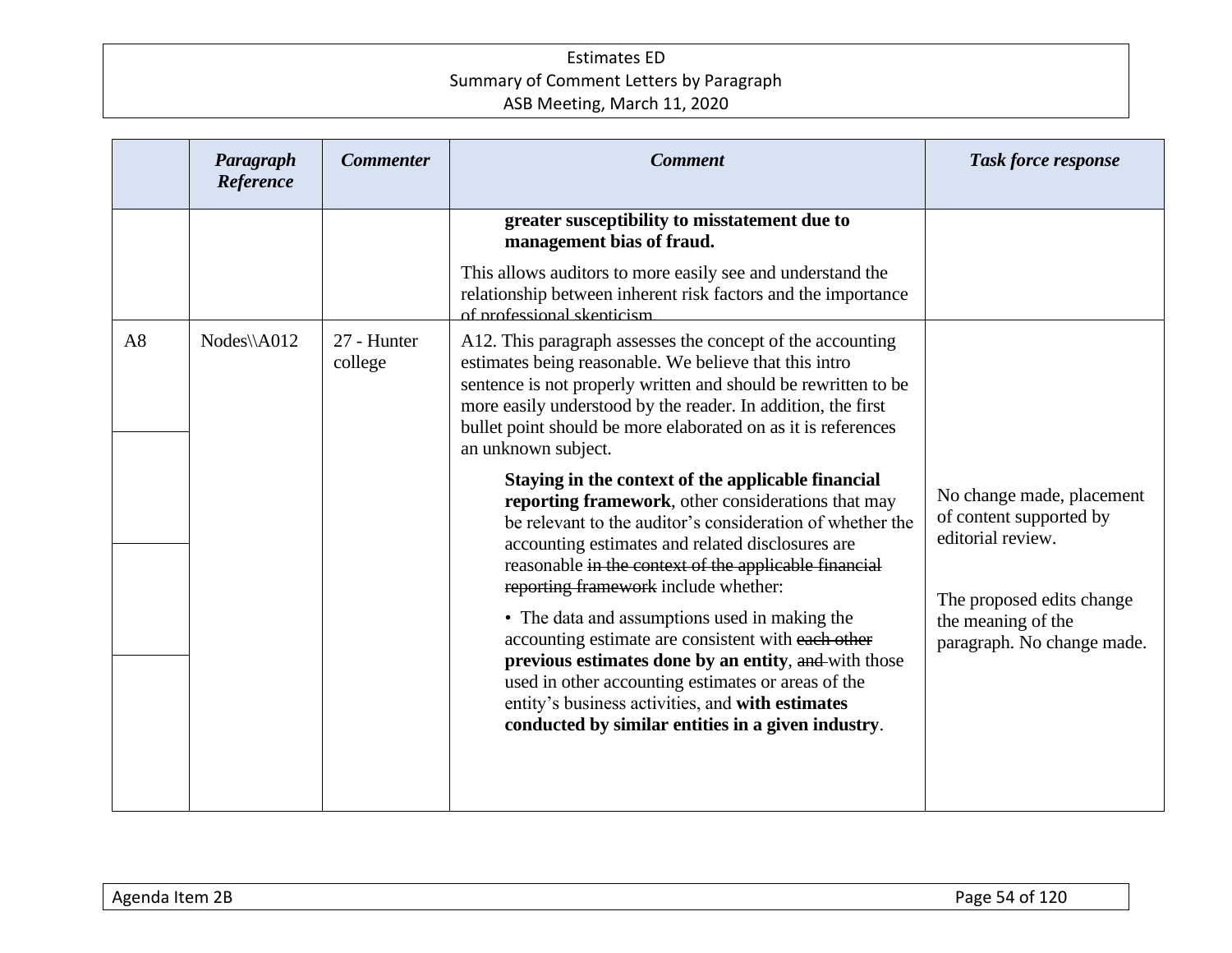|                | Paragraph<br>Reference | <b>Commenter</b>       | <b>Comment</b>                                                                                                                                                                                                                                                                                                                                                                                                                                                                                                                                                                                                                                                                                                                                                                                                                                       | <b>Task force response</b>                                                    |
|----------------|------------------------|------------------------|------------------------------------------------------------------------------------------------------------------------------------------------------------------------------------------------------------------------------------------------------------------------------------------------------------------------------------------------------------------------------------------------------------------------------------------------------------------------------------------------------------------------------------------------------------------------------------------------------------------------------------------------------------------------------------------------------------------------------------------------------------------------------------------------------------------------------------------------------|-------------------------------------------------------------------------------|
| A <sup>9</sup> | Nodes\\A014            | 28 - KPMG              | A14. For purposes of generally accepted auditing standards<br>(GAAS), a fair value measurement is a form of accounting<br>estimate.<br>Suggested revision: No change. Illustrates preferred wording.                                                                                                                                                                                                                                                                                                                                                                                                                                                                                                                                                                                                                                                 | Comment was just to<br>highlight wording. No<br>change necessary.             |
| A10            | Nodes\\A018            | 27 - Hunter<br>college | A18. This paragraph refers to the outcome of an Accounting<br>Estimate and does a decent job explaining it but can be<br>shortened and stated clearer to further emphasis its purpose.<br>Some accounting estimates, by their nature, do not<br>have an outcome that is relevant for the auditor's work<br>performed in accordance with this proposed SAS. For<br>example, an accounting estimate may be based on<br>perceptions prices of actual market participants at a<br>point in time. Accordingly, the price realized-when an<br>asset is sold or a liability is transferred may differ from<br>the related previous accounting estimate made at the<br>reporting date, with the passage of time, the market<br>participants' perceptions of value have changed.<br>because the passage of time may have changed the<br>market's perceptions. | The proposed edit changes<br>the meaning of the<br>paragraph. No change made. |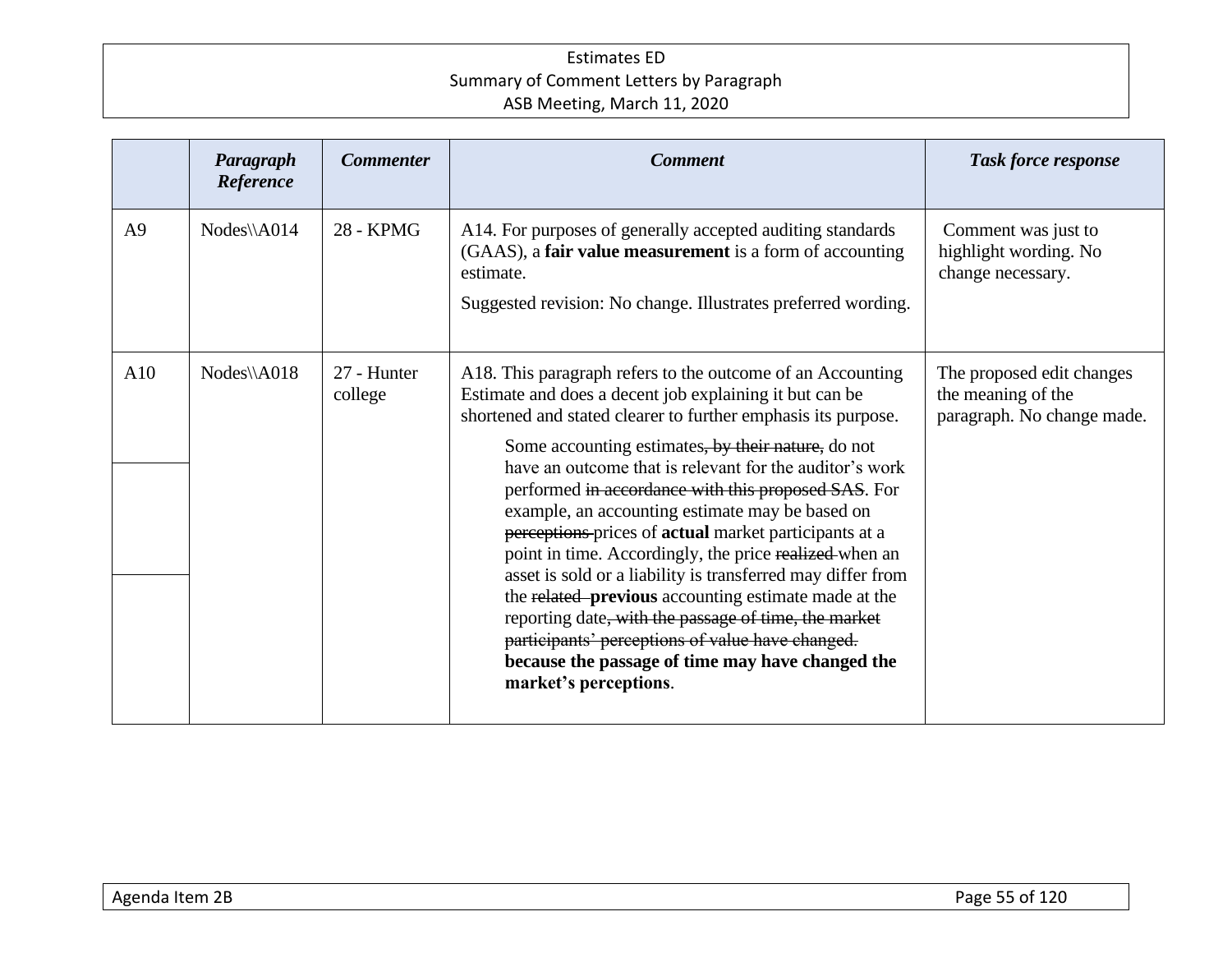|     | Paragraph<br>Reference | <b>Commenter</b> | <b>Comment</b>                                                                                                                                                                                                                                                                                                                                                                                                                                                                                                                                                                                                                                                                                                                                                                                                                                                                                                                                                                                                                                                                                                                                                                                                                                                                                                                                                                                                                                                                                                                                                                                               | <b>Task force response</b>                                                                                                                                                                                                    |
|-----|------------------------|------------------|--------------------------------------------------------------------------------------------------------------------------------------------------------------------------------------------------------------------------------------------------------------------------------------------------------------------------------------------------------------------------------------------------------------------------------------------------------------------------------------------------------------------------------------------------------------------------------------------------------------------------------------------------------------------------------------------------------------------------------------------------------------------------------------------------------------------------------------------------------------------------------------------------------------------------------------------------------------------------------------------------------------------------------------------------------------------------------------------------------------------------------------------------------------------------------------------------------------------------------------------------------------------------------------------------------------------------------------------------------------------------------------------------------------------------------------------------------------------------------------------------------------------------------------------------------------------------------------------------------------|-------------------------------------------------------------------------------------------------------------------------------------------------------------------------------------------------------------------------------|
| A11 | $Nodes\A021$           | $19 - EY$        | We recommend the following edit to paragraph A21 of the<br>proposed SAS to recognize that auditors may perform<br>procedures other than "observation" when they gain an<br>understanding of management's process for making the<br>accounting estimate.<br>The nature, timing, and extent of the auditor's procedures to<br>obtain the understanding of the entity and its environment,<br>including the entity's internal control, related to the entity's<br>accounting estimates, may depend, to a greater or lesser<br>degree, on the extent to which the individual matters apply in<br>the circumstances. For example, the entity may have few<br>transactions or other events and conditions that give rise to<br>the need for accounting estimates; the applicable financial<br>reporting requirements may be simple to apply; and there<br>may be no relevant regulatory factors. Further, the<br>accounting estimates may not require significant judgments,<br>and the process for making the accounting estimates may be<br>less complex. In these circumstances, the accounting<br>estimates may be subject to or affected by estimation<br>uncertainty, complexity, subjectivity, or other inherent risk<br>factors to a lesser degree, and there may be fewer controls<br>relevant to the audit. If so, the auditor's is likely to perform<br>simple risk assessment procedures are likely to be less<br>extensive and which may be performed primarily through<br>inquiries of management with appropriate responsibilities for<br>the financial statements and simple procedures to gain an | No change made. TF has<br>concerns with using different<br>terminology.<br>The use of "observation" was<br>intentional<br>replace<br>to<br>"walkthrough"<br>and<br>was<br>discussed at the May and July<br>2019 ASB meetings. |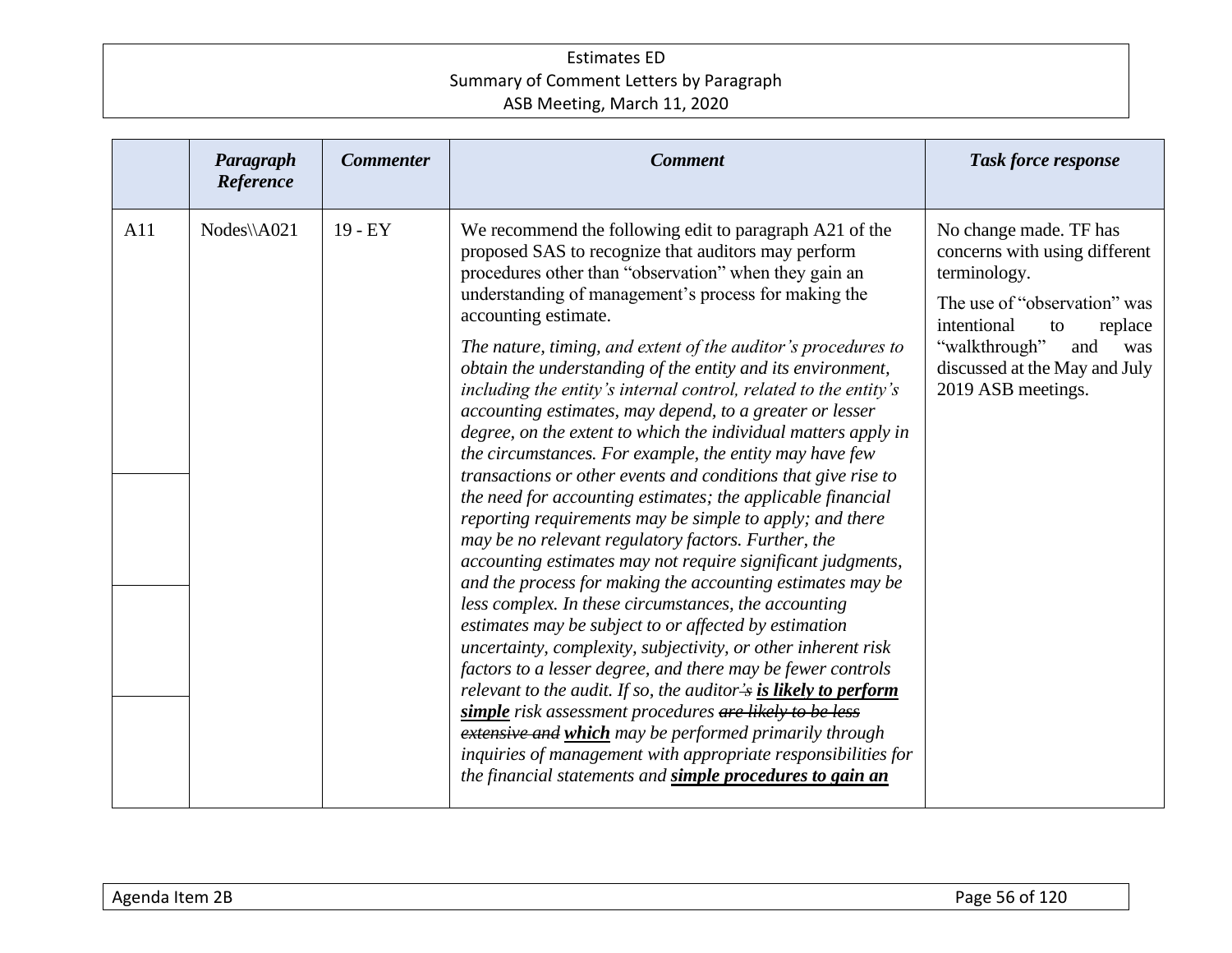|     | Paragraph<br>Reference | <b>Commenter</b>       | <b>Comment</b>                                                                                                                                                                                                                                                                                                                                                                                                                                                                          | Task force response                                                                                                 |
|-----|------------------------|------------------------|-----------------------------------------------------------------------------------------------------------------------------------------------------------------------------------------------------------------------------------------------------------------------------------------------------------------------------------------------------------------------------------------------------------------------------------------------------------------------------------------|---------------------------------------------------------------------------------------------------------------------|
|     |                        |                        | understanding observation of management's process for<br>making the accounting estimate.                                                                                                                                                                                                                                                                                                                                                                                                |                                                                                                                     |
| A12 | $Nodes\A021$           | 27 - Hunter<br>college | A21. This paragraph explaining scalability in accounting<br>estimates can be stated more succinctly and therefore add<br>greater clarity.<br>The nature, timing, and extent of the auditor's risk<br>assessment procedures to obtain the an understanding<br>of the entity and its environment, including the entity's<br>internal control, related to the entity's accounting<br>estimates, may depend, to a greater or lesser degree, on<br>the extent of the need for and number and | No change made. By<br>replacing the wording with<br>risk assessment would<br>change the intent of the<br>paragraph. |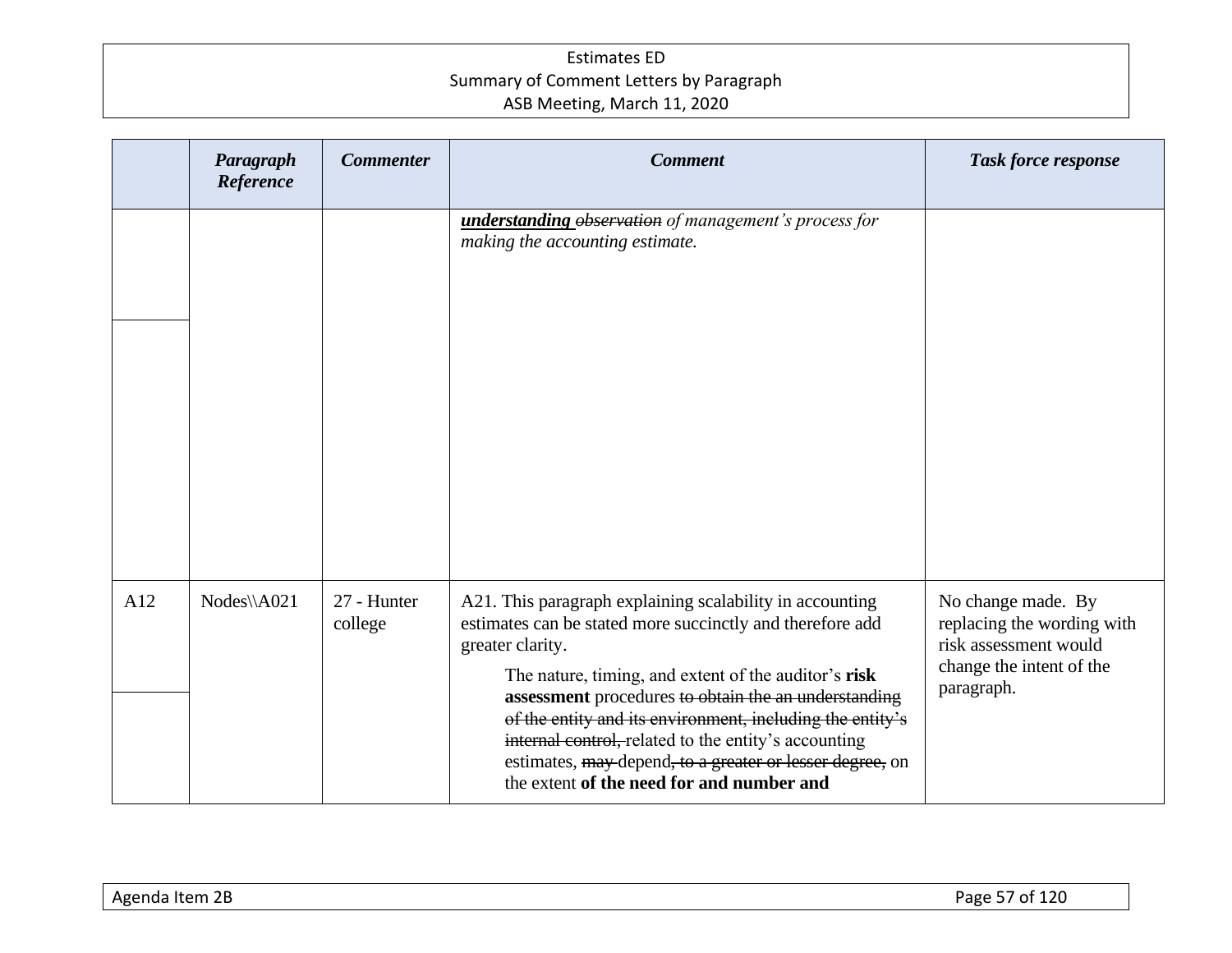|     | Paragraph<br>Reference | <b>Commenter</b> | <b>Comment</b>                                                                                                                                                                                                                                                                                                                                                                                                                                                                                                                                                                                                                                                                                                                                                                                                                                                                                                                                                                                                                                                                                                                                      | Task force response  |
|-----|------------------------|------------------|-----------------------------------------------------------------------------------------------------------------------------------------------------------------------------------------------------------------------------------------------------------------------------------------------------------------------------------------------------------------------------------------------------------------------------------------------------------------------------------------------------------------------------------------------------------------------------------------------------------------------------------------------------------------------------------------------------------------------------------------------------------------------------------------------------------------------------------------------------------------------------------------------------------------------------------------------------------------------------------------------------------------------------------------------------------------------------------------------------------------------------------------------------|----------------------|
|     |                        |                  | complexity of transactions subject to estimation. to<br>which the individual matters apply in the<br>eircumstances. For example, the entity may have few<br>transactions or other events and conditions that give<br>rise to the need for accounting estimates; <b>including</b> the<br>applicable financial reporting requirements may be<br>simple to apply;-and/or there may be no relevant<br>regulatory factors. Further, the accounting estimates<br>may not require significant judgments, and the process<br>for making the accounting estimates may be less<br>complex. In these circumstances, the accounting<br>estimates may be subject to or affected by estimation<br>uncertainty, complexity, subjectivity, or other inherent<br>risk factors to a lesser degree, and there may be fewer<br>controls relevant to the audit. If so, the auditor's risk<br>assessment procedures are likely to be less extensive<br>and may be performed primarily through inquiries of<br>management with appropriate responsibilities for the<br>financial statements and observation of management's<br>process for making the accounting estimate. |                      |
| A13 | Nodes\\A022            | 17 - NSAA        | Paragraph A22 – We believe the reference to paragraph A20<br>should be to A21.                                                                                                                                                                                                                                                                                                                                                                                                                                                                                                                                                                                                                                                                                                                                                                                                                                                                                                                                                                                                                                                                      | Agreed. Change made. |
| A14 | Nodes\\A022            | $19 - EY$        | Paragraph A22 refers to procedures outlined in paragraph<br>A20. But due to the changes in paragraph numbering from<br>ISA 540, we believe this reference should be to paragraph<br>A21.                                                                                                                                                                                                                                                                                                                                                                                                                                                                                                                                                                                                                                                                                                                                                                                                                                                                                                                                                            | Agreed. Change made. |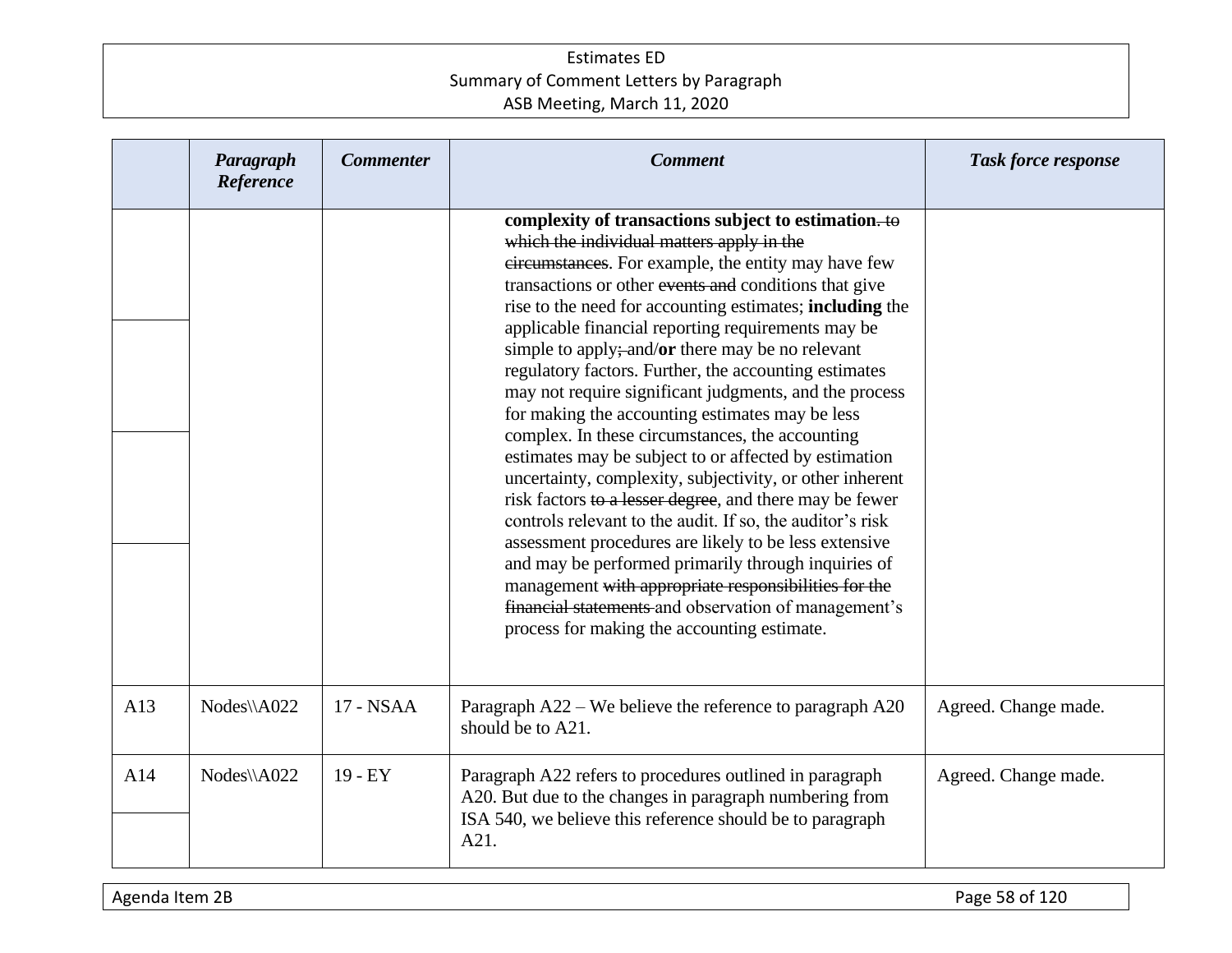|     | Paragraph<br>Reference | <b>Commenter</b>           | <b>Comment</b>                                                                                                                                                                                                                                                                                                                                                                                                                                                                                                                                                                                                                                                                                                                                                                                                                                                                       | <b>Task force response</b>                                                                                                                                                  |
|-----|------------------------|----------------------------|--------------------------------------------------------------------------------------------------------------------------------------------------------------------------------------------------------------------------------------------------------------------------------------------------------------------------------------------------------------------------------------------------------------------------------------------------------------------------------------------------------------------------------------------------------------------------------------------------------------------------------------------------------------------------------------------------------------------------------------------------------------------------------------------------------------------------------------------------------------------------------------|-----------------------------------------------------------------------------------------------------------------------------------------------------------------------------|
| A15 | Nodes\\A022            | 20 - Eide<br><b>Bailly</b> | Paragraph $. A22$ – the end of this paragraph has a reference<br>back to paragraph .A20, but appears it should reference .A21.                                                                                                                                                                                                                                                                                                                                                                                                                                                                                                                                                                                                                                                                                                                                                       | Agreed. Change made.                                                                                                                                                        |
| A16 | $Nodes\A023$           | 20 - Eide<br><b>Bailly</b> | Paragraph .A23 – we believe that examples, either in this<br>paragraph or in the bullet points would be very helpful given<br>the significance of these points and the difficulty in<br>identifying significant assumptions in practice.                                                                                                                                                                                                                                                                                                                                                                                                                                                                                                                                                                                                                                             | TF believes any further<br>examples should be done<br>through guides. No change<br>made.                                                                                    |
| A17 | reserved               |                            | [removed duplicate comment with par 25 (comment #55 -<br>detailed schedule NYSSCPA)                                                                                                                                                                                                                                                                                                                                                                                                                                                                                                                                                                                                                                                                                                                                                                                                  | n/a                                                                                                                                                                         |
| A18 | Nodes\\A027            | 11 - Deloitte              | We believe that the movement of application paragraph A17<br>from AU-C section 501 to application paragraph A27 of the<br>proposed SAS is not appropriate, as the inclusion of this<br>paragraph within this respective section is out of place. This<br>section (i.e., the application material to paragraph 12b of the<br>proposed SAS) is intended to provide guidance on how the<br>auditor understands the requirements of the applicable<br>financial reporting framework as part of its understanding of<br>the entity and its environment. The example appears too<br>granular for this section as it discusses the nature of the<br>significant judgments involved in estimating an impairment<br>loss for a decline in fair value that is other than temporary, in<br>addition to the level of subjectivity of the assumptions used<br>to develop the accounting estimate. | <b>ASB</b> supported removing<br>paragraph A27. Therefore,<br>content has been removed<br>(and not included in par.<br>A68). Same as comment<br>$#8C-25$ in agenda item 2C. |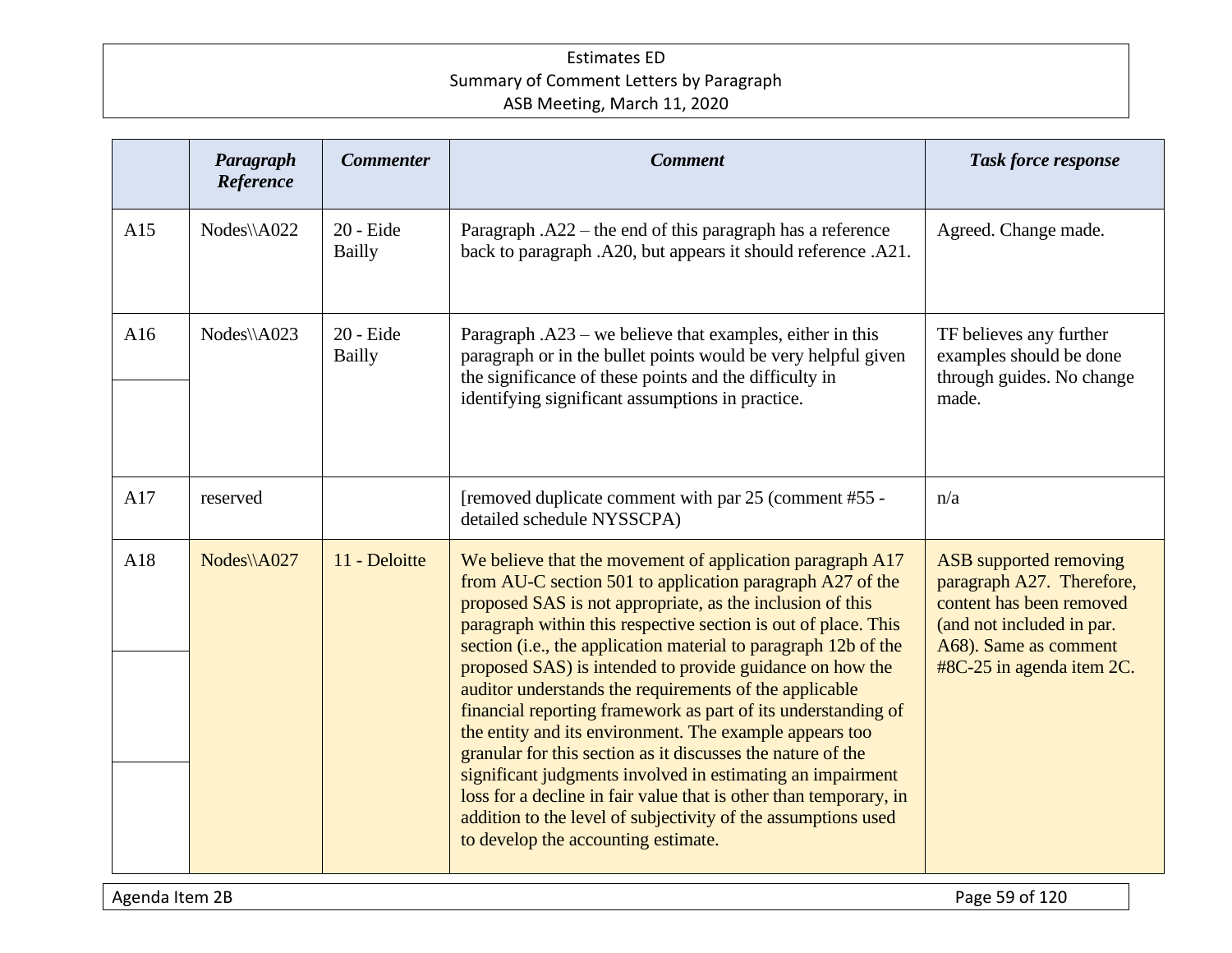| Paragraph<br>Reference | <b>Commenter</b> | <b>Comment</b>                                                                                                                                                                                                                                                                                                                                                                                                                                                                                                                                                                                                                                                                                                                                                                                                                     | <b>Task force response</b> |
|------------------------|------------------|------------------------------------------------------------------------------------------------------------------------------------------------------------------------------------------------------------------------------------------------------------------------------------------------------------------------------------------------------------------------------------------------------------------------------------------------------------------------------------------------------------------------------------------------------------------------------------------------------------------------------------------------------------------------------------------------------------------------------------------------------------------------------------------------------------------------------------|----------------------------|
|                        |                  | In addition, D&T believes that this paragraph may be<br>outdated upon the adoption of the Current Expected Credit<br>Loss (CECL) accounting standard. As such, we recommend<br>removing this paragraph entirely from the proposed SAS.<br>However, if the ASB chooses to maintain this example<br>within the proposed SAS, we recommend that the example be<br>integrated into paragraph A68 as follows:<br>A68. The reasons for the auditor's assessment of inherent risk<br>at the relevant assertion level may result from one or more<br>of the inherent risk factors of estimation uncertainty,<br>complexity, subjectivity, or other inherent risk factors.<br><b>Examples follow:</b>                                                                                                                                       |                            |
|                        |                  | Accounting estimates of expected credit losses are<br>likely to be complex because the expected credit losses<br>cannot be directly observed and may require the use of a<br>complex model. The model may use a complex set of<br>historical data and assumptions about future developments in<br>a variety of entity-specific scenarios that may be difficult to<br>predict. Accounting estimates for expected credit losses are<br>also likely to be subject to high estimation uncertainty and<br>significant subjectivity in making judgments about future<br>events or conditions. Similar considerations apply to<br>insurance contract liabilities.<br>An accounting estimate for an impairment loss for a<br>decline in fair value that is other than temporary may<br>involve estimating the outcome of future events and |                            |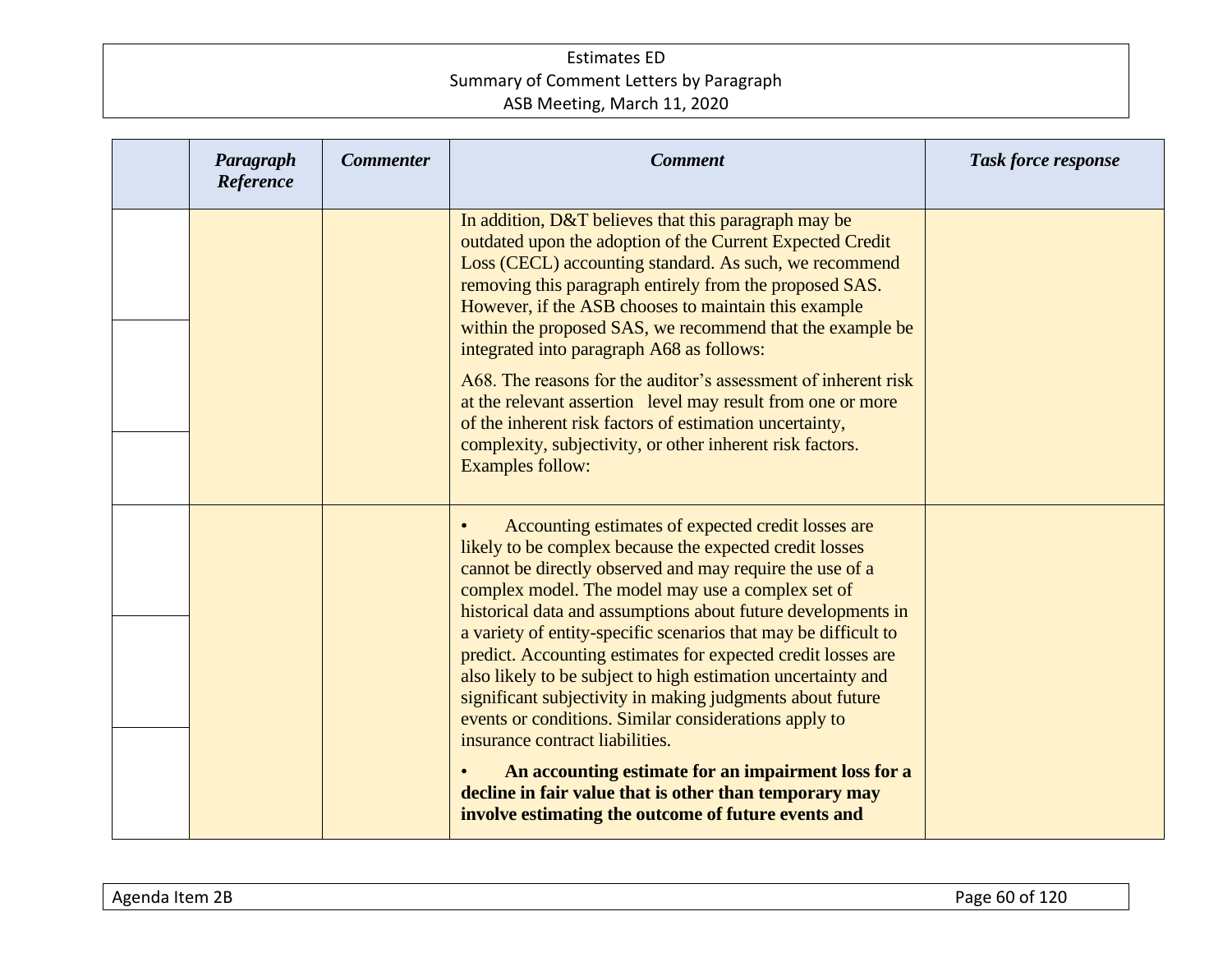| Paragraph<br>Reference | <b>Commenter</b> | <b>Comment</b>                                                                                                                                                                                                                                                                                                                                                                                                                                                                                                                                                                                                                                                                                                                                                                                                                                                                                                                                                                                                                                     | Task force response |
|------------------------|------------------|----------------------------------------------------------------------------------------------------------------------------------------------------------------------------------------------------------------------------------------------------------------------------------------------------------------------------------------------------------------------------------------------------------------------------------------------------------------------------------------------------------------------------------------------------------------------------------------------------------------------------------------------------------------------------------------------------------------------------------------------------------------------------------------------------------------------------------------------------------------------------------------------------------------------------------------------------------------------------------------------------------------------------------------------------|---------------------|
|                        |                  | making judgments in determining whether factors exist<br>that indicate that an impairment loss has been incurred<br>at the end of the reporting period. These judgments are<br>based on subjective as well as objective factors, including<br>knowledge and experience about past and current events<br>and assumptions about future events. The following are<br>examples of such factors: fair value is significantly below<br>cost or carrying value and the decline has existed for an<br>extended period of time, the security has been<br>downgraded by a rating agency, the financial condition of<br>the issuer of those securities has deteriorated, dividends<br>have been reduced or eliminated or scheduled interest<br>payments have not been made, and/or the entity recorded<br>losses from the security subsequent to the end of the<br>reporting period. The degree of estimation uncertainty<br>for these accounting estimates may be high given the<br>significant subjectivity involved in determining the<br>impairment loss. |                     |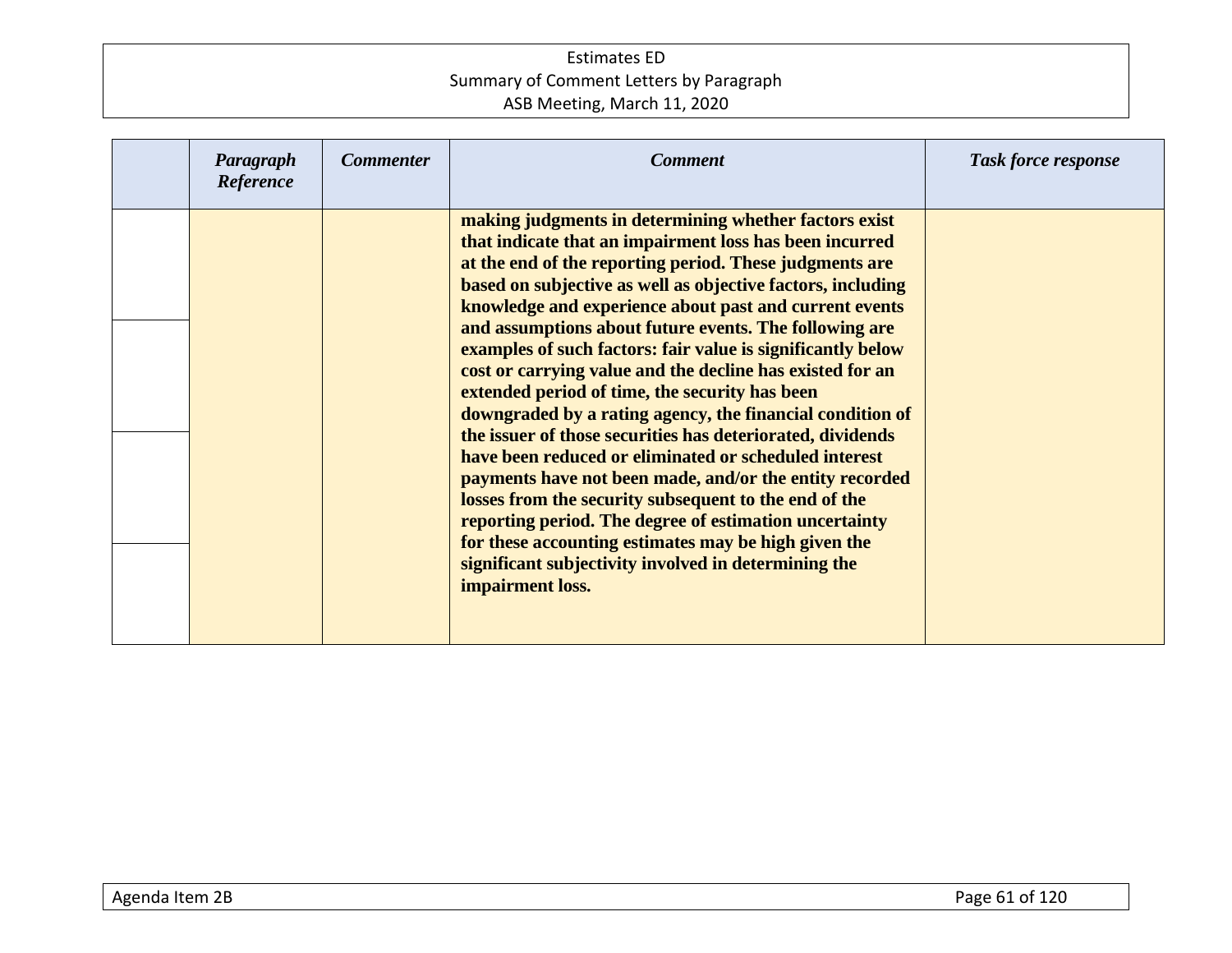|     | Paragraph<br>Reference | <b>Commenter</b>       | <b>Comment</b>                                                                                                                                                                                                                                                                                                                                                                                                                                                                                                                                                                                                                                                                                                                                                                                                                                                                                                                                                                  | <b>Task force response</b>                                                                                                                                                                                                                                                  |
|-----|------------------------|------------------------|---------------------------------------------------------------------------------------------------------------------------------------------------------------------------------------------------------------------------------------------------------------------------------------------------------------------------------------------------------------------------------------------------------------------------------------------------------------------------------------------------------------------------------------------------------------------------------------------------------------------------------------------------------------------------------------------------------------------------------------------------------------------------------------------------------------------------------------------------------------------------------------------------------------------------------------------------------------------------------|-----------------------------------------------------------------------------------------------------------------------------------------------------------------------------------------------------------------------------------------------------------------------------|
| A19 | .A027                  | <b>28 - KPMG</b>       | <b>Impairment Considerations in the Application Material</b><br>Paragraph A27 in the application material of the Proposed<br>Standard focuses on evaluation of indicators of other than<br>temporary impairment (OTTI) of financial instruments. We<br>note that in U.S. GAAP, Accounting Standards Codification<br>Topic 326, Financial Instruments - Credit Losses that was<br>adopted by the Financial Accounting Standards Board<br>(FASB) in June 2016 replaced the OTTI model with a credit<br>loss model. As a result of this change, entities are now<br>prohibited from avoiding the recording of credit losses by<br>considering the length of time that the fair value of an<br>available for sale debt security has been less than its<br>amortized cost basis. Considering these changes to U.S.<br>GAAP, we suggest that the Board reconsider the guidance<br>included in the above-referenced paragraph in the application<br>material of the Proposed Standard. | The task force agrees that<br>paragraph A27 should be<br>removed from the proposed<br>SAS because it will become<br>outdated once the CECL<br>standard becomes effective.<br>ASB agreed with removing<br>paragraph A27.<br>[Same as comment #8A-28]<br>from agenda item 2C] |
| A20 | Nodes\\A029            | 01 - TN State<br>Audit | In ¶A29 (in particular, the heading), we believe additional<br>guidance is needed about the intent of "expects to be included<br>in the financial statements." Our concern is whether the<br>expectation goes beyond the minimum requirements of an<br>applicable financial reporting framework or regulatory<br>framework. In other words, on what is the expectation<br>based? If the intent is that other disclosures beyond the<br>minimum requirements of the applicable financial reporting<br>framework might be needed to ensure a fair presentation, this<br>should be added as an explanation. We want to ensure the<br>practitioner explicitly understands what his/her                                                                                                                                                                                                                                                                                              | See response in comment<br>#30                                                                                                                                                                                                                                              |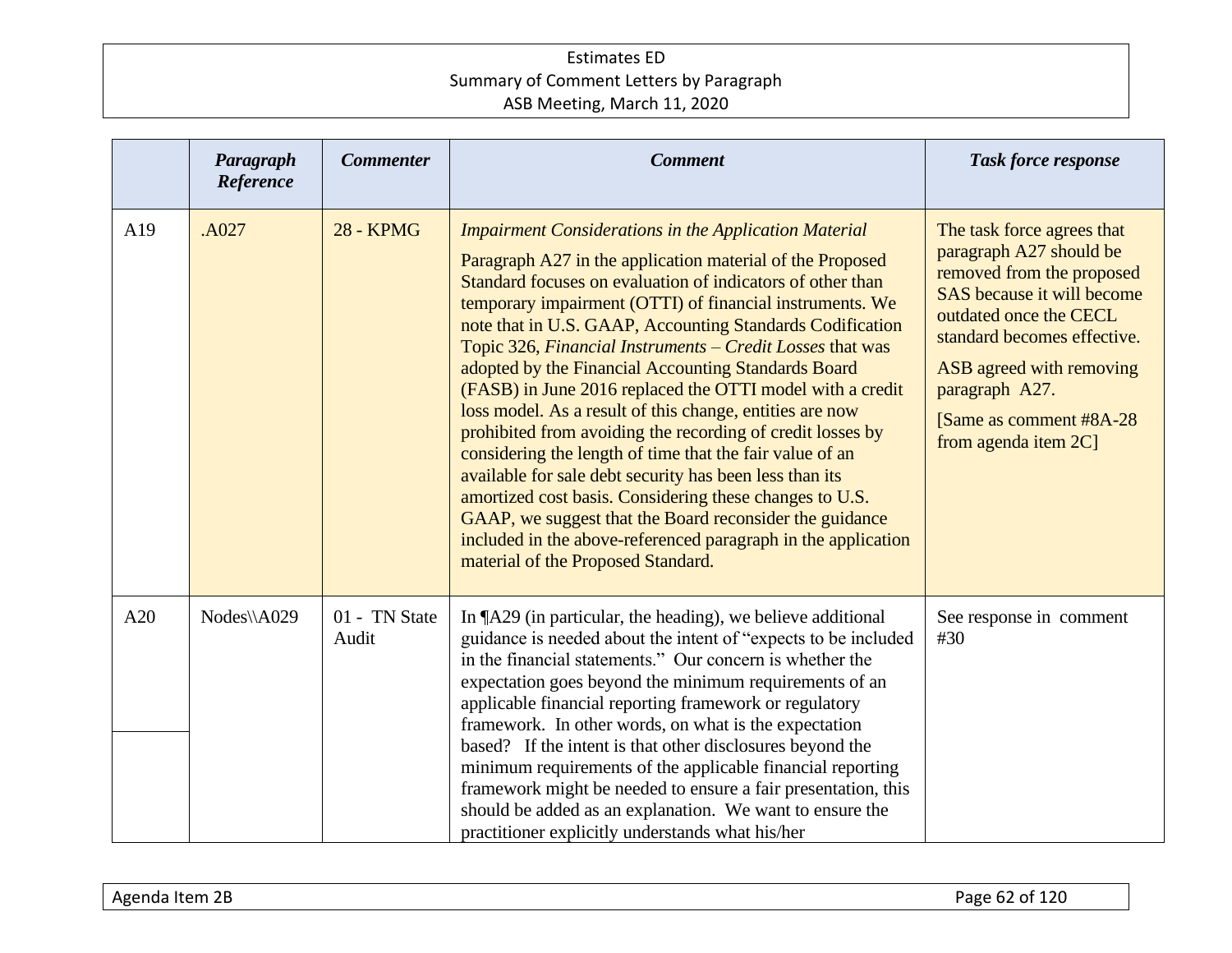|     | Paragraph<br>Reference | <b>Commenter</b> | <b>Comment</b>                                                                                                                                                                                                                                                                                                                                                                                                                                                                                                                                                                                                                                                            | <b>Task force response</b>                                    |
|-----|------------------------|------------------|---------------------------------------------------------------------------------------------------------------------------------------------------------------------------------------------------------------------------------------------------------------------------------------------------------------------------------------------------------------------------------------------------------------------------------------------------------------------------------------------------------------------------------------------------------------------------------------------------------------------------------------------------------------------------|---------------------------------------------------------------|
|     |                        |                  | responsibilities are in order to comply with the SAS. This<br>clarification might be best in $\P$ 12d or its introduction<br>paragraph.                                                                                                                                                                                                                                                                                                                                                                                                                                                                                                                                   |                                                               |
| A21 | Nodes\\A031            | $18 - GT$        | The third bullet of this paragraph refers to whether those<br>charged with governance (TCWG) are independent from<br>management. However, in considering the requirements and<br>application guidance of AU-C section 260, we did not<br>identify any mention or correlation to TCWG being<br>independent of management. Therefore, we recommend<br>deleting the phrase "are independent from management" and<br>leaving the rest of the bullet unchanged. Since this appears to<br>introduce a new concept related to TCWG, we believe<br>additional explanation as to what this means would be<br>necessary if the Board chooses to retain the language as<br>proposed. | See proposed change to<br>paragraph A31 in agenda<br>item 2A. |
| A22 | Nodes\\A033            | 16 - Virginia    | Paragraphs 12f and A33 discuss the use of management's<br>specialists; however, the SAS does not provide guidance on<br>the degree of reliance the auditor may place on their<br>judgements in evaluating the appropriateness of estimates.<br>The ASB should provide a reference in paragraph A33 to<br>paragraph .08 of AU-C section 500, Audit Evidence, to direct<br>the auditor to the relevant guidance in developing further<br>audit procedures regarding management specialists.                                                                                                                                                                                 | See response in comment<br>#35                                |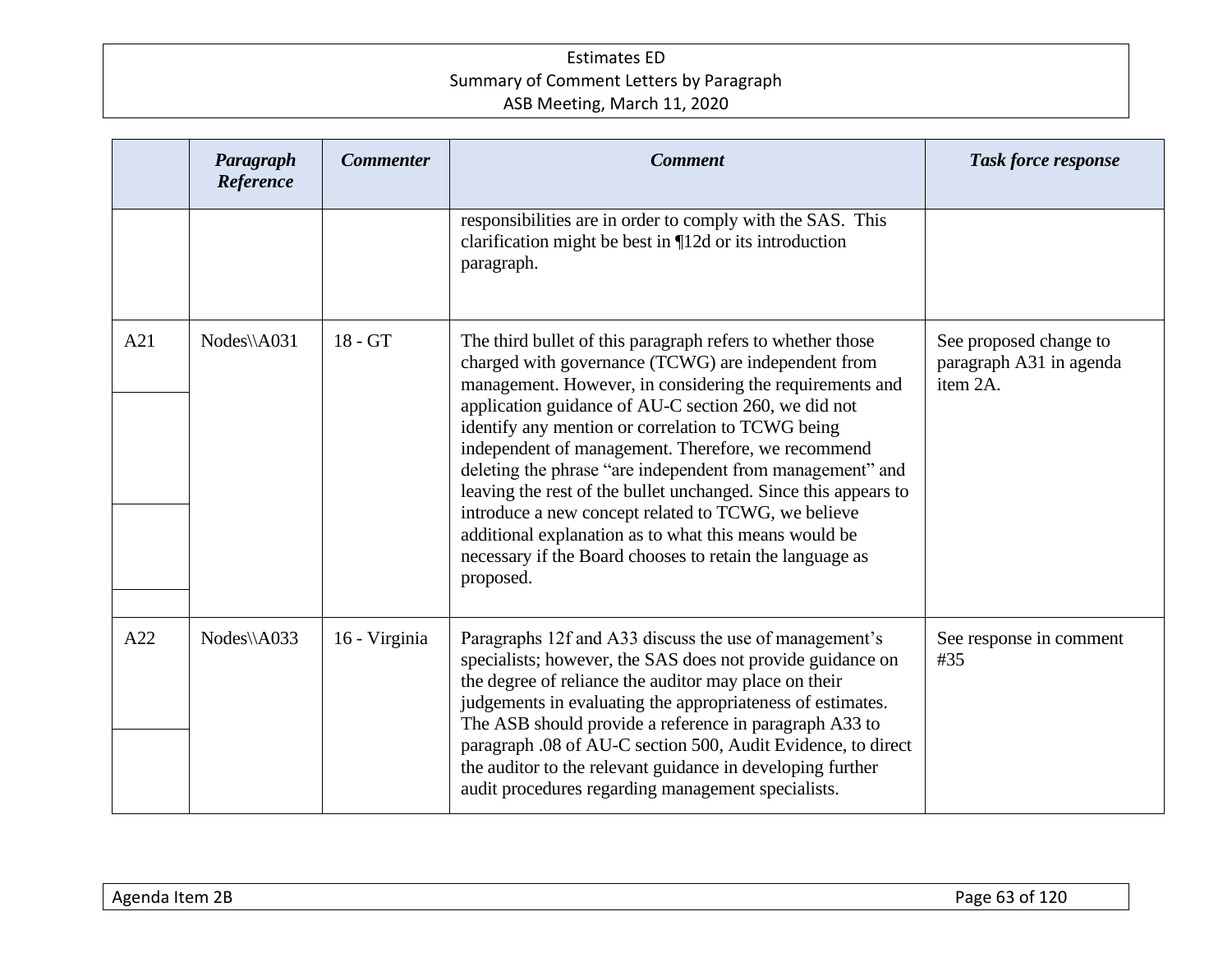|     | Paragraph<br>Reference | <b>Commenter</b>                            | <b>Comment</b>                                                                                                                                                                                                                                                                                                                                                                                                                                                                                                                                                                                                                                                                                                                                                                                                                                                                                                                                                                                                                                                                                                                                                                                                                                                                                                                                                                                                                                                                                                                                                                                                                                                                                    | <b>Task force response</b>                                                                                                  |
|-----|------------------------|---------------------------------------------|---------------------------------------------------------------------------------------------------------------------------------------------------------------------------------------------------------------------------------------------------------------------------------------------------------------------------------------------------------------------------------------------------------------------------------------------------------------------------------------------------------------------------------------------------------------------------------------------------------------------------------------------------------------------------------------------------------------------------------------------------------------------------------------------------------------------------------------------------------------------------------------------------------------------------------------------------------------------------------------------------------------------------------------------------------------------------------------------------------------------------------------------------------------------------------------------------------------------------------------------------------------------------------------------------------------------------------------------------------------------------------------------------------------------------------------------------------------------------------------------------------------------------------------------------------------------------------------------------------------------------------------------------------------------------------------------------|-----------------------------------------------------------------------------------------------------------------------------|
| A23 | Nodes\\A033            | 21 - Florida<br>Institute of<br><b>CPAs</b> | A number of government sponsors defined benefit, defined<br>contribution, and/or other types of retirement benefits for<br>their employees. In some cases, the government does not<br>sponsor its own plan but rather participates in a plan<br>sponsored by another government such as a local government<br>participating in a state-sponsored plan. Such arrangements<br>are multipleemployer plans where the plans are agent-<br>multiple or cost-sharing plans and the sponsoring government<br>provides actuarial information to the participating<br>governments. The Committee believes, in these plans, the<br>plan sponsor is in effect management's "specialist". Because<br>participating governments are not involved in determining<br>plan benefits or developing the underlying actuarial<br>assumptions, they may not have the requisite expertise to<br>fulfill their responsibilities with respect to such specialists<br>and the Committee believes this could prove problematic for<br>auditors. Therefore, the Committee believes a discussion of<br>this aspect of paragraph 12f should be discussed in the<br>Application Material in paragraph A33 for example.<br>Similar to the situation described in the immediately<br>preceding paragraph is when a government sponsors its own<br>retirement benefit plan(s). In such situations the Committee<br>believes the actuary is clearly a specialist for management<br>and management may or may not have the expertise needed<br>to fulfill their responsibilities with respect to work performed<br>by the actuary. The Committee believes this situation should<br>be discussed in the Application Material as well. | No change made. TF<br>believes industry specific<br>guidance and examples are<br>better placed in relevant<br>audit guides. |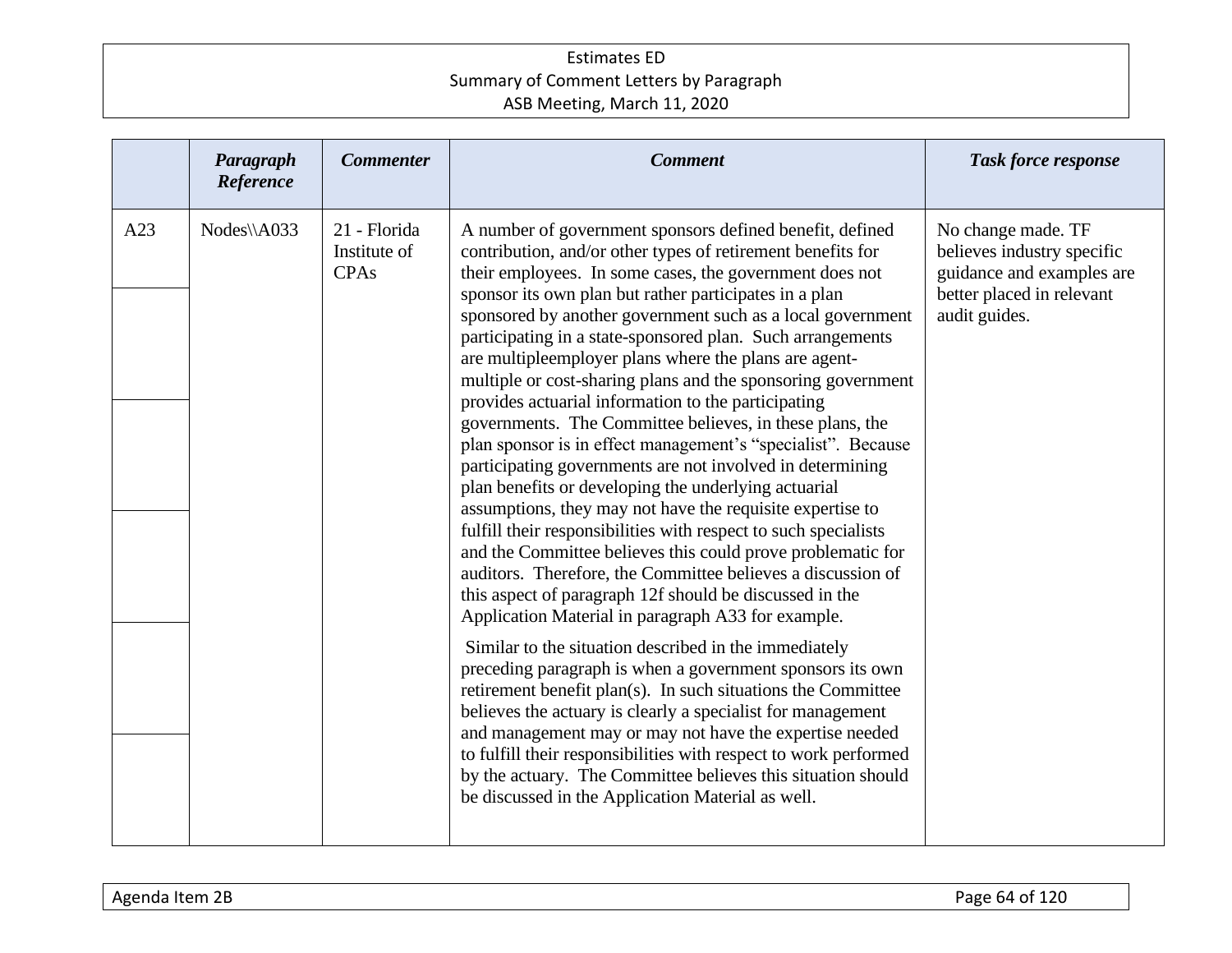|     | Paragraph<br>Reference | <b>Commenter</b> | <b>Comment</b>                                                                                                                                                                                                                                                                                                                                                                                      | <b>Task force response</b> |
|-----|------------------------|------------------|-----------------------------------------------------------------------------------------------------------------------------------------------------------------------------------------------------------------------------------------------------------------------------------------------------------------------------------------------------------------------------------------------------|----------------------------|
|     |                        |                  | The Committee does not believe the examples noted in<br>paragraph A33 are particularly relevant for the majority of<br>auditors required to perform audits of financial statements in<br>accordance with standards established by the AICPA<br>Auditing Standards Board. Therefore, the Committee<br>respectfully requests more relevant examples be considered<br>for inclusion in this paragraph. |                            |
| A24 | [Reserved]             |                  | [Comment moved to comment #64A to paragraph 34 in<br>detailed requirements schedule.]                                                                                                                                                                                                                                                                                                               | n/a                        |
| A25 | [Reserved]             |                  | [Duplicate comment to comment #71 in detailed]<br>requirements schedule so removed from this schedule]                                                                                                                                                                                                                                                                                              | n/a                        |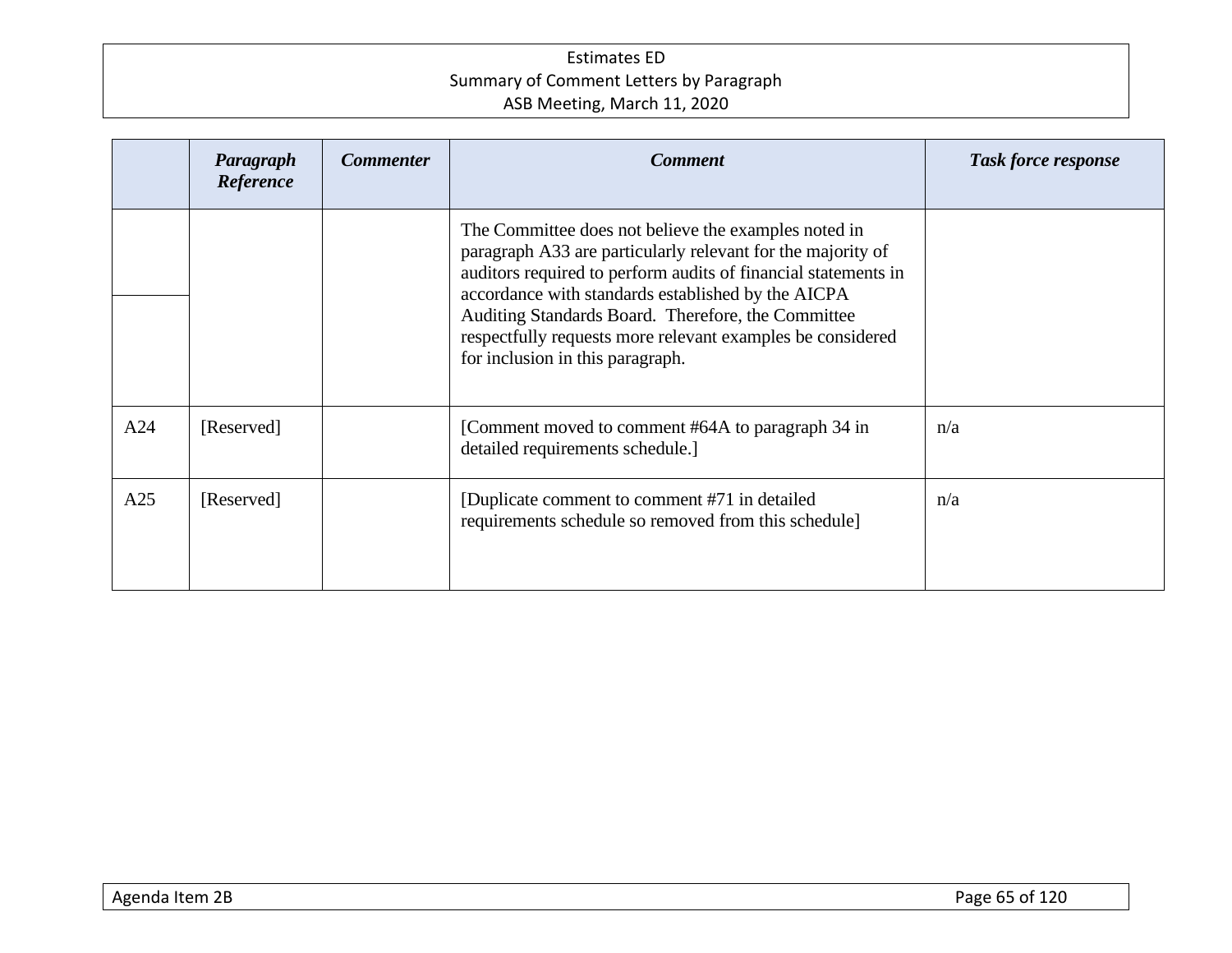|     | Paragraph<br>Reference | <b>Commenter</b>             | <b>Comment</b>                                                                                                                                                                                                                                                                                                  | <b>Task force response</b>                                                     |
|-----|------------------------|------------------------------|-----------------------------------------------------------------------------------------------------------------------------------------------------------------------------------------------------------------------------------------------------------------------------------------------------------------|--------------------------------------------------------------------------------|
| A26 | $Nodes\A036$           | $20$ - Eide<br><b>Bailly</b> | Paragraph $. A36 - it$ appears a heading immediately preceding<br>paragraph A36 is missing or the heading is in the wrong<br>place. The paragraph discussed control deficiencies for<br>missing disclosures, but the heading is labeled "The Entity's<br>Information Systems Relation to Accounting Estimates". | Placement is correct based on<br>the requirement paragraph. No<br>change made. |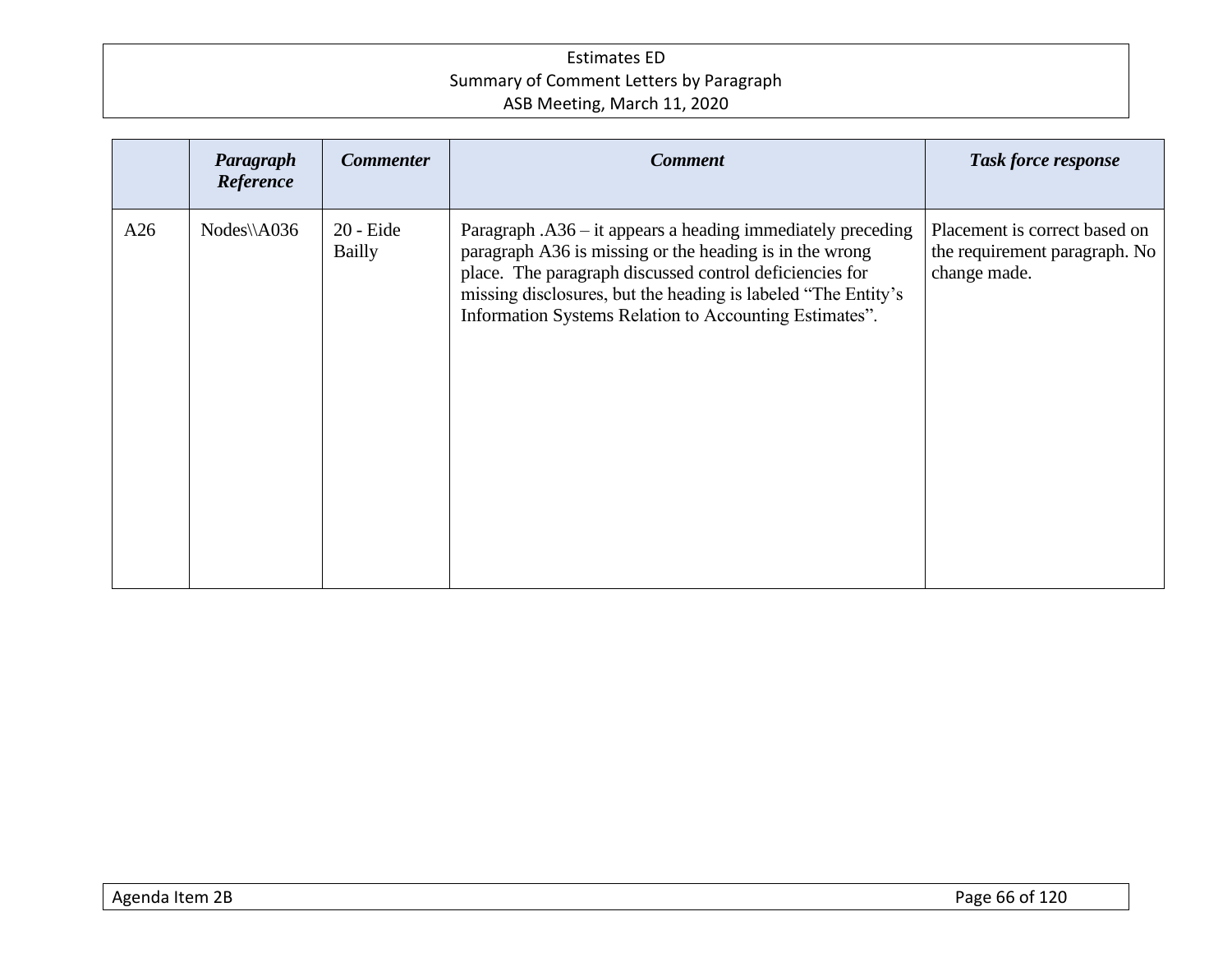|     | Paragraph<br>Reference | <b>Commenter</b>       | <b>Comment</b>                                                                                                                                                                                                                 | Task force response                                                                             |
|-----|------------------------|------------------------|--------------------------------------------------------------------------------------------------------------------------------------------------------------------------------------------------------------------------------|-------------------------------------------------------------------------------------------------|
|     |                        |                        |                                                                                                                                                                                                                                |                                                                                                 |
|     |                        |                        |                                                                                                                                                                                                                                |                                                                                                 |
|     |                        |                        |                                                                                                                                                                                                                                |                                                                                                 |
|     |                        |                        |                                                                                                                                                                                                                                |                                                                                                 |
|     |                        |                        |                                                                                                                                                                                                                                |                                                                                                 |
| A27 | $Nodes\A041$           | 01 - TN State<br>Audit | For ¶A41 ("potential judicial or regulatory actions"), we<br>suggest clarifying that this example is for transactions and<br>events that occurred during the financial reporting period, not<br>future transactions or events. | No change made.<br>TF concerned that such<br>addition would limit the<br>information when older |
|     |                        |                        |                                                                                                                                                                                                                                | information may be needed.                                                                      |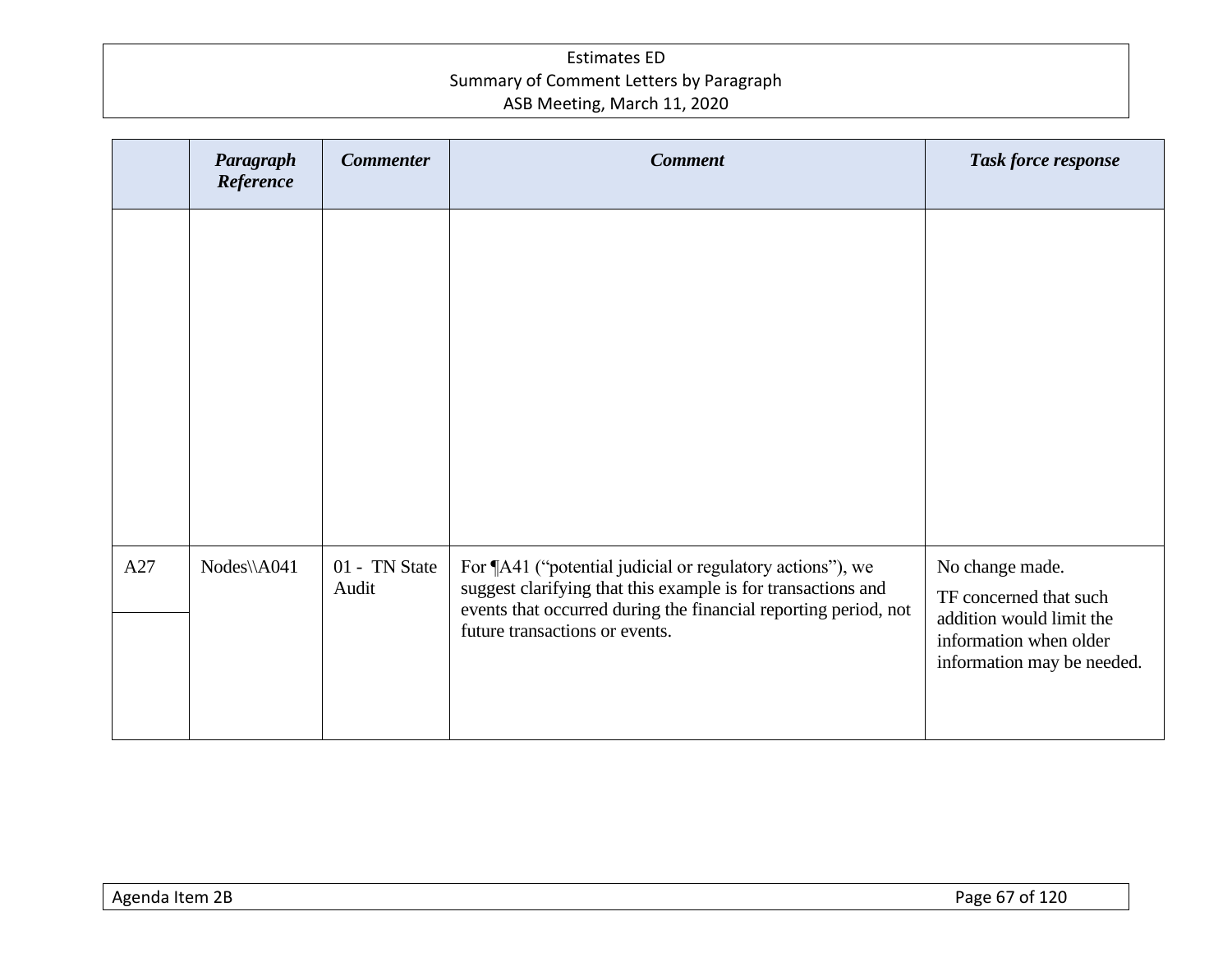|     | Paragraph<br>Reference | <b>Commenter</b>             | <b>Comment</b>                                                                                                                                                                                                 | <b>Task force response</b>                                                                                                                                                                                                                                                                                                                    |
|-----|------------------------|------------------------------|----------------------------------------------------------------------------------------------------------------------------------------------------------------------------------------------------------------|-----------------------------------------------------------------------------------------------------------------------------------------------------------------------------------------------------------------------------------------------------------------------------------------------------------------------------------------------|
| A28 | $Nodes\A042$           | 28 - KPMG                    | A42. With respect to fair value accounting estimates,<br><b>Suggested Revision:</b><br>A42. With respect to fair value measurements,                                                                           | At the January 2020 ASB<br>meeting, the ASB agreed that<br>the proposed SAS should be<br>framework neutral and retain<br>the references to "fair value"<br>accounting estimates" rather<br>than "fair value<br>measurement" because the<br>latter term may imply a<br>narrower view of what is<br>intended to be included. No<br>change made. |
| A29 | Nodes\\A043            | $20 -$ Eide<br><b>Bailly</b> | Paragraph .A43 provides a definition of a significant<br>assumption. We believe it would be more appropriate to<br>include this in the Definitions section, rather than solely in<br>the application material. | No change made. TF notes<br>that the definitions are in the<br>context of GAAS.<br>"Significant assumption" is<br>for purpose of this SAS only<br>and therefore appropriate to<br>retain as application<br>material                                                                                                                           |
| A30 | Nodes\\A045            | $14 -$<br><b>NYSSCPA</b>     | <b>Other Comments</b>                                                                                                                                                                                          | Same as comment #16.<br>(Comment also included                                                                                                                                                                                                                                                                                                |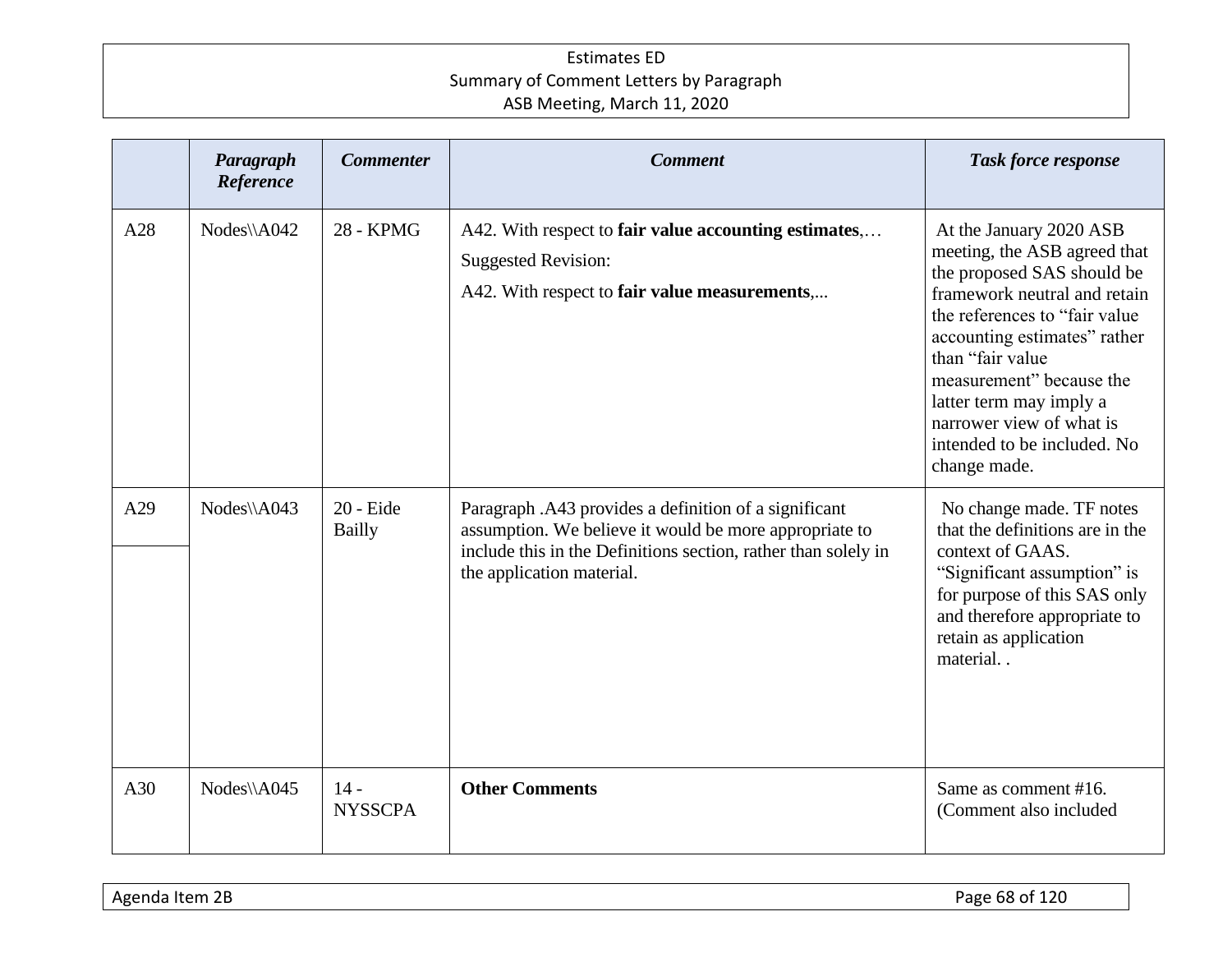|     | Paragraph<br>Reference | <b>Commenter</b> | <b>Comment</b>                                                                                                                                                                                                                                                                                                                                                                                                                                                                                                                          | <b>Task force response</b>       |
|-----|------------------------|------------------|-----------------------------------------------------------------------------------------------------------------------------------------------------------------------------------------------------------------------------------------------------------------------------------------------------------------------------------------------------------------------------------------------------------------------------------------------------------------------------------------------------------------------------------------|----------------------------------|
|     |                        |                  | For your consideration we offer the following additional<br>comments:<br>(a) In the Evaluation of the estimates section (second<br>bullet) on p. 11 of the ED, the ED correctly identifies -                                                                                                                                                                                                                                                                                                                                            | with paragraph 8 and<br>12hii(c) |
|     |                        |                  | in broad terms – the three elements of an estimate as the<br>selection of the method, assumptions, and data.<br>We offer that the term "data," as referred to in<br>paragraphs 8, 12h.ii.(c) and A45 of the proposed SAS (et                                                                                                                                                                                                                                                                                                            |                                  |
|     |                        |                  | seq, as applicable) should be characterized as "verifiable<br>data." We are offering this suggestion because data can<br>be produced by any number of sources and can be placed<br>out of context. While "data" is simply a set of values -<br>numeric or otherwise – "information", as some<br>respondents noted in the response to the exposure draft<br>on audit evidence, is data in context. To that extent, the<br>term "data" simply means "values" without any context<br>or verifiability. To evaluate the accounting estimate |                                  |
|     |                        |                  | properly, we suggest that the term "data" be revised to<br>"verifiable data," or even more narrowly "verifiable<br>information," (i.e., data in context). We are concerned<br>that if the term is left unchanged it may provide an<br>opening for accepting any value as part of the estimation<br>model.                                                                                                                                                                                                                               |                                  |
| A31 | Nodes\\A045            | 16 - Virginia    | The fourth bullet in paragraph A45 states "inprevious" but<br>should include a space between the two words.                                                                                                                                                                                                                                                                                                                                                                                                                             | Noted. Space is there.           |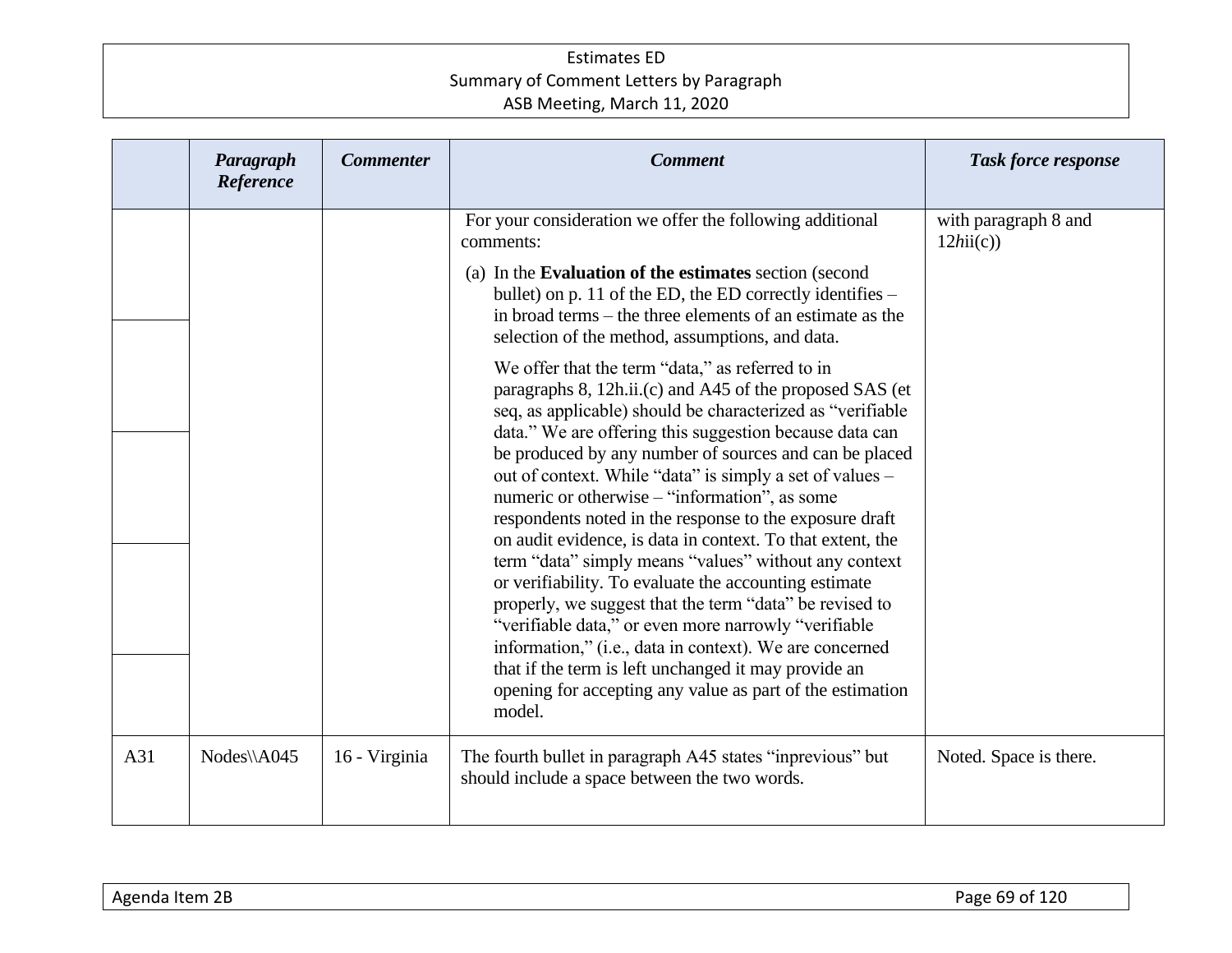|     | Paragraph<br>Reference | <b>Commenter</b>       | <b>Comment</b>                                                                                                                                                                                                                                                                                                                                                                                                                                                                                                                                                                                                                  | <b>Task force response</b>                                                                                                                 |
|-----|------------------------|------------------------|---------------------------------------------------------------------------------------------------------------------------------------------------------------------------------------------------------------------------------------------------------------------------------------------------------------------------------------------------------------------------------------------------------------------------------------------------------------------------------------------------------------------------------------------------------------------------------------------------------------------------------|--------------------------------------------------------------------------------------------------------------------------------------------|
| A32 | $Nodes\A045$           | 17 - NSAA              | Paragraph A45, fourth bullet – "inprevious" should be "in<br>previous".                                                                                                                                                                                                                                                                                                                                                                                                                                                                                                                                                         | Noted. Space is there.                                                                                                                     |
| A33 | Nodes\\A047            | 27 - hunter<br>college | A47. We think a portion of this clause seems redundant and<br>could be better delivered with some grammatical changes.<br>The requirements of the applicable financial reporting<br>framework may specify the approach to selecting<br>management's point estimate from the reasonably<br>possible measurement outcomes. Financial reporting<br>frameworks may recognize that the appropriate amount<br>is one that is appropriately selected from the reasonably<br>possible measurement outcomes and, In some cases,<br>the framework may indicate that the most relevant<br>amount may be in the central part of that range. | No change made to avoid<br>unnecessary differences<br>from ISA 540 (Revised).                                                              |
| A34 | Nodes\\A048            | 28 - KPMG              | A48. For example, with respect to fair value estimates, FASB<br>Accounting Standards Codification (ASC) 820. A fair value<br>measurement is the point within that range that is most<br>representative of fair value in the circumstances.<br><b>Suggested Revision:</b><br>No change. Illustrates preferred wording.                                                                                                                                                                                                                                                                                                           | No change proposed by<br>comment. No change made.<br><b>Because discussion FASB</b><br>GAAP appropriate to use<br>"fair value measurement" |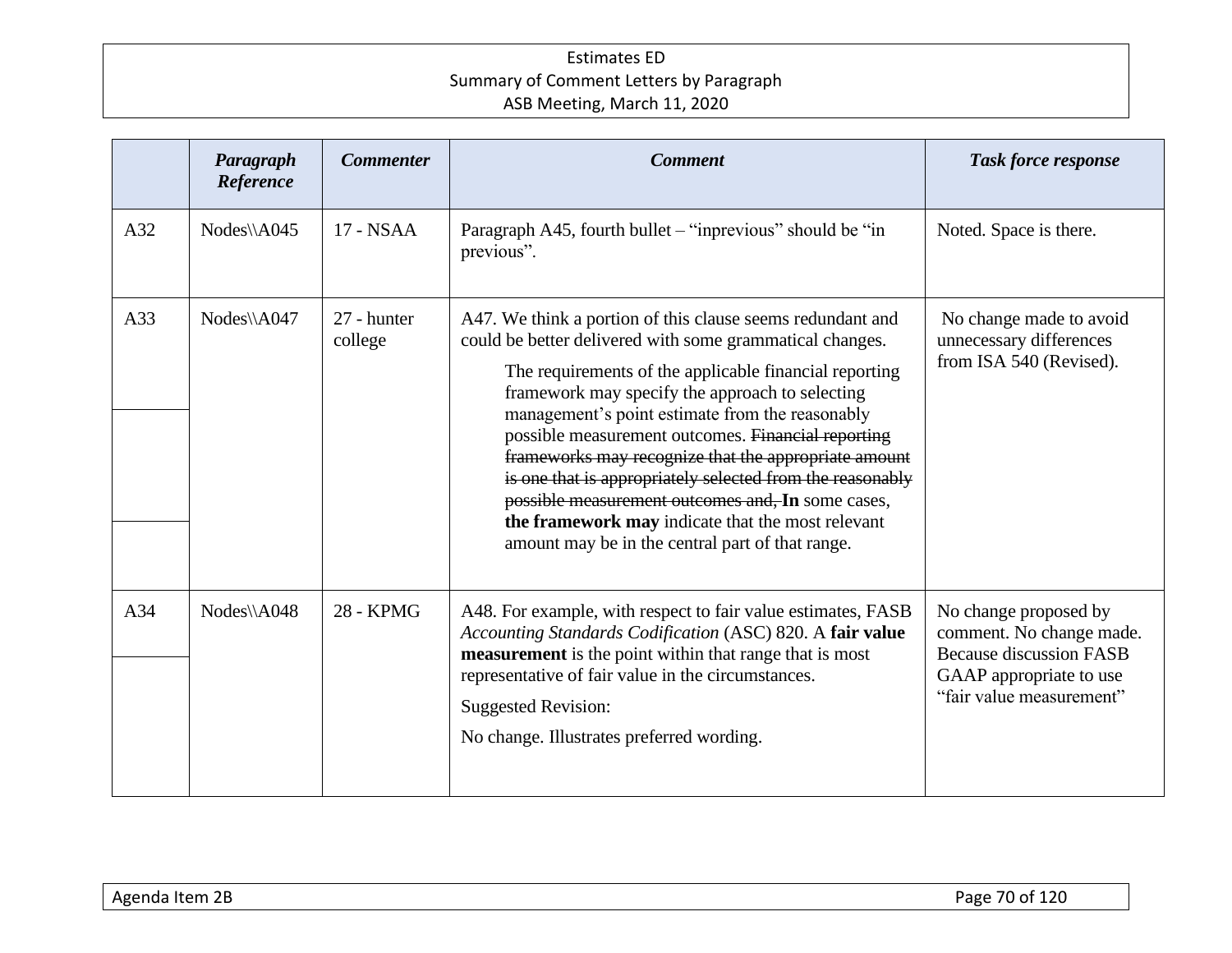|     | Paragraph<br>Reference | <b>Commenter</b> | <b>Comment</b>                                                                                                                                                                                                                                                                                                                                                                                                                                                                                                                                                                                                                                                                                                                                                                                                                                                                                                                                                                                                                                                                                                                                                                                                                                                                                    | <b>Task force response</b>                           |
|-----|------------------------|------------------|---------------------------------------------------------------------------------------------------------------------------------------------------------------------------------------------------------------------------------------------------------------------------------------------------------------------------------------------------------------------------------------------------------------------------------------------------------------------------------------------------------------------------------------------------------------------------------------------------------------------------------------------------------------------------------------------------------------------------------------------------------------------------------------------------------------------------------------------------------------------------------------------------------------------------------------------------------------------------------------------------------------------------------------------------------------------------------------------------------------------------------------------------------------------------------------------------------------------------------------------------------------------------------------------------|------------------------------------------------------|
| A35 | Nodes\\A056            | 11 - Deloitte    | We recommend the following edits to the Application and<br><b>Other Explanatory Material:</b><br>Add in "subjectivity" as part of the information one<br>would obtain through performing a retrospective review<br>to be consistent with the inherent risk factors outlined in<br>paragraph 15 of the proposed SAS.<br>A56. A review of the outcome or re-estimation of<br>previous accounting estimates (retrospective review)<br>assists in identifying and assessing the risks of material<br>misstatement when previous accounting estimates have<br>an outcome through transfer or realization of the asset<br>or liability in the current period or are re-estimated for<br>the purpose of the current period. Through performing<br>a retrospective review, the auditor may obtain the<br>following:<br>Information regarding the effectiveness of<br>management's previous estimation process, from<br>which the auditor can obtain audit evidence about the<br>likely effectiveness of management's current process.<br>Audit evidence of matters, such as the reasons for<br>changes that may be required to be disclosed in the<br>financial statements.<br>Information regarding the complexity, subjectivity,<br>or estimation uncertainty pertaining to the accounting<br>estimates | Agreed. Added<br>"subjectivity" to paragraph<br>A56. |
|     |                        |                  |                                                                                                                                                                                                                                                                                                                                                                                                                                                                                                                                                                                                                                                                                                                                                                                                                                                                                                                                                                                                                                                                                                                                                                                                                                                                                                   |                                                      |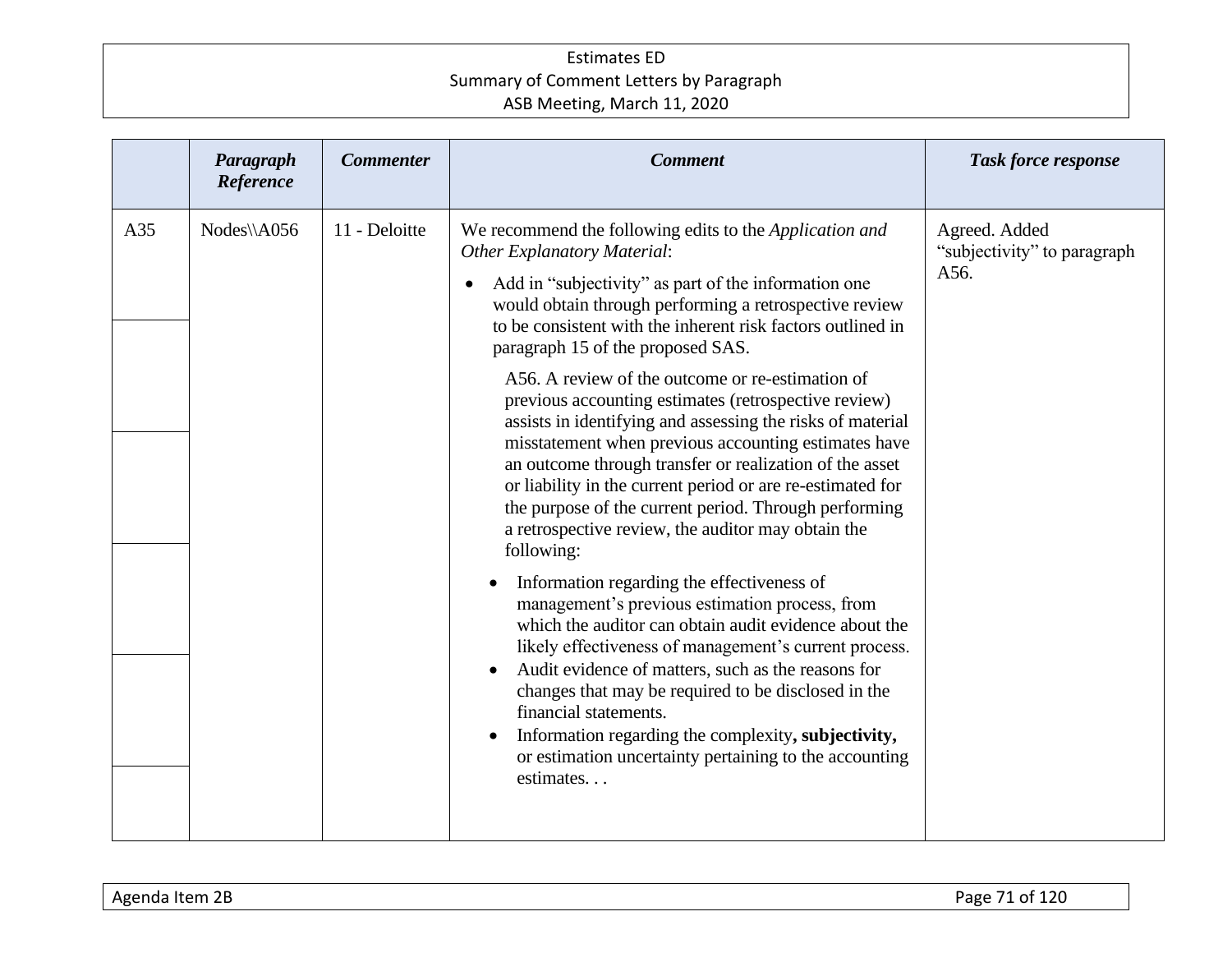|     | Paragraph<br>Reference | <b>Commenter</b>           | <b>Comment</b>                                                                                                                                                                                                                                                                                                                                                                                                                                                                                                                                                                                                                                                                                  | <b>Task force response</b>                                                                                                                 |
|-----|------------------------|----------------------------|-------------------------------------------------------------------------------------------------------------------------------------------------------------------------------------------------------------------------------------------------------------------------------------------------------------------------------------------------------------------------------------------------------------------------------------------------------------------------------------------------------------------------------------------------------------------------------------------------------------------------------------------------------------------------------------------------|--------------------------------------------------------------------------------------------------------------------------------------------|
| A36 | Nodes\\A056            | 27 - Hunter<br>college     | A56. We find the structure of this paragraph is unclear and<br>difficult to decipher. With different punctuation or wording,<br>the point might be received more easily and thoroughly.<br>A retrospective review (review of the outcome or re-<br>estimation of previous accounting estimates) assists in<br>identifying and assessing the risks of material<br>misstatement. This is useful when previous accounting<br>estimates have an outcome through transfer or<br>realization of the asset (or liability) in the current<br>period, or are re-estimated for the purpose of the<br>current period. Through performing a retrospective<br>review, the auditor may obtain the following - | These proposed edits appear<br>to change the meaning of<br>this paragraph and broadens<br>what was previously drafted.<br>No changes made. |
| A37 | Nodes\\A057            | 20 - Eide<br><b>Bailly</b> | Paragraph $. A57$ – for additional clarity, we suggest that this<br>paragraph be revised to more specifically address the use of<br>trend analysis. For example, the last sentence could be<br>revised to say, "In some cases, a retrospective review over<br>several periods may be appropriate when the outcome of an<br>accounting estimate is resolved over a longer period, or when<br>a history of outcomes provides meaningful information or<br>evidence of a trend."                                                                                                                                                                                                                   | Agreed. Added content to<br>paragraph A57.                                                                                                 |
| A38 | Nodes\\A058            | 20 - Eide<br><b>Bailly</b> | Paragraph .A58, in relation to retrospective reviews, states<br>that "As a practical matter, the auditor's review of previous<br>accounting estimates as a risk assessment procedure in<br>accordance with this proposed SAS may be carried out in                                                                                                                                                                                                                                                                                                                                                                                                                                              | Same as comment #47                                                                                                                        |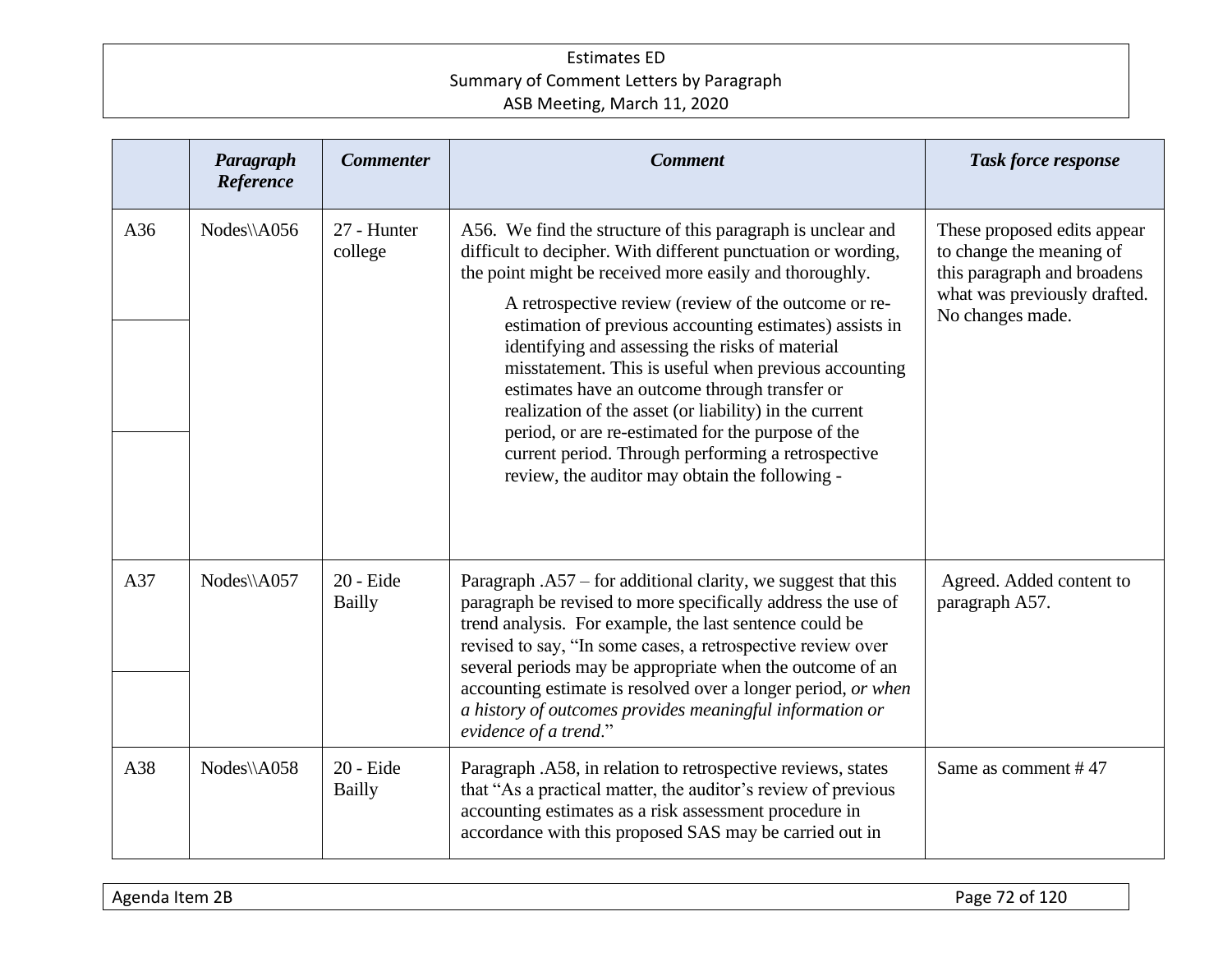| Paragraph<br>Reference | <b>Commenter</b> | <b>Comment</b>                                                                                                                                                                                                                                                                                                                                                                                                                                                                                                                                                                                                                                  | <b>Task force response</b> |
|------------------------|------------------|-------------------------------------------------------------------------------------------------------------------------------------------------------------------------------------------------------------------------------------------------------------------------------------------------------------------------------------------------------------------------------------------------------------------------------------------------------------------------------------------------------------------------------------------------------------------------------------------------------------------------------------------------|----------------------------|
|                        |                  | conjunction with the review required by AU-C section 240."<br>We do not believe this is the Board's intent; however, this<br>sentence appears to allow the only retrospective review to be<br>completed along with the substantive testing procedures<br>rather than requiring a preliminary retrospective review as a<br>risk assessment procedure as prescribed in paragraph .13.<br>We believe paragraph .A58 should be revised to not conflict<br>with paragraph .13. We believe that paragraph .A53 on page<br>88 provides a good example of how the concepts of<br>retrospective review could be addressed in paragraphs .13<br>and .A56. |                            |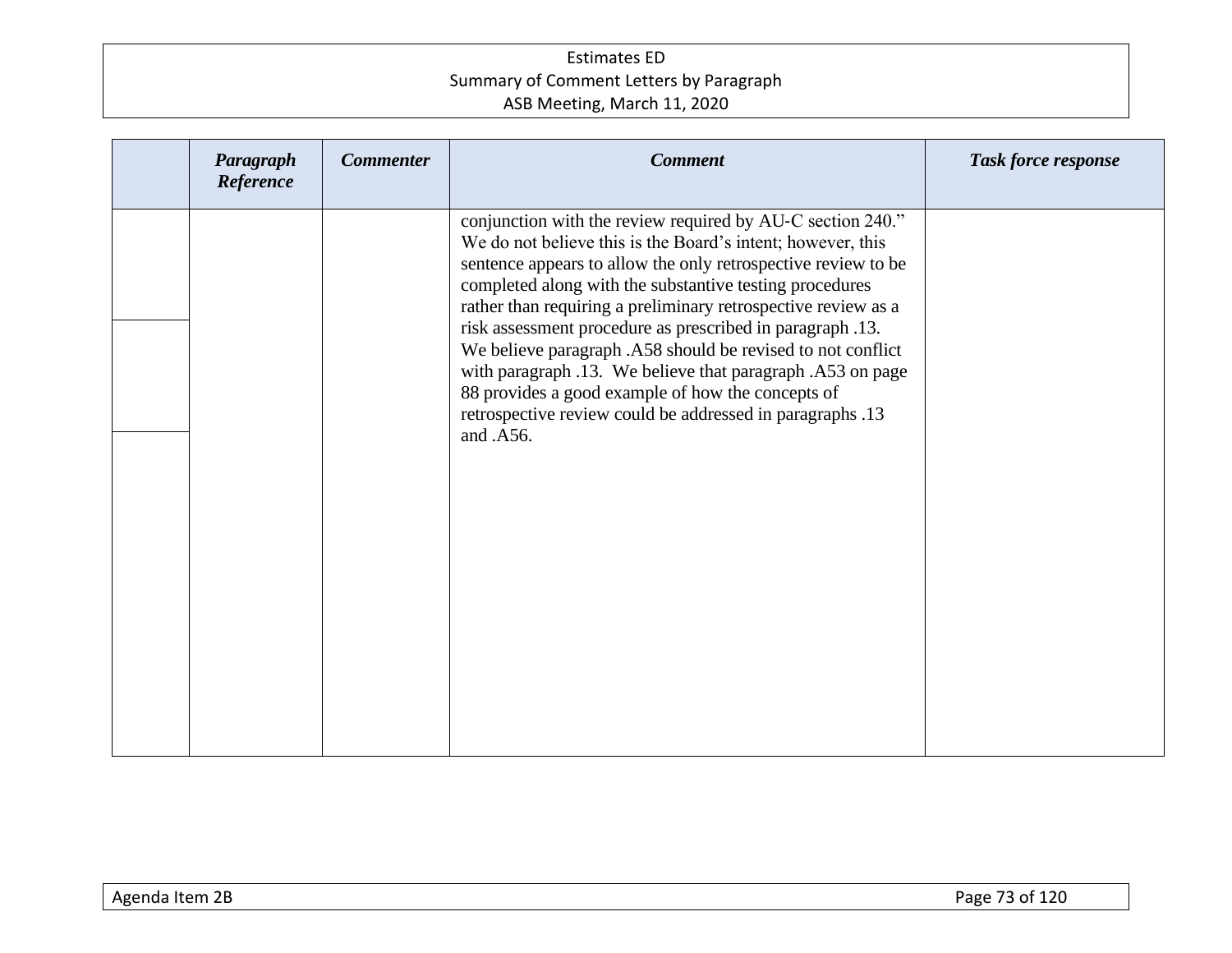|     | Paragraph<br>Reference | <b>Commenter</b> | <b>Comment</b>                                                                                                                                                                                                                                                                                                                                                                                                                                                                                                                                                                                                                                                                                                                                                                                                                                            | <b>Task force response</b>                                                                                                                                                                                                                                                                                                                     |
|-----|------------------------|------------------|-----------------------------------------------------------------------------------------------------------------------------------------------------------------------------------------------------------------------------------------------------------------------------------------------------------------------------------------------------------------------------------------------------------------------------------------------------------------------------------------------------------------------------------------------------------------------------------------------------------------------------------------------------------------------------------------------------------------------------------------------------------------------------------------------------------------------------------------------------------|------------------------------------------------------------------------------------------------------------------------------------------------------------------------------------------------------------------------------------------------------------------------------------------------------------------------------------------------|
| A39 | Nodes\\A060            | 28 - KPMG        | A60. The measurement objective for fair value accounting<br>estimates and other accounting estimates, based on current<br>conditions at the measurement date,<br>For example, in some cases, obtaining an understanding of<br>changes in market participant assumptions that affected the<br>outcome of a previous period's fair value accounting<br>estimates may be unlikely to provide relevant audit<br>evidence.<br><b>Suggested Revision:</b><br>A60. The measurement objective for fair value<br>measurements and other accounting estimates, based on<br>current conditions at the measurement date, For<br>example, in some cases, obtaining an understanding of<br>changes in market participant assumptions that affected the<br>outcome of a previous period's fair value measurements<br>may be unlikely to provide relevant audit evidence. | No change made.<br>At the January 2020 ASB<br>meeting, the ASB agreed<br>thatthe proposed SAS<br>should be framework neutral<br>and retain the references to<br>"fair value accounting<br>estimates" rather than "fair<br>value measurement"<br>because the latter term may<br>imply a narrower view of<br>what is intended to be<br>included. |
| A40 | Nodes\\A061            | 11 - Deloitte    | Use terminology in paragraph A61 that is consistent with<br>other paragraphs in the proposed SAS when referencing<br>credit loss models for loan loss provisions.<br>A61. A difference between the outcome of an<br>accounting estimate and the amount recognized in the<br>previous period's financial statements does not<br>necessarily represent a misstatement of the previous<br>period's financial statements. For example, an entity<br>assumed a forecasted unemployment rate in the                                                                                                                                                                                                                                                                                                                                                             | No change made. ASB<br>specifically discussed this<br>example at the May 2019<br>ASB meeting and considered<br>the wording. ASB directed<br>the TF to use "loan loss"<br>estimate"                                                                                                                                                             |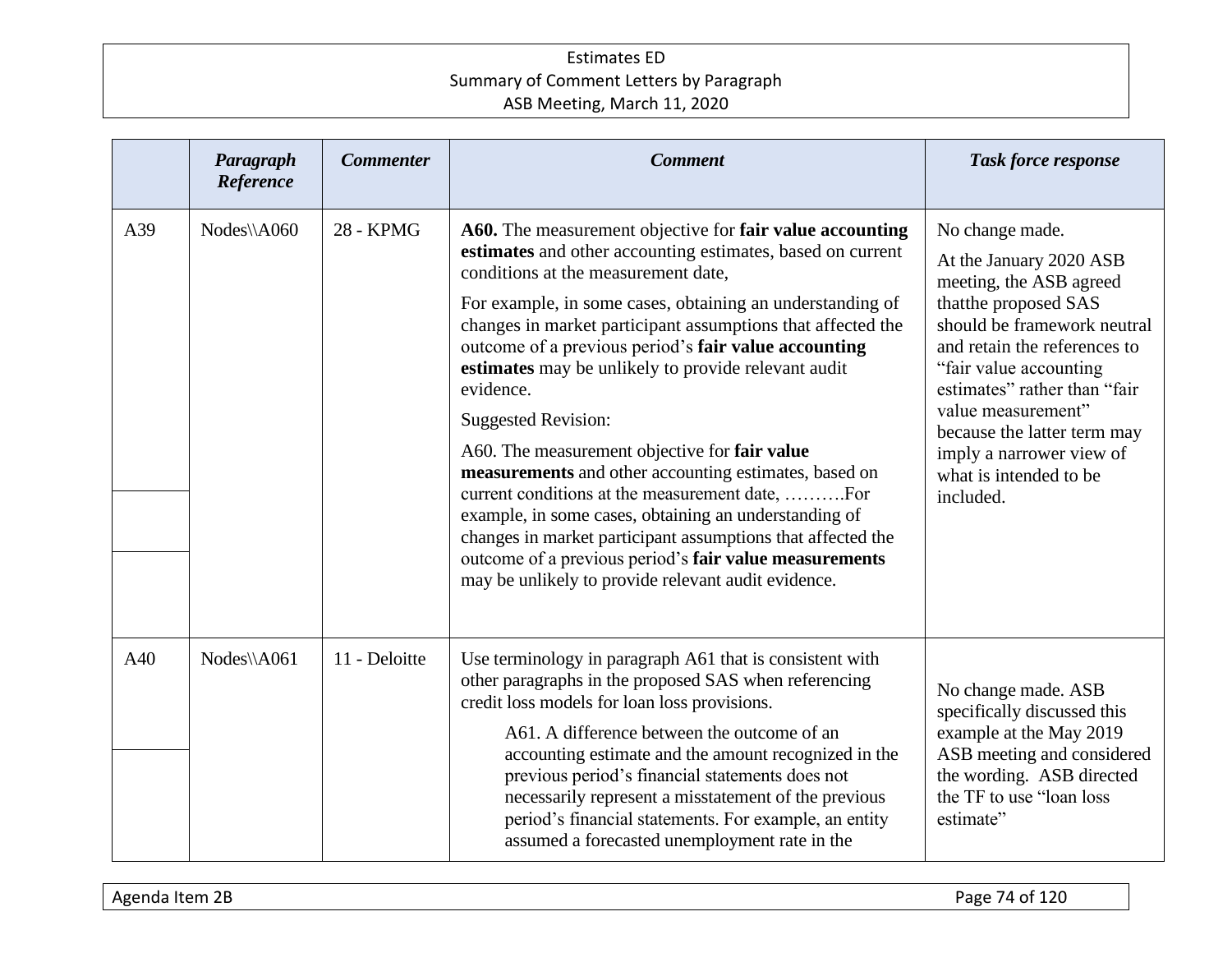|     | Paragraph<br>Reference | <b>Commenter</b>           | <b>Comment</b>                                                                                                                                                                                                                                                                                                                                                                                                                                                                                                                              | <b>Task force response</b>                                                                                                                                                                                                               |
|-----|------------------------|----------------------------|---------------------------------------------------------------------------------------------------------------------------------------------------------------------------------------------------------------------------------------------------------------------------------------------------------------------------------------------------------------------------------------------------------------------------------------------------------------------------------------------------------------------------------------------|------------------------------------------------------------------------------------------------------------------------------------------------------------------------------------------------------------------------------------------|
|     |                        |                            | development of an expected credit loan loss provision<br>estimate, and the actual losses and unemployment rate<br>differed from that assumed                                                                                                                                                                                                                                                                                                                                                                                                |                                                                                                                                                                                                                                          |
| A41 | Nodes\\A061            | $18 - GT$                  | The second-to-last sentence of this paragraph discusses how<br>the auditor may reassess control risk under the circumstances<br>described in the preceding example within the paragraph. We<br>question whether such circumstances could impact not just<br>control risk but inherent risk as well. It is unclear why the<br>reassessment would be limited to control risk, and, therefore,<br>we recommend that the Board revise the sentence to be more<br>general regarding which risks of material misstatement would<br>be reassessed. | No change made.<br>TF believes that it is not<br>appropriate to include<br>inherent risk here because<br>the example is dealing with<br>management's processes<br>(controls). Inherent risk<br>should not take into account<br>controls. |
| A42 | Nodes\\A064            | 20 - Eide<br><b>Bailly</b> | The last sentence of paragraph .A64 states "the auditor is<br>likely to conclude that it is necessary to apply specialized<br>skills or knowledge." We believe it would be more<br>appropriate to modify the wording from "likely to conclude"<br>to "may conclude" as the standard should not assume an<br>engagement team does not have the necessary specialized<br>skills or knowledge for a given audit area.                                                                                                                          | No change made to avoid<br>unnecessary differences<br>from the ISA.<br>Further, TF believes this<br>paragraph is highlighting the<br>need for necessary skills or<br>knowledge in these<br>circumstances is likely to be<br>needed.      |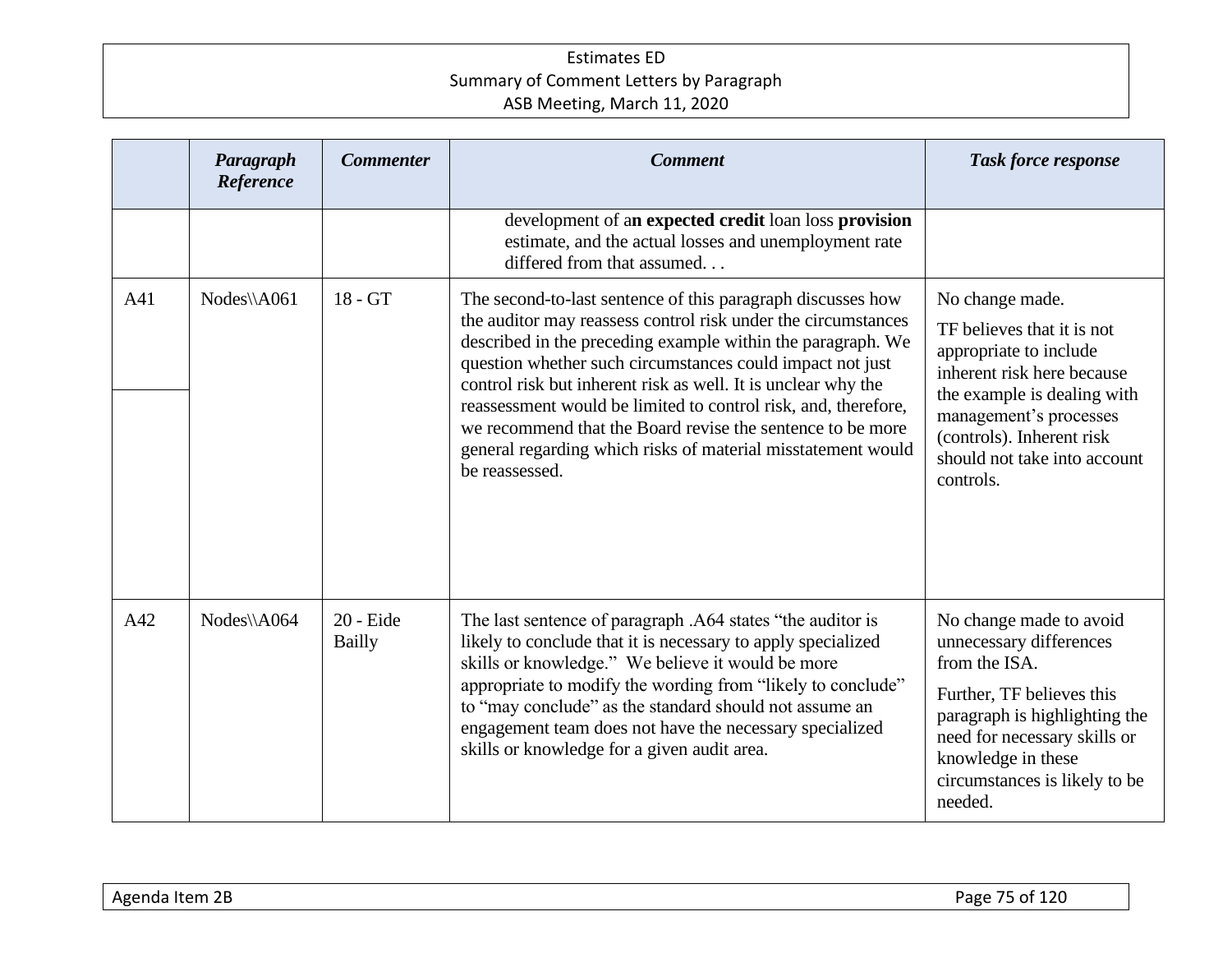|                | Paragraph<br>Reference | <b>Commenter</b>       | <b>Comment</b>                                                                                                                                                                                                                                                                         | Task force response                                                                                                                                |  |
|----------------|------------------------|------------------------|----------------------------------------------------------------------------------------------------------------------------------------------------------------------------------------------------------------------------------------------------------------------------------------|----------------------------------------------------------------------------------------------------------------------------------------------------|--|
|                |                        |                        |                                                                                                                                                                                                                                                                                        |                                                                                                                                                    |  |
| A43            | [Reserved]             |                        | [Duplicate comment from DT as comment #18 in this<br>schedule. No changes proposed to paragraph A68 therefore<br>comment not repeated here.]                                                                                                                                           | n/a                                                                                                                                                |  |
| A44            | Nodes\\A073            | 18 - GT                | With regard to the second bullet of this paragraph, we believe<br>that the term "inputs" is used more frequently than "data" in<br>the context of fair value measurements. Therefore, we<br>recommend replacing the term "data" used toward the end of<br>this sentence with "inputs." | No change made.<br>The term "data" is used<br>throughout the SAS and<br>would cause confusion to<br>use different terms to mean<br>the same thing. |  |
| A45            | Nodes\\A073            | 27 - Hunter<br>college | A73. This paragraph makes reference to the "use of<br>unobservable inputs" required by the financial reporting<br>framework, this language gives rise to ambiguity and<br>confusion since it doesn't give an example of such input and                                                 | <b>FASB GAAP</b> uses<br>unobservable inputs and<br>language aligns with                                                                           |  |
| Agenda Item 2B |                        |                        |                                                                                                                                                                                                                                                                                        | Page 76 of 120                                                                                                                                     |  |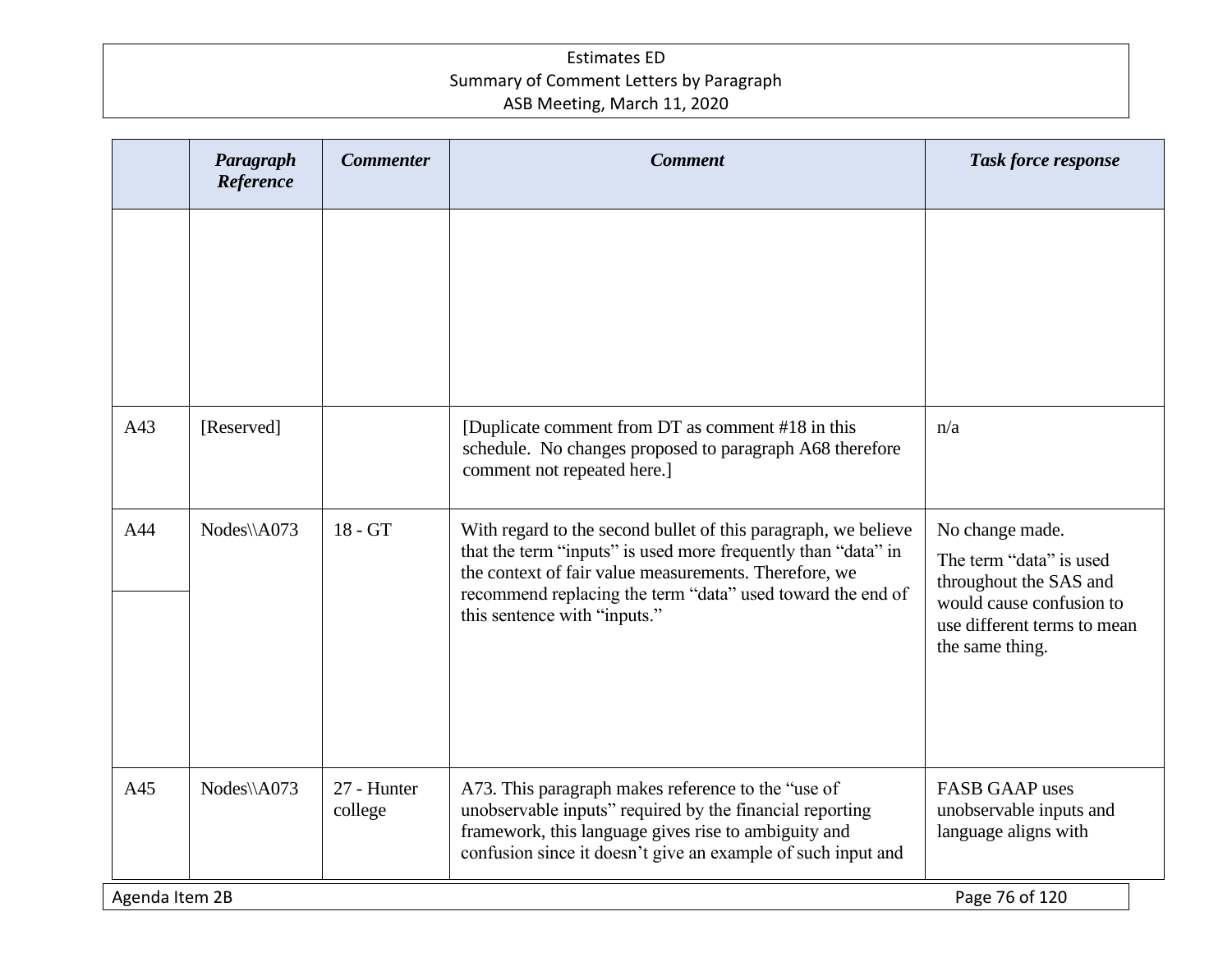|     | Paragraph<br>Reference | <b>Commenter</b>       | <b>Comment</b>                                                                                                                                                                                                                                                                                                                                                                                                                                                                                                                                                                                                                                                                                                                                                                                                                                                    | <b>Task force response</b>                                                                                                                  |
|-----|------------------------|------------------------|-------------------------------------------------------------------------------------------------------------------------------------------------------------------------------------------------------------------------------------------------------------------------------------------------------------------------------------------------------------------------------------------------------------------------------------------------------------------------------------------------------------------------------------------------------------------------------------------------------------------------------------------------------------------------------------------------------------------------------------------------------------------------------------------------------------------------------------------------------------------|---------------------------------------------------------------------------------------------------------------------------------------------|
|     |                        |                        | it's unlikely that FASB would use such a vague term.<br>"Assumptions that are based on unobservable data and,<br>therefore, difficult for management to develop" is this<br>sentence referring to forecasted data such as Macro or Micro<br>data that could have an effect on the economy or the specific<br>entity?<br>This paragraph also mentions the following; "Whether it is<br>possible (or practicable, insofar as permitted by the<br>applicable financial reporting framework) for management<br>- to make a precise and reliable prediction about the future<br>realization of a past transaction" and it gives other examples<br>of decisions management may make, the judgments or<br>estimates of expert staff of an entity should also be taken into<br>account to have inputs from employees and members with a<br>specific expertise in a field. | accounting frameworks. No<br>changes made.                                                                                                  |
| A46 | Nodes\\A074            | 27 - Hunter<br>college | A74. Makes the false assumption that misstatements could<br>only be misstated upwards, this in our opinion is incorrect<br>because a misstatement can also be a downward estimate that<br>reduces the amount of the estimate and that could unduly<br>affect certain shareholders and the fair presentation of the<br><b>Financial Statements.</b>                                                                                                                                                                                                                                                                                                                                                                                                                                                                                                                | No change made.<br>The point of the example is<br>to recognize that small items<br>may not be small because<br>they could be understated or |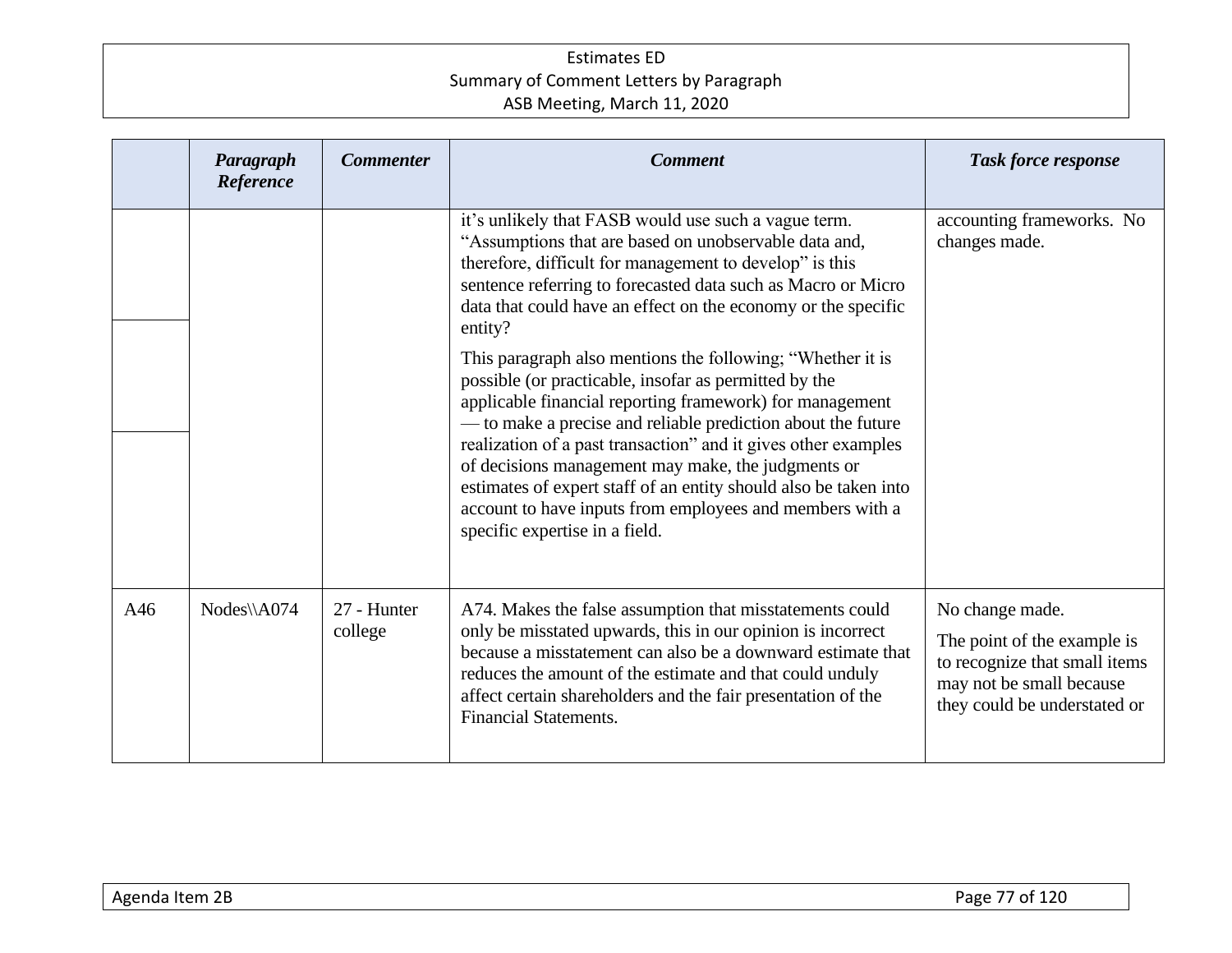|     | Paragraph<br>Reference | <b>Commenter</b> | <b>Comment</b>                                                                                                                                                                                                                                                                                                                                                                                               | <b>Task force response</b>                                                                                                                                                               |
|-----|------------------------|------------------|--------------------------------------------------------------------------------------------------------------------------------------------------------------------------------------------------------------------------------------------------------------------------------------------------------------------------------------------------------------------------------------------------------------|------------------------------------------------------------------------------------------------------------------------------------------------------------------------------------------|
|     |                        |                  |                                                                                                                                                                                                                                                                                                                                                                                                              | could be qualitatively<br>material.                                                                                                                                                      |
| A47 | Nodes\\A074            | 28 - KPMG        | A74. to obtain precise and complete information about a<br>present condition (for example, information about valuation<br>attributes that would reflect the perspective of market<br>participants at the date of the financial statements, to<br>develop a fair value estimate).<br>A75. In some circumstances, the estimation uncertainty may<br>be so high that a reasonable accounting estimate cannot be | No change made.<br>At the January 2020 ASB<br>meeting, the ASB agreed<br>that the proposed SAS<br>should be framework neutral<br>and retain the references to<br>"fair value accounting" |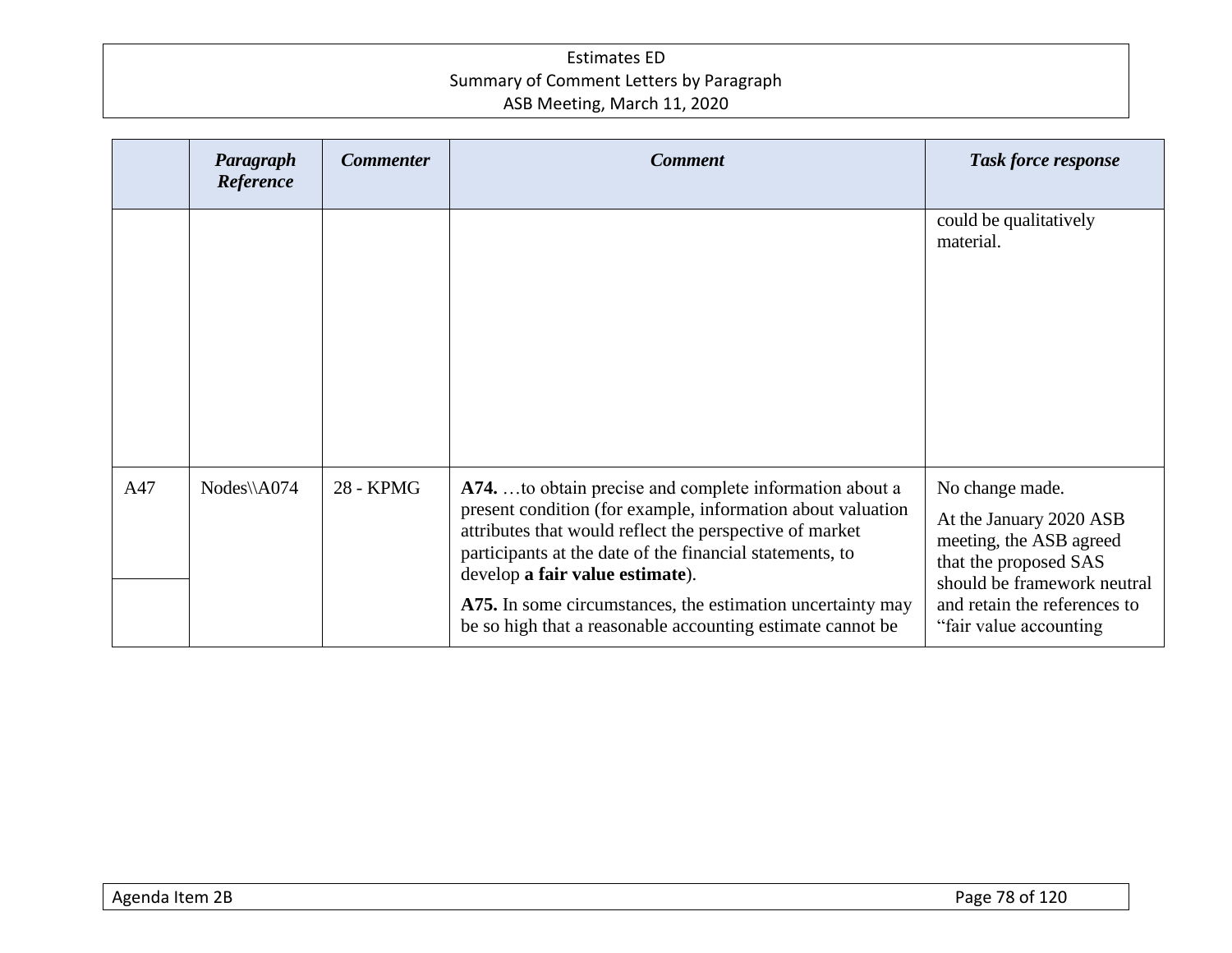|     | Paragraph<br>Reference | <b>Commenter</b>       | <b>Comment</b>                                                                                                                                                                                                                                                                                                                                                                                                                                                                                                                                                                             | <b>Task force response</b>                                                                                                                           |
|-----|------------------------|------------------------|--------------------------------------------------------------------------------------------------------------------------------------------------------------------------------------------------------------------------------------------------------------------------------------------------------------------------------------------------------------------------------------------------------------------------------------------------------------------------------------------------------------------------------------------------------------------------------------------|------------------------------------------------------------------------------------------------------------------------------------------------------|
|     |                        |                        | made. The applicable financial reporting framework may<br>preclude recognition of an item in the financial statements<br>or its measurement at fair value.<br><b>Suggested Revision:</b><br>A74. to obtain precise and complete information about a<br>present condition (for example, information about valuation<br>attributes that would reflect the perspective of market<br>participants at the date of the financial statements, to develop<br>a fair value measurement).<br>No change suggested for A75. Included as another example<br>of inconsistency, yet includes measurement. | estimates" rather than "fair<br>value measurement"<br>because the latter term may<br>imply a narrower view of<br>what is intended to be<br>included. |
| A48 | Nodes\\A080            | 27 - Hunter<br>college | A79-A80. Paragraph A80 repeats what is stated in paragraph<br>A79. In addition, A80 is put into a separate bolded topic<br>named <i>Other Inherent Risk Factors</i> . A <sub>79</sub> and A <sub>80</sub> should be<br>merged to avoid repetitiveness of a related topic and to avoid<br>confusing the reader.                                                                                                                                                                                                                                                                             | Par A79 is addressing par<br>$15(b)(i)$ whereas par. A80<br>addresses par 15(b)(ii). No<br>changes proposed.                                         |
| A49 | Nodes\\A082            | $18 - GT$              | We recommend including the notion of the combination of<br>testing approaches into the example within this paragraph.<br>We suggest the following edit for the Board's consideration:                                                                                                                                                                                                                                                                                                                                                                                                      | Agreed. Change made.                                                                                                                                 |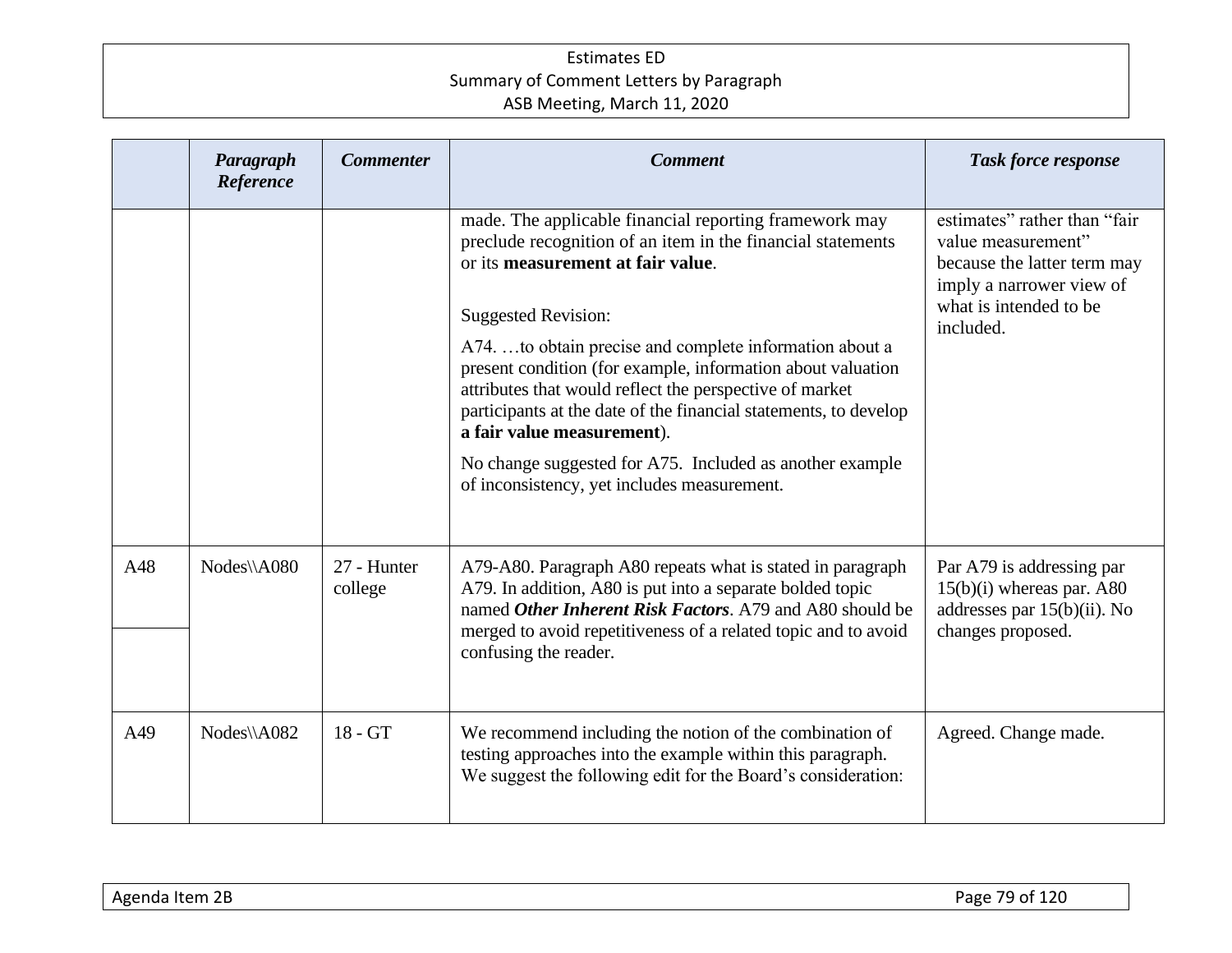|     | Paragraph<br>Reference | <b>Commenter</b>       | <b>Comment</b>                                                                                                                                                                                                                                                                                                                                                                                                                                                                                                                            | <b>Task force response</b>                                                               |
|-----|------------------------|------------------------|-------------------------------------------------------------------------------------------------------------------------------------------------------------------------------------------------------------------------------------------------------------------------------------------------------------------------------------------------------------------------------------------------------------------------------------------------------------------------------------------------------------------------------------------|------------------------------------------------------------------------------------------|
|     |                        |                        | For example, when several assumptions are used to<br>make an accounting estimate, the auditor may decide to<br>use a different testing approach or combination of<br>testing approaches for each assumption tested.                                                                                                                                                                                                                                                                                                                       |                                                                                          |
| A50 | Nodes\\A085            | 27 - Hunter<br>college | A85. Paragraph A85 is mis-referenced in paragraph A7 under<br>the topic of <b>Scalability</b> (Ref: par. 3).                                                                                                                                                                                                                                                                                                                                                                                                                              | Agreed. Reference corrected.                                                             |
| A51 | Nodes\\A091            | 27 - Hunter<br>college | A91. The punctuation of the bullet points of A91 should be<br>changed slightly; adding a semicolon after the words<br>"Examination" and "Recalculation" could improve the<br>meaning of the terms that are being conveyed.                                                                                                                                                                                                                                                                                                                | AICPA style. No change<br>made.                                                          |
| A52 | Nodes\\A091            | 28 - KPMG              | A91. When the auditor's further audit procedures in response<br>to a significant risk consist only of substantive procedures,<br>AU-C section 330 requires that those procedures include tests<br>of details. Such tests of details may be designed and<br>performed under each of the approaches described in<br>paragraph 17 of this proposed SAS based on the auditor's<br>professional judgment in the circumstances. Examples of<br>tests of details for significant risks related to accounting<br>estimates include the following: | TF reviewed use of<br>assumptions and significant<br>assumptions for<br>appropriateness. |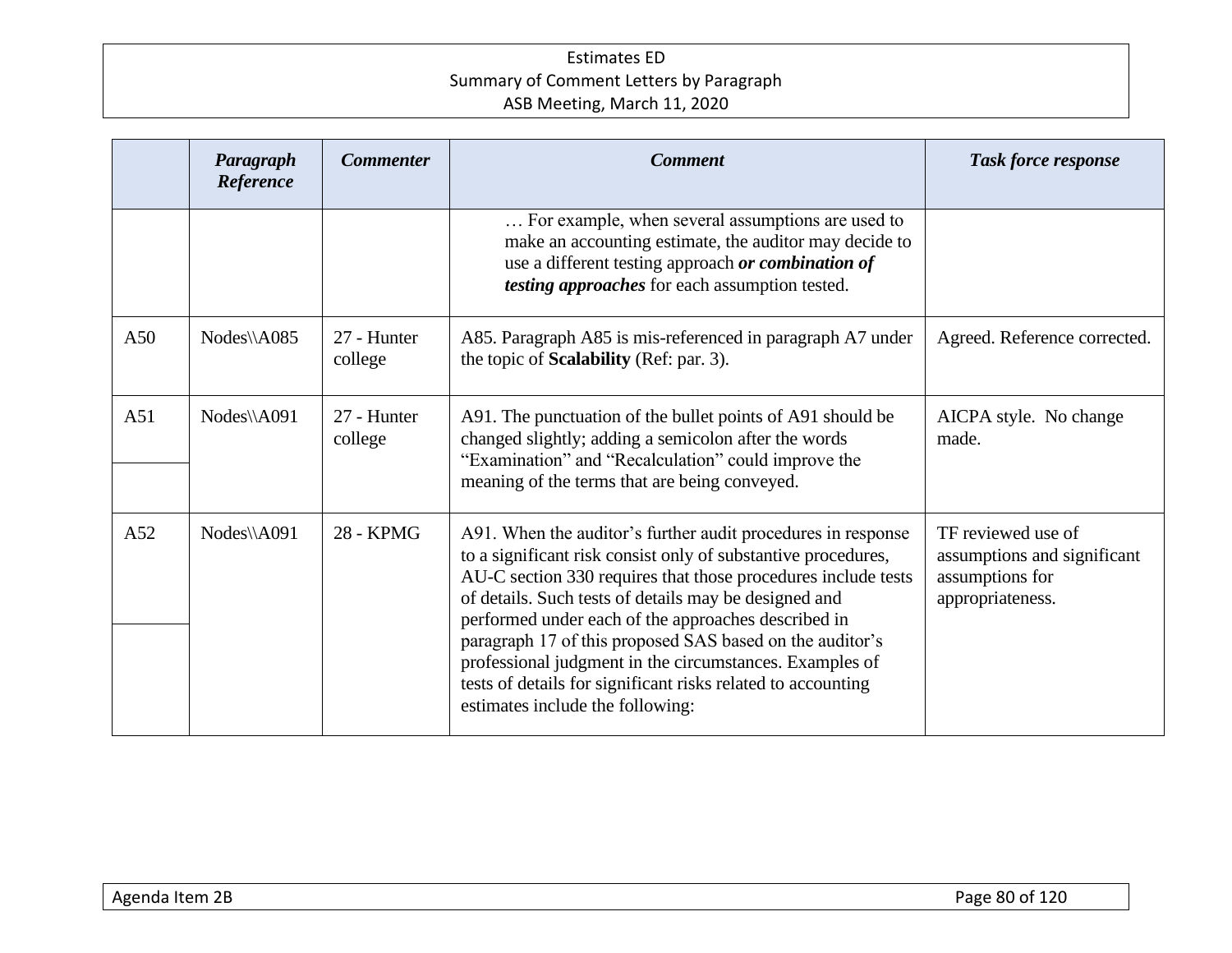|     | Paragraph<br>Reference | <b>Commenter</b>       | <b>Comment</b>                                                                                                                                                                                                                                                                                                                                                                                                                                                                                                                                                                                                                                                    | <b>Task force response</b>                                                                |
|-----|------------------------|------------------------|-------------------------------------------------------------------------------------------------------------------------------------------------------------------------------------------------------------------------------------------------------------------------------------------------------------------------------------------------------------------------------------------------------------------------------------------------------------------------------------------------------------------------------------------------------------------------------------------------------------------------------------------------------------------|-------------------------------------------------------------------------------------------|
|     |                        |                        | • Examination, for example, examining contracts to<br>corroborate terms or <b>assumptions</b><br>• Agreeing assumptions used to supporting documentation,<br>such as third-party published information                                                                                                                                                                                                                                                                                                                                                                                                                                                            |                                                                                           |
|     |                        |                        | Comment: It is unclear whether it is the Board's intention<br>that the guidance should be applied to all assumptions or just<br>the significant assumptions identified for testing.<br>Recommendation: Include "significant" before assumptions.                                                                                                                                                                                                                                                                                                                                                                                                                  |                                                                                           |
| A53 | Nodes\\A092            | 27 - Hunter<br>college | A92-A94. We recommend splitting up the paragraph into two<br>sentences in order to make it more easily readable.<br>When the auditor's further audit procedures include<br>obtaining audit evidence from events occurring up to<br>the date of the auditor's report, the auditor should<br>evaluate whether such audit evidence is sufficient and<br>appropriate to address the risks of material<br>misstatement relating to the accounting estimate. The<br>auditor should take into account changes in<br>circumstances and other relevant conditions<br>between the event and the measurement date that<br>may affect the relevance of such audit evidence in | Proposed changes would<br>eliminate examples that<br>many find useful. No change<br>made. |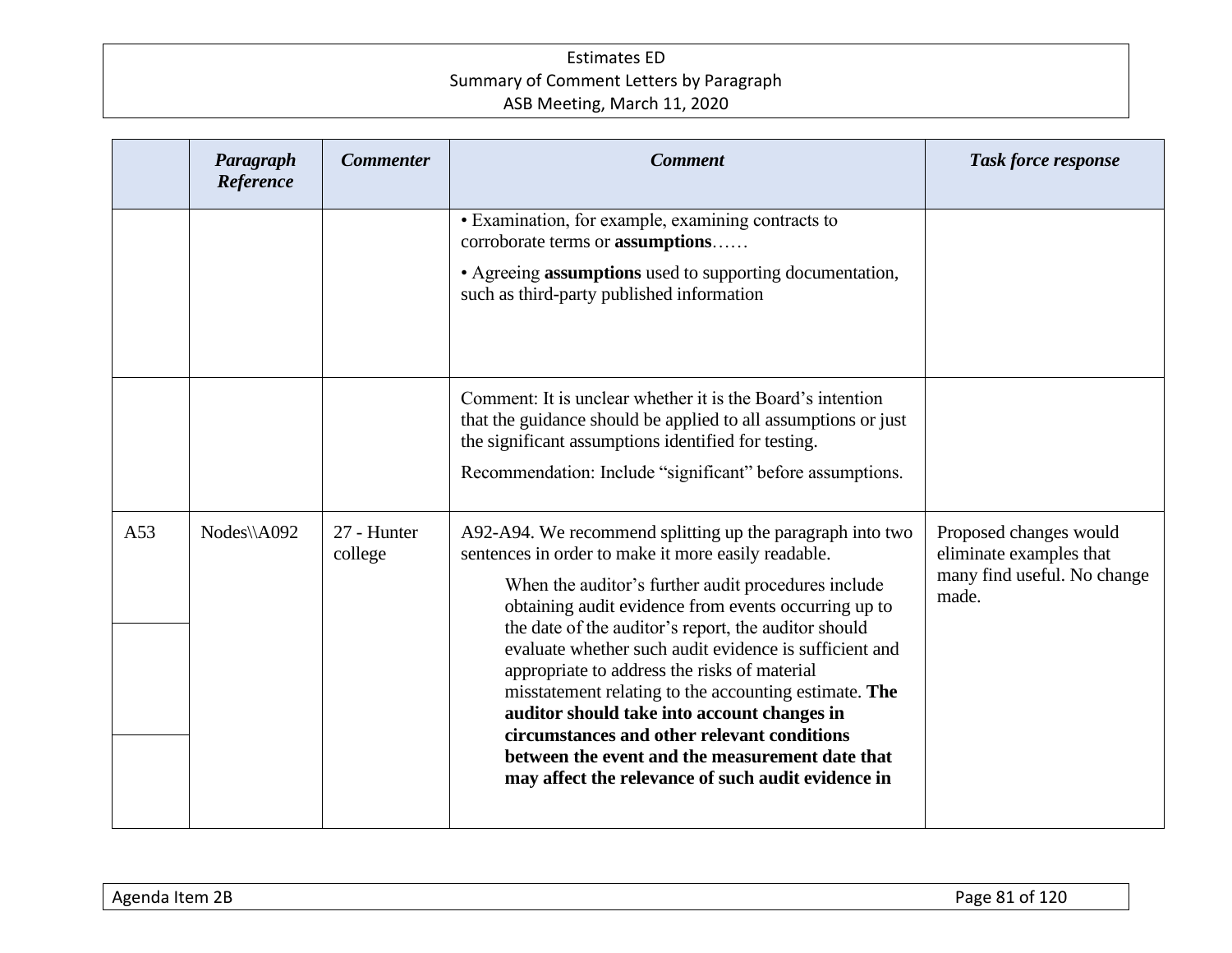|     | Paragraph<br>Reference | <b>Commenter</b>             | <b>Comment</b>                                                                                                                                                                                                                                                                                                                                                                                                                                                                                                                                                                                                                                                                                                                                                                                                                                                                                                                           | <b>Task force response</b>                                                                             |
|-----|------------------------|------------------------------|------------------------------------------------------------------------------------------------------------------------------------------------------------------------------------------------------------------------------------------------------------------------------------------------------------------------------------------------------------------------------------------------------------------------------------------------------------------------------------------------------------------------------------------------------------------------------------------------------------------------------------------------------------------------------------------------------------------------------------------------------------------------------------------------------------------------------------------------------------------------------------------------------------------------------------------|--------------------------------------------------------------------------------------------------------|
|     |                        |                              | the context of the applicable financial reporting<br>framework.                                                                                                                                                                                                                                                                                                                                                                                                                                                                                                                                                                                                                                                                                                                                                                                                                                                                          |                                                                                                        |
| A54 | $Nodes\A093$           | $20 -$ Eide<br><b>Bailly</b> | Paragraph .A93 discusses two considerations when<br>evaluating audit evidence up through the date of the auditor's<br>report. The first two sentences discuss accounting estimates<br>that develop over an extended period of time. We believe it<br>would helpful to add examples of such scenarios, such as<br>IBNR and environmental liabilities, and provide some<br>guidance on considerations of auditing the evidence in such<br>cases. The second consideration is in the last sentence, which<br>discusses fair value accounting estimates and distinguishing<br>between events that occur after period end that are not<br>relevant to an estimate at period end. Such events are<br>common in practice, and often difficult to determine in which<br>period an event relates for recording, such as with share-<br>based compensation and contingent liabilities. Again, we<br>believe examples would be helpful to auditors. | No change made. TF<br>recommends any further<br>examples be developed and<br>included in audit guides. |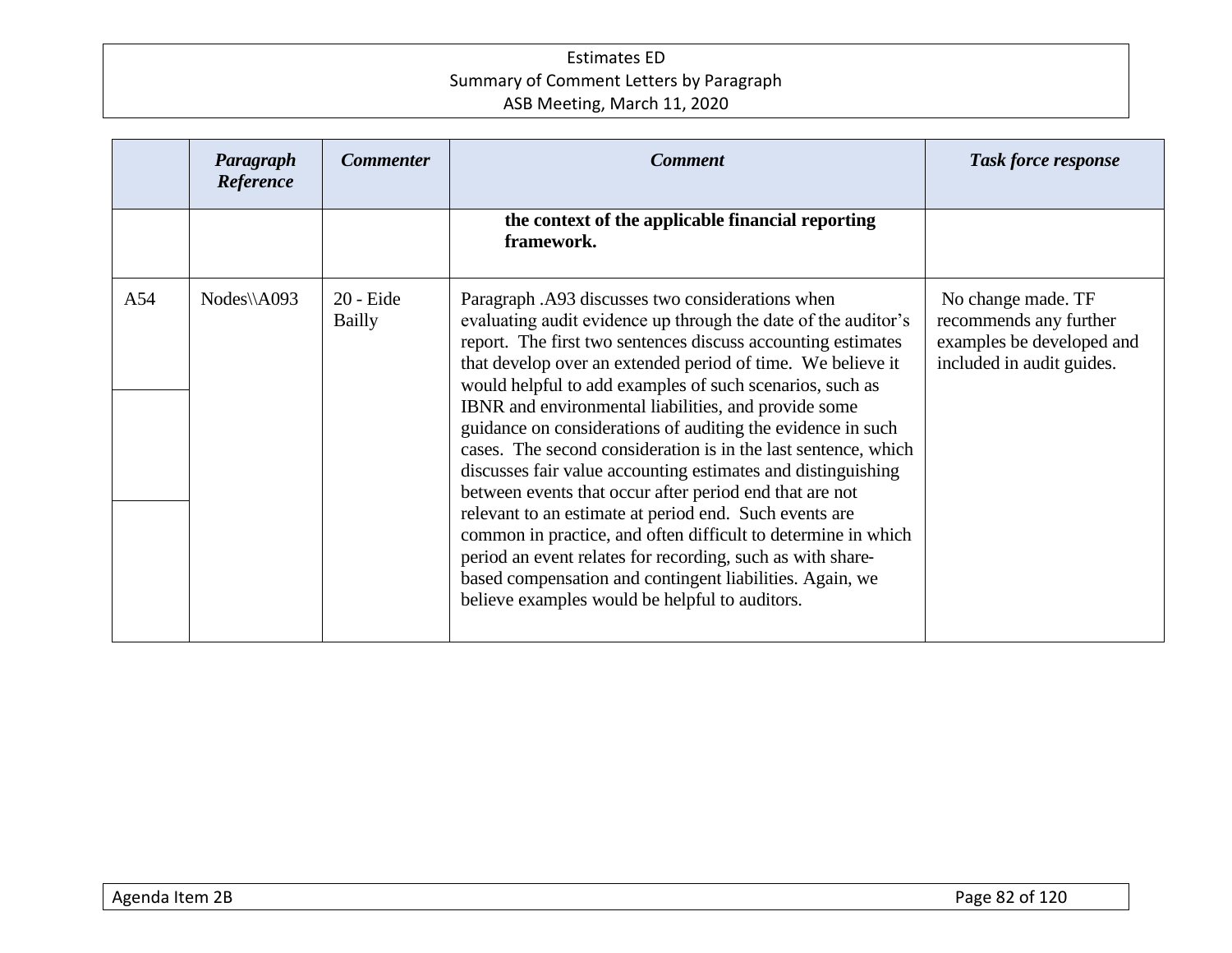|     | Paragraph<br>Reference | <b>Commenter</b> | <b>Comment</b>                                                                                                                                                                                                                                                                                                                                                                                                                                                                                                                                                    | <b>Task force response</b>                                                                                                                                                                                                                                                                                                                      |
|-----|------------------------|------------------|-------------------------------------------------------------------------------------------------------------------------------------------------------------------------------------------------------------------------------------------------------------------------------------------------------------------------------------------------------------------------------------------------------------------------------------------------------------------------------------------------------------------------------------------------------------------|-------------------------------------------------------------------------------------------------------------------------------------------------------------------------------------------------------------------------------------------------------------------------------------------------------------------------------------------------|
| A55 | Nodes\\A094            | <b>28 - KPMG</b> | A94. Because the measurement of many accounting<br>estimates, other than fair value accounting estimates,<br>usually depends on the outcome of future conditions,<br>transactions, or events, the auditor's work under AU-C<br>section 560 is particularly relevant<br><b>Suggested Revision:</b><br>A94. Because the measurement of many accounting<br>estimates, other than fair value measurements, usually<br>depends on the outcome of future conditions, transactions, or<br>events, the auditor's work under AU-C section 560 is<br>particularly relevant. | No change made.<br>At the January 2020 ASB<br>meeting, the ASB agreed<br>that the proposed SAS<br>should be framework neutral<br>and retain the references to<br>"fair value accounting<br>estimates" rather than "fair<br>value measurement"<br>because the latter term may<br>imply a narrower view of<br>what is intended to be<br>included. |
| A56 | Nodes\\A096            | 11 - Deloitte    | Capture more explicitly in paragraph A96 that the auditor<br>may challenge management on changes in methods,<br>significant assumptions, and data from prior periods, as well<br>as including a period at the end of each bulleted statement.                                                                                                                                                                                                                                                                                                                     |                                                                                                                                                                                                                                                                                                                                                 |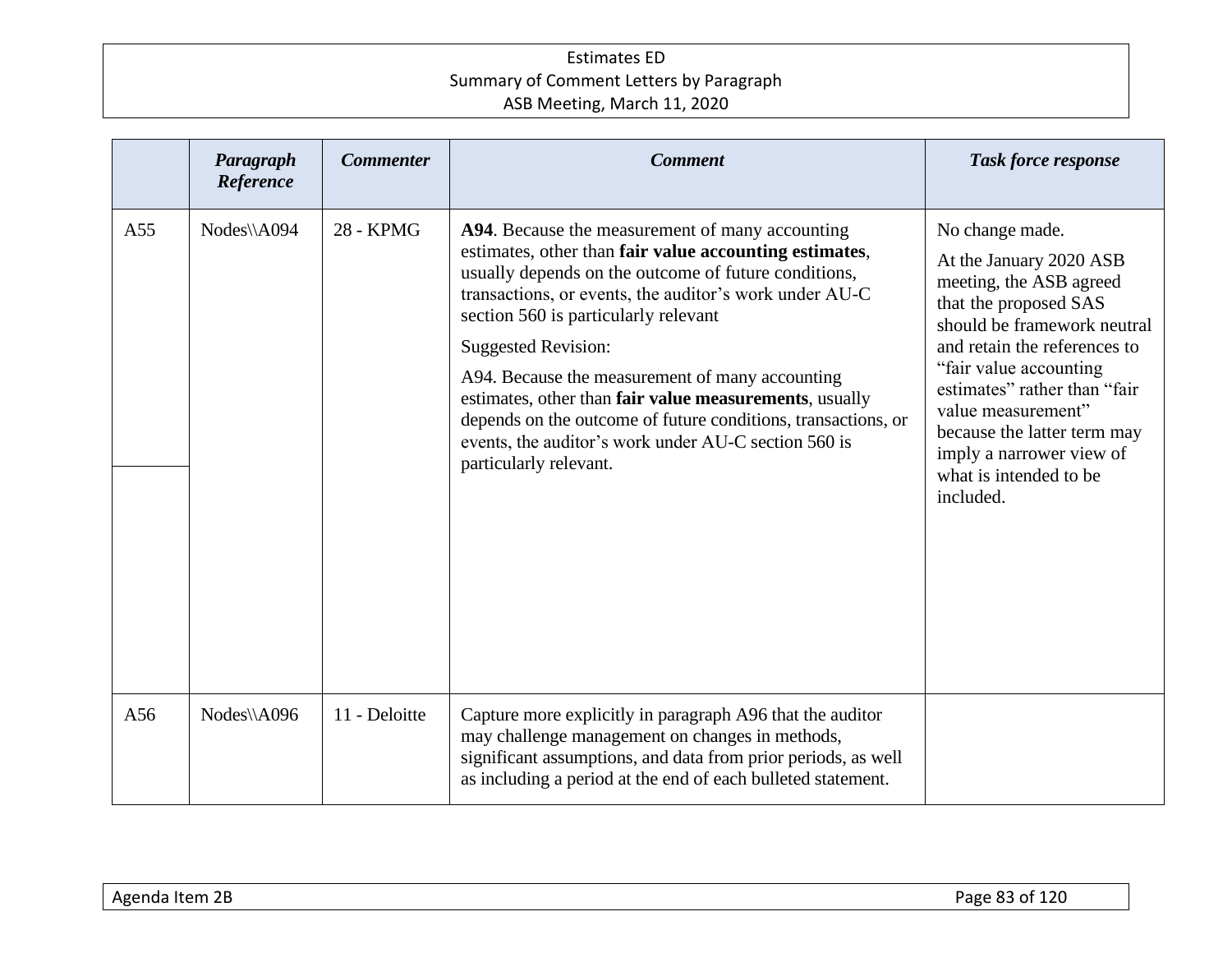|     | Paragraph<br>Reference | <b>Commenter</b> | <b>Comment</b>                                                                                                                                                                                                                                   | <b>Task force response</b>                                                |
|-----|------------------------|------------------|--------------------------------------------------------------------------------------------------------------------------------------------------------------------------------------------------------------------------------------------------|---------------------------------------------------------------------------|
|     |                        |                  | A96. The auditor may need to have further discussions<br>with management about the following circumstances<br>and, in doing so, challenge management regarding the<br>appropriateness of the methods, significant<br>assumptions, and data used: | No change made. Proposed<br>edit changes the meaning of<br>the paragraph. |
|     |                        |                  | When there is a change from prior periods in a<br>method, or significant assumption, or data.                                                                                                                                                    |                                                                           |
|     |                        |                  | When the significant assumption or data is not<br>based on the best available new circumstances or<br>new information.                                                                                                                           |                                                                           |
|     |                        |                  | When significant assumptions are inconsistent with<br>each other and with those used in other accounting<br>estimates or with related assumptions used in other<br>areas of the entity's business activities.                                    |                                                                           |
|     |                        |                  |                                                                                                                                                                                                                                                  |                                                                           |
| A57 | Nodes\\A096            | <b>28 - KPMG</b> | A96. The auditor may need to have further discussions with<br>management about the following circumstances and, in doing<br>so, challenge management regarding the appropriateness of<br>the assumptions used:                                   | See comment #52                                                           |
|     |                        |                  | When there is a change from prior periods in a method,<br>or significant assumption                                                                                                                                                              |                                                                           |
|     |                        |                  | When the data is not based on new circumstances or<br>new information                                                                                                                                                                            |                                                                           |
|     |                        |                  | When significant assumptions are inconsistent with<br>each other and with those used in other accounting estimates                                                                                                                               |                                                                           |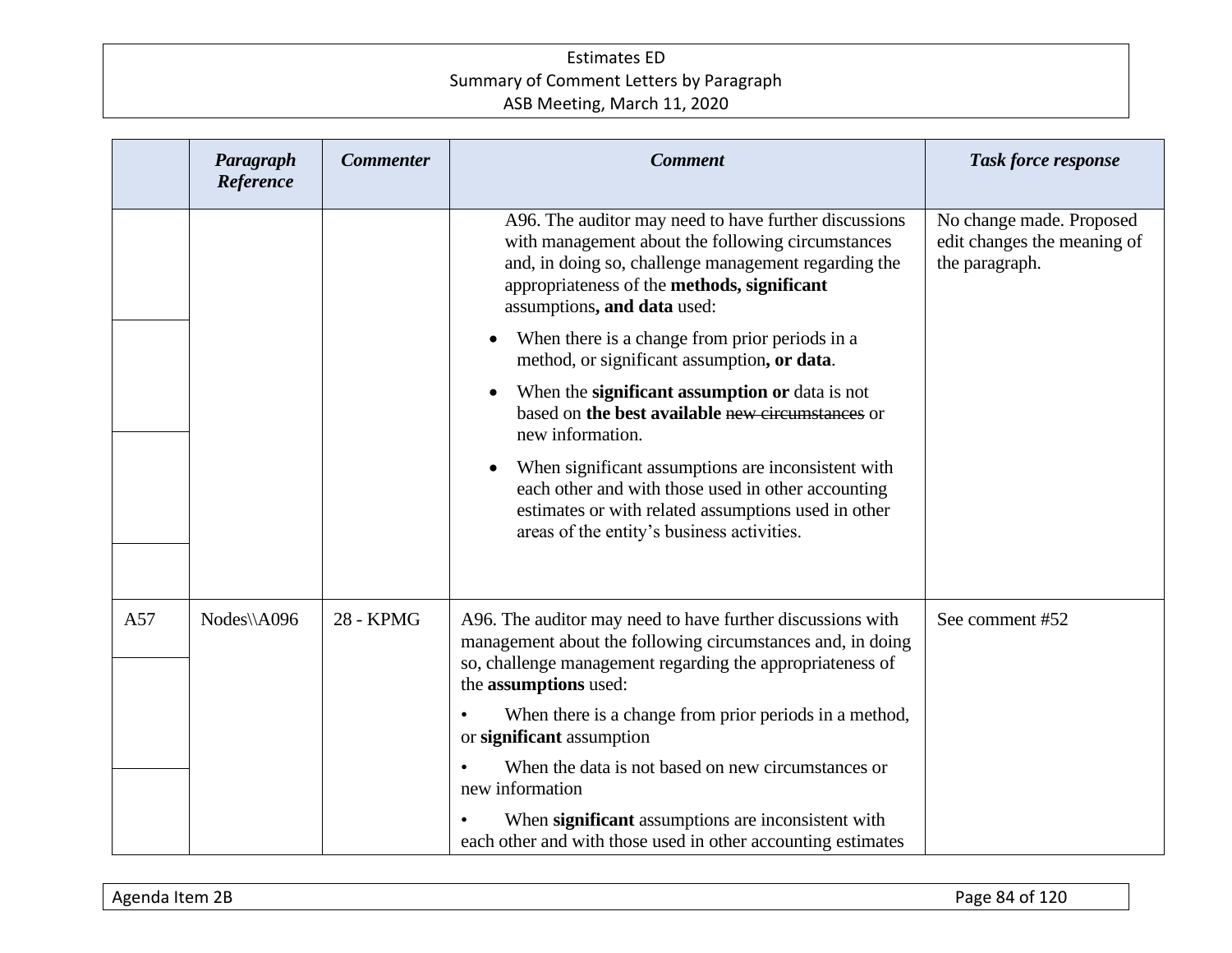|     | Paragraph<br>Reference | <b>Commenter</b> | <b>Comment</b>                                                                                                                                                                                                                                                                                                                                                                                                                                                                                      | <b>Task force response</b>                                                                                                                                                                                                                                                                                                                      |
|-----|------------------------|------------------|-----------------------------------------------------------------------------------------------------------------------------------------------------------------------------------------------------------------------------------------------------------------------------------------------------------------------------------------------------------------------------------------------------------------------------------------------------------------------------------------------------|-------------------------------------------------------------------------------------------------------------------------------------------------------------------------------------------------------------------------------------------------------------------------------------------------------------------------------------------------|
|     |                        |                  | or with related assumptions used in other areas of the entity's<br>business activities                                                                                                                                                                                                                                                                                                                                                                                                              |                                                                                                                                                                                                                                                                                                                                                 |
|     |                        |                  | Comment: The use of "assumption" and "significant<br>assumption" appears to be inconsistent within same<br>paragraph.<br>Recommendation: Include "significant" before the first<br>instance                                                                                                                                                                                                                                                                                                         |                                                                                                                                                                                                                                                                                                                                                 |
| A58 | $Nodes\A101$           | 28 - KPMG        | A101. In the case of fair value accounting estimates, it<br>may be relevant to consider whether adjustments to the<br>output of the model, if any, reflect the assumptions market<br>participants would use in similar circumstances<br><b>Suggested Revision:</b><br>A101. In the case of fair value measurements, it may be<br>relevant to consider whether adjustments to the output of the<br>model, if any, reflect the assumptions market participants<br>would use in similar circumstances. | No change made.<br>At the January 2020 ASB<br>meeting, the ASB agreed<br>that the proposed SAS<br>should be framework neutral<br>and retain the references to<br>"fair value accounting<br>estimates" rather than "fair<br>value measurement"<br>because the latter term may<br>imply a narrower view of<br>what is intended to be<br>included. |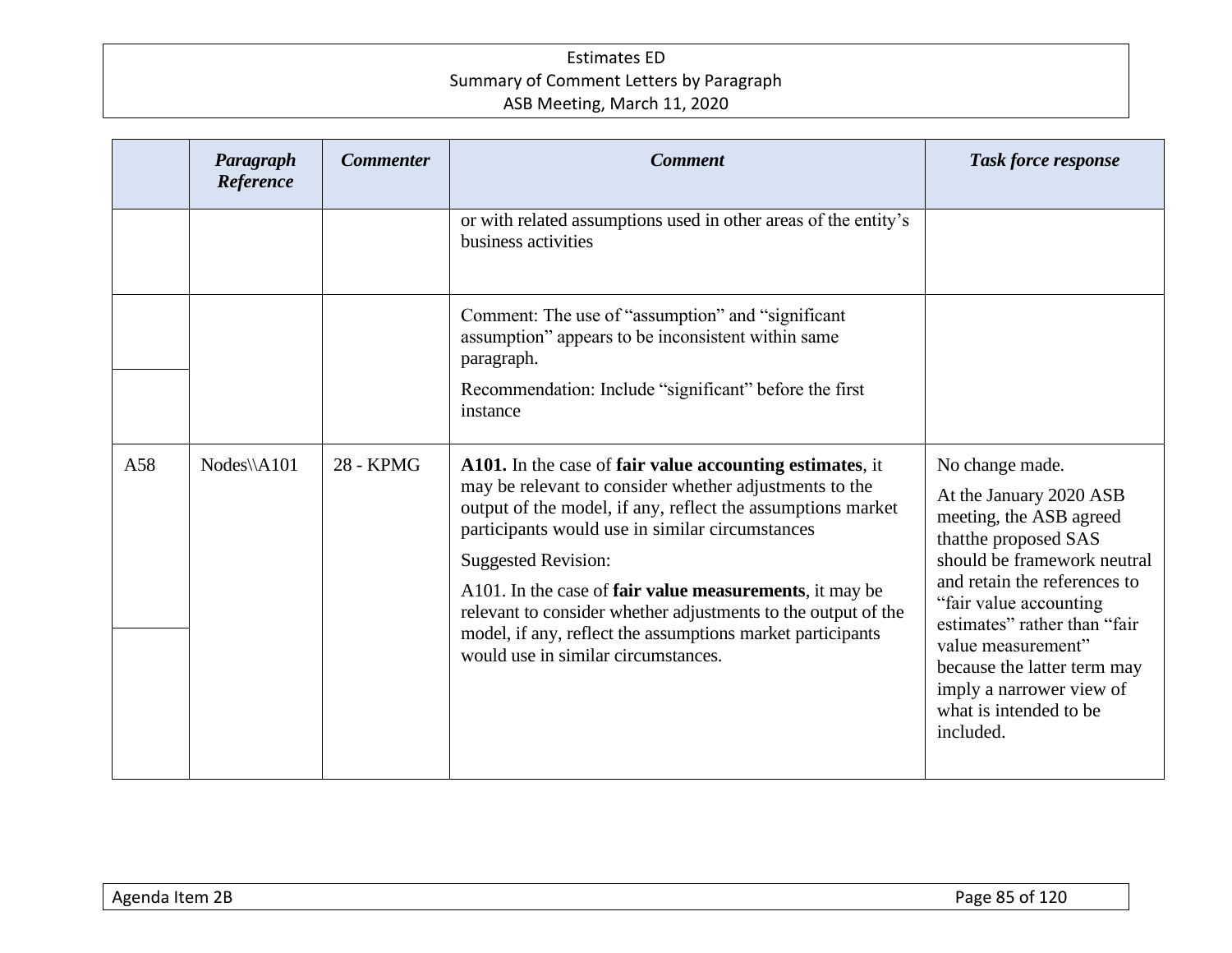|     | Paragraph<br>Reference | <b>Commenter</b> | <b>Comment</b>                                                                                                                                                                                                                                                                                                                                                             | <b>Task force response</b>                                                                          |
|-----|------------------------|------------------|----------------------------------------------------------------------------------------------------------------------------------------------------------------------------------------------------------------------------------------------------------------------------------------------------------------------------------------------------------------------------|-----------------------------------------------------------------------------------------------------|
| A59 | $Nodes\A102$           | $18 - GT$        | We agree with the guidance provided in this application<br>paragraph, but we believe it could be further enhanced by<br>adding some discussion regarding controls over the data and<br>whether the operating effectiveness of those controls has<br>been tested. We feel such guidance would make the<br>paragraph more complete from an auditor execution<br>perspective. | No change made. TF did not<br>feel strongly that further<br>guidance was needed within<br>this SAS. |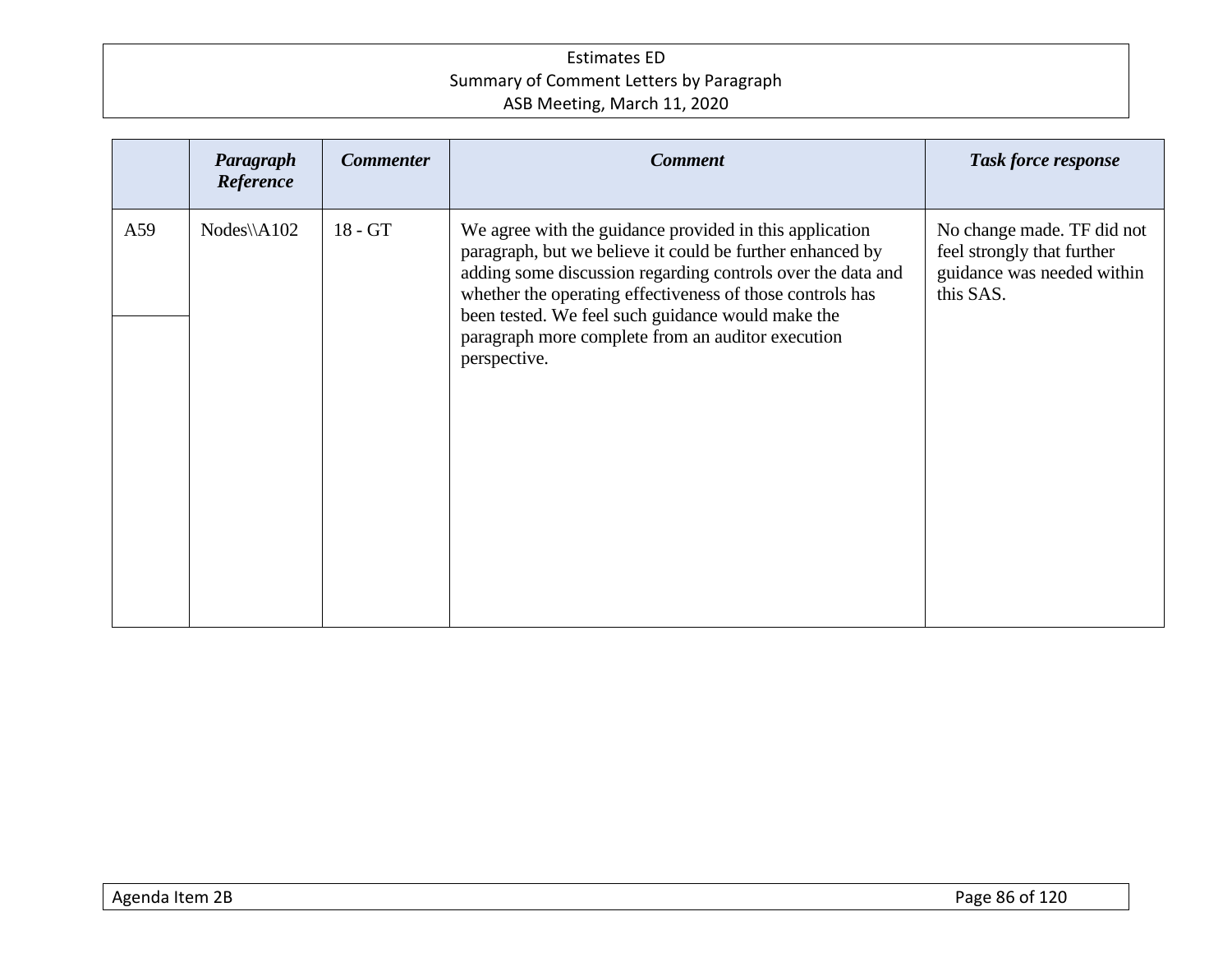|     | Paragraph<br>Reference | <b>Commenter</b> | <b>Comment</b>                                                                                                                                                                                                                                                                                                                                                                                                            | <b>Task force response</b>                                                                                                                                                                                                                                                                                                                       |
|-----|------------------------|------------------|---------------------------------------------------------------------------------------------------------------------------------------------------------------------------------------------------------------------------------------------------------------------------------------------------------------------------------------------------------------------------------------------------------------------------|--------------------------------------------------------------------------------------------------------------------------------------------------------------------------------------------------------------------------------------------------------------------------------------------------------------------------------------------------|
| A60 | Nodes\\A104            | 28 - KPMG        | A104. Even for accounting estimates measured at fair<br>value, there may be variation because different market<br>participants will use different assumptions<br><b>Suggested Revision:</b><br>A104. Even for <b>fair value measurements</b> , there may be<br>variation because different market participants will use<br>different assumptions.                                                                         | No change made.<br>At the January 2020 ASB<br>meeting, the ASB agreed<br>that the proposed SAS<br>should be framework neutral<br>and retain the references to<br>"fair value accounting"<br>estimates" rather than "fair<br>value measurement"<br>because the latter term may<br>imply a narrower view of<br>what is intended to be<br>included. |
| A61 | Nodes\\A106            | 28 - KPMG        | A106. This is often the case for fair value accounting<br>estimates because their measurement objective requires that<br>significant assumptions reflect those used by market<br>participants<br><b>Suggested Revision:</b><br>A106. This is often the case for <b>fair value measurements</b><br>because their measurement objective requires that significant<br>assumptions reflect those used by market participants. | No change made.<br>At the January 2020 ASB<br>meeting, the ASB agreed<br>that the proposed SAS<br>should be framework neutral<br>and retain the references to<br>"fair value accounting<br>estimates" rather than "fair<br>value measurement"<br>because the latter term may<br>imply a narrower view of<br>what is intended to be<br>included.  |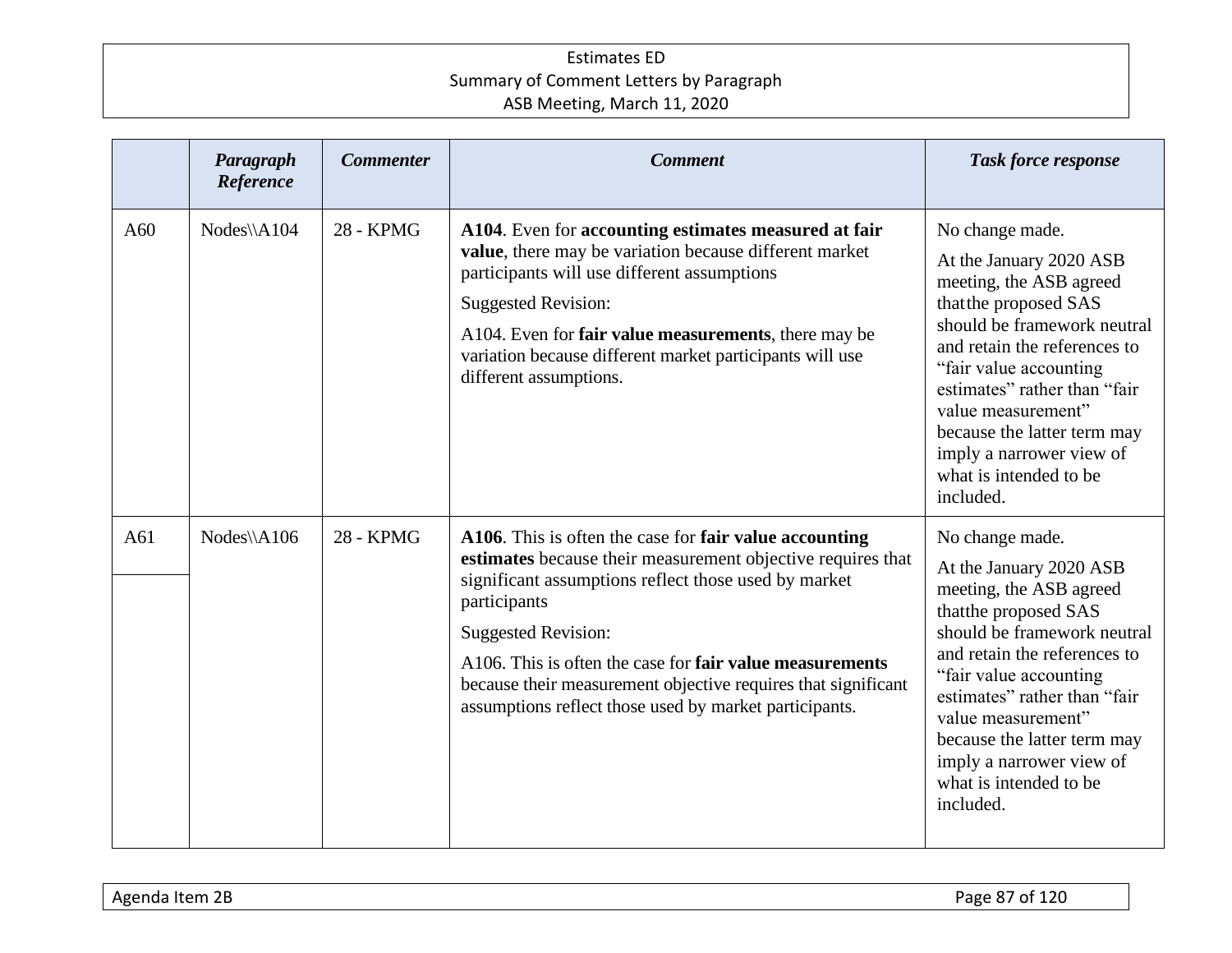|     | Paragraph<br>Reference | <b>Commenter</b>       | <b>Comment</b>                                                                                                                                                                                                                                                                                                                                                                                                                                                                                                                                                                                                                                                                                                                                                                                                                                                                                                                                                                                                                                                                                                                                                                                                                             | <b>Task force response</b>                                                                                                        |
|-----|------------------------|------------------------|--------------------------------------------------------------------------------------------------------------------------------------------------------------------------------------------------------------------------------------------------------------------------------------------------------------------------------------------------------------------------------------------------------------------------------------------------------------------------------------------------------------------------------------------------------------------------------------------------------------------------------------------------------------------------------------------------------------------------------------------------------------------------------------------------------------------------------------------------------------------------------------------------------------------------------------------------------------------------------------------------------------------------------------------------------------------------------------------------------------------------------------------------------------------------------------------------------------------------------------------|-----------------------------------------------------------------------------------------------------------------------------------|
| A62 | Nodes\\A107            | 17 - NSAA              | Paragraph A107 – We believe the reference to paragraphs<br>A133-A136 should be to paragraphs A134-A137.                                                                                                                                                                                                                                                                                                                                                                                                                                                                                                                                                                                                                                                                                                                                                                                                                                                                                                                                                                                                                                                                                                                                    | Agreed. Change made.                                                                                                              |
| A63 | $Nodes\A110$           | 27 - Hunter<br>college | A110. This paragraph clearly defines estimation uncertainty<br>and measurement uncertainty, however by introducing<br>measurement uncertainty later in the paragraph readers have<br>to re-read the paragraph to understand the relationship<br>between both estimation uncertainty and measurement<br>uncertainty, which happen to be comparable definitions. To<br>avoid confusion and make the reading more efficient, we<br>suggest switching the second and third sentence and making<br>minor changes to the original third sentence as follows:<br>Estimation uncertainty is the susceptibility to an<br>inherent lack of precision in measurement. This arises<br>when the required monetary amount for a financial<br>statement item cannot be measured with precision<br>through direct observations of the cost or price. The<br>susceptibility to a lack of precision in measurement is<br>often referred to in accounting frameworks as<br>measurement uncertainty. In accounting frameworks,<br>this is referred to as measurement uncertainty. This<br>arises when the required monetary amount for a<br>financial statement item cannot be measured with<br>precision through direct observations of the cost or<br>price. | Not every accounting<br>framework may use<br>"measurement uncertainty"<br>therefore use of "often"<br>referred to" is appropriate |
|     |                        |                        | The rest of A110, including the fourth sentence and bullet<br>points a, b, and c, should remain the same as it perfectly                                                                                                                                                                                                                                                                                                                                                                                                                                                                                                                                                                                                                                                                                                                                                                                                                                                                                                                                                                                                                                                                                                                   |                                                                                                                                   |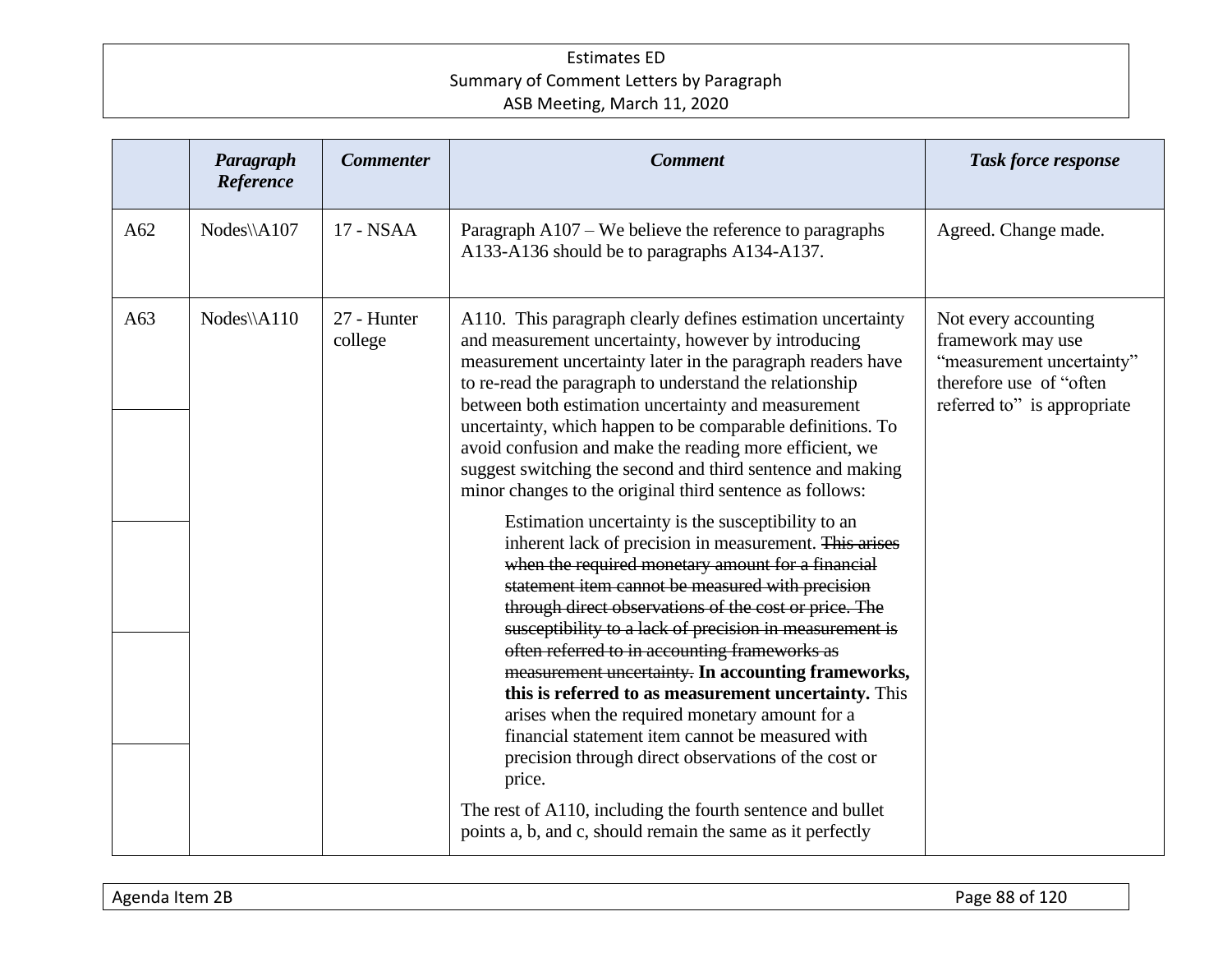|     | Paragraph<br>Reference | <b>Commenter</b> | <b>Comment</b>                                                                                                                                                                                                                                                                                                                                                                                                                                                                                                                                   | <b>Task force response</b>                                                                                                                                                                    |
|-----|------------------------|------------------|--------------------------------------------------------------------------------------------------------------------------------------------------------------------------------------------------------------------------------------------------------------------------------------------------------------------------------------------------------------------------------------------------------------------------------------------------------------------------------------------------------------------------------------------------|-----------------------------------------------------------------------------------------------------------------------------------------------------------------------------------------------|
|     |                        |                  | describes the appropriate steps management should consider<br>to understand and address estimation uncertainty.                                                                                                                                                                                                                                                                                                                                                                                                                                  |                                                                                                                                                                                               |
| A64 | Nodes\\A113            | 07-WA state      | We are unclear whether paragraphs 36 and A113 are intended<br>to impose an additional requirement or expectation above the<br>requirement of AU-C 700 paragraph 16. For example,<br>estimation uncertainty disclosures are not required by GASB<br>or by most special purpose frameworks, and we would not<br>expect auditors to impose them except in the rarest of<br>circumstances. Moreover, these paragraphs are not<br>consistent with the scope of the standard, which is in relation<br>to the applicable financial reporting framework. | Same as comment #70 and<br>comment #8A-15. Discussed<br>at the January 2020 ASB<br>meeting. See proposed edits<br>to paragraph 36.                                                            |
| A65 | Nodes\\A117            | 16 - Virginia    | Paragraph A117 discusses the threat of impairing<br>independence when developing a point estimate or range but<br>does not discuss any recommended safeguards. The ASB<br>should consider adding potential safeguards that auditors<br>could incorporate to reduce the risk of impairing<br>independence.                                                                                                                                                                                                                                        | No change made. Proposed<br>SAS includes footnote<br>reference to AICPA Code of<br>Professional Conduct (fn<br>49). Adding further<br>guidance would be outside<br>the scope of this project. |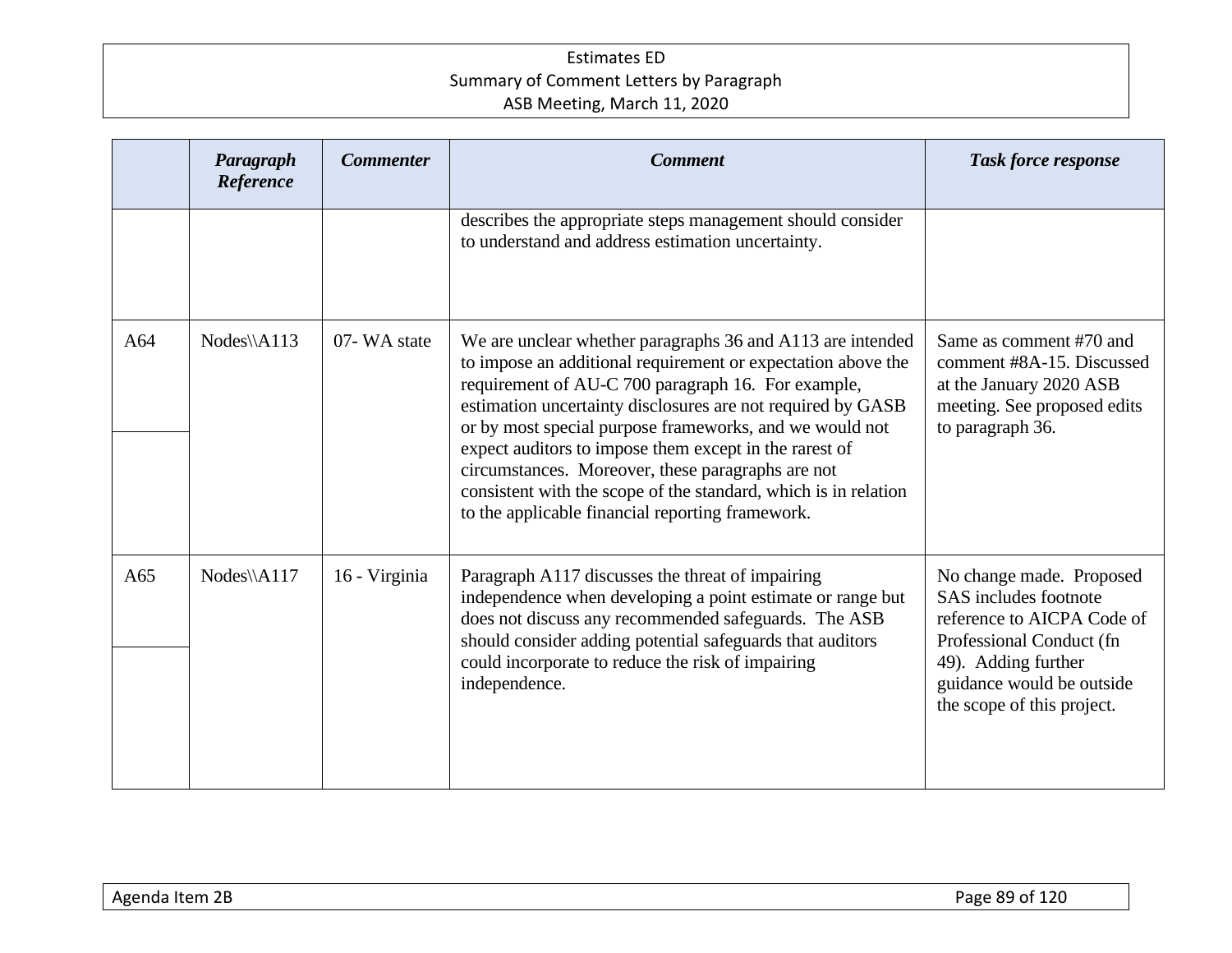|     | Paragraph<br>Reference | <b>Commenter</b>                           | <b>Comment</b>                                                                                                                                                                                                                                                                                                                                                                                                                                                                                                                                                                                                                                                                                                                                                                                                                                                                                                                                                           | <b>Task force response</b>                                                                                                                                                                                                                                                                                                                                                                   |
|-----|------------------------|--------------------------------------------|--------------------------------------------------------------------------------------------------------------------------------------------------------------------------------------------------------------------------------------------------------------------------------------------------------------------------------------------------------------------------------------------------------------------------------------------------------------------------------------------------------------------------------------------------------------------------------------------------------------------------------------------------------------------------------------------------------------------------------------------------------------------------------------------------------------------------------------------------------------------------------------------------------------------------------------------------------------------------|----------------------------------------------------------------------------------------------------------------------------------------------------------------------------------------------------------------------------------------------------------------------------------------------------------------------------------------------------------------------------------------------|
| A66 | $Nodes\A126$           | 13 - Wipfli<br>and Mind the<br><b>GAAP</b> | We found one example in the Exposure Draft where more<br>clarity would be helpful. The first sentence of paragraph<br>A126 states "The size of the auditor's range may be multiples<br>of materiality for the financial statements as a whole,<br>particularly when materiality is based on operating results<br>(for example, pre-tax income), and this measure is relatively<br>small in relation to assets or other balance sheet measures."<br>However, this paragraph provides no guidance around an<br>appropriate auditor's range when materiality is based on<br>balance sheet measures or a blend of balance sheet measures<br>and operating results.<br>As written, we are unsure as to what auditor's range would<br>be appropriate when materiality is based on balance sheet<br>measures or a blend of balance sheet measures and operating<br>results. It would be helpful if the final guidance could<br>provide additional commentary on this situation. | The TF believes that the<br>content in paragraph A126 is<br>sufficient as drafted because<br>this situation described may<br>arise. The TF believes that<br>this SAS is not the right<br>place to address questions<br>relating to the determination<br>of materiality or ranges of<br>materiality.<br>The TF is not proposing any<br>changes to paragraph A126.<br>[same as comment #8A-25] |
| A67 | $Nodes\A126$           | $18 - GT$                                  | We are concerned that, as written, this paragraph could imply<br>that industry is the main driving source of estimation<br>uncertainty in accounting estimates. We do not agree with<br>this premise and believe the standard would be improved by<br>removing "or in certain industries, such as insurance or<br>banking," from this paragraph. We believe this edit would<br>maintain the clarity of the application guidance while                                                                                                                                                                                                                                                                                                                                                                                                                                                                                                                                    | Agreed. Removed.                                                                                                                                                                                                                                                                                                                                                                             |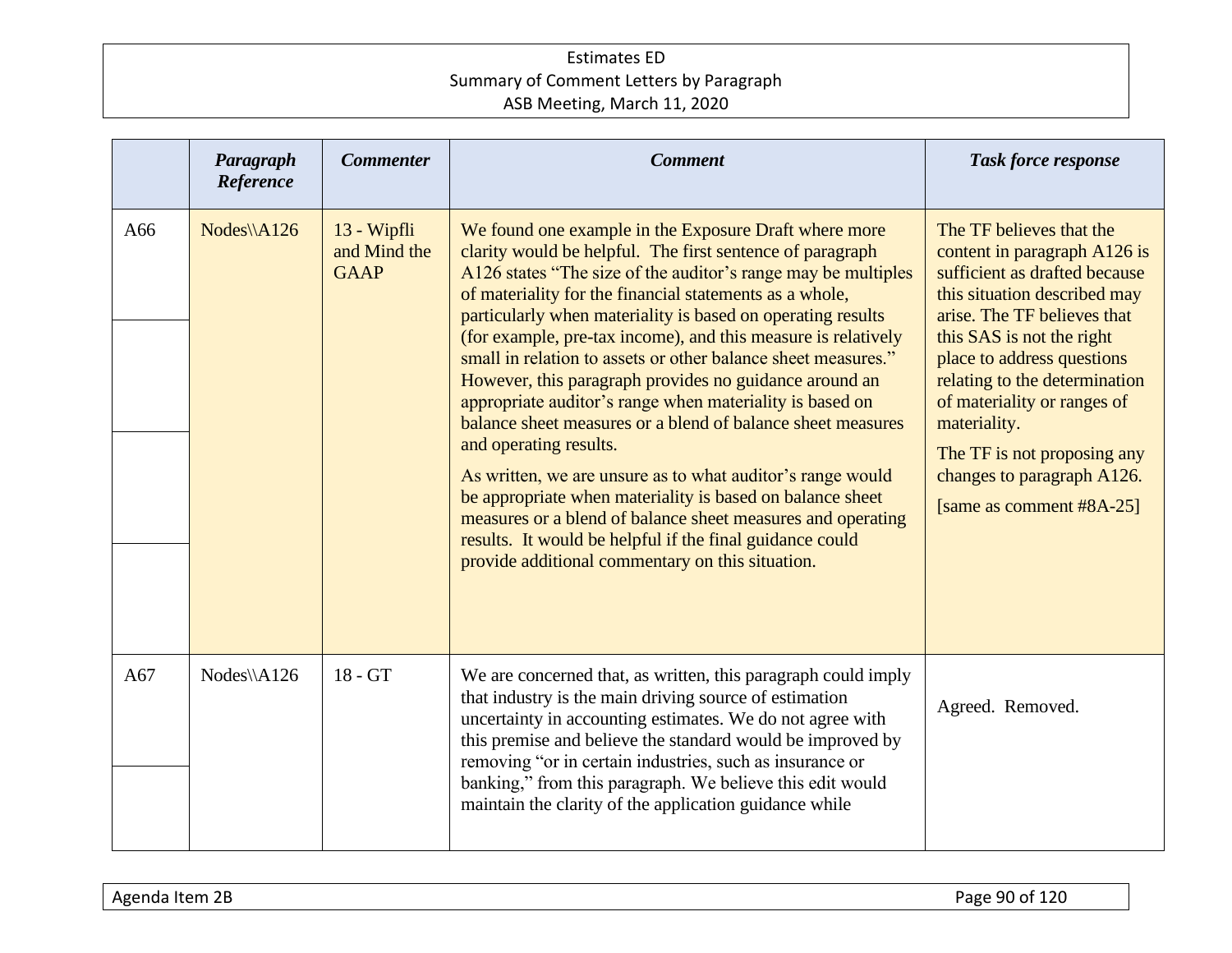|     | Paragraph<br>Reference | <b>Commenter</b> | <b>Comment</b>                                                                                                                                                                                                                                                                                                                                                                                                                                                                                                                                                                                                                                                                                                                                                                                                                                                                                                                                                                                                                                                                                                                              | <b>Task force response</b>                                                        |
|-----|------------------------|------------------|---------------------------------------------------------------------------------------------------------------------------------------------------------------------------------------------------------------------------------------------------------------------------------------------------------------------------------------------------------------------------------------------------------------------------------------------------------------------------------------------------------------------------------------------------------------------------------------------------------------------------------------------------------------------------------------------------------------------------------------------------------------------------------------------------------------------------------------------------------------------------------------------------------------------------------------------------------------------------------------------------------------------------------------------------------------------------------------------------------------------------------------------|-----------------------------------------------------------------------------------|
|     |                        |                  | eliminating the potential unintended implication regarding<br>industry.                                                                                                                                                                                                                                                                                                                                                                                                                                                                                                                                                                                                                                                                                                                                                                                                                                                                                                                                                                                                                                                                     |                                                                                   |
| A68 | $Nodes\A128$           | 11 - Deloitte    | We believe the last bullet included within application<br>paragraph A128, which was moved to the proposed SAS<br>from application paragraph A15 of AU-C section 501, should<br>be reworded. If a valuation of derivative instruments or<br>securities is based on assumptions that are highly subjective<br>or sensitive in nature, it is likely that there will only be one<br>reliable pricing source. In these cases, we may expect the<br>auditor to test how management made the valuation rather<br>than obtain estimates from more than one pricing source. We<br>propose the following edit as a result:<br>A128 When, for derivative instruments or<br>securities,<br>— a pricing source has a relationship with an entity that<br>might impair its objectivity, such as an affiliate or a<br>counterparty involved in selling or structuring the<br>product, or<br><b>- a valuation is based on assumptions that are highly</b><br>subjective or particularly sensitive to changes in the<br>underlying circumstances<br>the auditor may determine that it is necessary to obtain<br>estimates from more than one pricing source. | See edit made to paragraph<br>A128. Same as comment<br>$#8C-25$ in agenda item 2C |
|     |                        |                  |                                                                                                                                                                                                                                                                                                                                                                                                                                                                                                                                                                                                                                                                                                                                                                                                                                                                                                                                                                                                                                                                                                                                             |                                                                                   |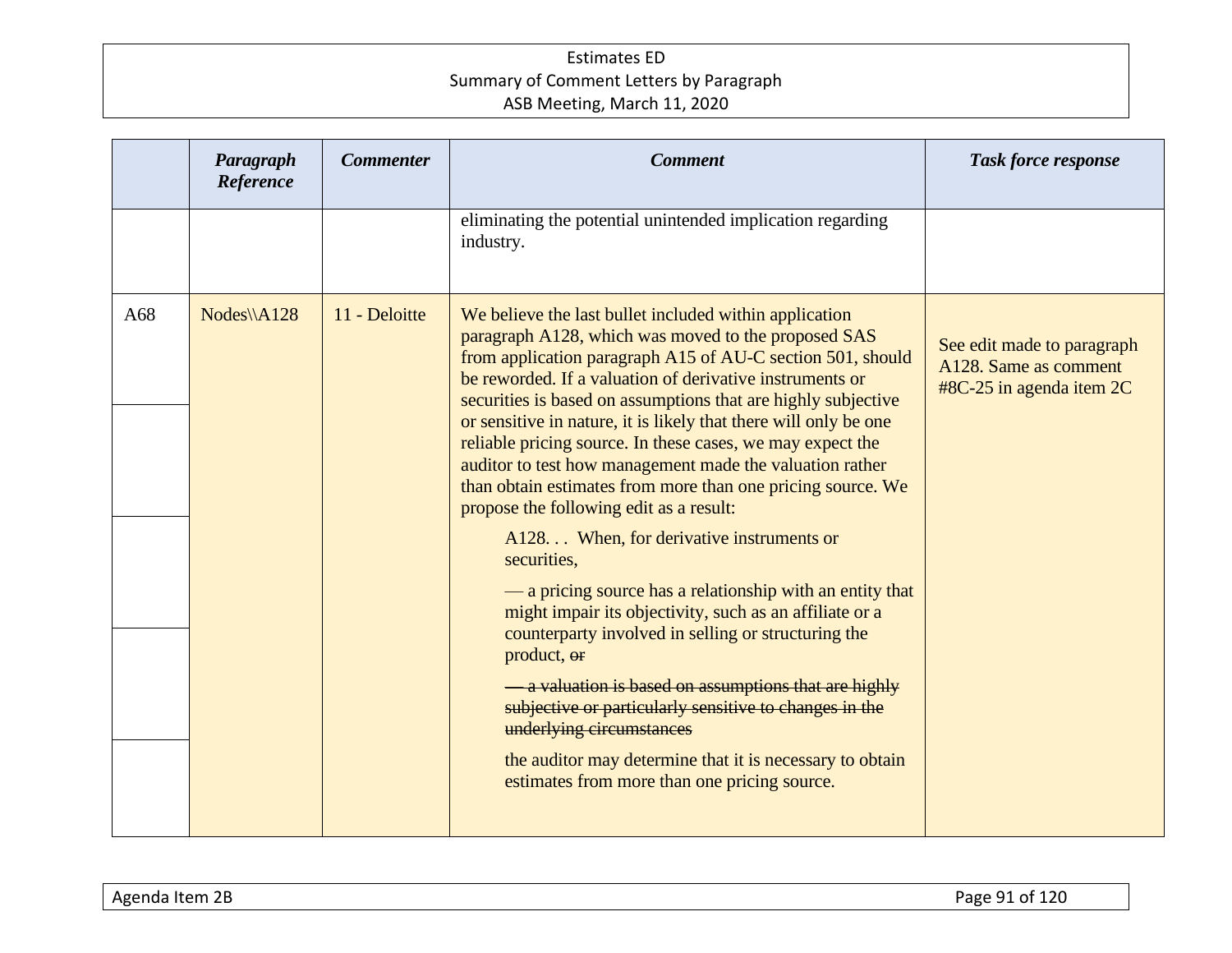|     | Paragraph<br>Reference | <b>Commenter</b>                 | <b>Comment</b>                                                                                                                                                                                                                                                                                                                                                                                                                                                                                                                                                                                                                                                                                                                                                                                               | <b>Task force response</b>                                                                                                                                                           |
|-----|------------------------|----------------------------------|--------------------------------------------------------------------------------------------------------------------------------------------------------------------------------------------------------------------------------------------------------------------------------------------------------------------------------------------------------------------------------------------------------------------------------------------------------------------------------------------------------------------------------------------------------------------------------------------------------------------------------------------------------------------------------------------------------------------------------------------------------------------------------------------------------------|--------------------------------------------------------------------------------------------------------------------------------------------------------------------------------------|
| A69 | Nodes\\A128            | <b>28 - KPMG</b>                 | Extant paragraph A15 of AU-C section 501 is now in<br>paragraph A128 of the Proposed Standard – We are unclear<br>as to how "Proposed SAS Audit Evidence" is relevant when<br>the external information source uses its own models. We also<br>note that the wording of paragraph A128 is different than<br>paragraph A132 such that we are unclear as to whether<br>execution is intended to be different as well.                                                                                                                                                                                                                                                                                                                                                                                           | Same as comment #8C-27 in<br>agenda item 2C                                                                                                                                          |
| A70 | Nodes\\A129            | <b>10 - RSM US</b><br><b>LLP</b> | We agree that the guidance from application paragraphs<br>.A11, .A12 and .A14 through .A19 of AU-C section 501 has<br>been included in the proposed SAS. However, to ensure that<br>the guidance from the last sentence of application paragraph<br>.A13 of AU-C section 501 is included in the proposed SAS,<br>we suggest adding "Quoted market prices obtained from<br>active markets generally provide sufficient evidence of the<br>fair value of securities." in application paragraph .A129 of<br>the proposed SAS after "Examples of sources related to (a)<br>and (b) for derivative instruments and securities listed on<br>national exchanges or over-the-counter (OTC) markets<br>include financial publications, the exchanges, NASDAQ, or<br>pricing services based on sources such as those." | TF intentionally did not<br>include the sentence because<br>the terminology is outdated.<br>This content may be<br>considered as part of AU-C<br>501 project.<br>No change proposed. |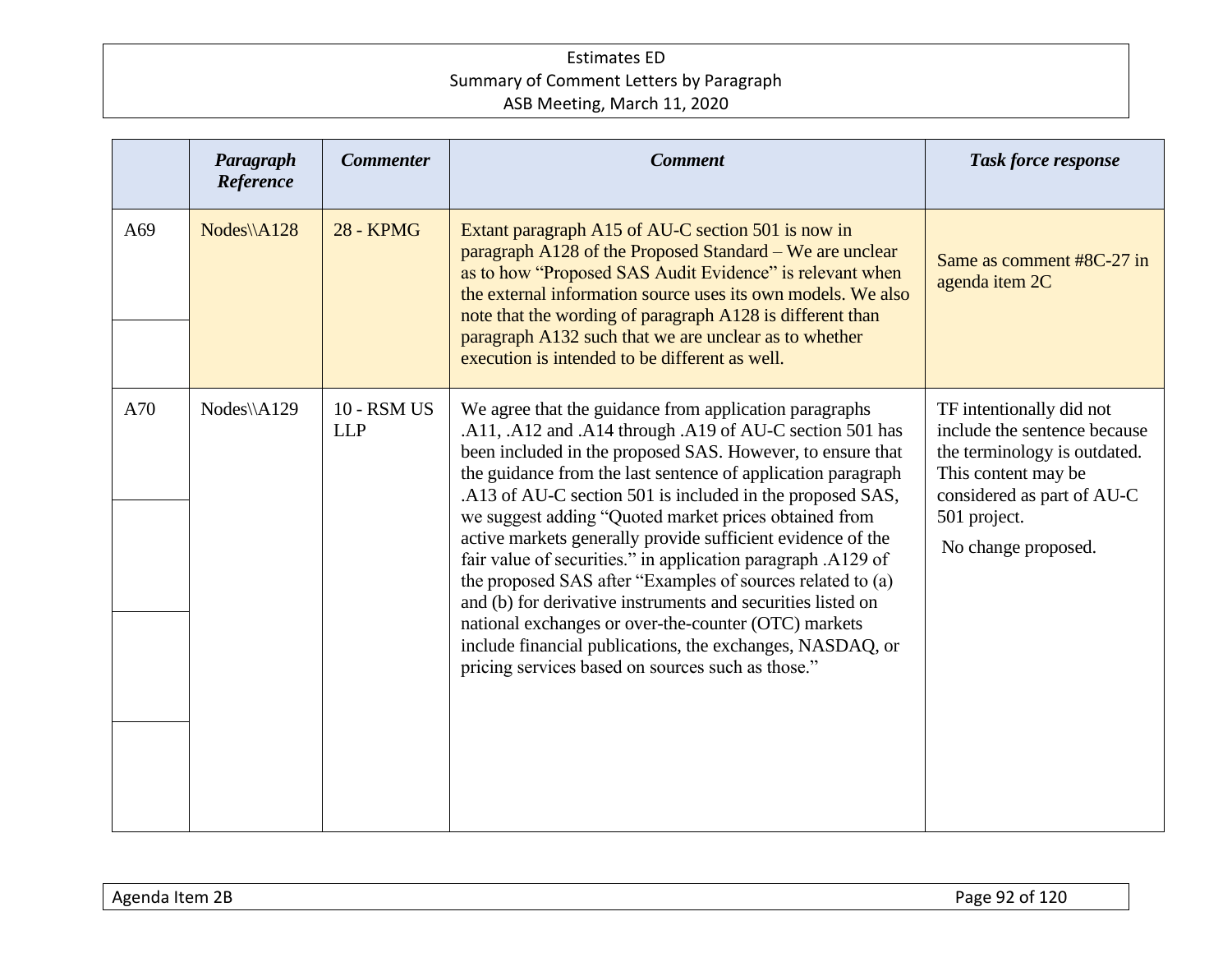|     | Paragraph<br>Reference | <b>Commenter</b>     | <b>Comment</b>                                                                                                                                                                                                                                                                                                                                                                                                                                                                                                                                                                                                                                                            | <b>Task force response</b>                                                                                                                                                                                               |
|-----|------------------------|----------------------|---------------------------------------------------------------------------------------------------------------------------------------------------------------------------------------------------------------------------------------------------------------------------------------------------------------------------------------------------------------------------------------------------------------------------------------------------------------------------------------------------------------------------------------------------------------------------------------------------------------------------------------------------------------------------|--------------------------------------------------------------------------------------------------------------------------------------------------------------------------------------------------------------------------|
| A71 | $Nodes\A129$           | 27-Hunter<br>college | A129. Changes are suggested for paragraph A129,<br>specifically a portion of the paragraph located after bullet d,<br>to eliminate irrelevant words and improve the flow of the<br>sentence structure.<br>For derivative instruments and securities, if quoted<br>market prices are not available, estimates of fair value<br>frequently may be obtained from, for example, broker-<br>dealers, or other third party sources, from third-party<br>sources, such as broker-dealers, based on proprietary<br>valuation models, or from the entity, based on<br>internally or externally developed valuation models<br>(for example, the Black-Scholes option-pricing model) | Proposed edit changes the<br>meaning of the paragraph.<br>No change made.                                                                                                                                                |
| A72 | $Nodes\A129$           | 28 - KPMG            | A129. For fair value accounting estimates, additional<br>considerations of the relevance and reliability of<br>information obtained from external information sources<br>may include the following:<br>When the <b>fair value measurement</b> is based For<br>derivative instruments and securities, if quoted market<br>prices are not available, estimates of fair value                                                                                                                                                                                                                                                                                                | No change made.<br>At the January 2020 ASB<br>meeting, the ASB agreed<br>that the proposed SAS<br>should be framework neutral<br>and retain the references to<br>"fair value accounting"<br>estimates" rather than "fair |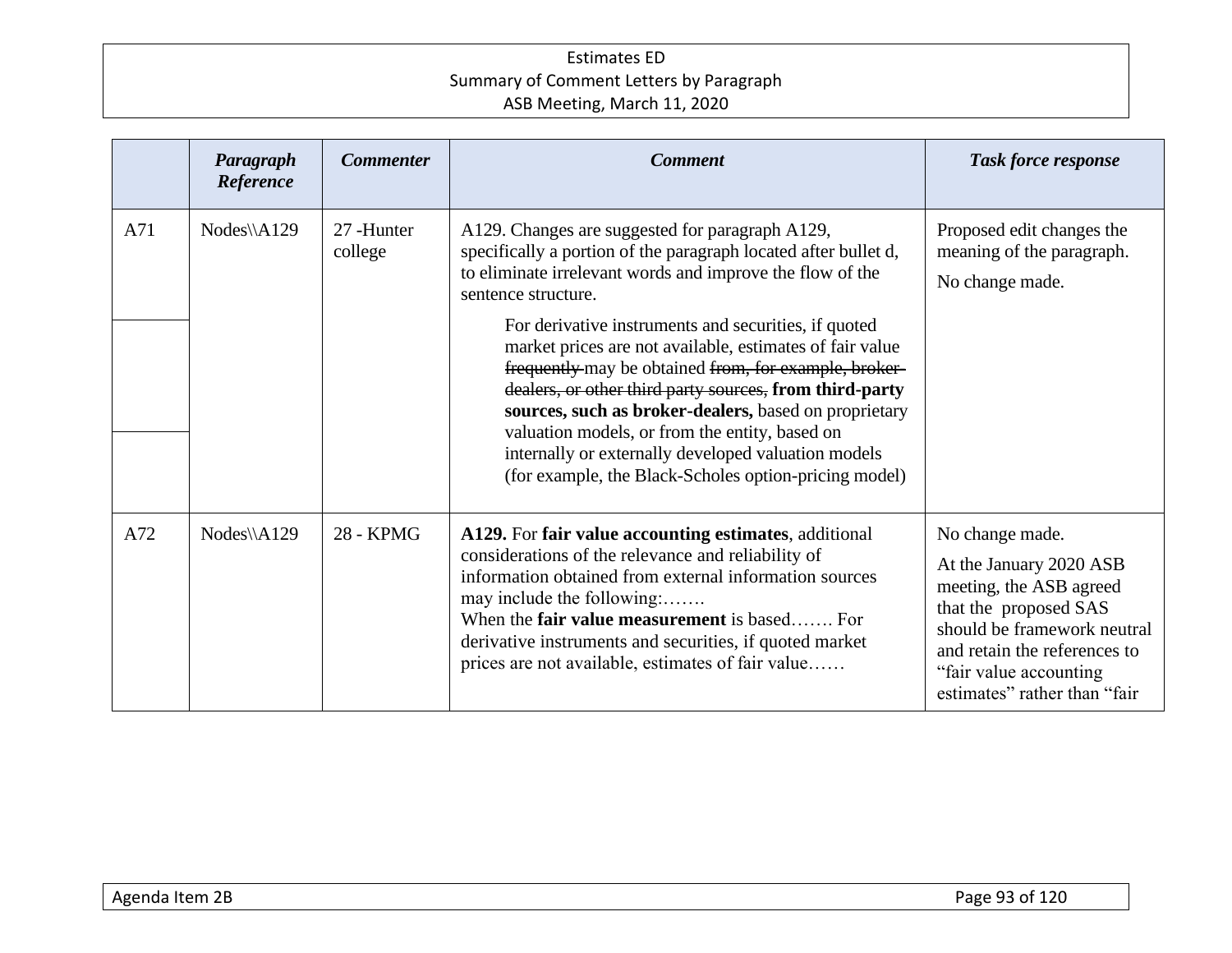|     | Paragraph<br>Reference | <b>Commenter</b> | <b>Comment</b>                                                                                                                                                                                                                                                                                                                                                                                                                                                                                                                                                                                                                                                                                                                                                                                                                                                                                                                                                                                       | <b>Task force response</b>                                                                                           |
|-----|------------------------|------------------|------------------------------------------------------------------------------------------------------------------------------------------------------------------------------------------------------------------------------------------------------------------------------------------------------------------------------------------------------------------------------------------------------------------------------------------------------------------------------------------------------------------------------------------------------------------------------------------------------------------------------------------------------------------------------------------------------------------------------------------------------------------------------------------------------------------------------------------------------------------------------------------------------------------------------------------------------------------------------------------------------|----------------------------------------------------------------------------------------------------------------------|
|     |                        |                  | <b>Suggested Revision:</b><br>Change first instance. Second part included as an example of<br>inconsistent use of terminology in the same paragraph.<br>A129. For fair value measurements, additional considerations<br>of the relevance and reliability of information obtained from<br>external information sources may include the following:                                                                                                                                                                                                                                                                                                                                                                                                                                                                                                                                                                                                                                                     | value measurement"<br>because the latter term may<br>imply a narrower view of<br>what is intended to be<br>included. |
| A73 | Nodes\\A129            | 28 - KPMG        | Extant paragraphs A13 and A14 of AU-C section 501 are<br>now in paragraph A129 of the Proposed Standard – The<br>content is accurate in that estimates of fair value [for market<br>prices] may be obtained from other sources and that "using<br>such a price quote to test valuation assertions may require<br>special knowledge to understand the circumstances in which<br>the quote was developed". However, unlike the PCAOB's<br>special topics appendix to AS 2501, the Proposed Standard<br>does not provide guidance on how such knowledge may be<br>obtained. Further, it is not clear how the content of this<br>application paragraph regarding the relevance and reliability<br>of fair value of trades relates to the content in paragraph<br>A128 regarding alternative sources, using multiple sources<br>and evaluating an entity's relationship with the third party<br>source in determining whether it is necessary to obtain<br>information from more than one pricing source. | To be considered holistically<br>as part of the AU-C 501<br>project.                                                 |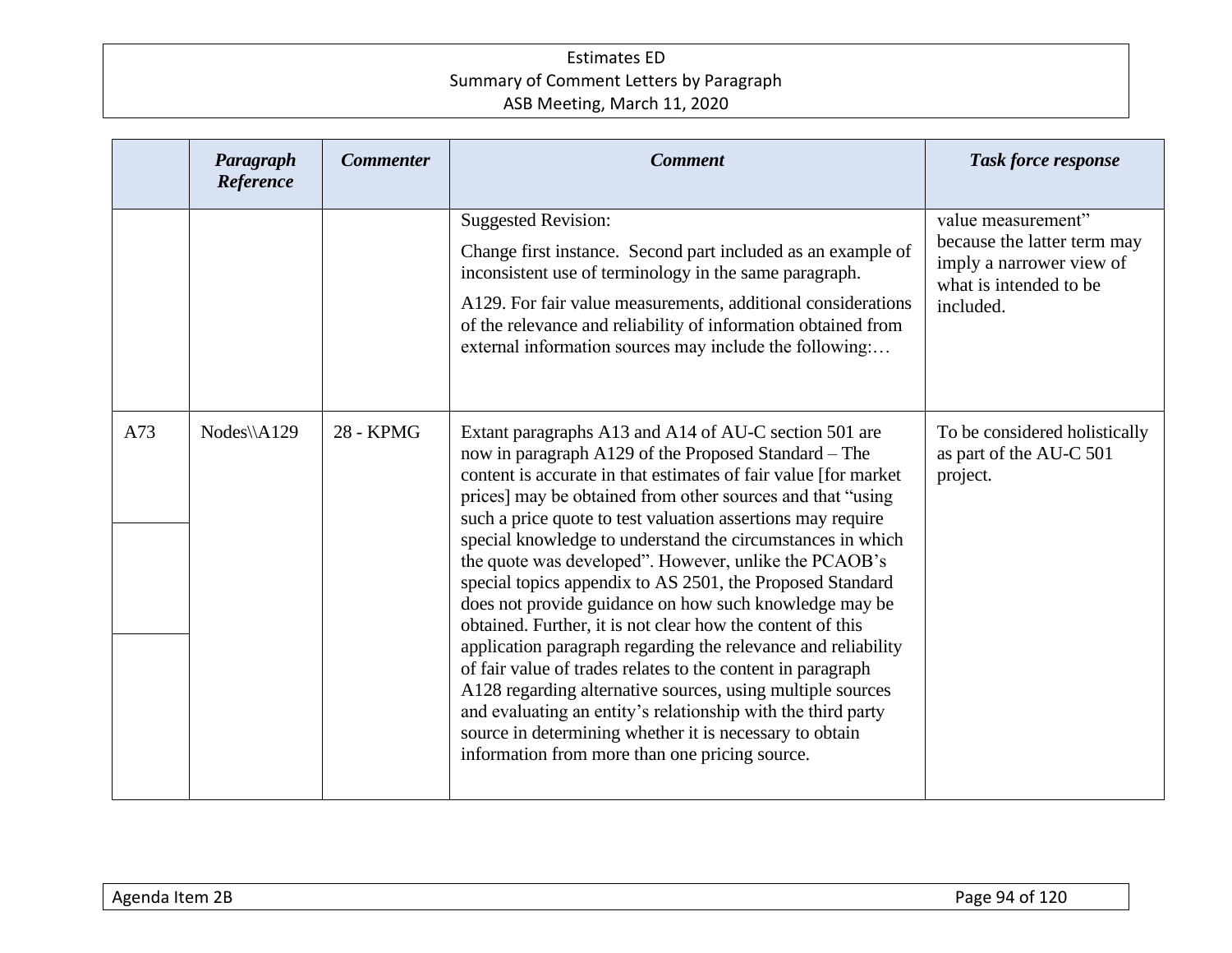|     | Paragraph<br>Reference | <b>Commenter</b> | <b>Comment</b>                                                                                                                                                                                                                                                                                                                                                                                                                                                                                                                                                                                                                                                                                                                                                                                                                                                                                                                                                                                                                                                                                                                                                                                                                                                      | <b>Task force response</b>     |
|-----|------------------------|------------------|---------------------------------------------------------------------------------------------------------------------------------------------------------------------------------------------------------------------------------------------------------------------------------------------------------------------------------------------------------------------------------------------------------------------------------------------------------------------------------------------------------------------------------------------------------------------------------------------------------------------------------------------------------------------------------------------------------------------------------------------------------------------------------------------------------------------------------------------------------------------------------------------------------------------------------------------------------------------------------------------------------------------------------------------------------------------------------------------------------------------------------------------------------------------------------------------------------------------------------------------------------------------|--------------------------------|
| A74 | $Nodes\A131$           | 28 - KPMG        | Specifically, there appears to be a conflict between the<br>guidance in Paragraph 30 of the Exposure Draft and related<br>application material in paragraph A131. In particular, we note<br>that paragraph 30 appears to suggest that the nature, timing<br>and extent of further audit procedures to evaluate the work of<br>a management's specialist (including any assumptions<br>developed by the specialist) can be scaled using factors<br>enumerated in the paragraph (paragraph text included for<br>context):<br>30. When using the work of a management's specialist,<br>the requirements in paragraphs 20-28 of this proposed<br>SAS may assist the auditor in evaluating the<br>appropriateness of the specialist's work as audit<br>evidence for a relevant assertion in accordance with<br>AU-C section 500. In evaluating the work of the<br>management's specialist, the nature, timing, and extent<br>of the further audit procedures are affected by the<br>auditor's evaluation of the specialist's competence,<br>capabilities, and objectivity, the auditor's<br>understanding of the nature of the work performed by<br>the specialist, and the auditor's familiarity with the<br>specialist's field of expertise. (Ref: par. $A127- A133$ ) | See response to comment<br>#61 |
|     |                        |                  | However, the related application material in paragraph A131<br>appears to suggest a different approach whereby assumptions<br>identified by a management's specialist become                                                                                                                                                                                                                                                                                                                                                                                                                                                                                                                                                                                                                                                                                                                                                                                                                                                                                                                                                                                                                                                                                        |                                |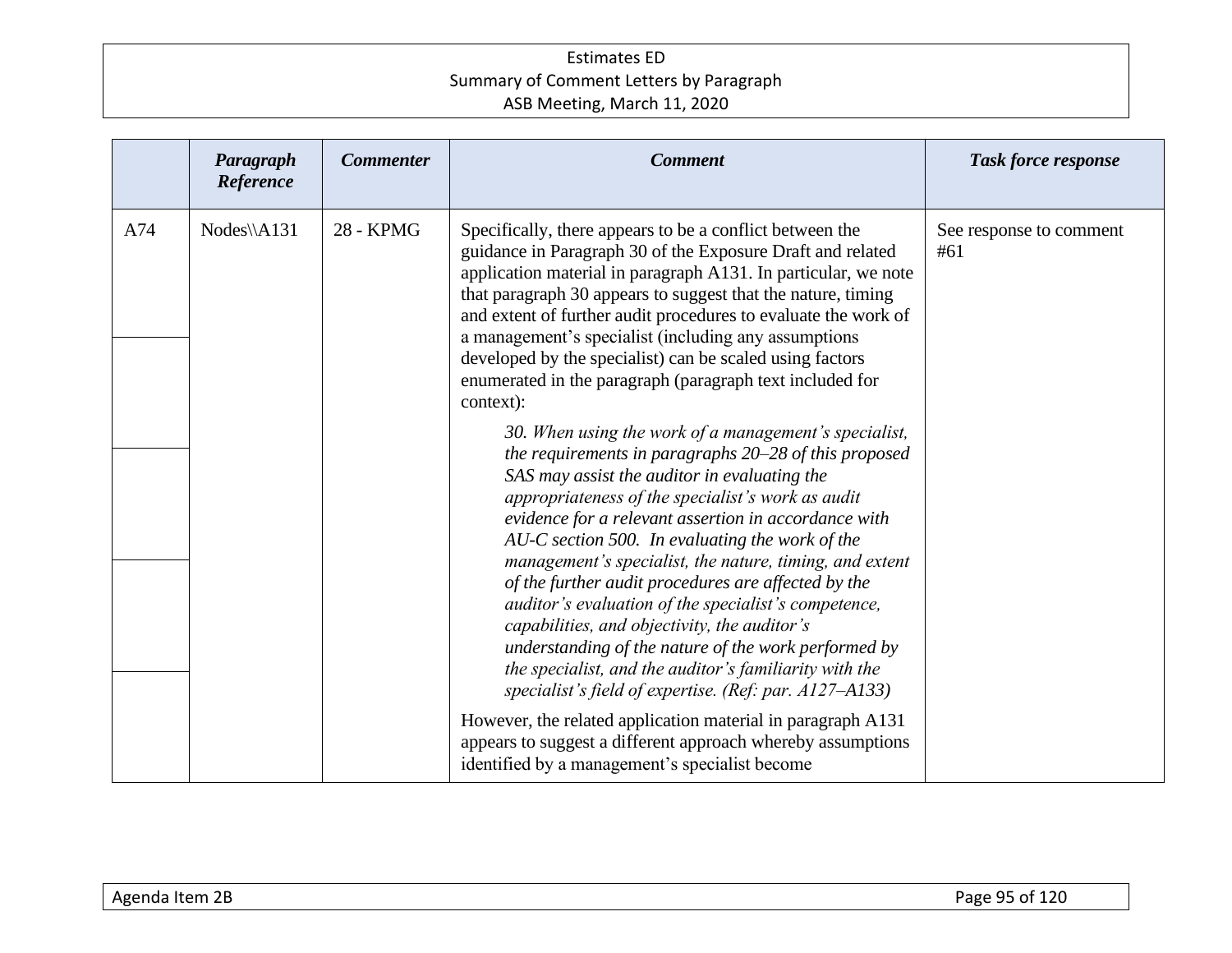| Paragraph<br>Reference | <b>Commenter</b> | <b>Comment</b>                                                                                                                                                                                                                                                                                                                                                                                                                                  | <b>Task force response</b> |
|------------------------|------------------|-------------------------------------------------------------------------------------------------------------------------------------------------------------------------------------------------------------------------------------------------------------------------------------------------------------------------------------------------------------------------------------------------------------------------------------------------|----------------------------|
|                        |                  | management's assumptions and should be audited using the<br>relevant requirements in the Proposed Standard without any<br>reference to the specialists guidance in AU-C section 500<br>(paragraph text included for context):                                                                                                                                                                                                                   |                            |
|                        |                  | A131. Assumptions relating to accounting estimates<br>that are made or identified by a management's<br>specialist become management's assumptions when<br>used by management in making an accounting<br>estimate. Accordingly, the auditor applies the relevant<br>requirements in this proposed SAS to those<br>assumptions.                                                                                                                   |                            |
|                        |                  | The confusion as to the treatment of assumptions identified<br>by a management's specialist is compounded by the fact that<br>the corresponding application material for the methods and<br>data used by a management's specialist is constructed<br>differently and makes a specific reference to AU-C 500 as the<br>primary source of requirements for auditing these elements of<br>an accounting estimate (paragraph included for context): |                            |
|                        |                  | A132. If the work of a management's specialist involves<br>the use of methods or sources of data relating to<br>accounting estimates, or developing or providing<br>findings or conclusions relating to a point estimate or<br>related disclosures for inclusion in the financial<br>statements, the requirements in paragraphs $21-29$ of<br>this proposed SAS may assist the auditor in applying<br>AU-C section 500.                         |                            |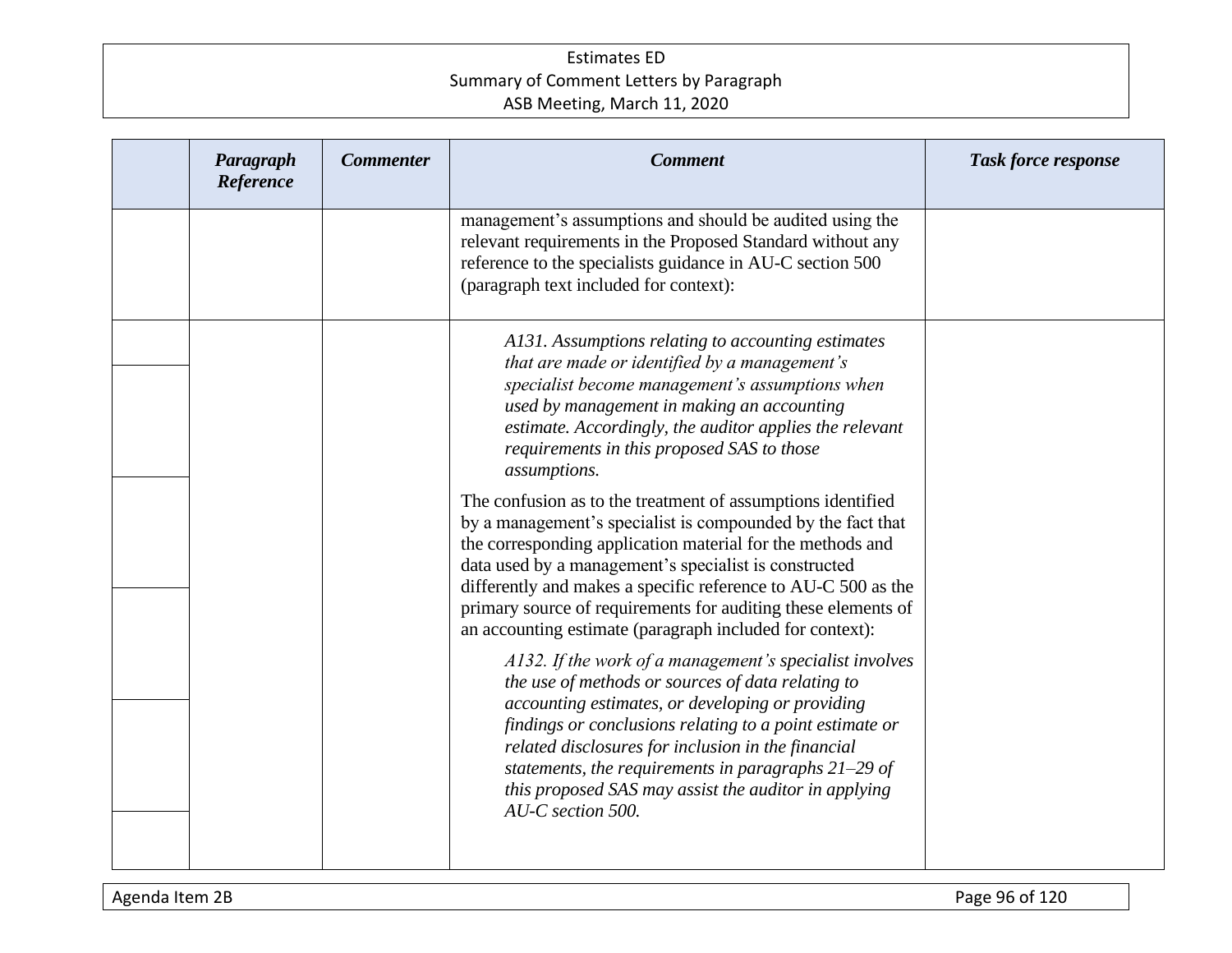| Paragraph<br>Reference | <b>Commenter</b> | <b>Comment</b>                                                                                                                                                                                                                                                                                                                                                                                                                                                                                                                                                                                                                                                                                                                                                                                                                                                                                                 | <b>Task force response</b> |
|------------------------|------------------|----------------------------------------------------------------------------------------------------------------------------------------------------------------------------------------------------------------------------------------------------------------------------------------------------------------------------------------------------------------------------------------------------------------------------------------------------------------------------------------------------------------------------------------------------------------------------------------------------------------------------------------------------------------------------------------------------------------------------------------------------------------------------------------------------------------------------------------------------------------------------------------------------------------|----------------------------|
|                        |                  | We do not understand the Board's expectations for these two<br>application material paragraphs as they appear to be<br>contradicting each other. We recognize that the Board has<br>not yet considered the PCAOB's new requirements for the<br>auditor's use of the work of management's specialists but<br>highlight that we believe that the approach articulated in the<br>above-referenced paragraph A131 of the Proposed Standard<br>is inconsistent with the approach adopted by the PCAOB,<br>which clearly distinguishes between those assumptions used<br>by a management's specialist that were developed by the<br>specialist and those that were developed by management and<br>provided to the specialist and includes clear instructions for<br>scaling the nature, timing and extent of the further audit<br>procedures for evaluating assumptions developed by the<br>management's specialist. |                            |
|                        |                  | We further note that the PCAOB's new standards for both<br>using the work of a management's specialist and the auditor's<br>supervision of his/her own specialist provide useful clarity as<br>to what standards (the estimate standard or the specialists<br>standards) should be followed in specific situations when<br>auditing an accounting estimate. We believe that application<br>of the Board's standards would benefit from similar clarity<br>through further convergence of specific requirements with<br>the PCAOB standards.                                                                                                                                                                                                                                                                                                                                                                    |                            |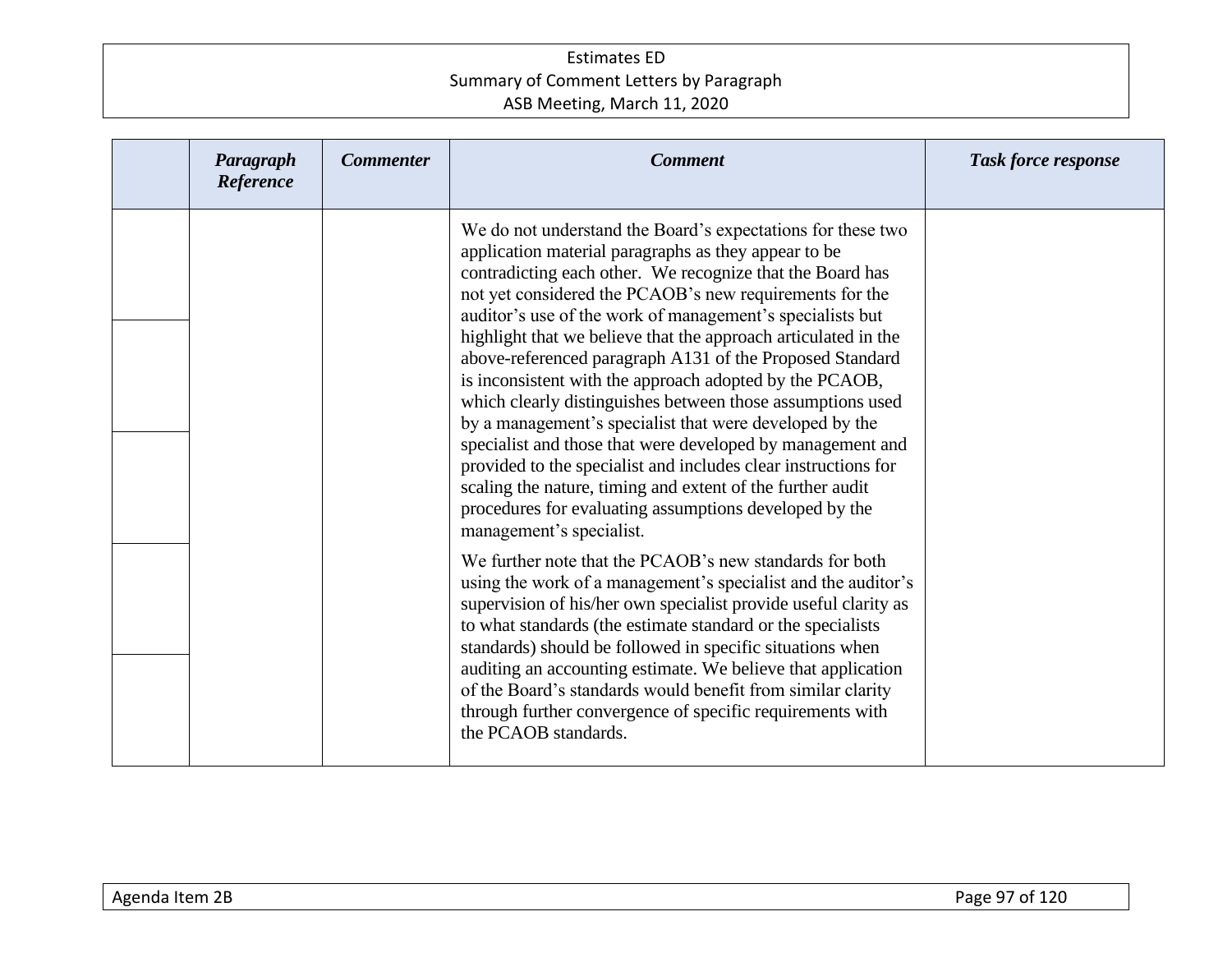|     | Paragraph<br>Reference | <b>Commenter</b> | <b>Comment</b>                                                                                                                                                                                                                                                                                                                                                                                                                                                                                                                                                                                                                                                                                                                                                                                                                                                                                                                                                                                                                                                                                                                                                                                                                                                       | <b>Task force response</b>      |
|-----|------------------------|------------------|----------------------------------------------------------------------------------------------------------------------------------------------------------------------------------------------------------------------------------------------------------------------------------------------------------------------------------------------------------------------------------------------------------------------------------------------------------------------------------------------------------------------------------------------------------------------------------------------------------------------------------------------------------------------------------------------------------------------------------------------------------------------------------------------------------------------------------------------------------------------------------------------------------------------------------------------------------------------------------------------------------------------------------------------------------------------------------------------------------------------------------------------------------------------------------------------------------------------------------------------------------------------|---------------------------------|
| A75 | $Nodes\A132$           | 28 - KPMG        | Specifically, there appears to be a conflict between the<br>guidance in Paragraph 30 of the Exposure Draft and related<br>application material in paragraph A131. In particular, we note<br>that paragraph 30 appears to suggest that the nature, timing<br>and extent of further audit procedures to evaluate the work of<br>a management's specialist (including any assumptions<br>developed by the specialist) can be scaled using factors<br>enumerated in the paragraph (paragraph text included for<br>context):<br>30. When using the work of a management's specialist,<br>the requirements in paragraphs 20–28 of this proposed<br>SAS may assist the auditor in evaluating the<br>appropriateness of the specialist's work as audit<br>evidence for a relevant assertion in accordance with<br>AU-C section 500. In evaluating the work of the<br>management's specialist, the nature, timing, and extent<br>of the further audit procedures are affected by the<br>auditor's evaluation of the specialist's competence,<br>capabilities, and objectivity, the auditor's<br>understanding of the nature of the work performed by<br>the specialist, and the auditor's familiarity with the<br>specialist's field of expertise. (Ref: par. $A127 - A133$ ) | See response to comment #<br>61 |
|     |                        |                  | However, the related application material in paragraph A131<br>appears to suggest a different approach whereby assumptions<br>identified by a management's specialist become<br>management's assumptions and should be audited using the                                                                                                                                                                                                                                                                                                                                                                                                                                                                                                                                                                                                                                                                                                                                                                                                                                                                                                                                                                                                                             |                                 |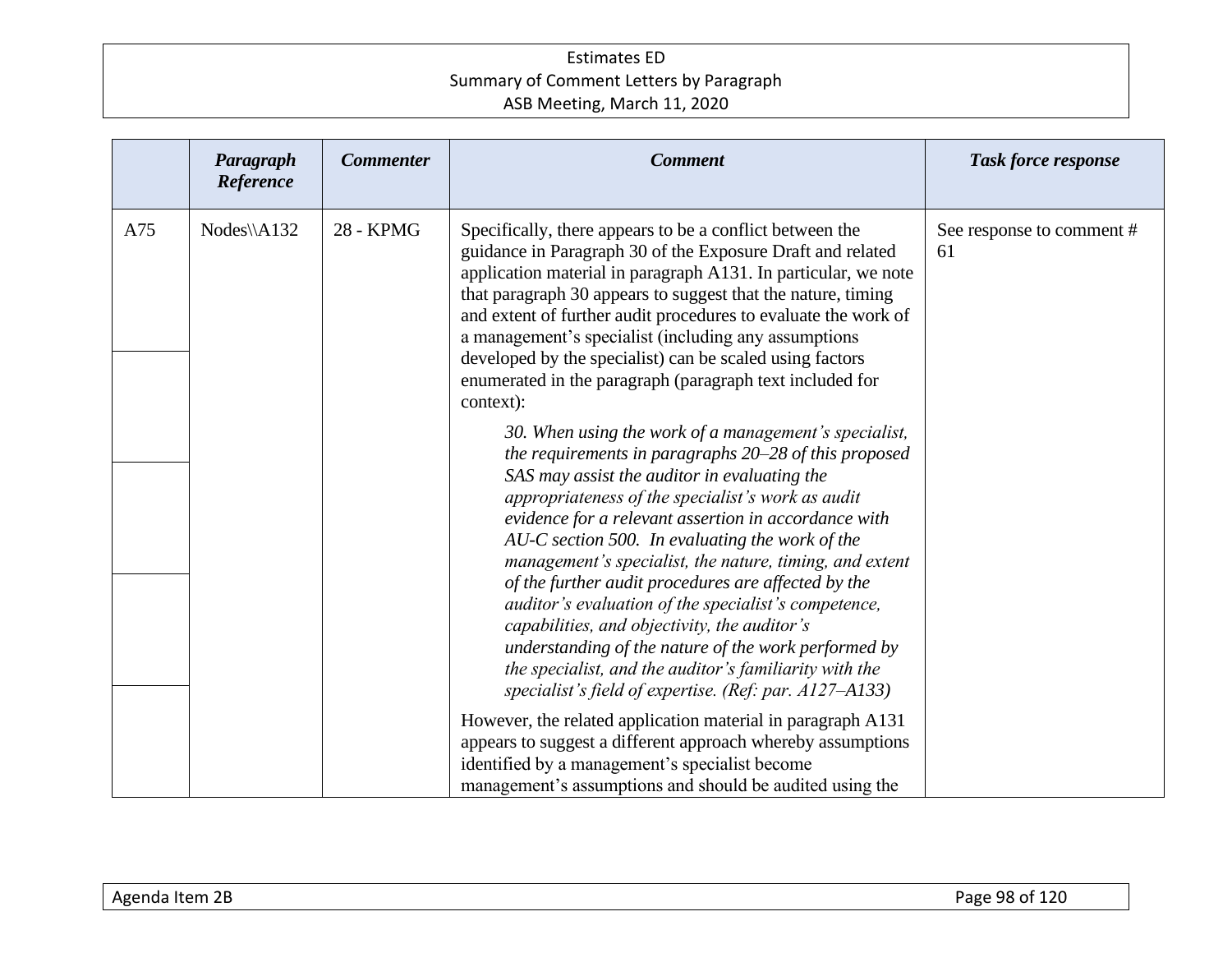| Paragraph<br>Reference | <b>Commenter</b> | <b>Comment</b>                                                                                                                                                                                                                                                                                                                                                                                                                                                                                                            | <b>Task force response</b> |
|------------------------|------------------|---------------------------------------------------------------------------------------------------------------------------------------------------------------------------------------------------------------------------------------------------------------------------------------------------------------------------------------------------------------------------------------------------------------------------------------------------------------------------------------------------------------------------|----------------------------|
|                        |                  | relevant requirements in the Proposed Standard without any<br>reference to the specialists guidance in AU-C section 500<br>(paragraph text included for context):                                                                                                                                                                                                                                                                                                                                                         |                            |
|                        |                  | A131. Assumptions relating to accounting estimates<br>that are made or identified by a management's<br>specialist become management's assumptions when<br>used by management in making an accounting<br>estimate. Accordingly, the auditor applies the relevant<br>requirements in this proposed SAS to those<br>assumptions.<br>The confusion as to the treatment of assumptions identified<br>by a management's specialist is compounded by the fact that<br>the corresponding application material for the methods and |                            |
|                        |                  | data used by a management's specialist is constructed<br>differently and makes a specific reference to AU-C 500 as the<br>primary source of requirements for auditing these elements of<br>an accounting estimate (paragraph included for context):<br>A132. If the work of a management's specialist involves<br>the use of methods or sources of data relating to<br>accounting estimates, or developing or providing<br>findings or conclusions relating to a point estimate or                                        |                            |
|                        |                  | related disclosures for inclusion in the financial<br>statements, the requirements in paragraphs $21-29$ of<br>this proposed SAS may assist the auditor in applying<br>AU-C section 500.                                                                                                                                                                                                                                                                                                                                  |                            |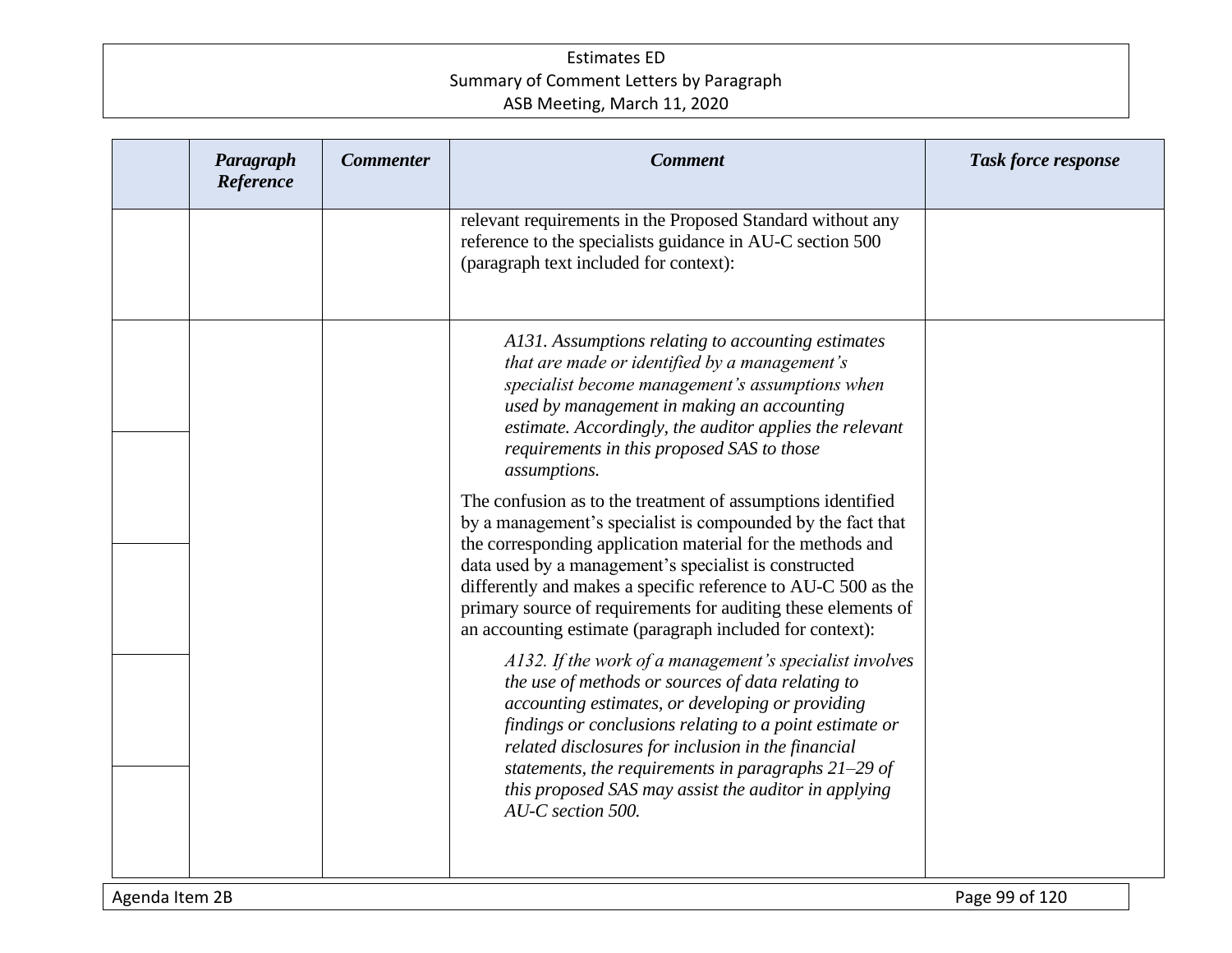| Paragraph<br>Reference | <b>Commenter</b> | <b>Comment</b>                                                                                                                                                                                                                                                                                                                                                                                                                                                                                                                                                                                                                                                                                                                                                                                                                                                                                                                                                                                                                                                                                                                                                               | <b>Task force response</b> |
|------------------------|------------------|------------------------------------------------------------------------------------------------------------------------------------------------------------------------------------------------------------------------------------------------------------------------------------------------------------------------------------------------------------------------------------------------------------------------------------------------------------------------------------------------------------------------------------------------------------------------------------------------------------------------------------------------------------------------------------------------------------------------------------------------------------------------------------------------------------------------------------------------------------------------------------------------------------------------------------------------------------------------------------------------------------------------------------------------------------------------------------------------------------------------------------------------------------------------------|----------------------------|
|                        |                  | We do not understand the Board's expectations for these two<br>application material paragraphs as they appear to be<br>contradicting each other. We recognize that the Board has<br>not yet considered the PCAOB's new requirements for the<br>auditor's use of the work of management's specialists but<br>highlight that we believe that the approach articulated in the<br>above-referenced paragraph A131 of the Proposed Standard<br>is inconsistent with the approach adopted by the PCAOB,<br>which clearly distinguishes between those assumptions used<br>by a management's specialist that were developed by the<br>specialist and those that were developed by management and<br>provided to the specialist and includes clear instructions for<br>scaling the nature, timing and extent of the further audit<br>procedures for evaluating assumptions developed by the<br>management's specialist.<br>We further note that the PCAOB's new standards for both<br>using the work of a management's specialist and the auditor's<br>supervision of his/her own specialist provide useful clarity as<br>to what standards (the estimate standard or the specialists |                            |
|                        |                  | standards) should be followed in specific situations when<br>auditing an accounting estimate. We believe that application<br>of the Board's standards would benefit from similar clarity<br>through further convergence of specific requirements with<br>the PCAOB standards.                                                                                                                                                                                                                                                                                                                                                                                                                                                                                                                                                                                                                                                                                                                                                                                                                                                                                                |                            |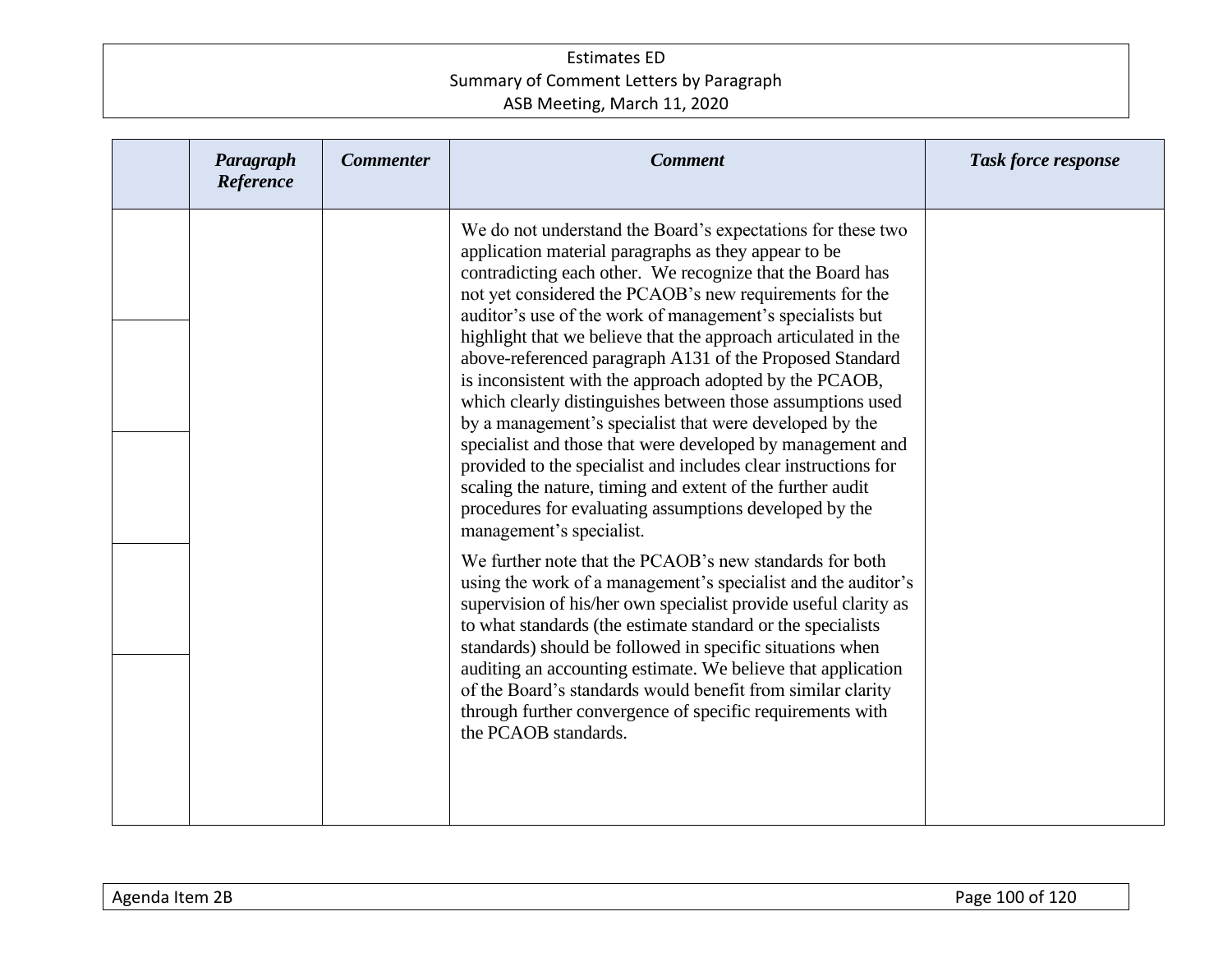|     | Paragraph<br>Reference | <b>Commenter</b>         | <b>Comment</b>                                                                                                                                                                                                                                                                                                                                                                                                                                                                                                                                                                                                                                                                                                                                                                                                                         | <b>Task force response</b>                                                                    |
|-----|------------------------|--------------------------|----------------------------------------------------------------------------------------------------------------------------------------------------------------------------------------------------------------------------------------------------------------------------------------------------------------------------------------------------------------------------------------------------------------------------------------------------------------------------------------------------------------------------------------------------------------------------------------------------------------------------------------------------------------------------------------------------------------------------------------------------------------------------------------------------------------------------------------|-----------------------------------------------------------------------------------------------|
| A76 | Nodes\\A135            | 27 - Hunter<br>college   | <b>Comments Pertaining to Lack/Insufficiency of Examples</b><br>A135. Paragraph A135 explains and provides examples of<br>indicators of possible management bias, but by mentioning<br>that indicators of possible management bias do not constitute<br>misstatements and stating that audit evidence may point to a<br>misstatement rather than simply an indicator of management<br>bias, without further elaborating on how to determine<br>whether indicators of management bias are reasonable or<br>misstated, readers will be confused as to when this is the<br>case. The lack of examples makes the passage hard to follow<br>as one is left wondering when an indicator of management<br>bias is reasonable or misstated. Examples for each bullet<br>located right under each bullet in paragraph A135 would be<br>helpful. | No change made. TF<br>believes any further<br>examples should be done<br>through audit guides |
| A77 | $Nodes\A140$           | $14 -$<br><b>NYSSCPA</b> | (b) Although paragraph A140 of the proposed SAS states<br>that "the difference between the auditor's point estimate<br>and management's point estimate" and "the difference<br>between management's point estimate and the nearest<br>point of the auditor's range" each constitute a<br>misstatement, we believe each of those statements<br>should be qualified by adding "provided the auditor has<br>obtained sufficient and appropriate evidence to conclude<br>the auditor's estimate is sufficiently precise and reliable<br>and the difference is material."                                                                                                                                                                                                                                                                   | No change made. TF<br>believes the introduction to<br>the paragraph adequately<br>covers      |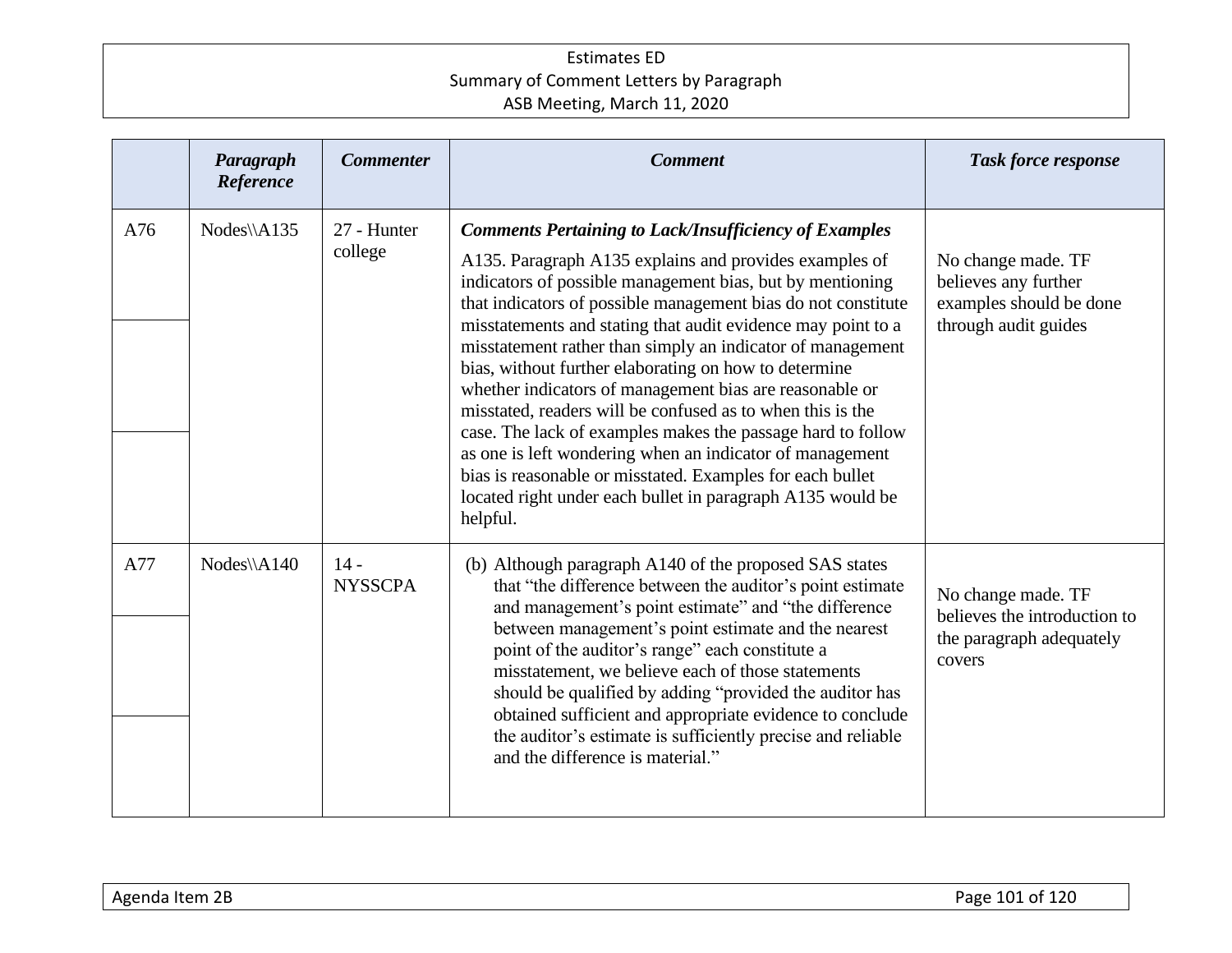|     | Paragraph<br>Reference | <b>Commenter</b>         | <b>Comment</b>                                                                                                                                                                                                                                                                                                                                                                                                                                                                                                                                                                                                                                                                                                                                                                                                                                                          | <b>Task force response</b>                                                                                                                                                          |
|-----|------------------------|--------------------------|-------------------------------------------------------------------------------------------------------------------------------------------------------------------------------------------------------------------------------------------------------------------------------------------------------------------------------------------------------------------------------------------------------------------------------------------------------------------------------------------------------------------------------------------------------------------------------------------------------------------------------------------------------------------------------------------------------------------------------------------------------------------------------------------------------------------------------------------------------------------------|-------------------------------------------------------------------------------------------------------------------------------------------------------------------------------------|
| A78 | Nodes\\A140            | $14 -$<br><b>NYSSCPA</b> | Auditors often establish point or range estimates by using<br>variable sampling techniques. We believe the adjustment<br>guidance in paragraph A140 of the proposed SAS (discussed<br>above in part (f) of our response to this Question and under<br>the caption "Other Comments" below) appears somewhat<br>inconsistent with paragraph A28 of AU-C 530, Audit<br>Sampling, which provides, in part, as follows:<br>"If the auditor concludes that audit sampling has not<br>provided a reasonable basis for conclusions about the<br>population being tested the auditor may;                                                                                                                                                                                                                                                                                        | Comment included comment<br>#78<br>TF believes that the<br>reasonableness of a point<br>estimate and sampling are<br>different concepts. No<br>change proposed.                     |
|     |                        |                          | request management to investigate the misstatements<br>that have been identified and the potential for further<br>misstatement and to make any adjustments or<br>tailor the nature timing and extent of those further<br>procedures to achieve the required assurance."<br>Subject to our other comments in this letter about paragraph<br>A140 of the proposed SAS, we believe the adjustment<br>guidance in that paragraph is appropriate when the auditor<br>believes its estimates are reliable and they differ materially<br>from the clients' estimates. However, we believe the<br>paragraph should refer auditors to AU-C 530.A28 when their<br>estimates are based on sampling and the Board should amend<br>AU-C 530, accordingly, to indicate that one of the foregoing<br>alternative courses of action should be taken before<br>proposing any adjustment. | TF believes the<br>considerations for estimates<br>compared to those of<br>sampling are different and<br>estimates would not be based<br>on audit sampling.<br>No changes proposed. |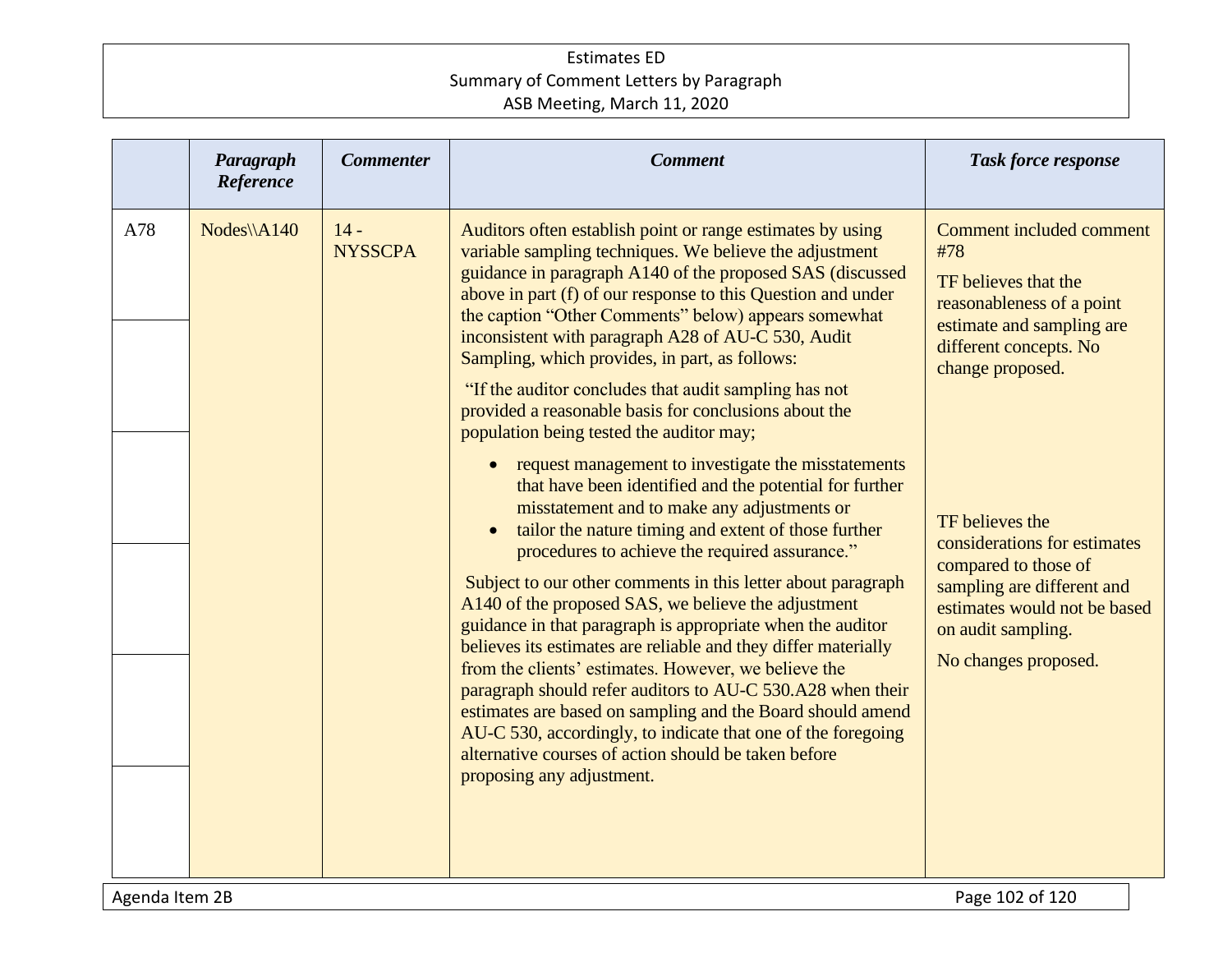|     | Paragraph<br>Reference | <b>Commenter</b> | <b>Comment</b>                                                                                                                                                                                                                                                                                                                                                                                                                                                                                                                                                                                                                                                                                                                                                                                           | <b>Task force response</b>                                           |
|-----|------------------------|------------------|----------------------------------------------------------------------------------------------------------------------------------------------------------------------------------------------------------------------------------------------------------------------------------------------------------------------------------------------------------------------------------------------------------------------------------------------------------------------------------------------------------------------------------------------------------------------------------------------------------------------------------------------------------------------------------------------------------------------------------------------------------------------------------------------------------|----------------------------------------------------------------------|
| A79 | Nodes\\A146            | 11 - Deloitte    | Specifically reference AU-C section 580, Written<br>Representations, in the application paragraph to more clearly<br>draw the link between the accounting estimate requirements<br>in that respective section that have been included as part of<br>the proposed amendments.<br>A146. Part of the auditor's audit evidence obtained<br>about accounting estimates, as required by AU-C<br>section 580, Written Representations, includes<br>obtaining representations from management about<br>whether management believes the methods, significant<br>assumptions, and data used in making the accounting<br>estimates and the related disclosures are appropriate to<br>achieve recognition, measurement, or disclosure that is<br>in accordance with the applicable financial reporting<br>framework. | Agreed. See change made to<br>paragraph A146.                        |
| A80 | Nodes\\A146            | 17 - NSAA        | Paragraph A146<br>We request the ASB consider whether the placement of this<br>application guidance (relating to written representations),<br>which is currently referenced to paragraph 35—Determining<br>Whether the Accounting Estimates are Reasonable or<br>Misstated, should instead be placed as application guidance<br>to either paragraph 29 (under the section for Other<br>Considerations Relating to Audit Evidence) or paragraph<br>38-Audit Documentation.                                                                                                                                                                                                                                                                                                                                | Reference is consistent with<br>extant placement. No change<br>made. |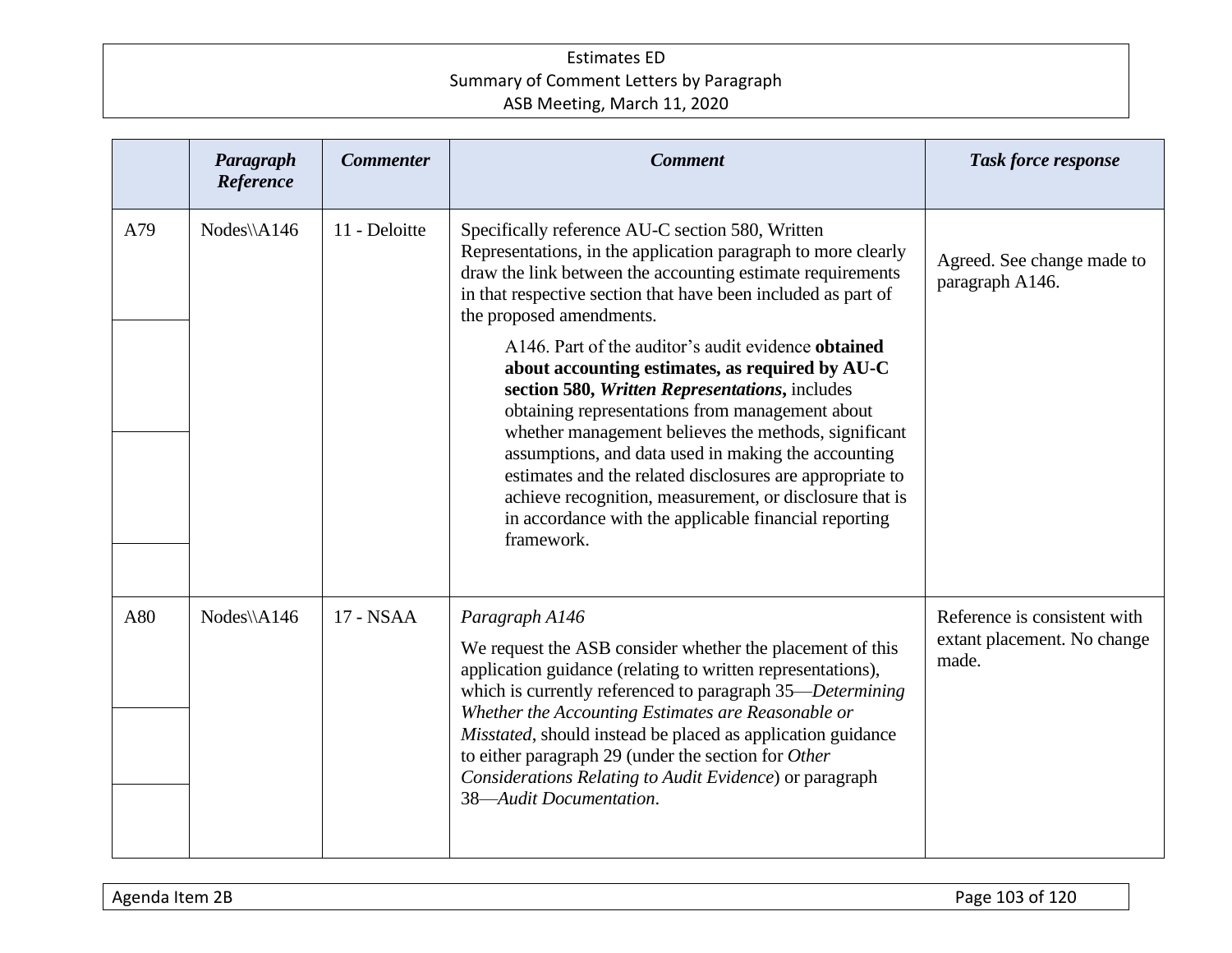|     | Paragraph<br>Reference | <b>Commenter</b> | <b>Comment</b>                                                                                                                                                                                                                                                                                                                                                                                                                                                                                      | <b>Task force response</b>                                                                                                                                                       |
|-----|------------------------|------------------|-----------------------------------------------------------------------------------------------------------------------------------------------------------------------------------------------------------------------------------------------------------------------------------------------------------------------------------------------------------------------------------------------------------------------------------------------------------------------------------------------------|----------------------------------------------------------------------------------------------------------------------------------------------------------------------------------|
| A81 | Nodes\\A146            | 28 - KPMG        | <b>Written Representations</b><br>A146. Part of the auditor's audit evidence includes obtaining<br>representations from management about whether<br>management believes the methods, significant assumptions,<br>and the data used in<br>Recommendation: No change.                                                                                                                                                                                                                                 | No change proposed.<br>See comment #52                                                                                                                                           |
| A82 | $Nodes\A148$           | 07-WA state      | Paragraph A148 gives additional examples of deficiencies in<br>controls which may be significant deficiencies or material<br>weakness. These examples would be more appropriately<br>located as part of the Appendix to AU-C 265, which they<br>currently are not.                                                                                                                                                                                                                                  | TF preference is to retain the<br>structure of ISA 540<br>(Revised) and not move<br>content to AU-C 265. No<br>change made.                                                      |
| A83 | Nodes\\A148            | 11 - Deloitte    | Include a paragraph in the proposed SAS that is similar to<br>paragraph A148 from ISA 540 (Revised). We believe this<br>paragraph may be relevant in certain circumstances,<br>particularly relating to U.S. governmental entities.<br>A148A. In addition to communicating with those<br>charged with governance, the auditor may be<br>permitted or required to communicate directly with<br>regulators. Such communication may be useful<br>throughout the audit or at particular stages, such as | ASB concluded not to<br>include A148 because there<br>are no situations in the U.S.<br>in which an auditor is<br>required to communicate<br>with a regulator. No change<br>made. |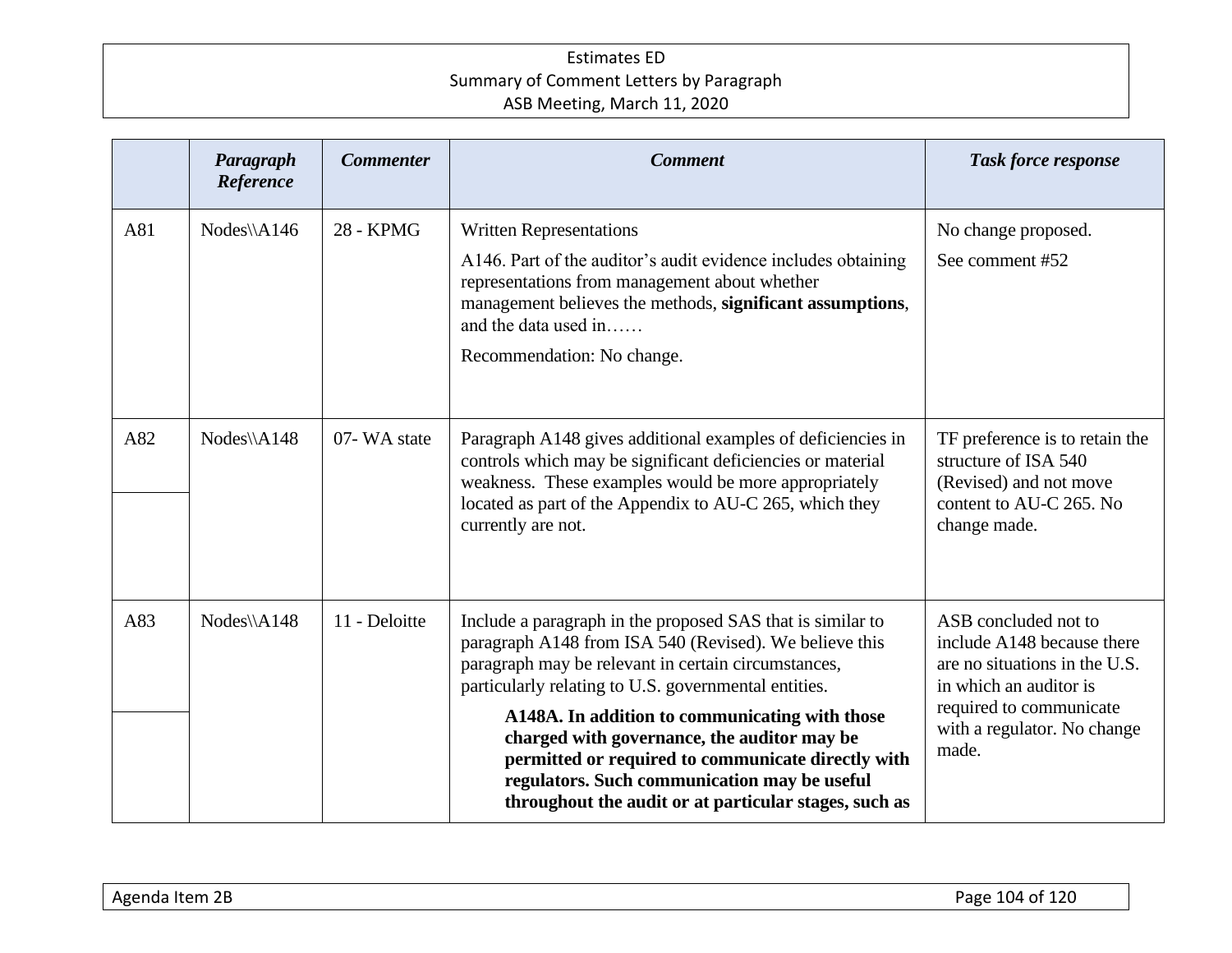|     | Paragraph<br>Reference | <b>Commenter</b> | <b>Comment</b>                                                                                                                                                                                                                                                                                                                                                                                                                                                              | <b>Task force response</b>                                                                                       |
|-----|------------------------|------------------|-----------------------------------------------------------------------------------------------------------------------------------------------------------------------------------------------------------------------------------------------------------------------------------------------------------------------------------------------------------------------------------------------------------------------------------------------------------------------------|------------------------------------------------------------------------------------------------------------------|
|     |                        |                  | when planning the audit or when finalizing the<br>auditor's report. For example, for governmental<br>entities, when material federal or state grant awards<br>are received, there may be situations where the<br>auditor seeks communication with the regulator in<br>instances of noncompliance or fraud-related<br>matters involving grant awards.                                                                                                                        |                                                                                                                  |
| A84 | Nodes\\A148            | 17 - NSAA        | Paragraph A148<br>This paragraph gives additional examples of deficiencies in<br>controls which may be significant deficiencies or material<br>weakness; however, these deficiencies do not appear to be<br>exclusively related to accounting estimates. Therefore, we<br>believe these examples would be more appropriately located<br>as part of the Appendix to AU-C 265, which they currently<br>are not.                                                               | Same as comment #A82                                                                                             |
| A85 | $Nodes\A148$           | 28 - KPMG        | <b>Communication with Those Charged with Governance,</b><br><b>Management, or Other Relevant Parties</b><br>A148. AU-C section 265 requires the auditor to communicate<br>in writing to those charged with governance significant<br>deficiencies and material weaknesses in internal control<br>identified during the audit. Deficiencies in controls, which<br>may also be significant deficiencies or material weaknesses,<br>may include those related to controls over | No change proposed<br>See comment #52 -TF<br>reviewed use of<br>"assumptions" and believe<br>use is appropriate. |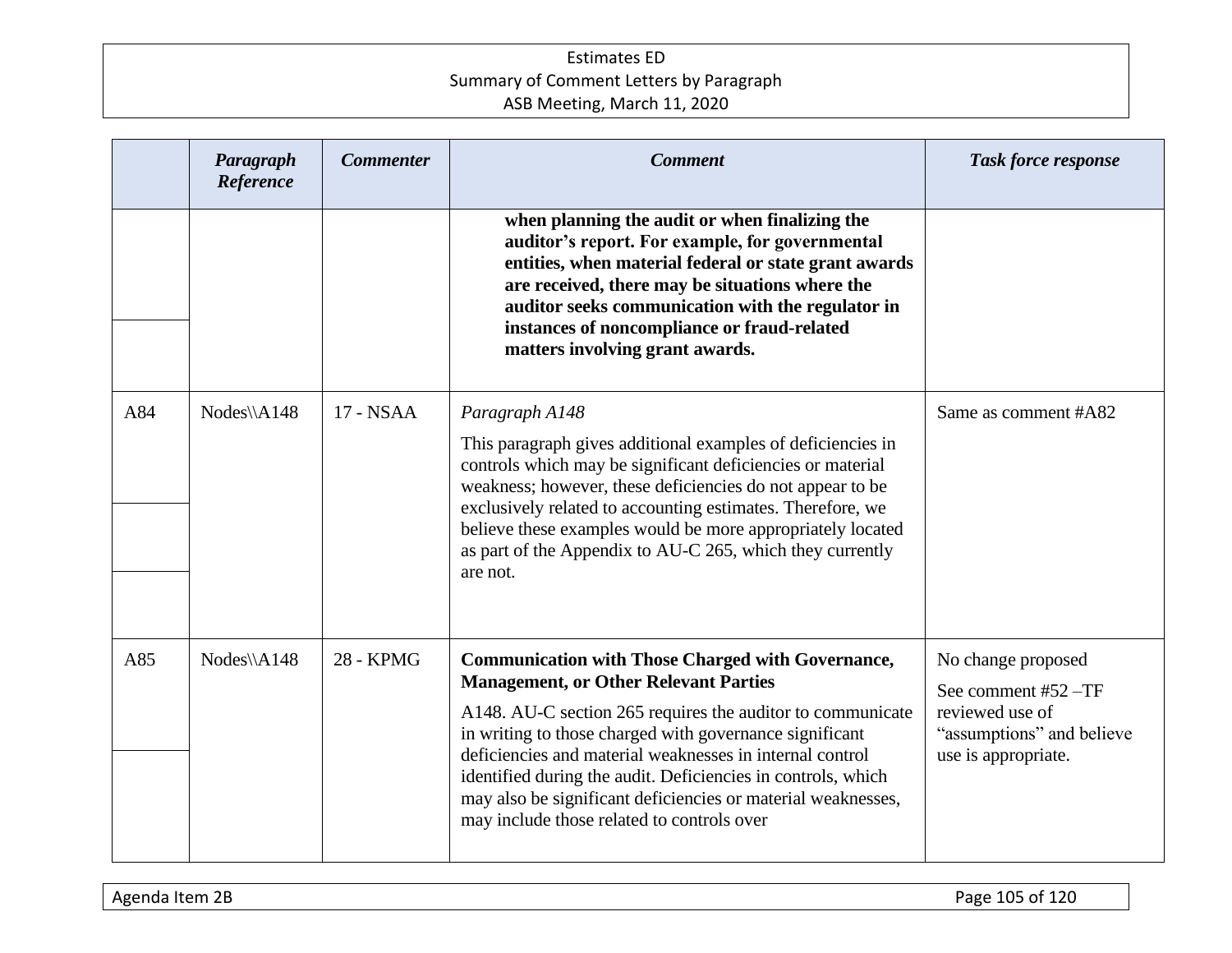|     | Paragraph<br>Reference | <b>Commenter</b> | <b>Comment</b>                                                                                                                                                                                                                                                                                                                                                                                                                                                                                                         | <b>Task force response</b> |
|-----|------------------------|------------------|------------------------------------------------------------------------------------------------------------------------------------------------------------------------------------------------------------------------------------------------------------------------------------------------------------------------------------------------------------------------------------------------------------------------------------------------------------------------------------------------------------------------|----------------------------|
|     |                        |                  | the selection and application of significant accounting<br>a.<br>policies and the selection and application of methods,<br>assumptions, and data,                                                                                                                                                                                                                                                                                                                                                                      |                            |
|     |                        |                  | risk management and related systems,<br>$\mathbf b$ .                                                                                                                                                                                                                                                                                                                                                                                                                                                                  |                            |
|     |                        |                  | data integrity, including when data is obtained from an<br>C <sub>1</sub><br>external information source, and                                                                                                                                                                                                                                                                                                                                                                                                          |                            |
|     |                        |                  | d.<br>the use, development, and validation of models,<br>including models obtained from an external provider, and any<br>adjustments that may be required.                                                                                                                                                                                                                                                                                                                                                             |                            |
|     |                        |                  | Recommendation: No change.                                                                                                                                                                                                                                                                                                                                                                                                                                                                                             |                            |
|     |                        |                  |                                                                                                                                                                                                                                                                                                                                                                                                                                                                                                                        |                            |
| A86 | Nodes\\A151            | <b>28 - KPMG</b> | Documentation                                                                                                                                                                                                                                                                                                                                                                                                                                                                                                          | No change proposed         |
|     |                        |                  | A151. The auditor also may consider documenting the<br>following:                                                                                                                                                                                                                                                                                                                                                                                                                                                      | See comment #52            |
|     |                        |                  | When the selection and application of methods,<br>significant assumptions, or the data is affected by complexity<br>to a higher degree, the auditor's judgments in determining<br>whether specialized skills or knowledge are required to<br>perform the risk assessment procedures, to design and<br>perform procedures responsive to those risks, or to evaluate<br>the audit evidence obtained. In these circumstances, the<br>documentation also may include how the required skills or<br>knowledge were applied. |                            |
|     |                        |                  | Recommendation: No change.                                                                                                                                                                                                                                                                                                                                                                                                                                                                                             |                            |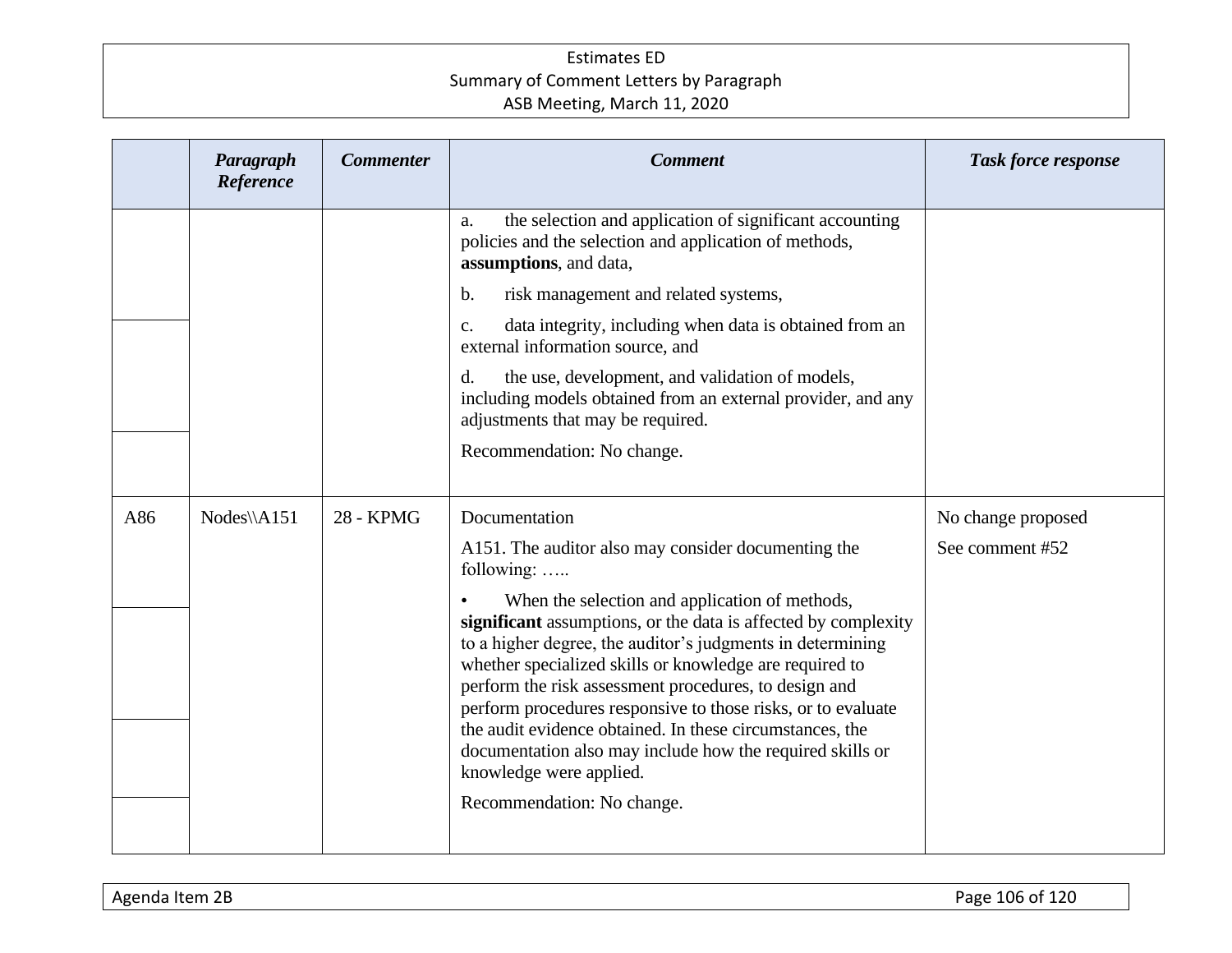|                | Paragraph<br>Reference        | <b>Commenter</b> | <b>Comment</b>                                                                                                                                                                                                                                                                                                                                                                                                                                                                                                                                                                                                                                                                                                                                                                                                                                                                                                        | <b>Task force response</b>                                                                                                                     |
|----------------|-------------------------------|------------------|-----------------------------------------------------------------------------------------------------------------------------------------------------------------------------------------------------------------------------------------------------------------------------------------------------------------------------------------------------------------------------------------------------------------------------------------------------------------------------------------------------------------------------------------------------------------------------------------------------------------------------------------------------------------------------------------------------------------------------------------------------------------------------------------------------------------------------------------------------------------------------------------------------------------------|------------------------------------------------------------------------------------------------------------------------------------------------|
| A87            | $Nodes\A153 -$<br>App A (IRF) | $18 - GT$        | <b>Appendix A</b><br>We encourage the Board to retain Appendix A, "Inherent<br>Risk Factors," in the final standard. We believe this<br>information is helpful and will enable auditors to better<br>understand inherent risk factors and their interrelationship in<br>the context of auditing accounting estimates. However, we<br>propose two areas that could benefit from additional<br>clarification.                                                                                                                                                                                                                                                                                                                                                                                                                                                                                                           |                                                                                                                                                |
|                |                               |                  | First, while we agree that the appendix appropriately<br>describes the inherent risk considerations related to estimates<br>(that is, estimation uncertainty, subjectivity, and complexity),<br>we believe it is important from a comprehensive perspective<br>to state in the introductory paragraphs that there may be<br>engagement circumstances that could affect an auditor's<br>inherent risk assessment. For example, a company<br>environment where management has little experience in<br>developing a particular estimate and the related procedures<br>and controls are not well-defined would likely impact the<br>nature, timing, and extent of the audit response, as opposed to<br>an environment where management has well-proven<br>experience, processes, and controls. We recommend the<br>Board add language and an example that illustrates this<br>principle in paragraph two of the appendix. | No change made. TF<br>believes this section is<br>consistent with GAAS and<br>controls should not be<br>considered as part of<br>inherent risk |
|                |                               |                  | Second, we note that paragraph 23 concludes by indicating<br>that "there may be additional judgments that involve<br>subjectivity to be made." It is unclear to us whether these<br>judgments are referring to the auditor's judgment of the<br>inherent risk factors or to management's judgment in<br>determining whether and how recognition of an accounting                                                                                                                                                                                                                                                                                                                                                                                                                                                                                                                                                      | No change made. TF notes<br>that inherent risk is an<br>auditor judgment.                                                                      |
| Agenda Item 2B |                               |                  |                                                                                                                                                                                                                                                                                                                                                                                                                                                                                                                                                                                                                                                                                                                                                                                                                                                                                                                       | Page 107 of 120                                                                                                                                |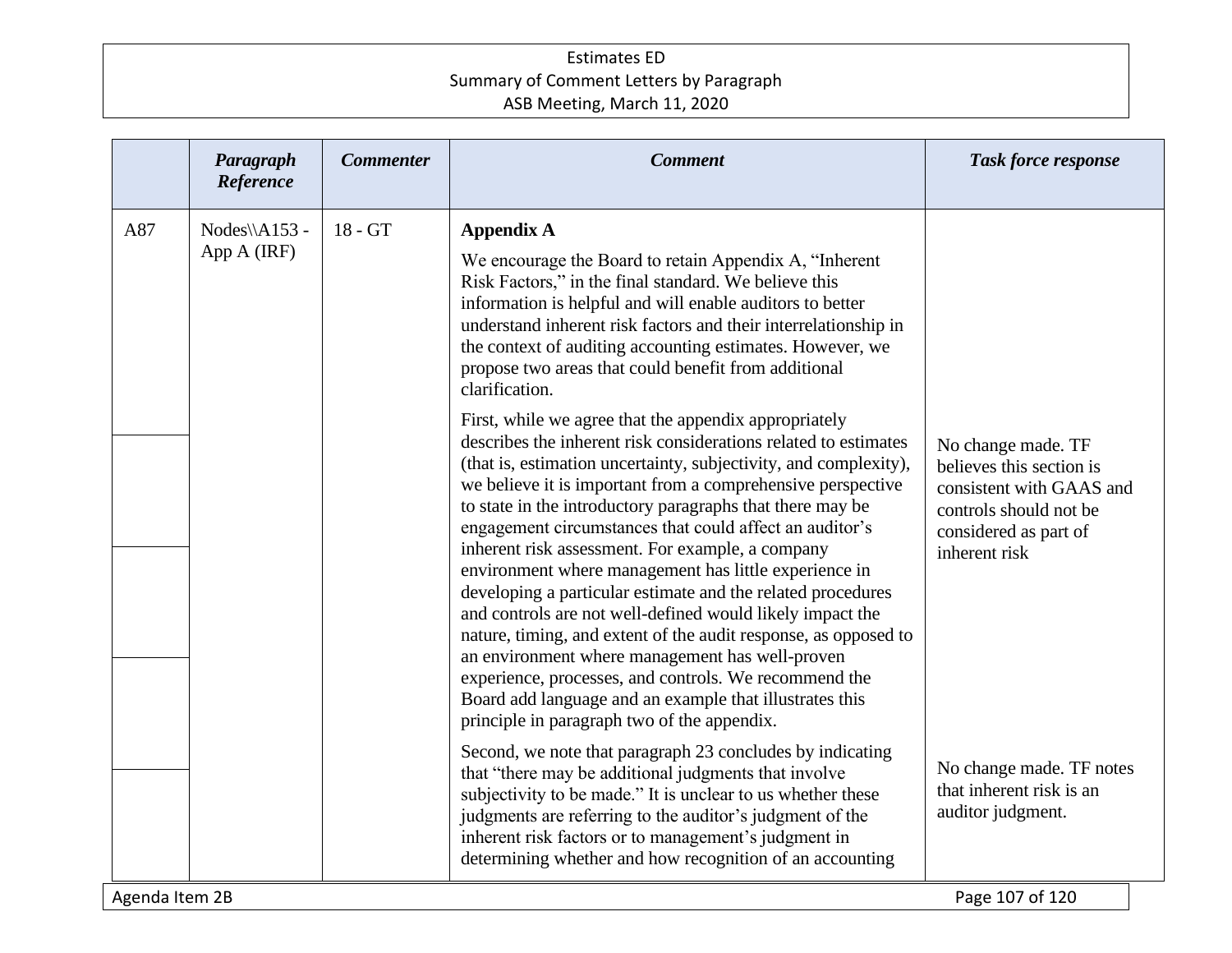|     | Paragraph<br>Reference       | <b>Commenter</b>       | <b>Comment</b>                                                                                                                                                                                                                                                                                                                                                                                                                                                                                                                                                                                                                                                                                                                                                                                                                                                                                                                                                                                                                                                                                                                                                                                                                                                                                                                                                                                            | Task force response                                                                                              |
|-----|------------------------------|------------------------|-----------------------------------------------------------------------------------------------------------------------------------------------------------------------------------------------------------------------------------------------------------------------------------------------------------------------------------------------------------------------------------------------------------------------------------------------------------------------------------------------------------------------------------------------------------------------------------------------------------------------------------------------------------------------------------------------------------------------------------------------------------------------------------------------------------------------------------------------------------------------------------------------------------------------------------------------------------------------------------------------------------------------------------------------------------------------------------------------------------------------------------------------------------------------------------------------------------------------------------------------------------------------------------------------------------------------------------------------------------------------------------------------------------|------------------------------------------------------------------------------------------------------------------|
|     |                              |                        | estimate aligns with the applicable financial reporting<br>framework. Therefore, we ask the Board to consider<br>clarifying the last sentence of the paragraph.                                                                                                                                                                                                                                                                                                                                                                                                                                                                                                                                                                                                                                                                                                                                                                                                                                                                                                                                                                                                                                                                                                                                                                                                                                           |                                                                                                                  |
| A88 | Nodes\\A153 -<br>App A (IRF) | 27 - Hunter<br>college | <b>General Comments on Appendix A - Inherent Risk Factors</b><br>How do Inherent Risk and Estimation Uncertainty<br>Relate?<br>We believe that the auditing standards board should<br>look further into the relationship between "inherent risk" and<br>"estimation uncertainty" to avoid confusion in this long<br>exposure draft. The passages definition makes it seem as if<br>inherent risk and estimation uncertainty mean the same thing,<br>but they do not. Inherent risk "is the susceptibility of an<br>assertion about the accounting estimate to material<br>misstatement, before consideration of controls." Estimation<br>uncertainty is defined in this proposed SAS as "susceptibility"<br>to an inherent lack of precision in measurement." Although<br>the passage considers "estimation uncertainty" (referred to as<br>"measurement uncertainty" in accounting frameworks) as an<br>inherent risk factor which arises as a challenge in making<br>accounting estimates, it is the constraints of the estimation<br>uncertainty that should be considered inherent risk factors,<br>not the susceptibility to lack of precision in measuring<br>accounting estimates. The reason for this is certain<br>constraints are capable of being eliminated during the<br>measurement process if the right application of method is<br>used. If such constraints are eliminated, this lack of | No change made. TF<br>believes proposed SAS<br>should avoid unnecessary<br>differences from ISA 540<br>(Revised) |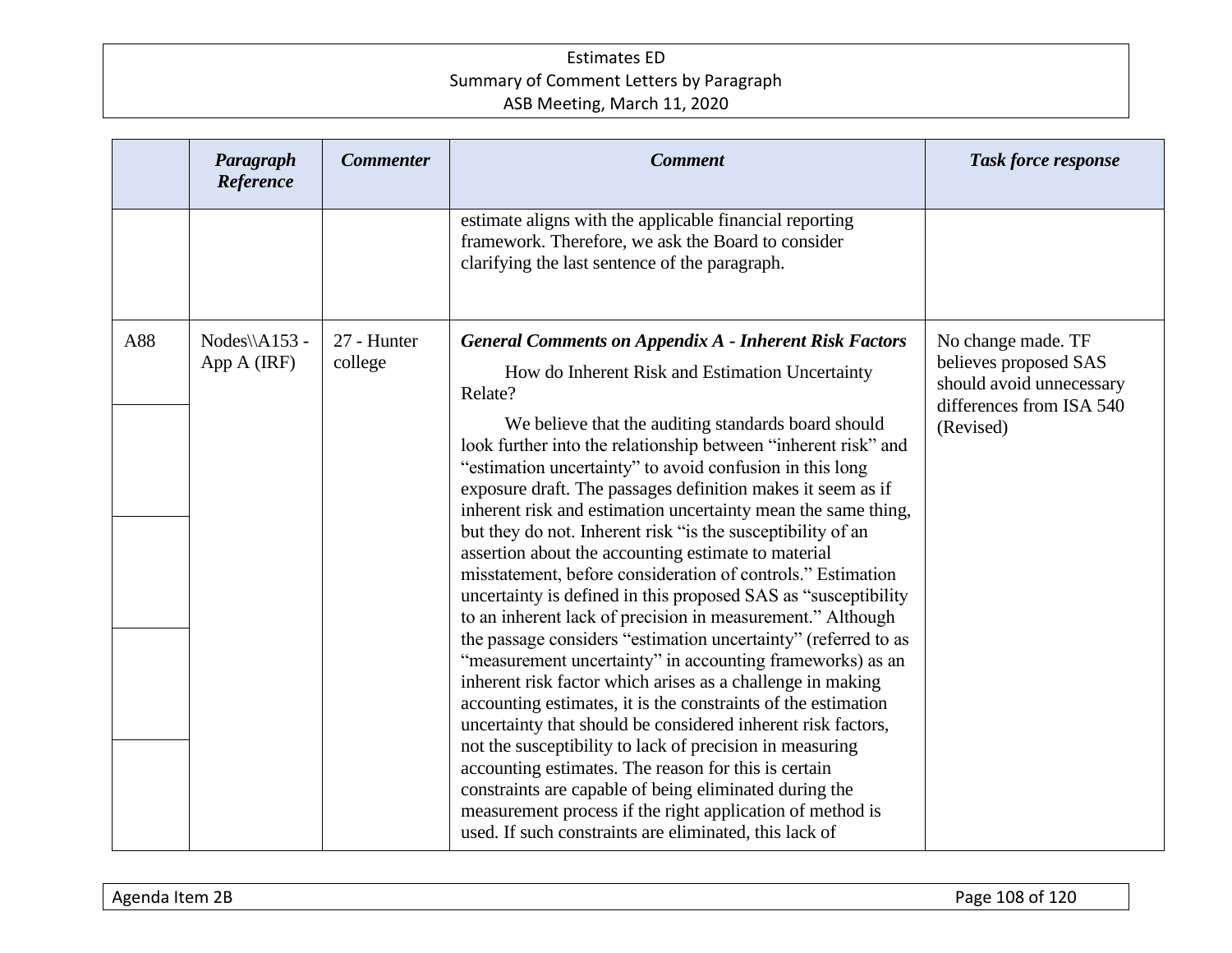|     | Paragraph<br>Reference           | <b>Commenter</b> | <b>Comment</b>                                                                                                                                                                                                                                                                                                                                                                                                                                                                                                                                                                                                                                                                                                                                                                                                                                             | <b>Task force response</b> |
|-----|----------------------------------|------------------|------------------------------------------------------------------------------------------------------------------------------------------------------------------------------------------------------------------------------------------------------------------------------------------------------------------------------------------------------------------------------------------------------------------------------------------------------------------------------------------------------------------------------------------------------------------------------------------------------------------------------------------------------------------------------------------------------------------------------------------------------------------------------------------------------------------------------------------------------------|----------------------------|
|     |                                  |                  | measurement is defined as a potential misstatement and not<br>estimation uncertainty.                                                                                                                                                                                                                                                                                                                                                                                                                                                                                                                                                                                                                                                                                                                                                                      |                            |
|     |                                  |                  | In addition, certain constraints are inherent because they<br>cannot be eliminated from the measurement process.<br>Consequently by classifying constraints as sources of<br>inherent risk and not estimation uncertainty, the term<br>"estimation uncertainty" can capture the general concept of<br>lack of measurement in determining accounting estimates,<br>whereas the term "inherent risk" can focus more on the<br>reasoning as to why there may be possible uncertainty<br>accounting estimates, relating to complexity, subjectivity, the<br>selection and application of the methods, assumptions, data,<br>the selection of management's point estimate, and other<br>factors that arise other than the failure of controls. The<br>passage does a great job in mentioning these details, but fails<br>to expand on this crucial information. |                            |
| A89 | Nodes\\A154 -<br>App B<br>(TCWG) | 07-WA state      | Guidance in paragraph A154 includes a number of matters<br>for auditors to consider communicating to those charged with<br>governance regarding qualitative aspects of accounting<br>estimates that appear to be very detailed explanations of the                                                                                                                                                                                                                                                                                                                                                                                                                                                                                                                                                                                                         | See issue in agenda item 2 |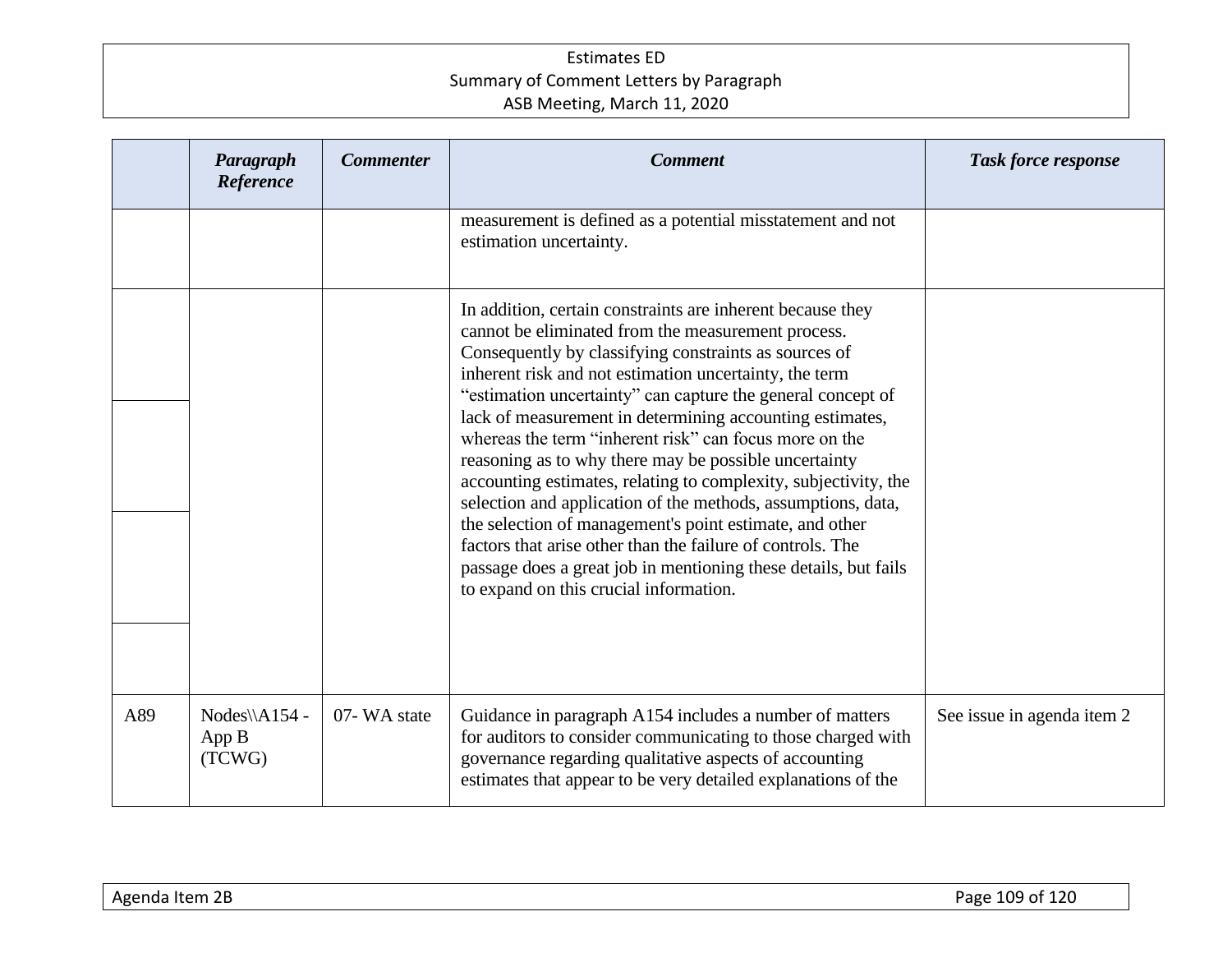|     | Paragraph<br>Reference           | <b>Commenter</b> | <b>Comment</b>                                                                                                                                                                                                                                                                                                                                                                                                                                                                                                                                                                                                                                              | <b>Task force response</b> |
|-----|----------------------------------|------------------|-------------------------------------------------------------------------------------------------------------------------------------------------------------------------------------------------------------------------------------------------------------------------------------------------------------------------------------------------------------------------------------------------------------------------------------------------------------------------------------------------------------------------------------------------------------------------------------------------------------------------------------------------------------|----------------------------|
|     |                                  |                  | methodology. If an estimate and details about the<br>methodology are so consequential, and management has not<br>already communicated such matters to the governing body,<br>then it may be more appropriate to communicate such matters<br>as part of a control deficiency rather than as the auditor's<br>views about significant qualitative aspects of accounting<br>practices.                                                                                                                                                                                                                                                                         |                            |
| A90 | Nodes\\A154 -<br>App B<br>(TCWG) | 16 - Virginia    | vi. There are several items included in the guidance in<br>paragraph A154 (Appendix B) discussing communications<br>with those charged with governance that give the impression<br>that the auditor should be explaining the methodology behind<br>significant estimates in great depth, which should be<br>management's responsibility. Auditors' communication with<br>those charged with governance should be limited to<br>explaining which estimates are significant, changes in<br>methodology from the prior year, any disagreements with<br>management regarding the estimates, and where management<br>discloses them in the financial statements. | See issue in agenda item 2 |
| A91 | Nodes\\A154 -<br>App B<br>(TCWG) | 17 - NSAA        | Paragraph A154<br>There are several items included in the guidance in this<br>paragraph discussing communications with those charged<br>with governance that give the impression that the auditor                                                                                                                                                                                                                                                                                                                                                                                                                                                           | Same as comment #90        |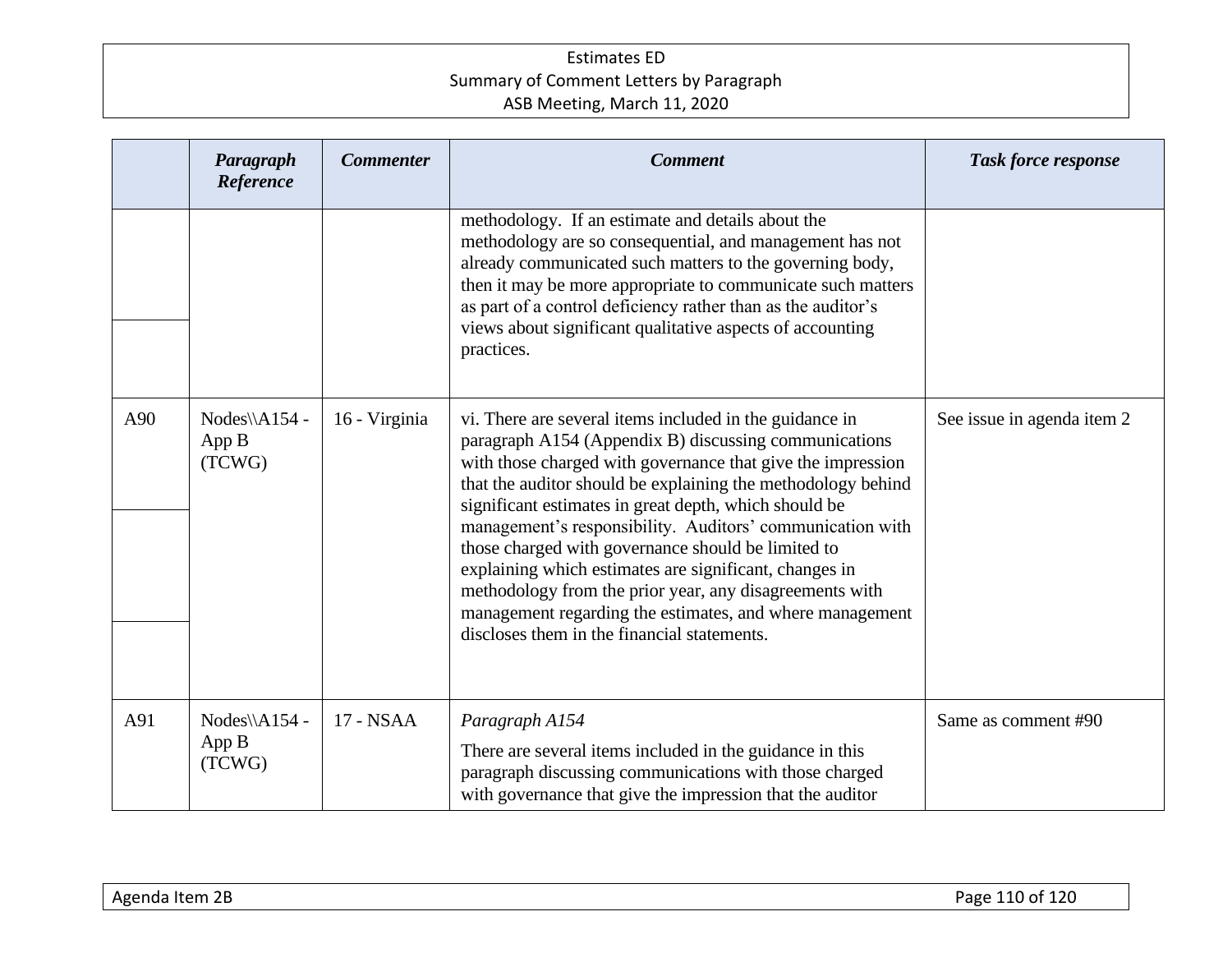|     | Paragraph<br>Reference           | <b>Commenter</b> | <b>Comment</b>                                                                                                                                                                                                                                                                                                                                                                                                                                                                                                                                                                                                                        | <b>Task force response</b> |
|-----|----------------------------------|------------------|---------------------------------------------------------------------------------------------------------------------------------------------------------------------------------------------------------------------------------------------------------------------------------------------------------------------------------------------------------------------------------------------------------------------------------------------------------------------------------------------------------------------------------------------------------------------------------------------------------------------------------------|----------------------------|
|     |                                  |                  | should be explaining the methodology behind significant<br>estimates in great depth, which should be management's<br>responsibility. Auditors' communication with those charged<br>with governance should be limited to explaining which<br>estimates are significant, changes in methodology from the<br>prior year, any disagreements with management regarding<br>the estimates, and where management discloses them in the<br>financial statements.                                                                                                                                                                               |                            |
| A92 | Nodes\\A154 -<br>App B<br>(TCWG) | 17 - NSAA        | Paragraphs 25-26<br>These paragraphs require the auditor to address whether<br>management has (or to request management do so if they<br>have not) taken appropriate steps to: a. understand estimation<br>uncertainty and b. address estimation uncertainty by selecting<br>an appropriate point estimate and by developing related<br>disclosures about estimation uncertainty. In addition,<br>paragraph 38c requires the auditor to document responses<br>when management has not taken appropriate steps to<br>understand and address estimation uncertainty. Therefore, we<br>recommend the ASB include the following guidance: | See issue in agenda item 2 |
|     |                                  |                  | Adding bulleted items to A154—Appendix B to<br>$\bullet$<br>specifically address communication to those charged<br>with governance for when management has not taken<br>appropriate steps to understand and/or address<br>estimation uncertainty through appropriately<br>selecting management's point estimate and related<br>disclosures describing the estimation uncertainty.                                                                                                                                                                                                                                                     |                            |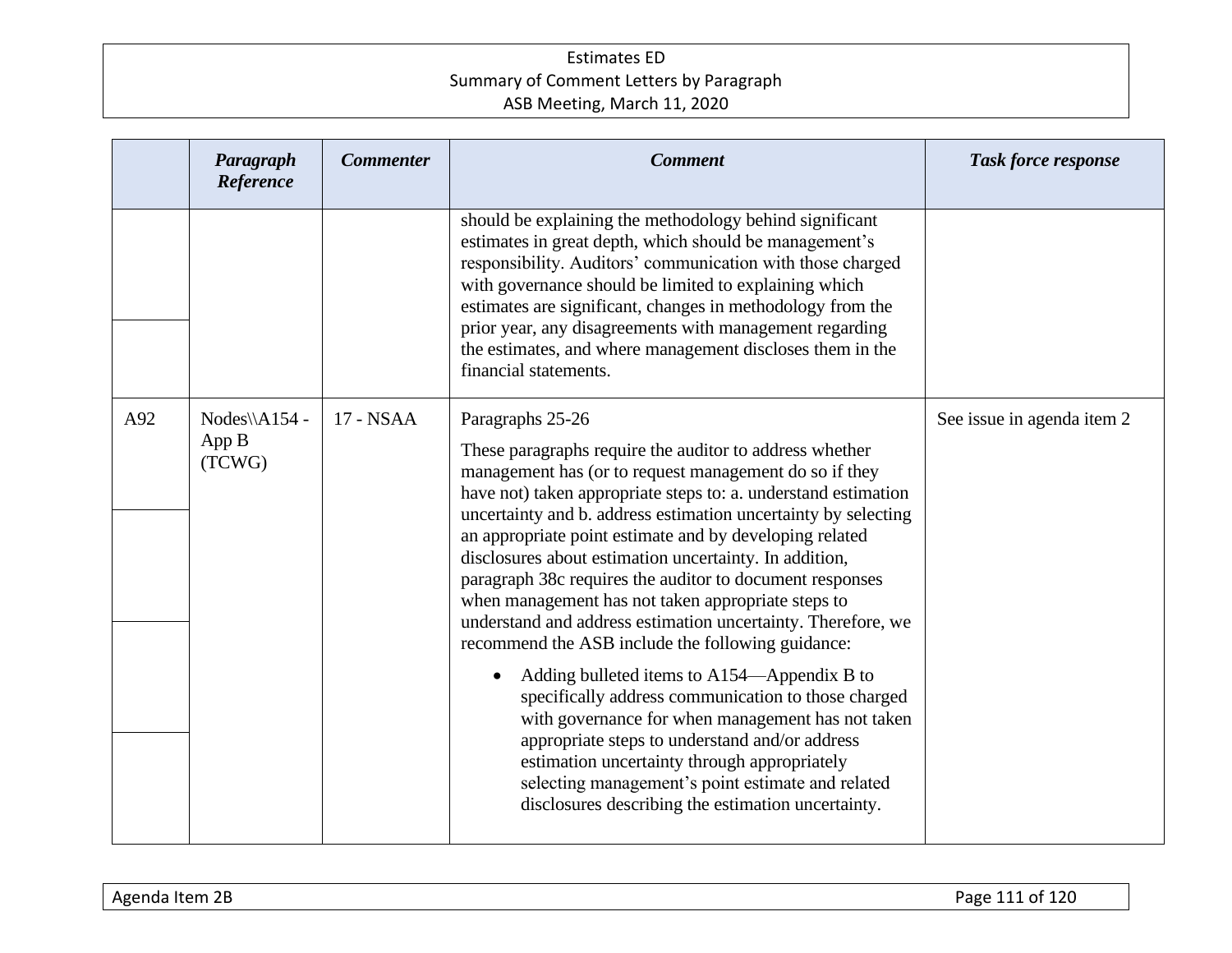| Paragraph<br>Reference                  | <b>Commenter</b> | <b>Comment</b>                                                                                                                                                                                                                                                                                                                                                                                                                                                                                                                                                                                                                                                                                                                                                                                                                                                                                                                                                                                                                                                                                                                                                                                                                                                                                                                                                                                         | <b>Task force response</b> |
|-----------------------------------------|------------------|--------------------------------------------------------------------------------------------------------------------------------------------------------------------------------------------------------------------------------------------------------------------------------------------------------------------------------------------------------------------------------------------------------------------------------------------------------------------------------------------------------------------------------------------------------------------------------------------------------------------------------------------------------------------------------------------------------------------------------------------------------------------------------------------------------------------------------------------------------------------------------------------------------------------------------------------------------------------------------------------------------------------------------------------------------------------------------------------------------------------------------------------------------------------------------------------------------------------------------------------------------------------------------------------------------------------------------------------------------------------------------------------------------|----------------------------|
| A93<br>Nodes\\A154 -<br>App B<br>(TCWG) | 18 - GT          | <b>Appendix B</b><br>We support the content included in Appendix B,<br>"Communications with Those Charged with Governance";<br>however, we believe that this appendix would be more<br>helpful if it were located in AU-C section 260, The Auditor's<br>Communications with Those Charged with Governance.<br>When reading Appendix B, we noted some overlap in content<br>with AU-C section 260; for example, we noted that the<br>following bullets that appear in Appendix B are also<br>addressed in the application guidance in AU-C section 260:<br>How management identifies transactions, other<br>$\bullet$<br>events, and conditions that may give rise to the need<br>for or changes in accounting estimates and related<br>disclosures<br>Risks of material misstatement<br>Indicators of possible management bias<br>The nature and consequences of significant<br>assumptions used in accounting estimates and the<br>degree of subjectivity involved in the development of<br>the assumptions<br>The reasonableness of disclosures about estimation<br>uncertainty in the financial statements<br>Whether management's decisions relating to the<br>$\bullet$<br>recognition, measurement, presentation, and<br>disclosure of the accounting estimates and related<br>disclosures in the financial statements are in<br>accordance with the applicable financial reporting<br>framework |                            |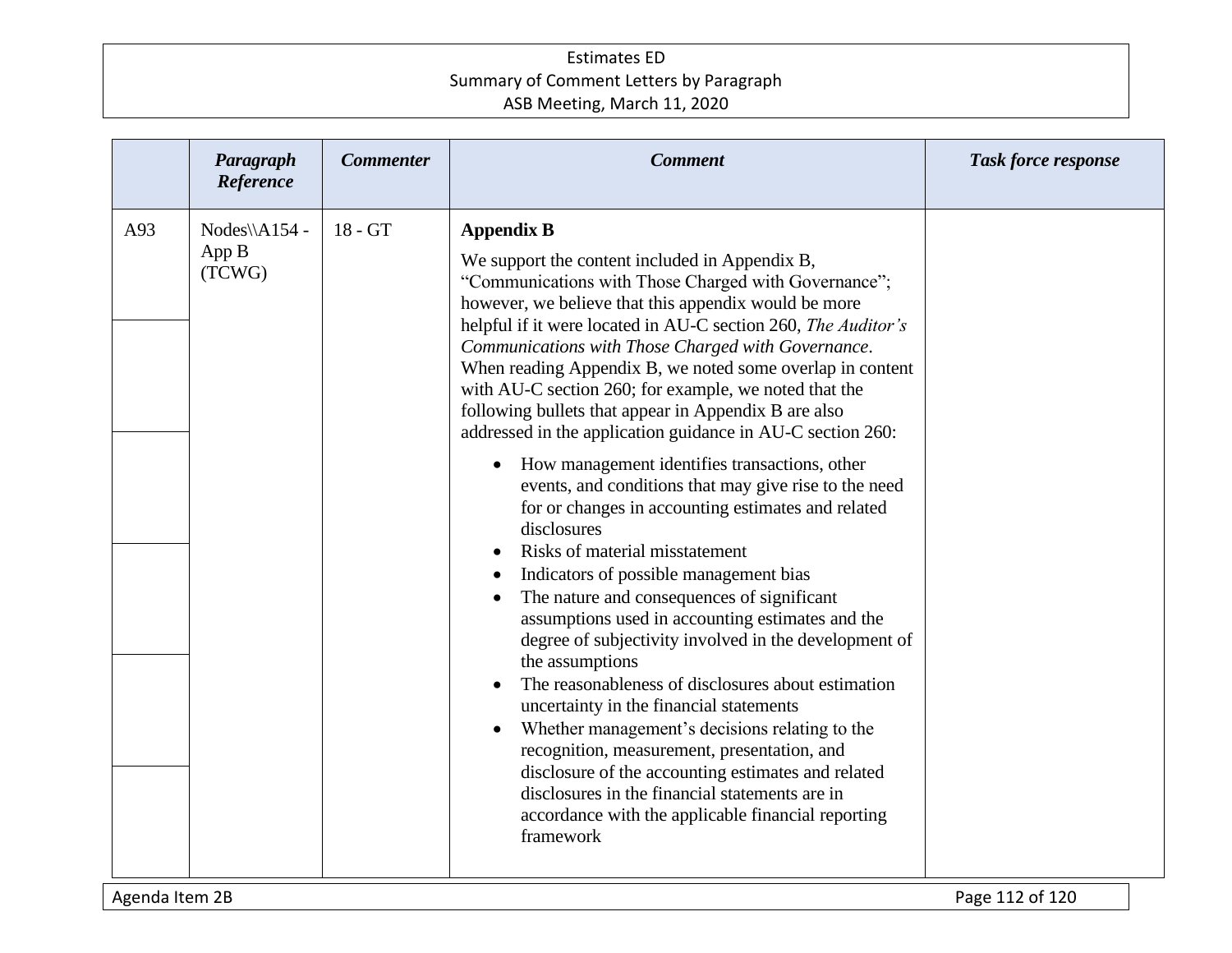|     | Paragraph<br>Reference           | <b>Commenter</b>           | <b>Comment</b>                                                                                                                                                                                                                                                                                                                                                                                                                                                                                                                                | <b>Task force response</b> |
|-----|----------------------------------|----------------------------|-----------------------------------------------------------------------------------------------------------------------------------------------------------------------------------------------------------------------------------------------------------------------------------------------------------------------------------------------------------------------------------------------------------------------------------------------------------------------------------------------------------------------------------------------|----------------------------|
|     |                                  |                            | We further note that there is a section titled "Accounting"<br>Estimates" within the Appendix, "Qualitative Aspects of<br>Accounting Practices," in AU-C section 260 that could<br>potentially be enhanced by combining the existing content of<br>the appendix in AU-C section 260 with the incremental<br>guidance proposed in Appendix B that has not already been<br>addressed in the application guidance noted above. This<br>move could reduce the duplication and, in our view, better<br>position this guidance in AU-C section 260. |                            |
| A94 | Nodes\\A154 -<br>App B<br>(TCWG) | 20 - Eide<br><b>Bailly</b> | Paragraph .A154 discusses required communications with<br>those charged with governance. There are required<br>communications regarding estimates in general, and<br>significant assumptions of estimates, but does not appear to<br>have a specific requirement to communicate "significant<br>estimates". We believe the guidance should more clearly<br>distinguish the requirement to identify significant estimates.                                                                                                                     | TF to consider comments.   |
| A95 | Nodes\\A154 -<br>App B<br>(TCWG) | <b>28 - KPMG</b>           | Appendix B - Communications with those charged with<br>Governance<br>Matters that the auditor may consider communications with<br>those charges with governance with respect to the auditor's<br>views about significant qualitative aspects of the entity's<br>accounting practices related to accounting estimates and<br>related disclosures include the following:                                                                                                                                                                        | See comment #52            |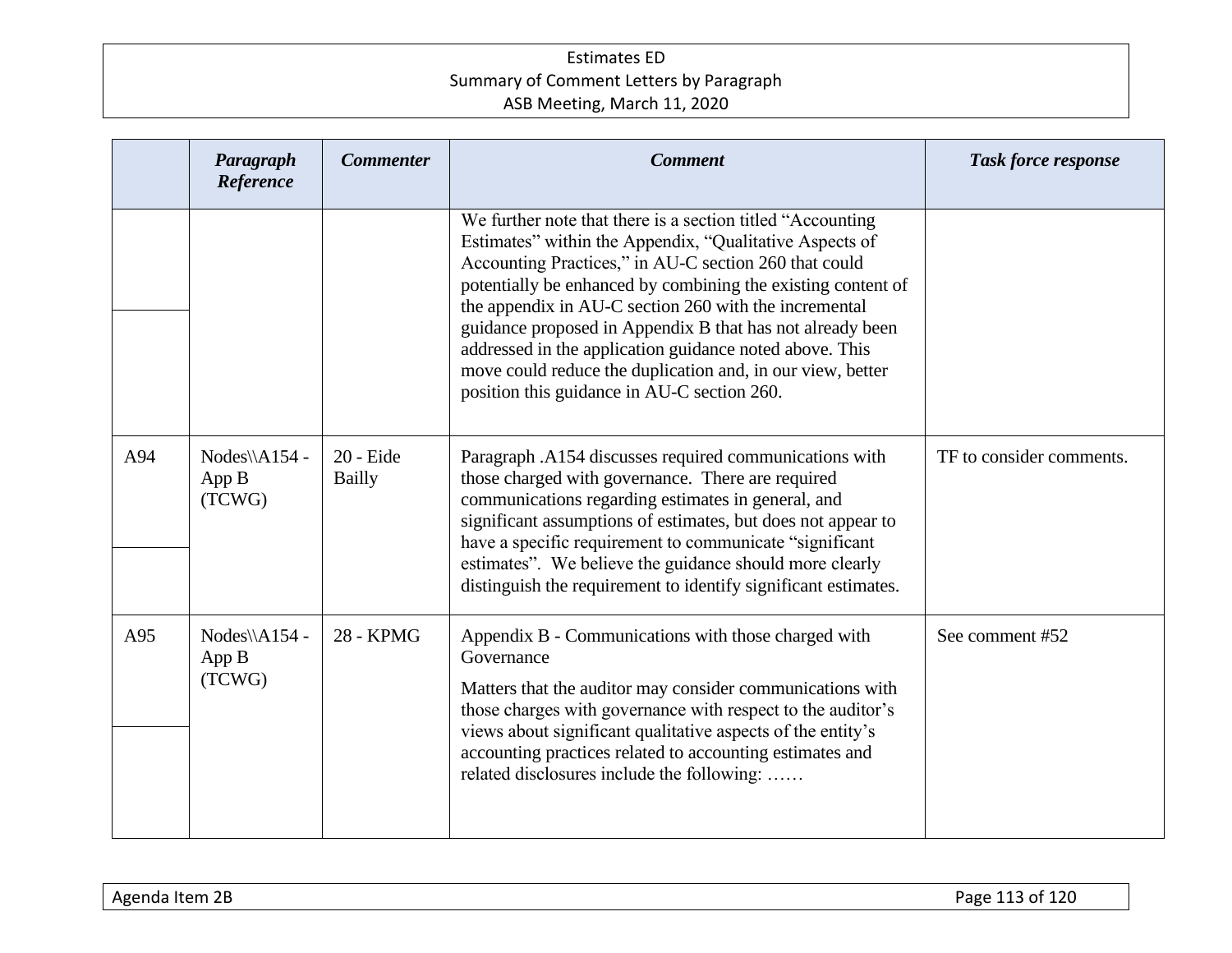|     | Paragraph<br>Reference                                      | <b>Commenter</b> | <b>Comment</b>                                                                                                                                                                                                                                                                                                                                                                                                                                                                                                                                                                                                                                                                                                                                                                                                                                                                                                                                                                                                                                                                                             | <b>Task force response</b>                      |
|-----|-------------------------------------------------------------|------------------|------------------------------------------------------------------------------------------------------------------------------------------------------------------------------------------------------------------------------------------------------------------------------------------------------------------------------------------------------------------------------------------------------------------------------------------------------------------------------------------------------------------------------------------------------------------------------------------------------------------------------------------------------------------------------------------------------------------------------------------------------------------------------------------------------------------------------------------------------------------------------------------------------------------------------------------------------------------------------------------------------------------------------------------------------------------------------------------------------------|-------------------------------------------------|
|     |                                                             |                  | The nature and consequences of significant<br>assumptions used in accounting estimates and the<br>degree of subjectivity involved in the development of<br>the assumptions<br>Whether significant assumptions are consistent with<br>each other and with those used in other accounting<br>estimates or with assumptions used in other areas of<br>the entity's business activities<br>When relevant to the appropriateness of the<br>significant assumptions or the appropriate application<br>of the applicable financial reporting framework,<br>whether management has the intent to carry out<br>specific courses of action and has the ability to do so<br>How management has considered alternative<br>assumptions or outcomes and why it has rejected<br>them or how management has otherwise addressed<br>estimation uncertainty in making the accounting<br>estimate<br>Whether the data and significant assumptions used<br>by management in making the accounting estimates<br>are appropriate in the context of the applicable<br>financial reporting framework<br>Recommendation: No change. |                                                 |
| A96 | Nodes\\A155 -<br>$AppC -$<br>Amendments\<br><b>AU-C 200</b> | 07-WA state      | Other comments regarding proposed amendments to AU-C<br>200<br>We disagree with having different audit requirements<br>for inherent and control risk for accounting estimates                                                                                                                                                                                                                                                                                                                                                                                                                                                                                                                                                                                                                                                                                                                                                                                                                                                                                                                              | To be considered as part of<br>the 315 project. |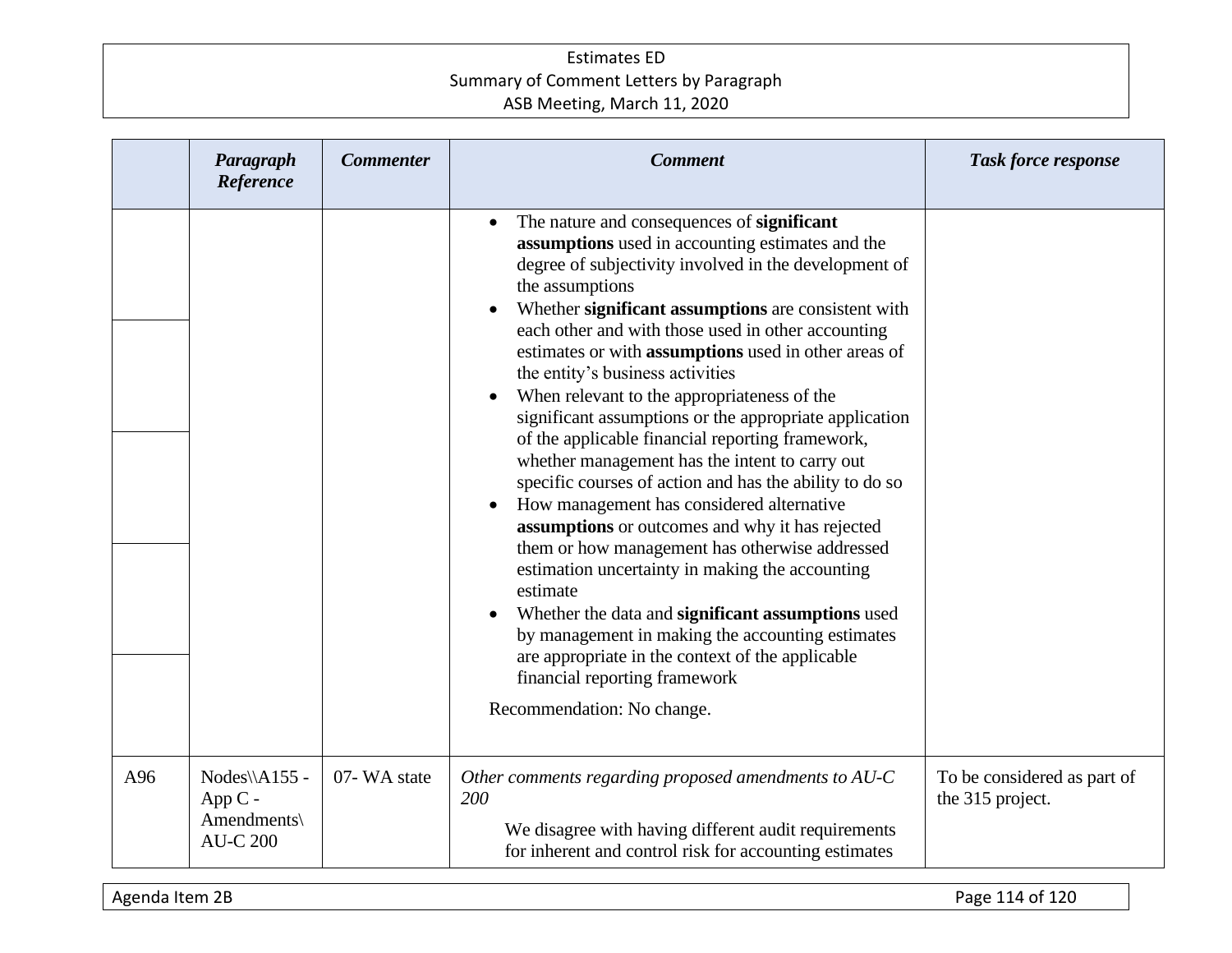|     | Paragraph<br>Reference                                       | <b>Commenter</b> | <b>Comment</b>                                                                                                                                                                                                                                                                                                                                                                                                                                                                                                                                                                                                                                                                                                                                                                                                                                      | <b>Task force response</b>                                                                                                                                                                                                                                      |
|-----|--------------------------------------------------------------|------------------|-----------------------------------------------------------------------------------------------------------------------------------------------------------------------------------------------------------------------------------------------------------------------------------------------------------------------------------------------------------------------------------------------------------------------------------------------------------------------------------------------------------------------------------------------------------------------------------------------------------------------------------------------------------------------------------------------------------------------------------------------------------------------------------------------------------------------------------------------------|-----------------------------------------------------------------------------------------------------------------------------------------------------------------------------------------------------------------------------------------------------------------|
|     |                                                              |                  | only. Inherent risk, control risk and the risk of material<br>misstatement are concepts that are not unique to<br>accounting estimates. It is inconsistent and confusing to<br>have different requirements and discussion regarding<br>these foundational concepts for a single application<br>only.                                                                                                                                                                                                                                                                                                                                                                                                                                                                                                                                                |                                                                                                                                                                                                                                                                 |
| A97 | Nodes\\A155 -<br>App $C -$<br>Amendments\<br><b>AU-C 230</b> | 07-WA state      | Other comments regarding proposed amendments to $AU-C$<br>230 and AU-C 580<br>AU-C 580 extant paragraphs 6 and 8 already address<br>the need for the auditor to consider whether it is<br>appropriate to obtain representations from those<br>charged with governance. We do not think it is<br>appropriate to duplicate this consideration for a single<br>item. If the Board wishes to emphasize this<br>consideration for estimates, it should do so in the<br>application material.<br>We would also encourage the Board to consider<br>rephrasing AU-C 230 paragraph A12 and AU-C 580<br>paragraph 16 with the corresponding illustrative<br>representation to read "reasonable in accordance<br>with the applicable financial reporting framework"<br>rather than " reasonable in context of the applicable<br>financial reporting framework" | Extant currently includes<br>estimate specific<br>representations. These<br>amendments update 580 to<br>the new standard. ASB<br>supported this structure for<br>the SAS. No change made.<br>TF supports aligning with<br>ISA 540 (Revised). No<br>change made. |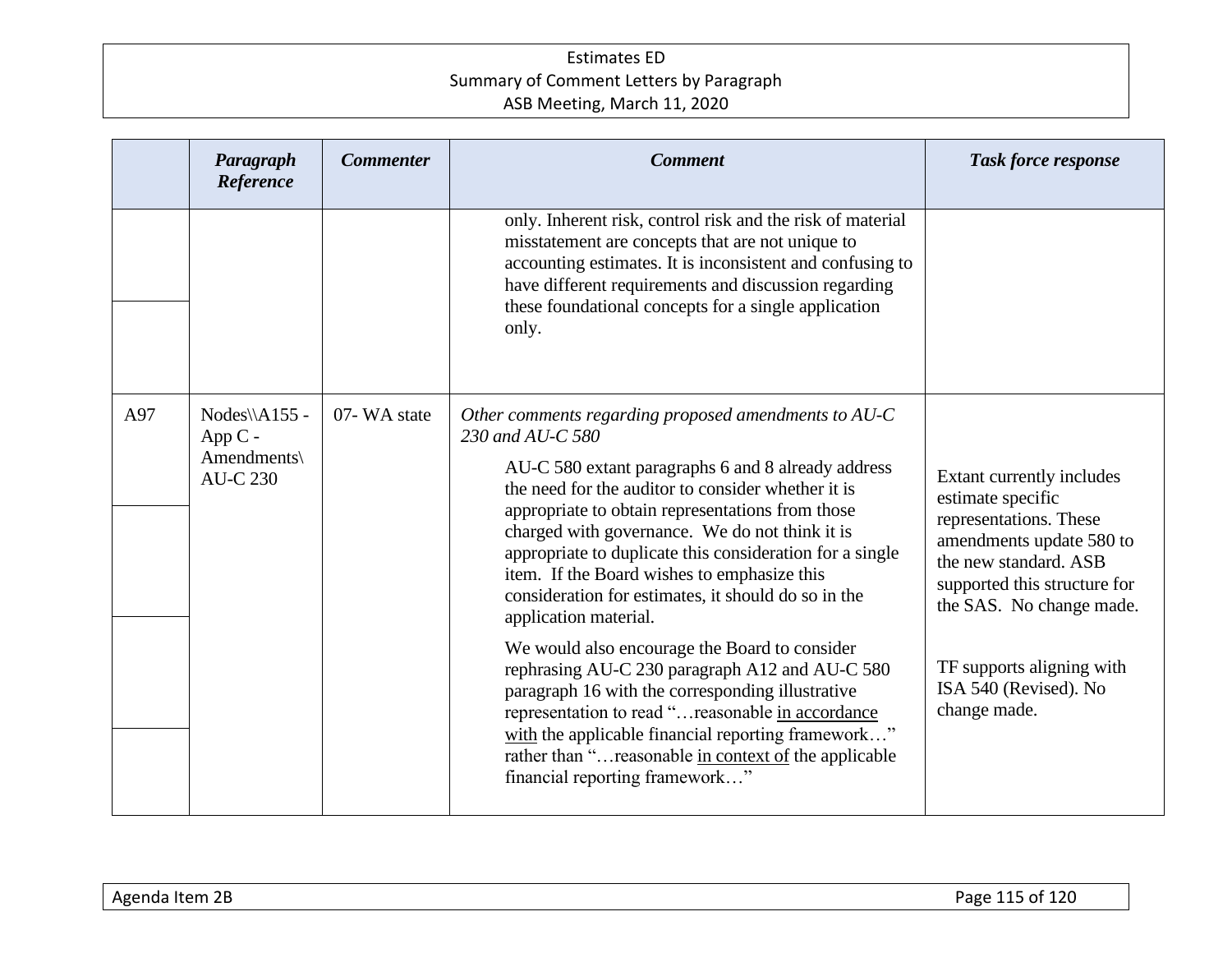|      | Paragraph<br>Reference                                       | <b>Commenter</b> | <b>Comment</b>                                                                                                                                                                                                                                                                                                                                                                                                | <b>Task force response</b>                                                 |
|------|--------------------------------------------------------------|------------------|---------------------------------------------------------------------------------------------------------------------------------------------------------------------------------------------------------------------------------------------------------------------------------------------------------------------------------------------------------------------------------------------------------------|----------------------------------------------------------------------------|
| A98  | Nodes\\A155 -<br>$App C -$<br>Amendments\<br><b>AU-C 240</b> | 07-WA state      | Other comments regarding proposed amendments to AU-C<br>240<br>As noted above, the provisions of AU-C 240 which require a<br>retrospective review as a substantive procedure only for<br>"significant accounting estimates" would seem to be nullified<br>by and the proposed requirements which require a<br>retrospective review as a risk assessment procedure for all<br>accounting estimates.            |                                                                            |
| A99  | Nodes\\A155 -<br>$App C -$<br>Amendments\<br><b>AU-C 240</b> | 17 - NSAA        | Amendments to AU-C 240<br>As noted above (see item c in comment relating to paragraph<br>13), the provisions of AU-C 240 which require a<br>retrospective review as a substantive procedure only for<br>"significant accounting estimates" would seem to be nullified<br>by the proposed requirements which require a retrospective<br>review as a risk assessment procedure for all accounting<br>estimates. | Same as comment #A98                                                       |
| A100 | Nodes\\A155 -<br>$App C -$<br>Amendments\<br><b>AU-C 240</b> | 17 - NSAA        | AU-C Section 240, paragraph .A53, footnote 20 – We<br>believe this footnote should reference paragraph 13 (rather<br>than 14) of the proposed SAS.                                                                                                                                                                                                                                                            | Footnote reference will need<br>to be updated to final SAS,<br>once final. |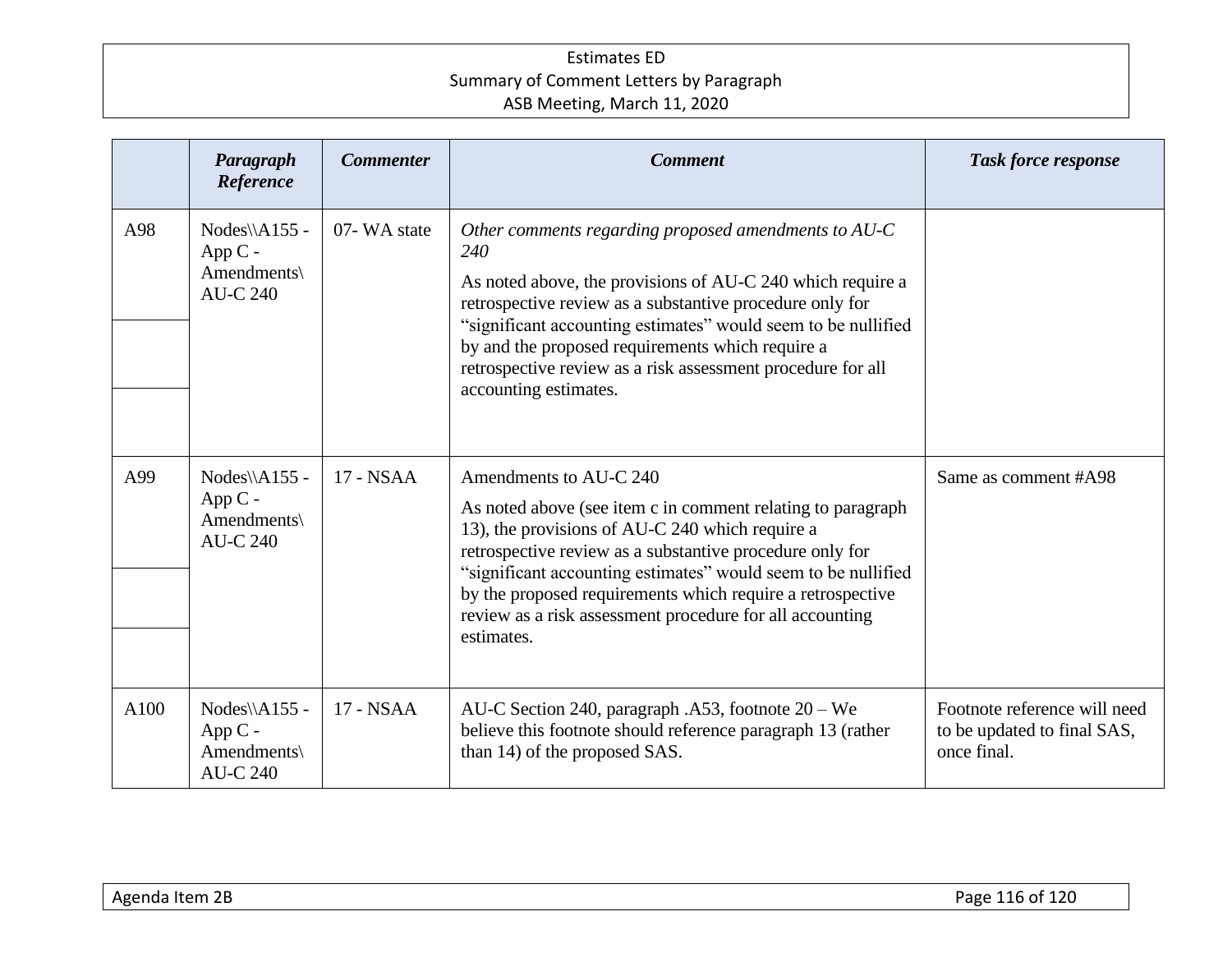|      | Paragraph<br>Reference                                       | <b>Commenter</b> | <b>Comment</b>                                                                                                                                                                                                                                                                                                                                                                                                                                                                                                                                        | <b>Task force response</b>                                                                            |
|------|--------------------------------------------------------------|------------------|-------------------------------------------------------------------------------------------------------------------------------------------------------------------------------------------------------------------------------------------------------------------------------------------------------------------------------------------------------------------------------------------------------------------------------------------------------------------------------------------------------------------------------------------------------|-------------------------------------------------------------------------------------------------------|
| A101 | Nodes\\A155 -<br>App C -<br>Amendments\<br><b>AU-C 240</b>   | $19 - EY$        | We recommend expanding the requirements of the discussion<br>among the key engagement team members in paragraph 15 of<br>AU-C Section 240 to include the following:<br>f. how the financial statements could be manipulated<br>through management bias in accounting estimates and<br>related disclosures.<br>We believe this additional requirement would be consistent<br>with a key concept of the proposed SAS. Enhanced<br>professional skepticism is important when there is a greater<br>risk of misstatement due to management bias or fraud. | TF believes this proposed<br>change is beyond the scope<br>of a conforming change. No<br>change made. |
| A102 | Nodes\\A155 -<br>$App C -$<br>Amendments\<br><b>AU-C 260</b> | 07-WA state      | Other comments regarding proposed amendments to AU-C<br>260<br>As noted above, the discussion of accounting estimates as<br>examples of qualitative aspects of the entity's significant<br>accounting practices is most appropriately located in the<br>application guidance and in the Appendix to this section, as<br>proposed. This guidance renders it unnecessary to repeat in<br>AU-C 540.                                                                                                                                                      | ASB continued to support<br>the structure of the SAS and<br>repetition of other SAS.                  |
| A103 | Nodes\\A155 -<br>App C -<br>Amendments\<br><b>AU-C 580</b>   | 07-WA state      | Other comments regarding proposed amendments to AU-C<br>230 and AU-C 580<br>AU-C 580 extant paragraphs 6 and 8 already address the<br>need for the auditor to consider whether it is appropriate to                                                                                                                                                                                                                                                                                                                                                   | Same as comment #A97                                                                                  |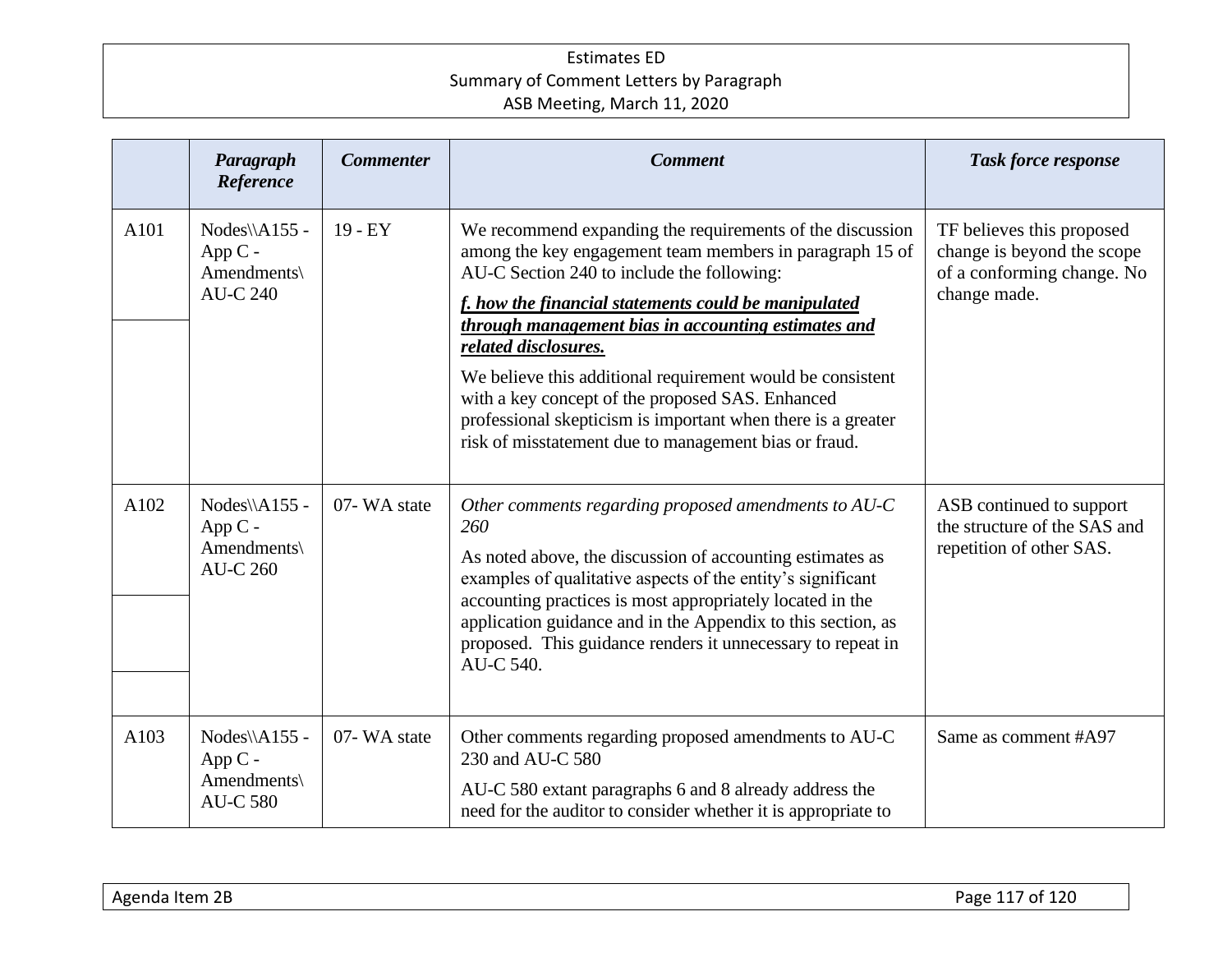|      | Paragraph<br>Reference                                        | <b>Commenter</b> | <b>Comment</b>                                                                                                                                                                                                                                                                                                                                                                                                                            | Task force response                                                                                                                          |
|------|---------------------------------------------------------------|------------------|-------------------------------------------------------------------------------------------------------------------------------------------------------------------------------------------------------------------------------------------------------------------------------------------------------------------------------------------------------------------------------------------------------------------------------------------|----------------------------------------------------------------------------------------------------------------------------------------------|
|      |                                                               |                  | obtain representations from those charged with governance.<br>We do not think it is appropriate to duplicate this<br>consideration for a single item. If the Board wishes to<br>emphasize this consideration for estimates, it should do so in<br>the application material.                                                                                                                                                               |                                                                                                                                              |
|      |                                                               |                  | We would also encourage the Board to consider rephrasing<br>AU-C 230 paragraph A12 and AU-C 580 paragraph 16 with<br>the corresponding illustrative representation to read<br>"reasonable in accordance with the applicable financial<br>reporting framework" rather than "reasonable in context<br>of the applicable financial reporting framework"                                                                                      |                                                                                                                                              |
| A104 | $Nodes\A155$ -<br>App $C -$<br>Amendments\<br><b>AU-C 580</b> | 17 - NSAA        | Amendments to AU-C 580 (page 100)<br>AU-C 580 extant paragraphs 6 and 8 already address the<br>need for the auditor to consider whether it is appropriate to<br>obtain representations from those charged with governance.<br>We do not think it is appropriate to duplicate this<br>consideration for a single item. If the ASB wishes to<br>emphasize this consideration for estimates, it should do so in<br>the application material. | This is consistent with extant<br>and where this guidance is<br>placed. ASB continues to<br>support structure of the SAS.<br>No change made. |